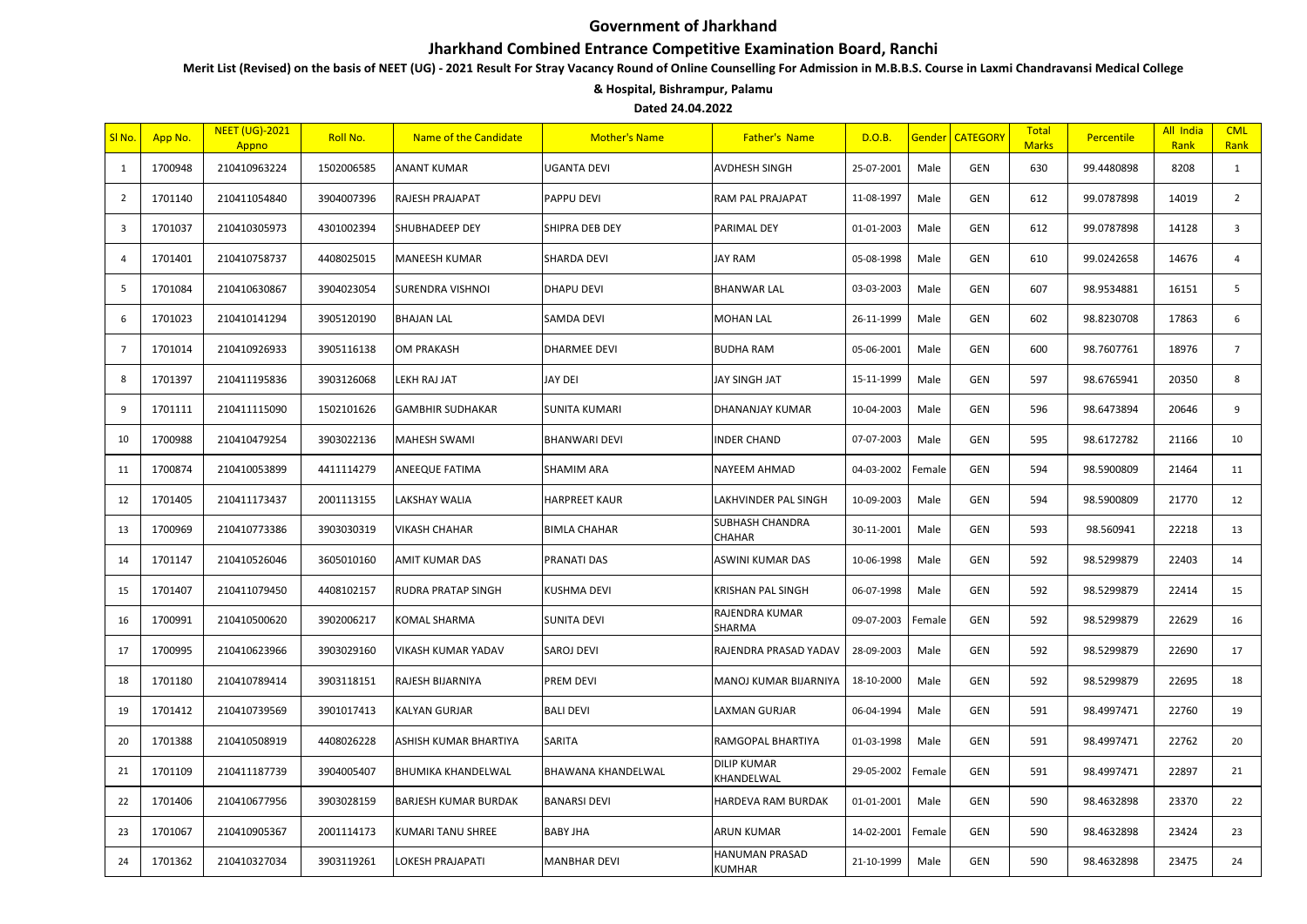| SI No. | App No. | <b>NEET (UG)-2021</b><br>Appno | Roll No.   | Name of the Candidate               | <b>Mother's Name</b>     | <b>Father's Name</b>             | D.O.B.            |        | <b>Gender CATEGORY</b> | <b>Total</b><br><b>Marks</b> | Percentile | All India<br>Rank | <b>CML</b><br>Rank |
|--------|---------|--------------------------------|------------|-------------------------------------|--------------------------|----------------------------------|-------------------|--------|------------------------|------------------------------|------------|-------------------|--------------------|
| 25     | 1701199 | 210410626757                   | 3903034258 | RAJNESH SAINI                       | SAROJ DEVI               | <b>BALWAN SAINI</b>              | 04-05-2002        | Male   | GEN                    | 590                          | 98.4632898 | 23668             | 25                 |
| 26     | 1700996 | 210410726506                   | 3903006508 | AKASH CHOUDHARY                     | <b>SHARDA DEVI</b>       | RANBIR SINGH                     | 25-12-2001        | Male   | GEN                    | 589                          | 98.4352508 | 24066             | 26                 |
| 27     | 1701090 | 210410425891                   | 3601001312 | SUHANI CHOUDHURY                    | <b>DEVI CHOUDHURY</b>    | CHANDRASEKHAR<br>CHOUDHURY       | 31-03-2003        | Female | GEN                    | 589                          | 98.4352508 | 24131             | 27                 |
| 28     | 1701395 | 210410577095                   | 4405022240 | MANISH KUMAR PANDEY                 | <b>DURGA DEVI</b>        | NARVDESHWAR PANDEY               | 15-03-1995        | Male   | GEN                    | 588                          | 98.4033911 | 24184             | 28                 |
| 29     | 1701374 | 210411380971                   | 2601001887 | <b>QUAMAR IQBAL</b>                 | <b>NIKHAT NAAZ</b>       | QBAL AHMED                       | 17-03-1995        | Male   | GEN                    | 588                          | 98.4033911 | 24327             | 29                 |
| 30     | 1701059 | 210410700434                   | 3608003076 | ASHUTOSH PANIGRAHI                  | <b>SUSMITA PANIGRAHI</b> | <b>SWARUP KUMAR</b><br>PANIGRAHI | 23-09-2000        | Male   | GEN                    | 588                          | 98.4033911 | 24635             | 30                 |
| 31     | 1700952 | 210410863590                   | 3903109166 | SURESH KUMAR SAMOTA                 | PHOOLI DEVI              | <b>GIRDHARI LAL JAT</b>          | 01-07-2002        | Male   | GEN                    | 587                          | 98.3700421 | 24968             | 31                 |
| 32     | 1700994 | 210410723805                   | 3903222171 | <b>HEERA LAL</b>                    | <b>KAMLESH</b>           | OMPRAKASH                        | 20-05-2003        | Male   | GEN                    | 587                          | 98.3700421 | 25010             | 32                 |
| 33     | 1701183 | 210410954896                   | 3903127184 | DEVENDRA KUMAR BOCHALYA SOHANI DEVI |                          | BHINWA RAM BOCHALYA              | 24-10-2000        | Male   | GEN                    | 587                          | 98.3700421 | 25083             | 33                 |
| 34     | 1701348 | 210410449411                   | 3903213349 | <b>SUNIL KUMAR</b>                  | <b>ELACHI DEVI</b>       | <b>BHAGWANA RAM</b>              | 05-11-1998        | Male   | GEN                    | 586                          | 98.3345561 | 25431             | 34                 |
| 35     | 1701404 | 210411119142                   | 4408018409 | SATYAM PANDEY                       | <b>SANGEETA PANDEY</b>   | MANOJ KUMAR PANDEY               | 12-07-1997        | Male   | GEN                    | 586                          | 98.3345561 | 25446             | 35                 |
| 36     | 1700989 | 210410114540                   | 3902006323 | <b>KAPIL SIHAG</b>                  | <b>KRISHNA DEVI</b>      | OMPRAKASH SIHAG                  | 12-08-1999        | Male   | GEN                    | 586                          | 98.3345561 | 25528             | 36                 |
| 37     | 1701413 | 210410048085                   | 3903225407 | RAHUL BHASKAR                       | SHUBHITA DEVI            | RATAN LAL BHASKAR                | 05-02-2003        | Male   | GEN                    | 586                          | 98.3345561 | 25576             | 37                 |
| 38     | 1701414 | 210410841220                   | 4408114473 | ASHEESH VERMA                       | SAVITREE DEVI            | DODRAM VERMA                     | 20-05-1996        | Male   | GEN                    | 585                          | 98.3010128 | 25767             | 38                 |
| 39     | 1700824 | 210410682092                   | 4408003432 | ADARSH MISHRA                       | <b>SUMAN MISHRA</b>      | RAJENDRA PRASAD<br>MISHRA        | 01-02-2001        | Male   | GEN                    | 584                          | 98.2690884 | 26497             | 39                 |
| 40     | 1701017 | 210411003951                   | 3906014184 | KAMLESH KUMAR                       | <b>MANGI DEVI</b>        | THAKARA RAM                      | 08-05-1998        | Male   | GEN                    | 584                          | 98.2690884 | 26619             | 40                 |
| 41     | 1701116 | 210410111195                   | 3605009119 | <b>SASWAT DAS</b>                   | <b>SAMITA DAS</b>        | SURENDRA KUMAR DAS               | 16-01-2003        | Male   | GEN                    | 583                          | 98.2385239 | 27162             | 41                 |
| 42     | 1701371 | 210410276665                   | 3903224258 | <b>SUNITA CHOUDHARY</b>             | <b>BIMALA DEVI</b>       | <b>GOPAL SINGH RANWA</b>         | 24-07-2002        | Female | GEN                    | 582                          | 98.2097077 | 27447             | 42                 |
| 43     | 1701005 | 210411393620                   | 3905111087 | <b>NIVESH KUMAR</b>                 | <b>NARESHI</b>           | PRAMOD KUMAR                     | 09-05-1999        | Male   | GEN                    | 582                          | 98.2097077 | 27503             | 43                 |
| 44     | 1701391 | 210410500895                   | 3903026292 | <b>HARSHITA CHOUDHARY</b>           | RAJWANTI CHOUDHARY       | SATYAVEER CHOUDHARY              | 30-05-1999        | Female | GEN                    | 581                          | 98.176553  | 27742             | 44                 |
| 45     | 1701165 | 210410978934                   | 3903120105 | VIJAY PAL NAGA                      | <b>GYANI DEVI</b>        | BHANA RAM NAGA                   | 15-09-2001        | Male   | GEN                    | 581                          | 98.176553  | 28091             | 45                 |
| 46     | 1701346 | 210410935554                   | 3903022229 | <b>VISHESH SERAWAT</b>              | <b>GANGA DEVI</b>        | PRAKASH CHAND<br>SERAWAT         | 11-10-1999        | Male   | GEN                    | 580                          | 98.1384121 | 28588             | 46                 |
| 47     | 1700699 | 210410245627                   | 2303004309 | <b>TANNU SHARMA</b>                 | <b>KAVITA</b>            | MUKESH KUMAR                     | 28-07-2002 Female |        | GEN                    | 579                          | 98.1070057 | 28758             | 47                 |
| 48     | 1701144 | 210411108656                   | 3802012016 | SHALINI                             | SHARADA                  | ATMA RAM                         | 05-01-2000        | Female | GEN                    | 579                          | 98.1070057 | 29137             | 48                 |
| 49     | 1701358 | 210410185854                   | 1502232081 | <b>ASIN VERMA</b>                   | SAVITRI DEVI             | SADHU SHARAN                     | 03-05-1999        | Male   | GEN                    | 579                          | 98.1070057 | 29204             | 49                 |
| 50     | 1701039 | 210410973357                   | 3906024512 | <b>VED PRAKASH</b>                  | <b>BHAGWANTI DEVI</b>    | <b>MANGI LAL</b>                 | 03-06-2000        | Male   | GEN                    | 578                          | 98.0710665 | 29418             | 50                 |
| 51     | 1701393 | 210410020061                   | 3905003135 | AAYUSH KUMAR                        | <b>PUNAM DEVI</b>        | AMIT KUMAR                       | 16-06-2003        | Male   | GEN                    | 578                          | 98.0710665 | 29682             | 51                 |
| 52     | 1701083 | 210411250162                   | 2001025195 | VIKRANT DUBEY                       | URMILA DEVI              | MANGALA DUBEY                    | 29-12-1999        | Male   | GEN                    | 577                          | 98.0379117 | 30012             | 52                 |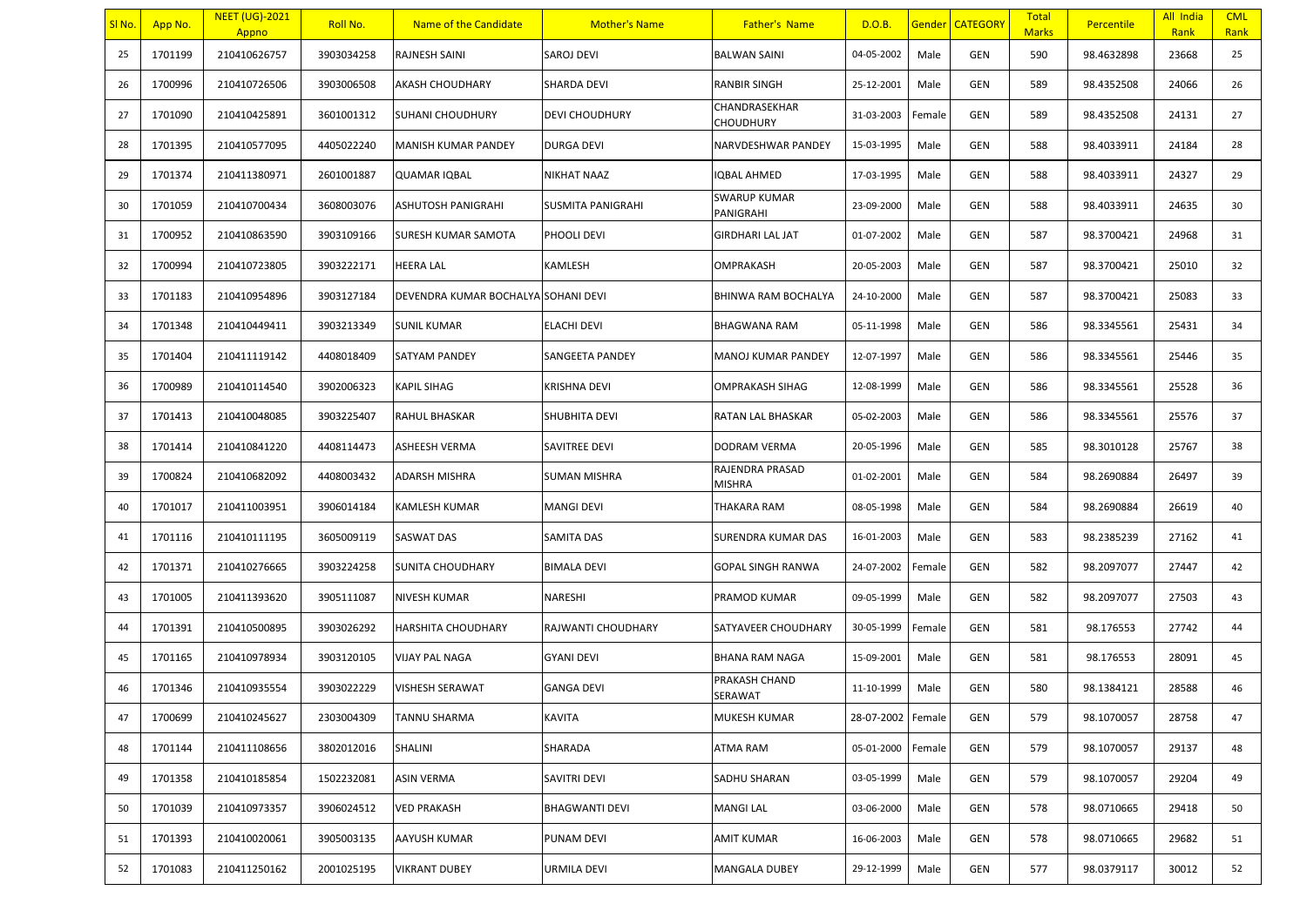| SI No. | App No. | <b>NEET (UG)-2021</b><br>Appno | Roll No.   | Name of the Candidate  | <b>Mother's Name</b>   | <b>Father's Name</b>        | D.O.B.     |        | <b>Gender CATEGORY</b> | <b>Total</b><br><b>Marks</b> | Percentile | All India<br>Rank | <b>CML</b><br>Rank |
|--------|---------|--------------------------------|------------|------------------------|------------------------|-----------------------------|------------|--------|------------------------|------------------------------|------------|-------------------|--------------------|
| 53     | 1701403 | 210410972239                   | 3904005385 | <b>DEEPTI SINGHAL</b>  | <b>BABY SINGHAL</b>    | BANWARI LAL SINGHAL         | 19-08-2000 | Female | GEN                    | 577                          | 98.0379117 | 30234             | 53                 |
| 54     | 1700971 | 210410320077                   | 3903128011 | SAPANA KUMARI BHADARDA | <b>SHARVANI DEVI</b>   | JAGDISH PRASAD<br>BHADARDA  | 23-12-1998 | Female | GEN                    | 577                          | 98.0379117 | 30293             | 54                 |
| 55     | 1701154 | 210410237649                   | 3903040314 | PARAMVEER              | <b>MURTI</b>           | VIJAY SINGH                 | 20-06-1998 | Male   | GEN                    | 576                          | 98.0019077 | 30410             | 55                 |
| 56     | 1701009 | 210410492363                   | 3903116093 | ARJUN RAM              | PARVATI DEVI           | SHRINIWAS                   | 02-06-2000 | Male   | GEN                    | 576                          | 98.0019077 | 30688             | 56                 |
| 57     | 1700693 | 210410448171                   | 2001304388 | PREETY                 | <b>SUMITRA</b>         | <b>VIRENDER SINGH</b>       | 01-07-2001 | Female | GEN                    | 576                          | 98.0019077 | 30810             | 57                 |
| 58     | 1700974 | 210411088759                   | 4405015156 | KULDEEP SARAN YADAV    | <b>SANTI DEVI</b>      | JITENDRA YADAV              | 07-09-2004 | Male   | GEN                    | 575                          | 97.9615651 | 30904             | 58                 |
| 59     | 1700230 | 210410507314                   | 2001006448 | <b>SHOURYA</b>         | SHIKHA RANJAN          | SANJAY KUMAR                | 14-04-2002 | Female | GEN                    | 575                          | 97.9615651 | 31084             | 59                 |
| 60     | 1700777 | 210410127589                   | 2001225079 | ANUSHKA AGARWAL        | SAVITA AGARWAL         | ASHISH AGARWAL              | 24-10-2002 | Female | GEN                    | 575                          | 97.9615651 | 31122             | 60                 |
| 61     | 1700967 | 210411351454                   | 3903022171 | TARA CHAND KUMAWAT     | <b>BIMLA DEVI</b>      | <b>BABU LAL KUMAWAT</b>     | 08-08-1999 | Male   | GEN                    | 575                          | 97.9615651 | 31202             | 61                 |
| 62     | 1701029 | 210410805877                   | 3905122257 | <b>DIVYA PANCHAL</b>   | <b>VIMLESH PANCHAL</b> | <b>VINOD PANCHAL</b>        | 22-02-1996 | Female | GEN                    | 574                          | 97.9301587 | 31613             | 62                 |
| 63     | 1701208 | 210411348638                   | 3903036180 | <b>VIKAS GADHWAL</b>   | <b>NANCHHI DEVI</b>    | SHRAWAN LAL                 | 10-08-2000 | Male   | GEN                    | 574                          | 97.9301587 | 31898             | 63                 |
| 64     | 1700807 | 210410443417                   | 2301008119 | <b>DHRUV GUPTA</b>     | <b>SUNITA GUPTA</b>    | SHASHI BHUSHAN              | 05-09-2003 | Male   | GEN                    | 574                          | 97.9301587 | 31964             | 64                 |
| 65     | 1701238 | 210410941625                   | 3903223420 | SHAKTI SINGH RAJAWAT   | URMILA KANWAR          | YOGANDRA SINGH<br>RAJAWAT   | 05-06-2000 | Male   | GEN                    | 573                          | 97.8957089 | 32375             | 65                 |
| 66     | 1701104 | 210410745404                   | 3903021203 | <b>RAKESH SHARMA</b>   | <b>MANJU DAVI</b>      | MADAN LAL SHARMA            | 06-07-2002 | Male   | GEN                    | 573                          | 97.8957089 | 32398             | 66                 |
| 67     | 1701190 | 210410692676                   | 3903030053 | <b>KRISHNA YADAV</b>   | <b>KOYALI DEVI</b>     | <b>GIRDHARI LAL YADAV</b>   | 22-08-2003 | Male   | GEN                    | 573                          | 97.8957089 | 32442             | 67                 |
| 68     | 1700747 | 210411562618                   | 2604004279 | AAKASH KAUSHIK SINGH   | <b>SONI SINGH</b>      | SHYAM KUMAR SINGH           | 03-06-2000 | Male   | GEN                    | 572                          | 97.8598991 | 32898             | 68                 |
| 69     | 1701152 | 210411126294                   | 3903024383 | <b>KRISHAN SERAWAT</b> | <b>KAMLA DEVI</b>      | HARPHOOL SERAWAT            | 15-07-2000 | Male   | GEN                    | 572                          | 97.8598991 | 32924             | 69                 |
| 70     | 1701329 | 210410039702                   | 3903205168 | <b>HIMANSHU SHARMA</b> | <b>DURGA DEVI</b>      | DEEPAK SHARMA               | 14-10-2001 | Male   | GEN                    | 572                          | 97.8598991 | 33022             | 70                 |
| 71     | 1701166 | 210410573671                   | 3902008279 | <b>MANISHA</b>         | SANJU                  | JALE SINGH                  | 03-08-2003 | Female | GEN                    | 571                          | 97.8218877 | 33152             | 71                 |
| 72     | 1701184 | 210411302311                   | 3902001247 | <b>HARSHIT RANGA</b>   | <b>VIJAY LAXMI</b>     | <b>DURGA SHANKAR</b>        | 23-03-2001 | Male   | GEN                    | 571                          | 97.8218877 | 33185             | 72                 |
| 73     | 1701262 | 210410232188                   | 4410008018 | KSHAMA SHARMA          | RAJWATI                | MANGERAM SHARMA             | 12-12-1998 | Female | GEN                    | 571                          | 97.8218877 | 33232             | 73                 |
| 74     | 1700082 | 210410133131                   | 3903001505 | <b>DHAWAN SAINI</b>    | <b>PINKY SAINI</b>     | YOGENDRA SAINI              | 25-04-2001 | Male   | GEN                    | 569                          | 97.7459296 | 34279             | 74                 |
| 75     | 1700964 | 210411347166                   | 1601013132 | <b>ASHOK PUNIA</b>     | <b>SURESH DEVI</b>     | RAJENDER SINGH              | 25-06-1999 | Male   | GEN                    | 568                          | 97.7101847 | 34835             | 75                 |
| 76     | 1701267 | 210411081835                   | 3903025014 | ANIL KUMAR BAGARIYA    | <b>KAMLA DEVI</b>      | <b>GOPAL SINGH BAGARIYA</b> | 05-11-2002 | Male   | GEN                    | 567                          | 97.6699068 | 35648             | 76                 |
| 77     | 1700351 | 210410399603                   | 2603005131 | RASHMI KUMARI          | <b>MADHURI DEVI</b>    | PRABHU BHAGAT               | 17-10-1998 | Female | BC-I                   | 567                          | 97.6699068 | 35661             | 77                 |
| 78     | 1700895 | 210410391351                   | 3802002095 | ANKITA ARORA           | <b>AARTI</b>           | RAJNISH KUMAR               | 07-02-2003 | Female | GEN                    | 567                          | 97.6699068 | 35831             | 78                 |
| 79     | 1701410 | 210410648998                   | 4408125446 | AJAY PRATAP VERMA      | <b>RUKMINI DEVI</b>    | BRIJ MOHAN VERMA            | 15-06-1999 | Male   | GEN                    | 567                          | 97.6699068 | 35837             | 79                 |
| 80     | 1701060 | 210410655089                   | 3901018239 | RAVINDRA RINWA         | <b>GEETA DEVI</b>      | MUNNA LAL RINWA             | 14-07-2001 | Male   | GEN                    | 566                          | 97.6324782 | 36309             | 80                 |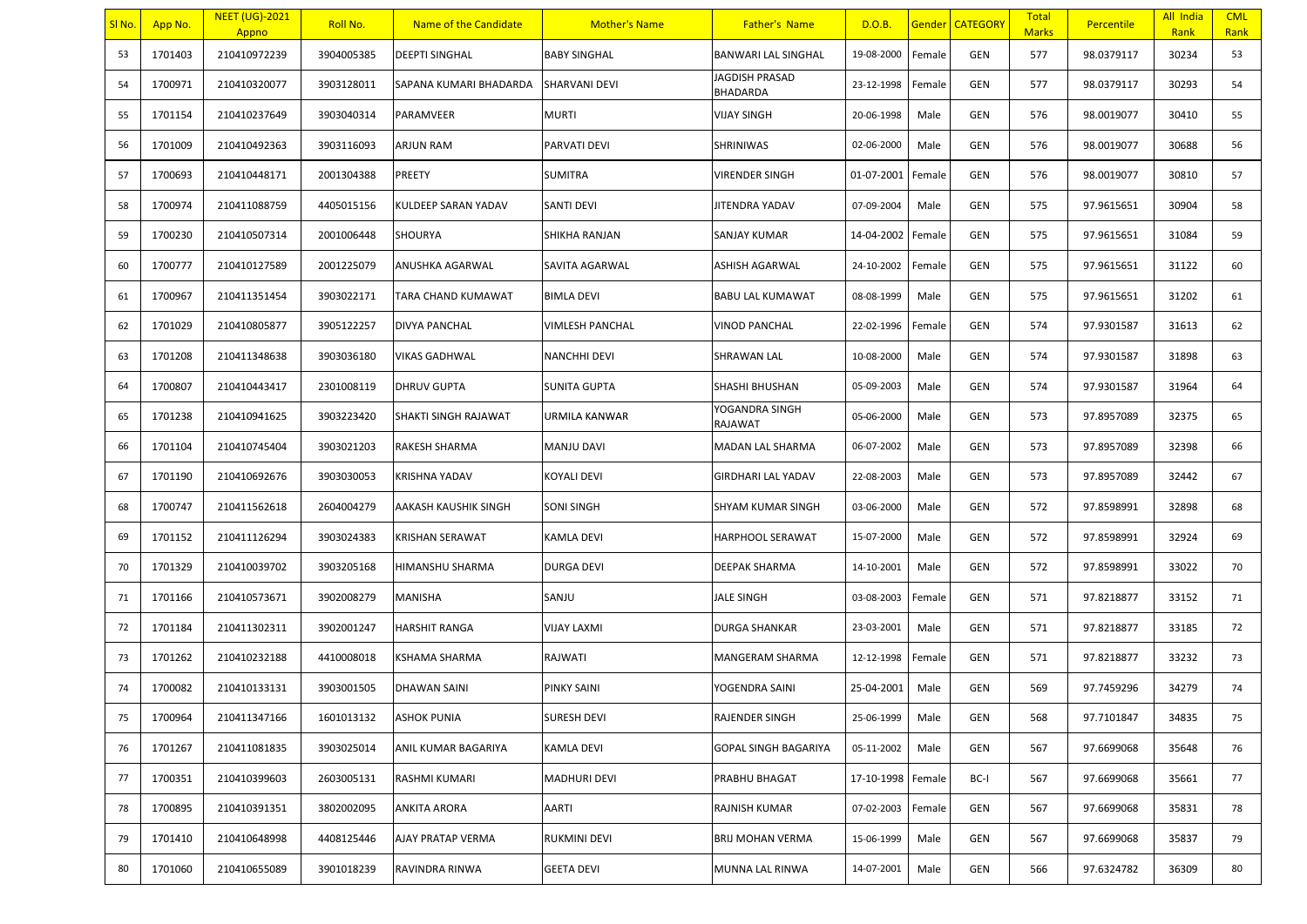| SI No. | App No. | <b>NEET (UG)-2021</b><br>Appno | Roll No.   | Name of the Candidate | <b>Mother's Name</b>  | <b>Father's Name</b>      | D.O.B.            |        | <b>Gender CATEGORY</b> | <b>Total</b><br><b>Marks</b> | Percentile | All India<br>Rank | <b>CML</b><br>Rank |
|--------|---------|--------------------------------|------------|-----------------------|-----------------------|---------------------------|-------------------|--------|------------------------|------------------------------|------------|-------------------|--------------------|
| 81     | 1701167 | 210411383503                   | 3903217325 | PRAVEEN KUMAR YADAV   | RAJBALA DEVI          | <b>GANESH RAM YADAV</b>   | 05-03-2001        | Male   | GEN                    | 566                          | 97.6324782 | 36401             | 81                 |
| 82     | 1700291 | 210411182035                   | 2601004156 | AMIT KUMAR            | <b>DAULASHI DEVI</b>  | JANARDAN RAM              | 20-03-2000        | Male   | GEN                    | 565                          | 97.5914233 | 36739             | 82                 |
| 83     | 1701087 | 210410906009                   | 3903134268 | <b>MANISHA</b>        | <b>MURTI DEVI</b>     | KAILASH CHAND             | 14-01-2004        | Female | GEN                    | 565                          | 97.5914233 | 36761             | 83                 |
| 84     | 1701025 | 210410857653                   | 3902012015 | JITENDRA GAAT         | PERMESHWARI DEVI      | RAMGOPAL GAAT             | 17-05-2002        | Male   | GEN                    | 565                          | 97.5914233 | 36947             | 84                 |
| 85     | 1700730 | 210410288068                   | 3605014399 | <b>ADITI SHARMA</b>   | <b>PINKY SHARMA</b>   | PRASANT KUMAR SHARMA      | 05-11-2001        | Female | GEN                    | 564                          | 97.5570382 | 37495             | 85                 |
| 86     | 1701191 | 210410284778                   | 3903132288 | ABHISHEK YADAV        | SAROJ DEVI            | RAMPAT YADAV              | 31-07-2002        | Male   | GEN                    | 563                          | 97.5167603 | 38242             | 86                 |
| 87     | 1701376 | 210411113545                   | 1502108149 | <b>MD SALIK ALAM</b>  | RAHANA KHATOON        | MD SABIR ALAM             | 25-03-1999        | Male   | GEN                    | 562                          | 97.4779718 | 38812             | 87                 |
| 88     | 1701011 | 210411476149                   | 3903040109 | KIRAN BHAMU           | <b>JINKU DEVI</b>     | AMRA RAM                  | 01-05-1995        | Female | GEN                    | 562                          | 97.4779718 | 38833             | 88                 |
| 89     | 1701378 | 210410823115                   | 3905120366 | MANDEEP               | POONAM YADAV          | ASHOK KUMAR               | 30-08-1999        | Male   | GEN                    | 561                          | 97.435298  | 39425             | 89                 |
| 90     | 1700607 | 210410285880                   | 3903212459 | ROOPCHAND DEENDWAL    | <b>NANCHHI DEVI</b>   | GIRDHARI LAL DEENDWAL     | 10-07-2000        | Male   | GEN                    | 560                          | 97.3928833 | 39946             | 90                 |
| 91     | 1700151 | 210410055974                   | 2604002351 | SHASHWAT PRADEEP MODI | SHUSMA DEVI           | PRADEEP KUMAR SUMAN       | 08-07-1999        | Male   | BC-II                  | 560                          | 97.3928833 | 40057             | 91                 |
| 92     | 1701066 | 210410953081                   | 3902009003 | <b>HARI RAM SIYAG</b> | <b>PUSHPA DEVI</b>    | LIKHMA RAM                | 07-12-2001        | Male   | GEN                    | 560                          | 97.3928833 | 40249             | 92                 |
| 93     | 1700961 | 210411543477                   | 3903010437 | <b>AMIT SARAN</b>     | <b>KESAR DEVI</b>     | SURENDRA KUMAR SARAN      | 06-08-2001        | Male   | GEN                    | 559                          | 97.3525406 | 40518             | 93                 |
| 94     | 1701244 | 210410578915                   | 3903223186 | SHUBHAM SHARMA        | <b>SEEMA DEVI</b>     | MANOJ UPADHYAY            | 15-07-1998        | Male   | GEN                    | 559                          | 97.3525406 | 40550             | 94                 |
| 95     | 1701182 | 210411272535                   | 3903122338 | SUBHASH YADAV         | <b>HANSA DEVI</b>     | SANWAR MAL YADAV          | 15-07-2001        | Male   | GEN                    | 559                          | 97.3525406 | 40563             | 95                 |
| 96     | 1700656 | 210410036408                   | 2601006326 | SNEHAL BARNWAL        | MRS. NAMITA BARNWAL   | MR. SHAILESH BARNWAL      | 13-02-2002        | Female | GEN                    | 559                          | 97.3525406 | 40786             | 96                 |
| 97     | 1700260 | 210410055774                   | 2001314383 | WASIM AKRAM           | <b>JAHAN ARA</b>      | NEYAJUDDIN ANSARI         | 05-03-1999        | Male   | BC-I                   | 558                          | 97.3131694 | 40889             | 97                 |
| 98     | 1700282 | 210410306230                   | 2603001355 | AKSHAY KUMAR SHARMA   | <b>SAVITA SHARMA</b>  | AJAY SHARMA               | 11-02-1995        | Male   | BC-I                   | 558                          | 97.3131694 | 41263             | 98                 |
| 99     | 1701103 | 210411037273                   | 3903116447 | ROHIT CHHIMPI         | SAROJ DEVI            | PURUSHOTAM CHHIMPI        | 24-09-1998        | Male   | GEN                    | 556                          | 97.2273037 | 42603             | 99                 |
| 100    | 1700194 | 210410696279                   | 3601003330 | AYUSH RANJAN PRADHAN  | <b>RUBY KUMARI</b>    | DINESH KUMAR              | 19-03-2000        | Male   | GEN                    | 555                          | 97.1845004 | 42903             | 100                |
| 101    | 1701045 | 210410568202                   | 3903111347 | <b>VIJENDER KUMAR</b> | <b>VIMALA</b>         | MANIRAM                   | 04-03-1998        | Male   | GEN                    | 553                          | 97.1007717 | 44565             | 101                |
| 102    | 1701122 | 210411180038                   | 3903130232 | NITISH KUMAWAT        | <b>KRISHNA DEVI</b>   | ASHOK KUMAR KUMAWAT       | 22-09-2001        | Male   | GEN                    | 553                          | 97.1007717 | 44755             | 102                |
| 103    | 1700483 | 210410216084                   | 1502107385 | SHIVANI SHUBHAM       | POONAM DEVI           | <b>BINAY KUMAR THAKUR</b> | 13-10-2000 Female |        | BC-I                   | 552                          | 97.0589397 | 45061             | 103                |
| 104    | 1701287 | 210410281917                   | 2001317246 | RITISH RAJ            | <b>SUSHILA KUMARI</b> | PREM RAJ                  | 27-07-2001        | Male   | GEN                    | 550                          | 96.9724913 | 46336             | 104                |
| 105    | 1700879 | 210410495006                   | 2001110401 | RANJEET KUMAR         | <b>SANJU DEVI</b>     | SHWARNATH SINGH           | 13-11-2000        | Male   | GEN                    | 549                          | 96.9316306 | 46870             | 105                |
| 106    | 1700379 | 210410031420                   | 2602005502 | <b>GARIMA SINGH</b>   | <b>KUMARI GEETA</b>   | RAM SHANKAR KUMAR         | 29-01-2003        | Female | GEN                    | 549                          | 96.9316306 | 47015             | 106                |
| 107    | 1700416 | 210410652668                   | 2601007117 | HARSITA               | <b>INDRAMATI</b>      | RAJESH KESHARWANI         | 08-07-2003        | Female | GEN                    | 549                          | 96.9316306 | 47246             | 107                |
| 108    | 1700993 | 210410396206                   | 3903226143 | SUBHASH KUMAWAT       | SUNITA KUMAWAT        | BANSIDHAR KUMAWAT         | 23-05-2000        | Male   | GEN                    | 547                          | 96.8466715 | 48512             | 108                |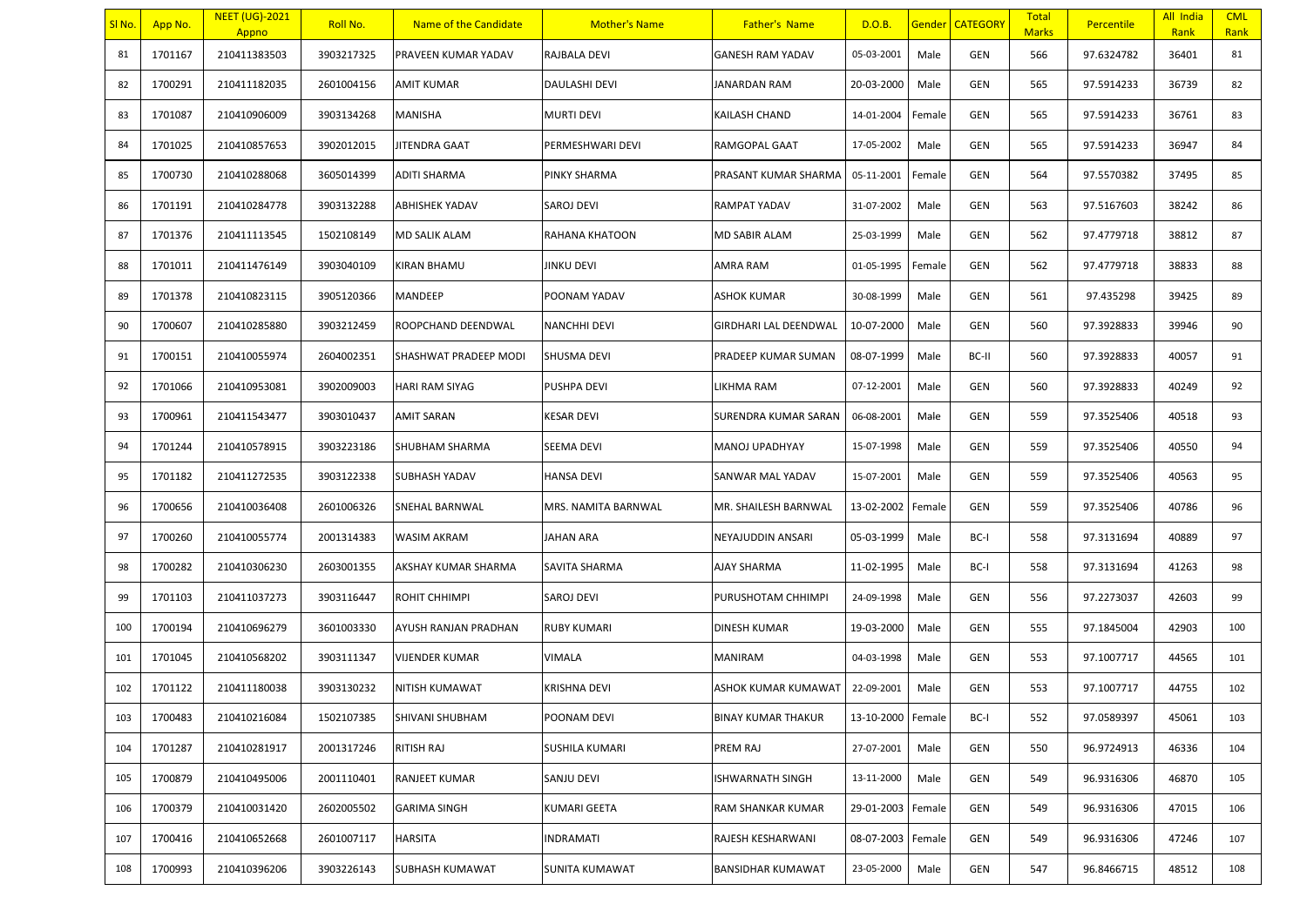| SI No. | App No. | <b>NEET (UG)-2021</b><br>Appno | Roll No.   | Name of the Candidate        | <b>Mother's Name</b>     | <b>Father's Name</b>       | D.O.B.     |        | <b>Gender   CATEGORY</b> | <b>Total</b><br><b>Marks</b> | <b>Percentile</b> | All India<br>Rank | <b>CML</b><br>Rank |
|--------|---------|--------------------------------|------------|------------------------------|--------------------------|----------------------------|------------|--------|--------------------------|------------------------------|-------------------|-------------------|--------------------|
| 109    | 1700770 | 210410484212                   | 3610001228 | SHASWAT KUMAR MAHANTA        | <b>DIPTIRANI MAHANTA</b> | MADHUSUDAN MAHANTA         | 29-07-2001 | Male   | GEN                      | 545                          | 96.7543951        | 49486             | 109                |
| 110    | 1700332 | 210410355844                   | 3604006382 | <b>GOPALCHETTY ABHEESHIT</b> | GOPALCHETTY SULOCHANA    | MURALI GOPALCHETTY         | 23-09-2000 | Male   | GEN                      | 545                          | 96.7543951        | 49591             | 110                |
| 111    | 1700029 | 210410089570                   | 3603001275 | SAMBIT SATYABRATA            | <b>BANDITA RAUTO</b>     | GIRISH CHANDRA BEHERA      | 18-07-1999 | Male   | GEN                      | 545                          | 96.7543951        | 49602             | 111                |
| 112    | 1701216 | 210410499852                   | 3903114019 | VIDHI                        | <b>SAMPAT POONIA</b>     | TARA CHAND POONIA          | 13-07-2002 | Female | GEN                      | 545                          | 96.7543951        | 49795             | 112                |
| 113    | 1701359 | 210410504456                   | 1502008313 | AMITESH RAJ                  | <b>SUNITA SINHA</b>      | VINAY KUMAR<br>SHRIVASTAVA | 13-03-2003 | Male   | GEN                      | 545                          | 96.7543951        | 49874             | 113                |
| 114    | 1701281 | 210410511780                   | 2301001459 | ARYAN RAWAT                  | SHAKUNTLA RAWAT          | SURENDRA SINGH RAWAT       | 02-09-2002 | Male   | GEN                      | 545                          | 96.7543951        | 50097             | 114                |
| 115    | 1700386 | 210410798681                   | 3903017236 | VAISHALI SHARMA              | SARDA SHARMA             | MUKESH SHARMA              | 25-07-2000 | Female | GEN                      | 544                          | 96.7103614        | 50494             | 115                |
| 116    | 1700391 | 210411152382                   | 3607002276 | <b>HARSHITA SINGH</b>        | <b>ANJALI SINGH</b>      | MANOJ KUMAR SINGH          | 28-11-2002 | Female | GEN                      | 542                          | 96.6245606        | 51984             | 116                |
| 117    | 1700492 | 210410592441                   | 2601008586 | AMAN KUMAR TAPARIA           | ARCHANA DEVI TAPARIA     | PRAMOD KUMAR TAPARIA       | 02-06-2001 | Male   | GEN                      | 540                          | 96.5326727        | 52850             | 117                |
| 118    | 1701366 | 210411032119                   | 2603016274 | <b>MUSKAN KHAITAN</b>        | SANGITA KHAITAN          | ANUP KR KHAITAN            | 09-01-1999 | Female | GEN                      | 540                          | 96.5326727        | 53035             | 118                |
| 119    | 1700356 | 210410099555                   | 4608106299 | ANURIMA PANDA                | PAPIYA PANDA             | DR. DIPAK KUMAR PANDA      | 04-11-2000 | Female | GEN                      | 540                          | 96.5326727        | 53147             | 119                |
| 120    | 1701333 | 210410620038                   | 3605014194 | ANEESHA KAR                  | <b>MANISHA TRIPATHY</b>  | SMRUTI RANJAN KAR          | 03-12-2001 | Female | GEN                      | 540                          | 96.5326727        | 53432             | 120                |
| 121    | 1700718 | 210410871586                   | 4604003445 | <b>SNEHA GIRI</b>            | MIRA GIRI                | TAPAN KUMAR GIRI           | 25-11-2001 | Female | GEN                      | 539                          | 96.486243         | 53689             | 121                |
| 122    | 1700387 | 210411507194                   | 3905120185 | <b>MD PARWEZ</b>             | <b>SAIRA BANO</b>        | NABI HASAN                 | 04-01-1996 | Male   | GEN                      | 539                          | 96.486243         | 53849             | 122                |
| 123    | 1700389 | 210410915925                   | 2601004154 | SAURAV KUMAR                 | <b>PUNAM SINGH</b>       | KAMLESH SINGH              | 17-10-1996 | Male   | GEN                      | 539                          | 96.486243         | 54007             | 123                |
| 124    | 1700614 | 210410709929                   | 4608016059 | MEGHA SHAW                   | <b>JYOTI SHAW</b>        | RAMAN KUMAR SHAW           | 28-08-1996 | Female | GEN                      | 538                          | 96.437547         | 54430             | 124                |
| 125    | 1701294 | 210411366889                   | 3117021227 | <b>MONIKA SUNIL BORADE</b>   | <b>SAVITA</b>            | <b>SUNIL</b>               | 06-12-2002 | Female | GEN                      | 538                          | 96.437547         | 54813             | 125                |
| 126    | 1700882 | 210411037197                   | 2001116240 | KOMAL                        | <b>KAMLESH YADAV</b>     | RAJ PAL                    | 05-12-1997 | Female | GEN                      | 537                          | 96.3931248        | 55058             | 126                |
| 127    | 1700812 | 210410996323                   | 2302006440 | TAVREZ ALAM                  | JAHAN ARA                | MD FAROOQUE                | 22-01-2000 | Male   | GEN                      | 537                          | 96.3931248        | 55149             | 127                |
| 128    | 1700595 | 210410568669                   | 2001122134 | RIDHIMA SHARMA               | <b>CHETNA SHARMA</b>     | SUSHIL SHARMA              | 21-08-2002 | Female | GEN                      | 535                          | 96.2950851        | 56716             | 128                |
| 129    | 1700175 | 210410747802                   | 3905020193 | <b>CHIRAG AGRAWAL</b>        | <b>RINKU</b>             | <b>GOVIND PRASAD</b>       | 30-07-2002 | Male   | GEN                      | 535                          | 96.2950851        | 57189             | 129                |
| 130    | 1701398 | 210410458374                   | 1502107077 | <b>BADAR DURREZ AHMAD</b>    | <b>TAIYABA SABRI</b>     | SHAFI AHMAD                | 19-12-2002 | Male   | GEN                      | 532                          | 96.1567029        | 59058             | 130                |
| 131    | 1701022 | 210410667586                   | 2603011442 | ASMITH KUMAR SONI            | RAJNI DEVI               | RAJ KISHOR SAHU            | 07-10-2002 | Male   | BC-I                     | 532                          | 96.1567029        | 59332             | 131                |
| 132    | 1701384 | 210410399877                   | 2603013393 | <b>ABDUL AZIZ</b>            | MANUWARA BIBI            | MD ZIAUR RAHMAN            | 20-12-1998 | Male   | BC-I                     | 531                          | 96.1105323        | 59446             | 132                |
| 133    | 1700234 | 210411300047                   | 4602003413 | SHUBHRA SPARSHA              | MRIDULA KRISHNA          | RAM KRISHNA                | 11-06-1996 | Female | BC-I                     | 531                          | 96.1105323        | 59669             | 133                |
| 134    | 1701153 | 210410138125                   | 3903223263 | VIJAY KUMAR SHARMA           | <b>SUSHILA DEVI</b>      | LAXMAN SHARMA              | 21-08-1998 | Male   | GEN                      | 530                          | 96.0593755        | 60746             | 134                |
| 135    | 1700808 | 210410779941                   | 2302003267 | <b>NITIN</b>                 | URMILA DEVI              | SATYAWAN                   | 11-06-2000 | Male   | GEN                      | 529                          | 96.0122336        | 61432             | 135                |
| 136    | 1700792 | 210410230120                   | 4409001200 | ISHA ARORA                   | SONIA ARORA              | RAKESH KUMAR ARORA         | 26-09-2002 | Female | GEN                      | 528                          | 95.96289          | 61947             | 136                |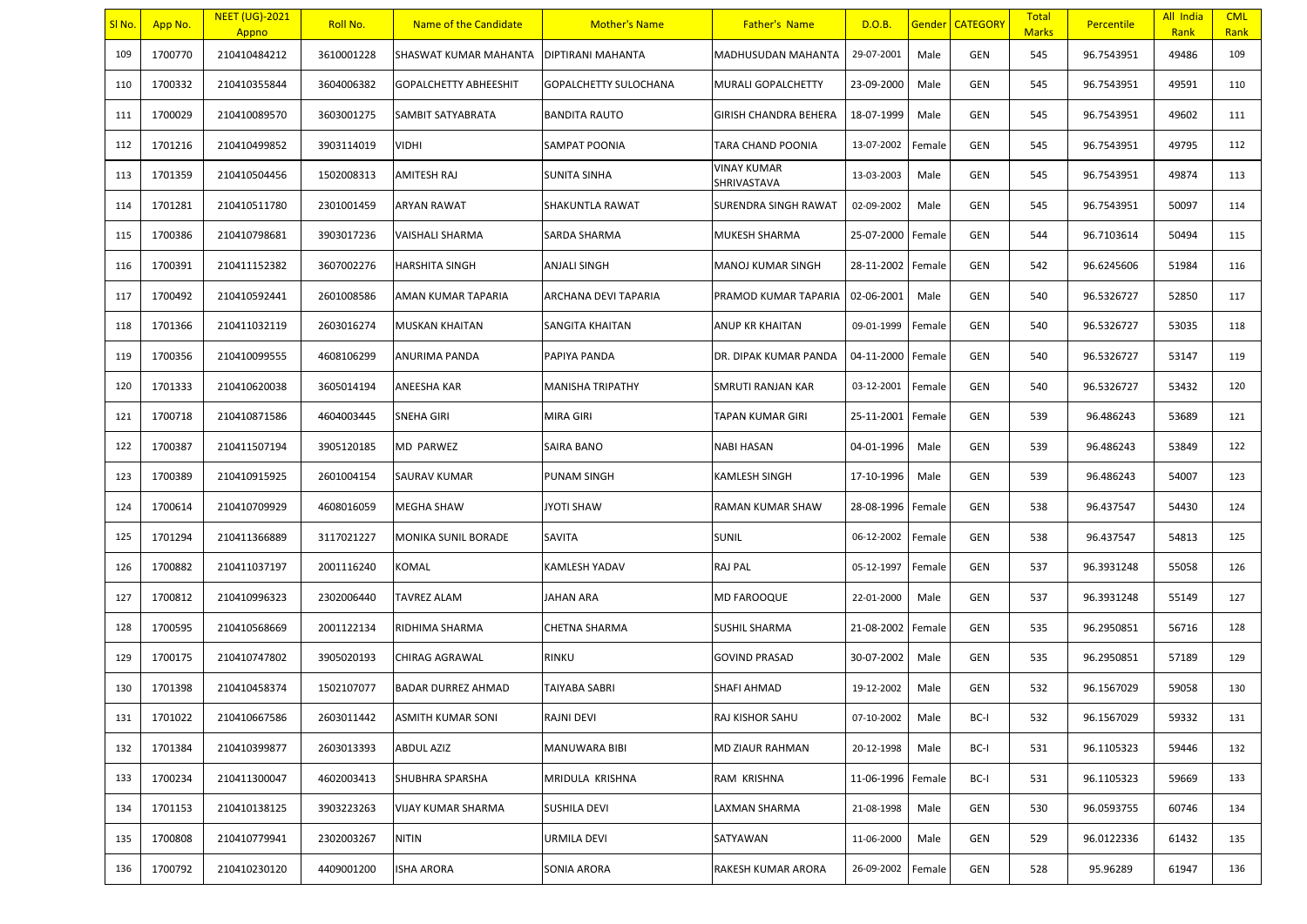| SI No. | App No. | <b>NEET (UG)-2021</b><br>Appno | Roll No.   | Name of the Candidate | <b>Mother's Name</b>   | <b>Father's Name</b>              | D.O.B.     |        | <b>Gender CATEGORY</b> | <b>Total</b><br><b>Marks</b> | Percentile | All India<br>Rank | <b>CML</b><br>Rank |
|--------|---------|--------------------------------|------------|-----------------------|------------------------|-----------------------------------|------------|--------|------------------------|------------------------------|------------|-------------------|--------------------|
| 137    | 1700189 | 210411029666                   | 2601005187 | SAKSHI SUMAN          | <b>MINU SINHA</b>      | <b>GOPAL KRISHNA SUMAN</b>        | 27-12-2000 | Female | GEN                    | 528                          | 95.96289   | 62038             | 137                |
| 138    | 1700399 | 210410941673                   | 4604002314 | RITHIKA ROY           | <b>SHAMPA ROY</b>      | ROBIN ROY                         | 02-09-2002 | Female | GEN                    | 527                          | 95.9148415 | 62747             | 138                |
| 139    | 1701343 | 210410519541                   | 1502004568 | PRITHVIJIT MITRA      | <b>SOUROVI MITRA</b>   | UMA PRASAD MITRA                  | 10-01-2003 | Male   | GEN                    | 526                          | 95.8686709 | 63757             | 139                |
| 140    | 1700179 | 210411281019                   | 2604003561 | RISHABH KUMAR         | PUNAM DEVI             | KESHAW KUMAR PATHAK               | 12-10-2003 | Male   | GEN                    | 524                          | 95.7675877 | 64647             | 140                |
| 141    | 1700042 | 210410920526                   | 3903007203 | MONIKA                | <b>SUNITA</b>          | SATYANARAYAN                      | 07-04-2001 | Female | GEN                    | 524                          | 95.7675877 | 65332             | 141                |
| 142    | 1700394 | 210410732036                   | 2603010368 | NANDITA KUMARI        | LATE PREMLATA DEVI     | CHANDRA BHUSHAN<br>PRAJAPATI      | 07-04-2000 | Female | GEN                    | 521                          | 95.6197512 | 67258             | 142                |
| 143    | 1700281 | 210410373831                   | 3904101706 | SIMRAN                | <b>RAJ BALA</b>        | NARPAT SINGH                      | 12-03-2001 | Female | GEN                    | 520                          | 95.5676878 | 67747             | 143                |
| 144    | 1700604 | 210410583397                   | 2302020236 | <b>ROHIT</b>          | <b>SOKHINA</b>         | RAJ KUMAR                         | 09-01-2000 | Male   | GEN                    | 520                          | 95.5676878 | 68130             | 144                |
| 145    | 1700358 | 210410667035                   | 2603008531 | ATUL RAJ JAISWAL      | SHAILU JAISWAL         | AJAY KUMAR JAISWAL                | 01-12-1998 | Male   | BC-II                  | 519                          | 95.5167901 | 68685             | 145                |
| 146    | 1701194 | 210410481510                   | 3903108544 | LOKESH SAINI          | <b>RAMPALI DEVI</b>    | RAMPRASAD SAINI                   | 07-07-2002 | Male   | GEN                    | 519                          | 95.5167901 | 68768             | 146                |
| 147    | 1701380 | 210410397919                   | 4410008170 | RANJAN SINGH          | <b>RINSU SINGH</b>     | RAJENDRA SINGH                    | 01-04-2001 | Male   | GEN                    | 518                          | 95.4679645 | 69660             | 147                |
| 148    | 1700455 | 210411237065                   | 4407006122 | SHUBHI SAXENA         | ANAMIKA SAXENA         | RAVI SAXENA                       | 11-09-2001 | Female | GEN                    | 518                          | 95.4679645 | 69838             | 148                |
| 149    | 1701386 | 210410767548                   | 1402116100 | RIMJHIM PATGIRI       | <b>KUSUM CHOUDHURY</b> | NRIPEN PATGIRI                    | 09-07-2001 | Female | GEN                    | 517                          | 95.4182324 | 70317             | 149                |
| 150    | 1700423 | 210411211274                   | 4408107274 | <b>ANIKET SINGH</b>   | <b>URMILA SINGH</b>    | RABINDRA SINGH                    | 10-12-2000 | Male   | GEN                    | 515                          | 95.3051047 | 71855             | 150                |
| 151    | 1700126 | 210410064660                   | 2601001338 | AAYUSHI KANTH         | RAKHI KASHYAP          | ASHOK KUMAR KANTH                 | 25-02-2000 | Female | GEN                    | 514                          | 95.2551783 | 72568             | 151                |
| 152    | 1701411 | 210410220028                   | 3903235200 | DEVENDRA SAINI        | <b>SUKBAI SAINI</b>    | BANWARI LAL SAINI                 | 17-08-2002 | Male   | GEN                    | 514                          | 95.2551783 | 73115             | 152                |
| 153    | 1701097 | 210411122439                   | 2601008200 | <b>SWATI KUMARI</b>   | <b>SANGITA DEVI</b>    | <b>GANESH SHANKAR</b><br>BARANWAL | 08-08-2000 | Female | GEN                    | 514                          | 95.2551783 | 73161             | 153                |
| 154    | 1700344 | 210410709457                   | 3903034160 | <b>MANJU BAJIYA</b>   | <b>NEETU DEVI</b>      | SAGAR MAL BAJIYA                  | 18-06-1998 | Female | GEN                    | 509                          | 94.9954445 | 77205             | 154                |
| 155    | 1700125 | 210411241532                   | 2603004103 | SHREYA BAIS           | VAIBHAVI BAIS          | SHEKHAR BAIS                      | 27-08-1999 | Female | GEN                    | 508                          | 94.9454533 | 77598             | 155                |
| 156    | 1701385 | 210410891680                   | 3905002401 | <b>AMAN SINGH</b>     | <b>DEZY DEVI</b>       | NIRMAL KUMAR SINGH                | 25-01-2000 | Male   | GEN                    | 507                          | 94.8888571 | 78236             | 156                |
| 157    | 1701105 | 210410280104                   | 4608006031 | <b>AMELIA MARICK</b>  | <b>ATASHI MARICK</b>   | <b>SUPRAVAT MARICK</b>            | 27-10-2002 | Female | GEN                    | 506                          | 94.8360167 | 79499             | 157                |
| 158    | 1700657 | 210410059226                   | 2601004586 | AAKRITI PRIYA         | SHRIKANTI DEVI         | <b>GANESH CHAND BHAKTA</b>        | 20-08-2000 | Female | GEN                    | 505                          | 94.7759884 | 80219             | 158                |
| 159    | 1700009 | 210410905466                   | 3604009392 | ASHISH KUMAR MEHER    | PURNIMA MEHER          | <b>BANAMALI MEHER</b>             | 03-10-1999 | Male   | GEN                    | 505                          | 94.7759884 | 80355             | 159                |
| 160    | 1701381 | 210411540277                   | 3903128089 | RINKESH JAT           | <b>BIRMA DEVI</b>      | CHHAGAN LAL JAT                   | 04-05-2000 | Male   | GEN                    | 504                          | 94.7217882 | 81120             | 160                |
| 161    | 1700120 | 210410009773                   | 2001206006 | DEEPANSHU SAINI       | SONIA                  | LALIT SAINI                       | 12-12-2002 | Male   | GEN                    | 503                          | 94.6672641 | 81850             | 161                |
| 162    | 1700098 | 210410920063                   | 2602002280 | AKANKSHA              | <b>MEERA KUMARI</b>    | AJAY KUMAR                        | 02-07-2001 | Female | GEN                    | 502                          | 94.6101499 | 82393             | 162                |
| 163    | 1700273 | 210410168770                   | 2602001255 | NAVJOT KAUR           | <b>SHAWINDAR KAUR</b>  | KASHMIR SINGH                     | 30-09-1995 | Female | GEN                    | 502                          | 94.6101499 | 82550             | 163                |
| 164    | 1700778 | 210410754090                   | 4609014103 | PUSKAR CHOUDHARY      | <b>NEETA CHOUDHARY</b> | MUKESH KUMAR<br>CHOUDHARY         | 04-09-2000 | Male   | GEN                    | 501                          | 94.5525823 | 83434             | 164                |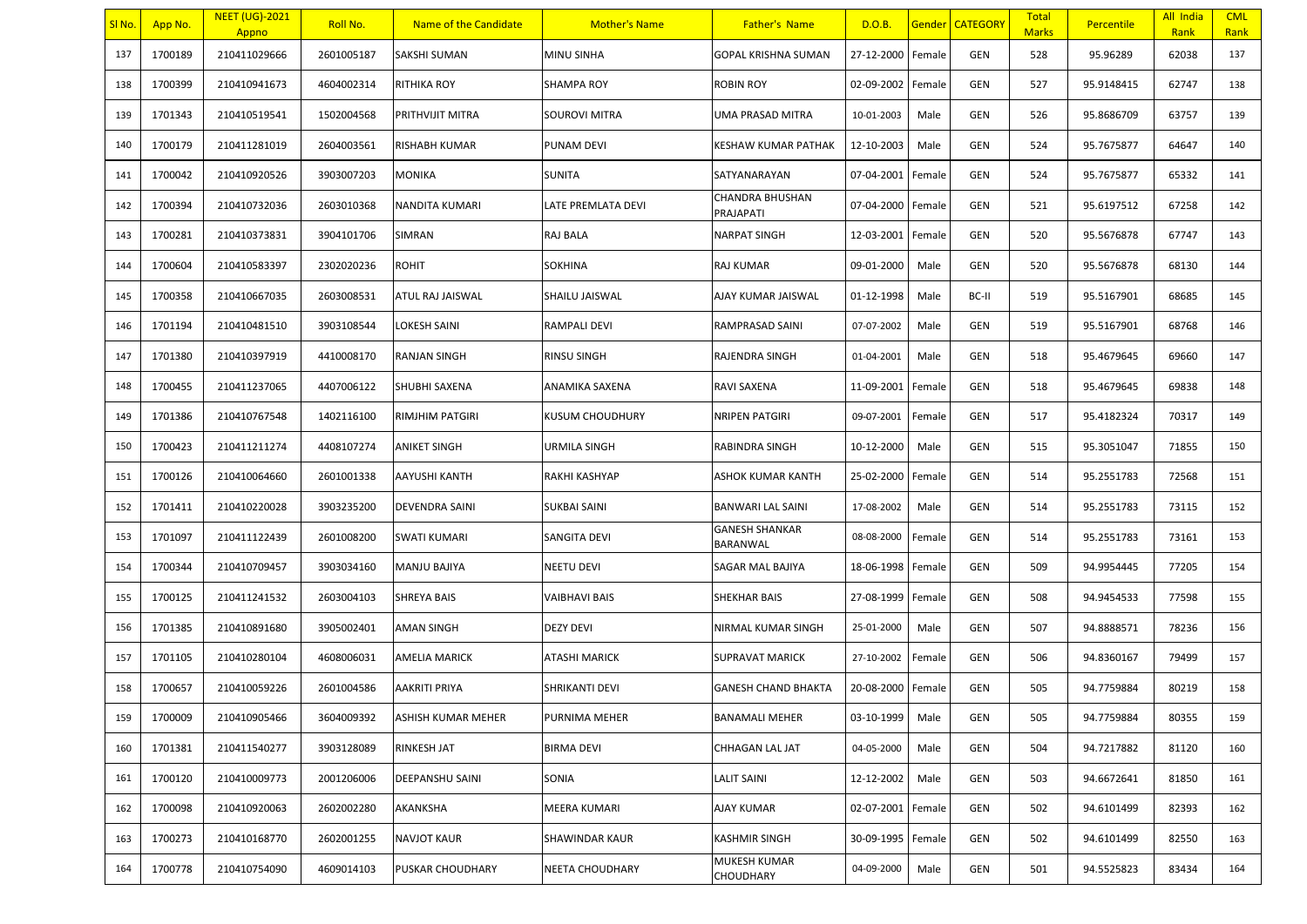| SI No. | App No. | <b>NEET (UG)-2021</b><br>Appno | Roll No.   | Name of the Candidate                 | <b>Mother's Name</b> | <b>Father's Name</b>             | D.O.B.     |        | Gender   CATEGORY | <b>Total</b><br><b>Marks</b> | <b>Percentile</b> | All India<br>Rank | <b>CML</b><br>Rank |
|--------|---------|--------------------------------|------------|---------------------------------------|----------------------|----------------------------------|------------|--------|-------------------|------------------------------|-------------------|-------------------|--------------------|
| 165    | 1701363 | 210411148336                   | 3903125243 | AMJAD KHAN                            | SARIYAM              | ASEEN KHAN                       | 05-04-1995 | Male   | GEN               | 501                          | 94.5525823        | 84111             | 165                |
| 166    | 1701387 | 210411632210                   | 3903108436 | RAJESH CHOUDHARY                      | KAMALI DEVI          | <b>GOPAL LAL CHOUDHARY</b>       | 02-10-1998 | Male   | <b>GEN</b>        | 500                          | 94.4937845        | 84163             | 166                |
| 167    | 1700328 | 210410755338                   | 2603015005 | LOVELY VERMA                          | RENU DEVI            | RAMCHANDRA MAHTO                 | 19-05-2002 | Female | BC-II             | 500                          | 94.4937845        | 84499             | 167                |
| 168    | 1700806 | 210410220815                   | 4609007048 | <b>SILKY GHOSH</b>                    | MADHABI GHOSH        | SAMIR KR. GHOSH                  | 15-04-2000 | Female | GEN               | 500                          | 94.4937845        | 84772             | 168                |
| 169    | 1700915 | 210410053281                   | 4411102586 | <b>ANJALI GUPTA</b>                   | <b>DURGA WATI</b>    | R J GUPTA                        | 03-10-1999 | Female | GEN               | 500                          | 94.4937845        | 84914             | 169                |
| 170    | 1700279 | 210410487260                   | 2602001207 | UJJWAL KANTI PAUL                     | <b>BEHULA PAUL</b>   | YOGESHWAR PAUL                   | 27-03-1997 | Male   | BC-I              | 497                          | 94.3252262        | 86911             | 170                |
| 171    | 1700036 | 210410500940                   | 2001202505 | KALYANI SINHA                         | KANCHAN SINHA        | PRAVEEN KUMAR                    | 17-04-2002 | Female | GEN               | 497                          | 94.3252262        | 87200             | 171                |
| 172    | 1700489 | 210410573366                   | 3116007160 | SAH NANDINI SHANKAR                   | KRISHNA              | SHANKAR                          | 27-05-2001 | Female | GEN               | 496                          | 94.2674644        | 87991             | 172                |
| 173    | 1700907 | 210410619306                   | 3114008470 | KHAN FARHAN ISLAM                     | NAYAAB               | <b>ISLAM</b>                     | 23-12-2002 | Male   | GEN               | 496                          | 94.2674644        | 88233             | 173                |
| 174    | 1700800 | 210411460844                   | 3903120421 | <b>VIPIN SAINI</b>                    | SANTOSH DEVI         | RAJESH KUMAR SAINI               | 30-06-2000 | Male   | GEN               | 496                          | 94.2674644        | 88462             | 174                |
| 175    | 1700087 | 210410750649                   | 2604003652 | MANVI KUMARI                          | USHA DEVI            | AWADH KISHOR                     | 07-08-1999 | Female | GEN               | 495                          | 94.2083427        | 89059             | 175                |
| 176    | 1700237 | 210410052048                   | 2118024184 | ASHMITA OJHA                          | ANINDITA OJHA        | ASHISH KUMAR OJHA                | 27-08-2002 | Female | GEN               | 494                          | 94.1548547        | 89765             | 176                |
| 177    | 1700452 | 210410028067                   | 4603004434 | <b>JAYSHREE</b>                       | KIRAN DEVI           | DWIJENDRA KUMAR SAHA             | 11-12-2003 | Female | BC-I              | 494                          | 94.1548547        | 90039             | 177                |
| 178    | 1701257 | 210411330564                   | 3117008335 | DNYANESHWARI NAGNATH<br>GHOGARE       | KALPANA              | NAGNATH                          | 05-06-2002 | Female | GEN               | 493                          | 94.0972224        | 90862             | 178                |
| 179    | 1700154 | 210410060662                   | 4604001908 | ARCHITA BANERJEE                      | INDRANI BANERJEE     | ARUN KUMAR BANERJEE              | 04-10-2002 | Female | <b>GEN</b>        | 490                          | 93.9136409        | 93291             | 179                |
| 180    | 1700274 | 210410722905                   | 3903004038 | RUPESH KUMAR VERMA                    | MAMTA DEVI           | RATAN LAL VERMA                  | 12-06-2001 | Male   | GEN               | 489                          | 93.8561381        | 94650             | 180                |
| 181    | 1700267 | 210410472021                   | 4608003633 | MEHADI HASAN MOLLA                    | <b>AJMIRA BIBI</b>   | MOHIUDDIN MOLLA                  | 03-05-2000 | Male   | GEN               | 487                          | 93.7382833        | 95972             | 181                |
| 182    | 1700336 | 210410060504                   | 2603006482 | ASHISH KUMAR ROY                      | <b>MANJU DEVI</b>    | <b>SUMAN KUMAR ROY</b>           | 20-11-1998 | Male   | GEN               | 487                          | 93.7382833        | 96053             | 182                |
| 183    | 1700068 | 210410250906                   | 3901004310 | ABHILASHA GAUR                        | JOLLY MISHRA         | SUBHASH CHANDRA<br>SHARMA        | 04-01-2002 | Female | GEN               | 486                          | 93.677737         | 97348             | 183                |
| 184    | 1700433 | 210410423894                   | 2602002760 | AASHRITI SHREYA                       | RADHA SINGH          | ALOK KUMAR                       | 13-12-1998 | Female | GEN               | 486                          | 93.677737         | 97393             | 184                |
| 185    | 1700346 | 210410660233                   | 3903219378 | KAMLESH HARITWAL                      | MOTA DEVI            | KAJOR MAL HARITWAL               | 15-05-1999 | Male   | GEN               | 484                          | 93.5493271        | 98756             | 185                |
| 186    | 1700277 | 210410294558                   | 2001219261 | SHAURYA BHAGAT                        | PRITY BHAGAT         | S N BHAGAT                       | 19-12-2002 | Male   | GEN               | 484                          | 93.5493271        | 98914             | 186                |
| 187    | 1701202 | 210410958960                   | 3903211318 | NADEEM KHAN CHOUHAN                   | <b>SHANAZ BANO</b>   | SIRAJ KHAN CHOUHAN               | 26-08-2002 | Male   | <b>GEN</b>        | 483                          | 93.4897521        | 100254            | 187                |
| 188    | 1700214 | 210411164960                   | 3904101345 | KHUSHWANT SINGH RATHORE SARITA KANWAR |                      | <b>GAJENDRA SINGH</b><br>RATHORE | 18-01-2000 | Male   | GEN               | 482                          | 93.4302419        | 101071            | 188                |
| 189    | 1701203 | 210410517169                   | 4601009125 | <b>SUTANAYA MAITY</b>                 | <b>SUJATA MAITY</b>  | TAPAN KUMAR MAITY                | 02-02-2001 | Female | GEN               | 481                          | 93.3708612        | 101496            | 189                |
| 190    | 1700677 | 210410999419                   | 4405014388 | ISHA TRIPATHI                         | RANJANA TRIPATHI     | <b>AVANEESH TRIPATHI</b>         | 27-12-2002 | Female | GEN               | 481                          | 93.3708612        | 102054            | 190                |
| 191    | 1700251 | 210410374101                   | 2602001336 | PRAKASH PRADHAN                       | USHA DEVI            | BANBIHARI PRADHAN                | 10-07-1997 | Male   | BC-I              | 479                          | 93.2464661        | 103701            | 191                |
| 192    | 1700482 | 210410056244                   | 2602002574 | RAMSHA PERVEEN                        | KANEEZ FATMA         | S M NAUSHERAWAN                  | 12-01-2002 | Female | GEN               | 478                          | 93.1866322        | 105030            | 192                |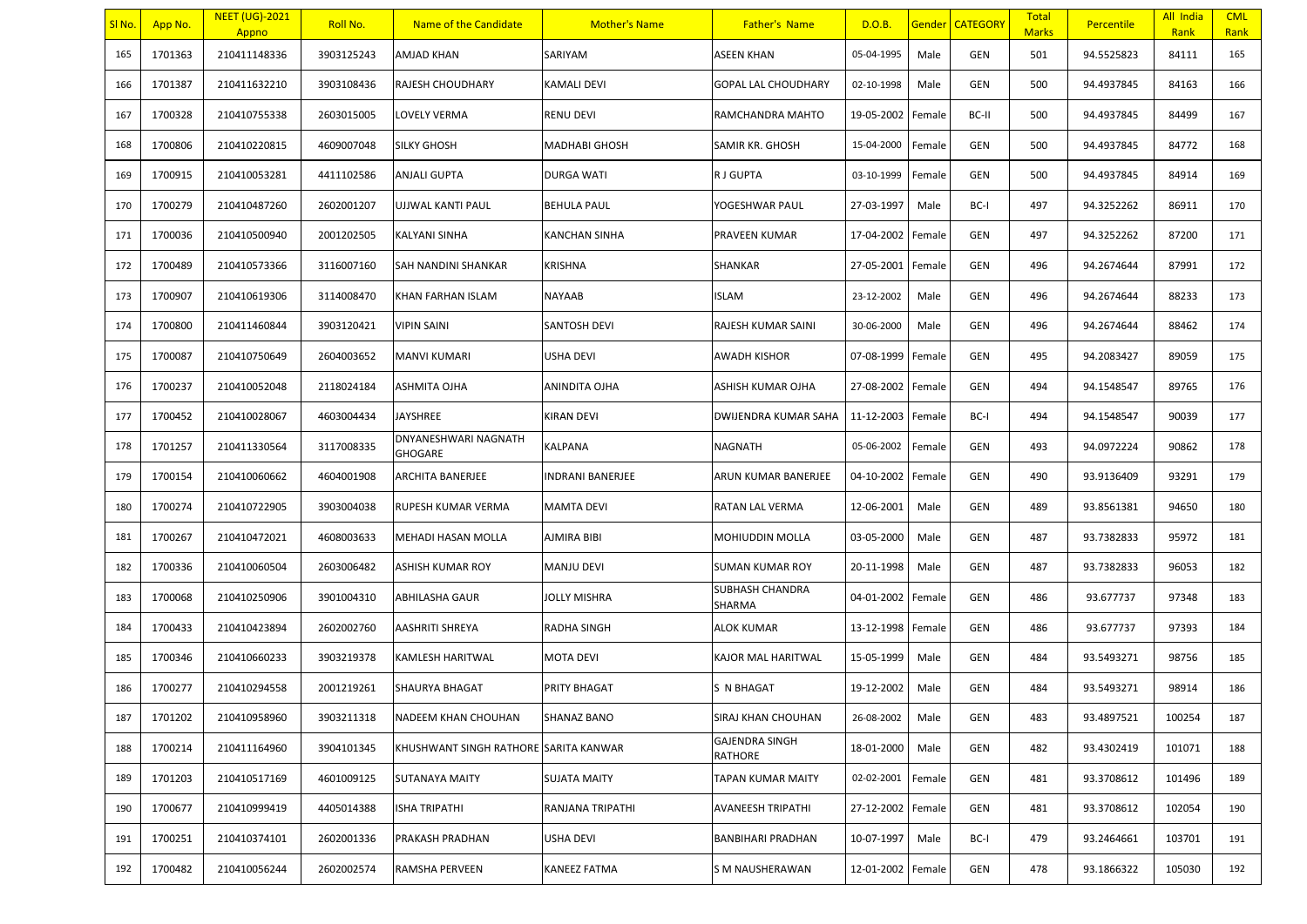| <u>SI No.</u> | App No. | <b>NEET (UG)-2021</b><br>Appno | Roll No.   | Name of the Candidate         | <b>Mother's Name</b>      | <b>Father's Name</b>     | D.O.B.            |        | <b>Gender CATEGORY</b> | <b>Total</b><br><b>Marks</b> | Percentile | All India<br>Rank | <b>CML</b><br>Rank |
|---------------|---------|--------------------------------|------------|-------------------------------|---------------------------|--------------------------|-------------------|--------|------------------------|------------------------------|------------|-------------------|--------------------|
| 193           | 1700247 | 210410551551                   | 2603003026 | ADITYA ARYA                   | RANJANA KUMARI            | ARBIND KUMAR ARYA        | 11-11-2002        | Male   | BC-I                   | 476                          | 93.0608772 | 106979            | 193                |
| 194           | 1700682 | 210410226280                   | 2602001275 | <b>NIDHI</b>                  | <b>NEETA PRASAD</b>       | NIRANJAN PRASAD          | 26-04-2001        | Female | BC-II                  | 475                          | 92.9906176 | 107977            | 194                |
| 195           | 1700672 | 210410876238                   | 3111121187 | SHIVHARE MANSI<br>RAVISHANKAR | RAJESHREE                 | RAVISHANKAR              | 14-10-2001        | Female | GEN                    | 473                          | 92.8661577 | 109468            | 195                |
| 196           | 1700330 | 210410067790                   | 3604002057 | MOTI MITRA                    | <b>HARAPRIYA JENA</b>     | <b>GANGADHAR JENA</b>    | 05-10-1998        | Male   | GEN                    | 473                          | 92.8661577 | 109877            | 196                |
| 197           | 1700633 | 210410253618                   | 1701006210 | VISHAL SHRIVASTAVA            | DR. NEELU SHRIVASTAVA     | DR. MAHESH SHRIVASTAVA   | 19-03-2003        | Male   | GEN                    | 473                          | 92.8661577 | 110034            | 197                |
| 198           | 1700170 | 210410126033                   | 1501002541 | SANSKRITI CHANDEL             | <b>SUNITA SINGH</b>       | RAKESH KUMAR CHANDEL     | 12-03-2001        | Female | GEN                    | 470                          | 92.6677472 | 112607            | 198                |
| 199           | 1700049 | 210410427459                   | 2603020273 | ARFIYA SHABNAM                | <b>RAZIYA KHATOON</b>     | SHAMIM AHMAD             | 05-02-2002        | Female | BC-I                   | 469                          | 92.6056468 | 113511            | 199                |
| 200           | 1700269 | 210410285410                   | 2602001045 | TANISHA JHA                   | ANAMIKA JHA               | SURESH KANT JHA          | 28-01-2000        | Female | GEN                    | 469                          | 92.6056468 | 113532            | 200                |
| 201           | 1701224 | 210411027217                   | 4410006241 | <b>SIKTA GHOSH</b>            | <b>SOMA GHOSH</b>         | <b>SUJIT GHOSH</b>       | 26-12-2001        | Female | GEN                    | 469                          | 92.6056468 | 113719            | 201                |
| 202           | 1701108 | 210410835239                   | 3114014183 | <b>JAIN PRANIT ANIL</b>       | PRIYA ANIL JAIN           | ANIL NANALAL JAIN        | 22-08-2001        | Male   | GEN                    | 468                          | 92.541798  | 115068            | 202                |
| 203           | 1700878 | 210411296601                   | 4606001405 | AGRIMA GHOSH                  | POULOMI GHOSH             | AMIT KUMAR GHOSH         | 10-04-2003        | Female | GEN                    | 467                          | 92.4788557 | 115947            | 203                |
| 204           | 1701350 | 210410505445                   | 2806014101 | <b>GOPIKA B S</b>             | <b>BIJI A R</b>           | SUKUMARAN NAIR V         | 27-11-2000        | Female | GEN                    | 466                          | 92.4146832 | 116477            | 204                |
| 205           | 1700116 | 210410955822                   | 2603004039 | DIKSHANT SHASHIDHAR           | <b>MONA SINGH</b>         | PANCHANAN SINGH          | 26-07-2000        | Male   | GEN                    | 466                          | 92.4146832 | 116849            | 205                |
| 206           | 1701091 | 210410259830                   | 4401011576 | <b>VISHAL SINGH</b>           | PANKAJ                    | KHUBI RAM                | 14-11-2001        | Male   | GEN                    | 466                          | 92.4146832 | 117091            | 206                |
| 207           | 1700180 | 210410022662                   | 3905004217 | TANUSHREE                     | MANJU KUMARI YADAV        | NARESH PRASAD YADAV      | 10-09-1999        | Female | GEN                    | 465                          | 92.34669   | 117198            | 207                |
| 208           | 1700396 | 210410489503                   | 4604002076 | OLIVIYA BANERJEE              | <b>DEBASHREE BANERJEE</b> | <b>SUBHAJIT BANERJEE</b> | 02-06-2003        | Female | GEN                    | 463                          | 92.2143947 | 119447            | 208                |
| 209           | 1700155 | 210410260776                   | 2601005230 | <b>NAZNEEN HABIB</b>          | KAHKASHAN ANJUM           | MD HABIB                 | 05-11-1999        | Female | GEN                    | 463                          | 92.2143947 | 119771            | 209                |
| 210           | 1700530 | 210411140880                   | 3006001177 | ANKIT KUMAR DANDAGE           | SANGHAMITRA DANDAGE       | <b>B N DANDAGE</b>       | 12-08-1999        | Male   | GEN                    | 461                          | 92.0852725 | 121515            | 210                |
| 211           | 1700796 | 210411352411                   | 4601001551 | SAGNIK HALDER                 | <b>RINI HALDER</b>        | SUBHASISH HALDER         | 25-07-2001        | Male   | GEN                    | 461                          | 92.0852725 | 122121            | 211                |
| 212           | 1700221 | 210410413100                   | 2602001005 | <b>MUSARRAT KHATOON</b>       | KORESHA KHATOON           | ANWAR HUSSAIN            | 27-12-2003        | Female | BC-I                   | 460                          | 92.0127465 | 123090            | 212                |
| 213           | 1700263 | 210410687547                   | 2603013075 | CHIRAG SANKRITYAN             | <b>BINA SINGH</b>         | VISHAL KUMAR             | 31-01-2002        | Male   | GEN                    | 457                          | 91.8125228 | 126302            | 213                |
| 214           | 1700390 | 210410294817                   | 1502315053 | SHRUTI PRIYA                  | <b>SUDHA BALA</b>         | KISHOR KUMAR             | 07-07-2000        | Female | GEN                    | 456                          | 91.742587  | 127394            | 214                |
| 215           | 1700272 | 210410248886                   | 2702020370 | <b>AISHWARYA S</b>            | <b>SUGUNA S</b>           | <b>SHIVKUMAR R</b>       | 22-05-2001 Female |        | GEN                    | 455                          | 91.6721331 | 127597            | 215                |
| 216           | 1700224 | 210410027363                   | 2602002292 | SHASHANK ARYAN                | SARIKA PANKAJ             | DILIP KUMAR              | 17-03-2003        | Male   | GEN                    | 455                          | 91.6721331 | 128439            | 216                |
| 217           | 1700392 | 210410763401                   | 4608003371 | <b>VINDYA ROY</b>             | <b>RINKU ROY</b>          | VIJAY KUMAR ROY          | 17-08-1999        | Female | GEN                    | 453                          | 91.5335566 | 130029            | 217                |
| 218           | 1700536 | 210410477895                   | 4607003333 | SAYANI GIRI                   | <b>UMA PAYRAH GIRI</b>    | MANISANKAR GIRI          | 22-03-2002        | Female | GEN                    | 453                          | 91.5335566 | 130379            | 218                |
| 219           | 1701261 | 210410124725                   | 4607016045 | AYAN MANNA                    | <b>ABHA MANNA</b>         | AMAL KUMAR MANNA         | 04-11-2002        | Male   | GEN                    | 453                          | 91.5335566 | 130615            | 219                |
| 220           | 1700866 | 210410789476                   | 1502314352 | <b>ONKARNATH PANDEY</b>       | JANAK DULARI DEVI         | PRADHOT PANDEY           | 17-12-1998        | Male   | GEN                    | 452                          | 91.464074  | 131575            | 220                |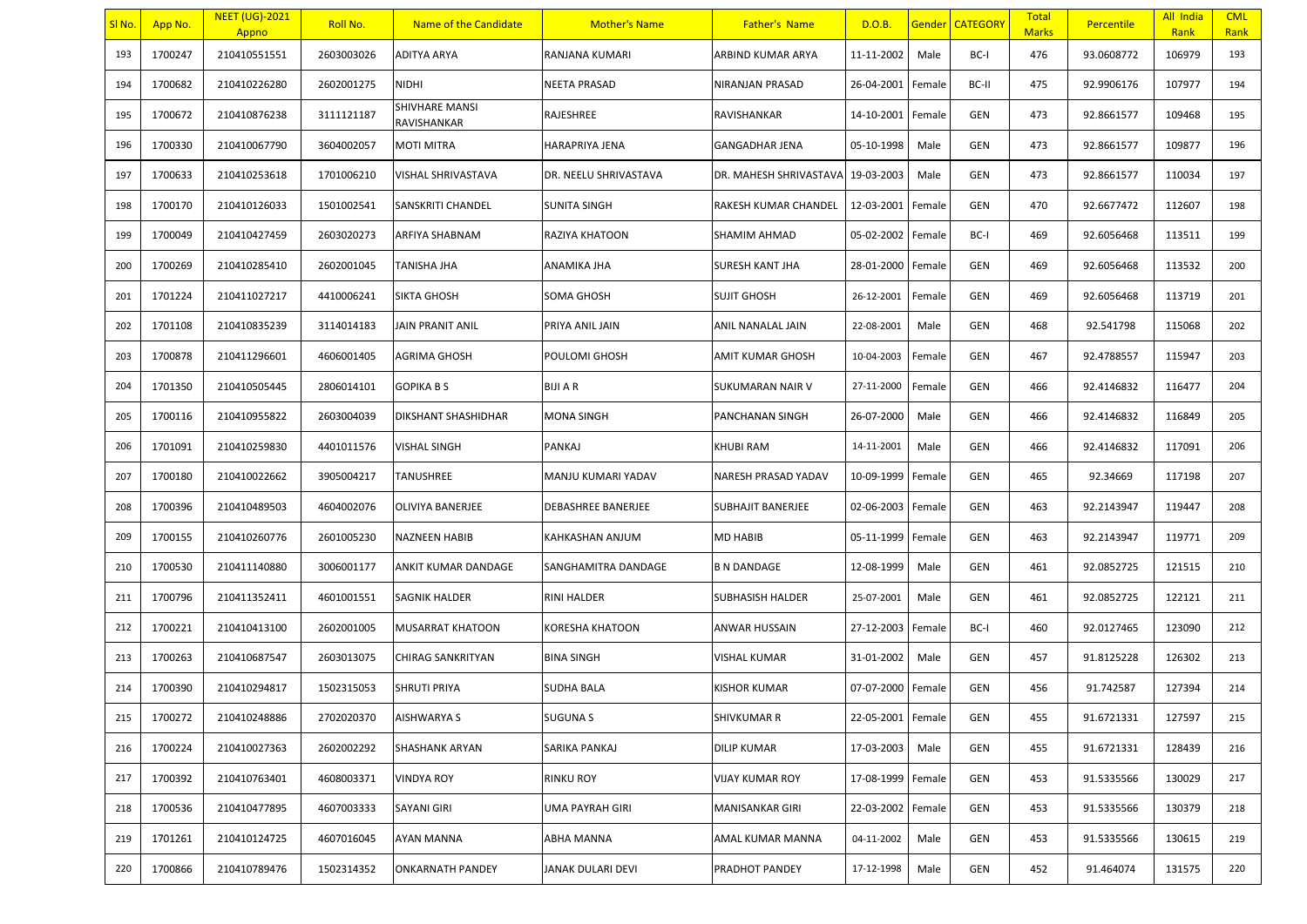| SI No. | App No. | <b>NEET (UG)-2021</b><br>Appno | Roll No.   | Name of the Candidate      | <b>Mother's Name</b>   | <b>Father's Name</b>     | D.O.B.     |        | Gender   CATEGORY | <b>Total</b><br><b>Marks</b> | <b>Percentile</b> | All India<br>Rank | <b>CML</b><br>Rank |
|--------|---------|--------------------------------|------------|----------------------------|------------------------|--------------------------|------------|--------|-------------------|------------------------------|-------------------|-------------------|--------------------|
| 221    | 1700369 | 210411408997                   | 1502234278 | <b>SHWETA SUMAN</b>        | <b>SUMAN DEVI</b>      | UMESH KUMAR              | 15-06-1998 | Female | <b>GEN</b>        | 451                          | 91.397894         | 132404            | 221                |
| 222    | 1700983 | 210410659343                   | 2601002702 | <b>GAYATRI KUMARI</b>      | <b>MAYA DEVI</b>       | SURENDRA PANDEY          | 05-09-1999 | Female | <b>GEN</b>        | 451                          | 91.397894         | 132731            | 222                |
| 223    | 1700852 | 210410022390                   | 3609001109 | ADARSH KUMAR MUND          | SANDHYA RANI KHAMARI   | GANGABISHNU MUND         | 17-12-2000 | Male   | GEN               | 450                          | 91.3280877        | 133457            | 223                |
| 224    | 1701300 | 210411074637                   | 2807021154 | ROSHNI TRISA BINOY         | RESHMY THOMAS          | BINOY VARGHESE           | 14-11-2001 | Female | GEN               | 450                          | 91.3280877        | 133475            | 224                |
| 225    | 1700619 | 210410196118                   | 1704003377 | <b>KANISHK KUMAR SINGH</b> | SHWETA SINGH           | AMRESH SINGH             | 01-08-2001 | Male   | GEN               | 449                          | 91.262361         | 134697            | 225                |
| 226    | 1700479 | 210410577298                   | 2602005149 | <b>ALISHA MEHTA</b>        | <b>BANDANA MEHTA</b>   | <b>MANOJ KUMAR MEHTA</b> | 17-06-1999 | Female | GEN               | 448                          | 91.1938498        | 135054            | 226                |
| 227    | 1700695 | 210410934668                   | 3905108276 | DEEPAK SHARMA              | VANDANA SHARMA         | GOPAL SHARMA             | 03-08-1999 | Male   | <b>GEN</b>        | 447                          | 91.1255329        | 136692            | 227                |
| 228    | 1700526 | 210410046275                   | 4608106580 | TAMOGHNA KARMAKAR          | TRIPTI KARMAKAR        | KAMALESH KARMAKAR        | 14-04-2002 | Male   | GEN               | 447                          | 91.1255329        | 137034            | 228                |
| 229    | 1701053 | 210410161221                   | 2001204335 | POOJA                      | <b>SHANTI</b>          | RAMCHARAN                | 09-07-1999 | Female | GEN               | 444                          | 90.9082785        | 139474            | 229                |
| 230    | 1700692 | 210410820437                   | 3003111066 | ABHISHEK DANGI             | <b>GAYATRI BAI</b>     | LAXMINARAYAN             | 16-06-1999 | Male   | GEN               | 444                          | 90.9082785        | 139549            | 230                |
| 231    | 1700325 | 210410050793                   | 4608005685 | ASHESHA BHUNIA             | <b>BINAPANI BHUNIA</b> | AMALENDU BHUNIA          | 06-07-2002 | Female | GEN               | 443                          | 90.8369828        | 141276            | 231                |
| 232    | 1700393 | 210410733534                   | 2601003279 | <b>NANDINI</b>             | REENA DEVI             | ARVIND KUMAR TRIPATHY    | 16-03-1999 | Female | GEN               | 442                          | 90.7658814        | 141638            | 232                |
| 233    | 1700487 | 210410683108                   | 3111035346 | RAHEL BENJAMIN             | VARSHA                 | <b>ISANUR</b>            | 14-10-2002 | Female | GEN               | 442                          | 90.7658814        | 142400            | 233                |
| 234    | 1700212 | 210410002534                   | 2602002534 | <b>ABHIRUP DAS</b>         | MOUSUMI DAS            | NITYA NANDA DAS          | 10-12-2002 | Male   | GEN               | 441                          | 90.6905061        | 143501            | 234                |
| 235    | 1700006 | 210411365641                   | 3111103487 | UTKARSH NARENDRA<br>HUMANE | SUNANDA HUMANE         | NARENDRA HUMANE          | 04-10-2001 | Male   | <b>GEN</b>        | 440                          | 90.6161022        | 143992            | 235                |
| 236    | 1700184 | 210410066127                   | 3003010264 | <b>SANSKAR MUNAT</b>       | MONIKA MUNAT           | <b>VIPUL MUNAT</b>       | 12-09-2000 | Male   | GEN               | 439                          | 90.5432524        | 145594            | 236                |
| 237    | 1700539 | 210411338358                   | 2601007053 | <b>FARHAN AKHTAR</b>       | ASHRAF KHATOON         | MD MUMTAZ                | 24-01-1990 | Male   | GEN               | 439                          | 90.5432524        | 145687            | 237                |
| 238    | 1701337 | 210410034371                   | 4604001589 | <b>ADRISH CHOWDHURY</b>    | SIKHA CHOWDHURY        | AMIYA KUMAR<br>CHOWDHURY | 28-09-2002 | Male   | GEN               | 439                          | 90.5432524        | 145886            | 238                |
| 239    | 1700585 | 210410930743                   | 3902002320 | <b>SHIVA PAREEK</b>        | MAMTA SHARMA           | MANOHAR SHARMA           | 19-10-2001 | Female | <b>GEN</b>        | 438                          | 90.4742879        | 146455            | 239                |
| 240    | 1701266 | 210410290065                   | 1502213284 | <b>ISHA SHREE</b>          | POONAM KUMARI          | VIJAY KUMAR              | 12-03-2001 | Female | GEN               | 438                          | 90.4742879        | 146979            | 240                |
| 241    | 1700498 | 210410392321                   | 3604002329 | AISWARIYA PRIYADARSINI     | SUJATA PRIYADARSHINI   | SUBRAT KUMAR DASH        | 30-11-2003 | Female | GEN               | 436                          | 90.3303367        | 148615            | 241                |
| 242    | 1700628 | 210410966174                   | 2001314091 | <b>AASHNA MITTAL</b>       | REKHA MITTAL           | RAKESH MITTAL            | 29-03-2004 | Female | GEN               | 436                          | 90.3303367        | 148786            | 242                |
| 243    | 1701078 | 210410047653                   | 4608005047 | <b>ANIK NANDY</b>          | <b>KAKALI NANDY</b>    | <b>AMIT NANDY</b>        | 07-05-2002 | Male   | <b>GEN</b>        | 436                          | 90.3303367        | 148886            | 243                |
| 244    | 1700408 | 210410455642                   | 2603004205 | SAUMYA PRASAD              | VARSHA JAMUAR          | <b>SUNIL PRASAD</b>      | 03-02-2002 | Female | GEN               | 436                          | 90.3303367        | 149167            | 244                |
| 245    | 1700481 | 210411576762                   | 2603004399 | SANYA                      | ANJU SAHU              | SUNIL KUMAR SAHU         | 10-11-2000 | Female | BC-II             | 435                          | 90.2544434        | 149813            | 245                |
| 246    | 1701114 | 210410208784                   | 2801012115 | L GOWRI VINOD              | LEKSHMI PANICKER       | VINOD KUMAR              | 07-08-2002 | Female | GEN               | 434                          | 90.1832772        | 151307            | 246                |
| 247    | 1700678 | 210411572219                   | 2001324152 | MRINAL SINGH               | AMARALATA SINHA        | KAUSHAL KISHOR SINGH     | 17-01-2000 | Female | GEN               | 433                          | 90.1100388        | 151630            | 247                |
| 248    | 1700134 | 210410030663                   | 2603006094 | SHIVESH PANDEY             | SHANTI DEVI            | KUMUD PANDEY             | 31-12-1999 | Male   | GEN               | 433                          | 90.1100388        | 152313            | 248                |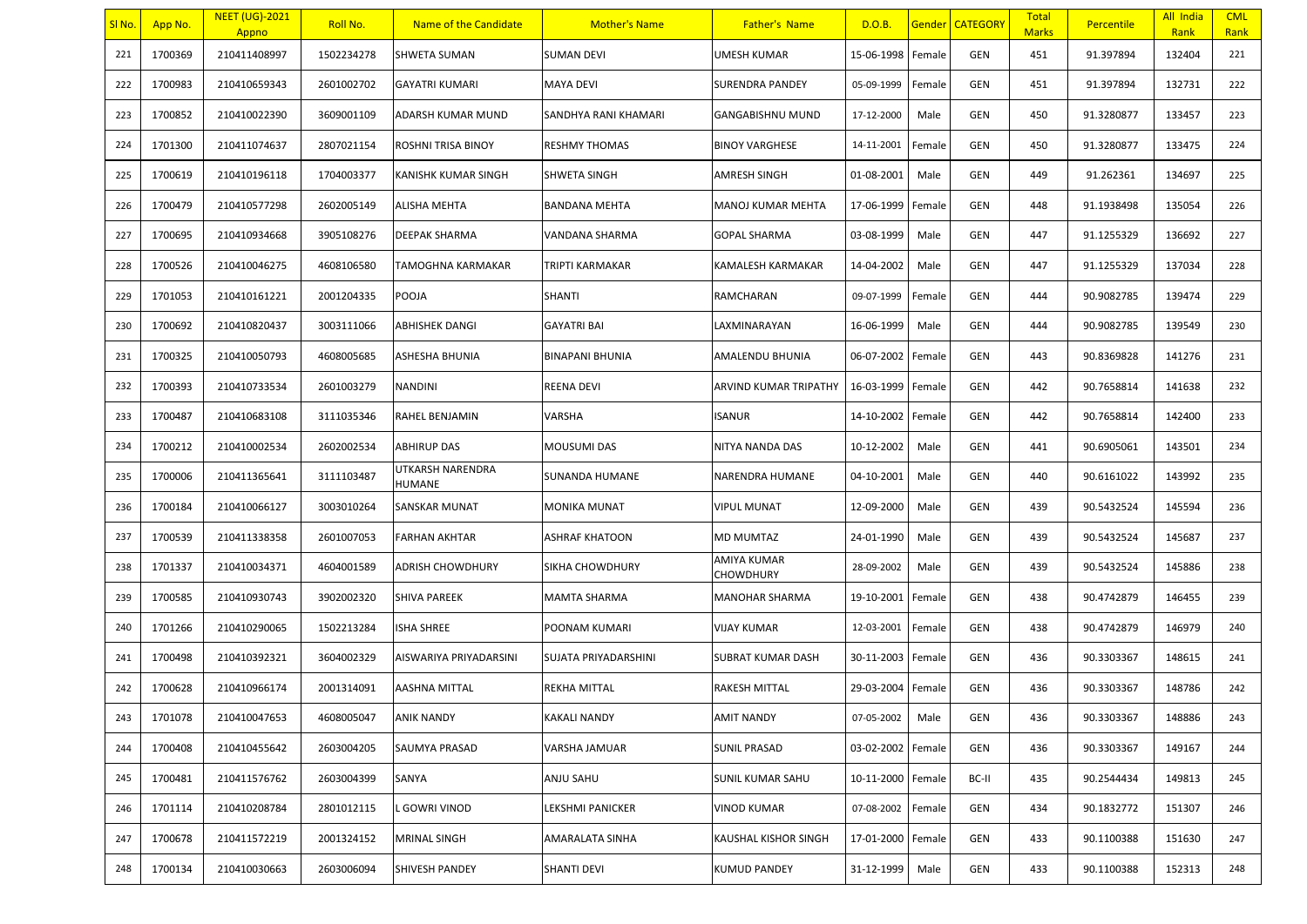| <u>SI No.</u> | App No. | <b>NEET (UG)-2021</b><br>Appno | Roll No.   | Name of the Candidate      | <b>Mother's Name</b>   | <b>Father's Name</b>        | D.O.B.            |        | <b>Gender CATEGORY</b> | <b>Total</b><br><b>Marks</b> | <b>Percentile</b> | All India<br>Rank | <b>CML</b><br>Rank |
|---------------|---------|--------------------------------|------------|----------------------------|------------------------|-----------------------------|-------------------|--------|------------------------|------------------------------|-------------------|-------------------|--------------------|
| 249           | 1701360 | 210410399174                   | 4607003069 | SOMPRAKASH KHATUA          | <b>SOMA KHATUA</b>     | PRASANTA KUMAR<br>KHATUA    | 16-05-2002        | Male   | GEN                    | 432                          | 90.0382899        | 152864            | 249                |
| 250           | 1700510 | 210410513165                   | 2603009229 | <b>ALIYA AKHTAR</b>        | SEEMA TABASSUM         | SAMI AKHTAR SHAMS           | 02-08-1998        | Female | <b>GEN</b>             | 431                          | 89.9623318        | 154328            | 250                |
| 251           | 1701264 | 210410449262                   | 4606002117 | <b>PARNASHREE DAS</b>      | <b>SUTAPA DAS</b>      | <b>RAMEN DAS</b>            | 28-07-2001        | Female | GEN                    | 430                          | 89.8850139        | 155039            | 251                |
| 252           | 1700496 | 210410387295                   | 3604008367 | AAHAMYA PRIYADARSINI       | SUJATA PRIYADARSINI    | SUBRAT KUMAR DASH           | 30-11-2003        | Female | GEN                    | 430                          | 89.8850139        | 155560            | 252                |
| 253           | 1700938 | 210410278000                   | 3115001014 | NIHARIKA DHAVALE           | YOGINI DHAVALE         | <b>SUNIL DHAVALE</b>        | 14-11-2002        | Female | GEN                    | 429                          | 89.8110632        | 156644            | 253                |
| 254           | 1700662 | 210410529903                   | 3003004412 | <b>SHIMRAN PATEL</b>       | URMILA PATEL           | RAMESH PRASAD PATEL         | 05-10-1999        | Female | <b>GEN</b>             | 429                          | 89.8110632        | 157143            | 254                |
| 255           | 1700319 | 210410053008                   | 3122010015 | SURYAWANSHI DIVYA VIKAS    | <b>ANITA</b>           | VIKAS                       | 09-06-2001        | Female | <b>GEN</b>             | 428                          | 89.7378896        | 158156            | 255                |
| 256           | 1700462 | 210411101504                   | 3905103450 | SARIM RIZWAN               | ANWARJAHAN             | RIZWAN AHMAD                | 07-01-2002        | Male   | <b>GEN</b>             | 427                          | 89.6652988        | 159017            | 256                |
| 257           | 1701291 | 210411137557                   | 4604006594 | MD AMINUR JAMAN            | ABSARA BEGUM           | <b>GOLAM ROSUL</b>          | 14-10-2000        | Male   | <b>GEN</b>             | 426                          | 89.5944564        | 160056            | 257                |
| 258           | 1700963 | 210410589469                   | 2001122049 | <b>RAHUL YADUSH</b>        | <b>KIRAN DEVI</b>      | RAKESH PRASAD               | 04-08-2001        | Male   | <b>GEN</b>             | 425                          | 89.5120876        | 161818            | 258                |
| 259           | 1700236 | 210410468761                   | 3110001254 | <b>KHOOSHIE SINHA</b>      | <b>SHALINI SINHA</b>   | MUKESH KUMAR SINHA          | 02-05-2002        | Female | <b>GEN</b>             | 424                          | 89.4372951        | 162322            | 259                |
| 260           | 1700773 | 210411057275                   | 3903225085 | <b>JUGMOHAN MEENA</b>      | NAINA DEVI MEENA       | PRAKASH CHANDRA<br>MEENA    | 20-09-1994        | Male   | <b>GEN</b>             | 424                          | 89.4372951        | 162699            | 260                |
| 261           | 1701172 | 210410357535                   | 4608009582 | <b>MOHSENA PARVEEN</b>     | <b>HAOYANUR MODINA</b> | LATE MOJIBUR RAHAMAN        | 25-11-1999        | Female | GEN                    | 423                          | 89.3596534        | 163707            | 261                |
| 262           | 1700076 | 210410763112                   | 4606008235 | ARITRA KUMAR JANA          | <b>GAYATRI JANA</b>    | RABINDRA NATH JANA          | 23-02-2000        | Male   | GEN                    | 421                          | 89.2026863        | 166010            | 262                |
| 263           | 1701237 | 210410190348                   | 2801023002 | <b>ADVAITH G</b>           | DEEPA KRISHNAN         | GIREESH KUMAR R             | 01-02-2002        | Male   | <b>GEN</b>             | 419                          | 89.0404741        | 168660            | 263                |
| 264           | 1701364 | 210410180313                   | 3606002051 | SHESHADRI MANDAL           | <b>SUTAPA MANDAL</b>   | <b>SUSIL MANDAL</b>         | 24-06-2001        | Male   | <b>GEN</b>             | 418                          | 88.9647103        | 169998            | 264                |
| 265           | 1700397 | 210410351329                   | 4602004309 | SUTRIPTA GORAI             | <b>ANIMA GORAI</b>     | <b>KAMALESH GORAI</b>       | 09-06-2003        | Female | GEN                    | 418                          | 88.9647103        | 170012            | 265                |
| 266           | 1701021 | 210411282715                   | 3903004202 | VARTIKA AGRAWAL            | RAJESHWARI             | <b>MADHU SUDAN GUPTA</b>    | 16-10-2001        | Female | <b>GEN</b>             | 417                          | 88.886421         | 170591            | 266                |
| 267           | 1700143 | 210410493170                   | 3114001394 | ARYA YASHWANT BHANDARE     | ASHA YASHWANT BHANDARE | YASHWANT VASANT<br>BHANDARE | 29-08-2002 Female |        | GEN                    | 417                          | 88.886421         | 171034            | 267                |
| 268           | 1700244 | 210410952083                   | 3104105048 | <b>GAIKWAD VIJAY VILAS</b> | GAIKWAD VAISHALI VILAS | GAIKWAD VILAS RAMRAO        | 23-02-1999        | Male   | GEN                    | 416                          | 88.8071604        | 172287            | 268                |
| 269           | 1700307 | 210411278303                   | 4411005602 | ARCHANA SHARMA             | <b>SHAKUNTALA DEVI</b> | AJAY KUMAR                  | 30-12-1998        | Female | <b>GEN</b>             | 414                          | 88.6409333        | 174972            | 269                |
| 270           | 1700759 | 210410512116                   | 2702015292 | <b>MANOJ KUMAR C</b>       | ANURADHA G V           | CHANDRASHEKAR T N           | 30-05-2001        | Male   | GEN                    | 413                          | 88.5634859        | 175958            | 270                |
| 271           | 1700071 | 210411535696                   | 1703008265 | MUHAMMAD KASHIF KHAN       | <b>SHAGUFTA BEGUM</b>  | ARIF KHAN                   | 31-08-2000        | Male   | GEN                    | 413                          | 88.5634859        | 176121            | 271                |
| 272           | 1700615 | 210410802204                   | 2602002420 | S WAIZUR RAHMAN            | SHAHLA PERWEEN         | <b>S MATIUR RAHMAN</b>      | 25-02-1999        | Male   | GEN                    | 413                          | 88.5634859        | 176443            | 272                |
| 273           | 1700347 | 210410256443                   | 2604002051 | <b>SHIVMONA SHEKHAR</b>    | <b>ASHA SHEKHAR</b>    | SADHAN SHEKHAR              | 02-04-1997        | Female | BC-I                   | 411                          | 88.4071663        | 178035            | 273                |
| 274           | 1701229 | 210410255632                   | 3604003620 | <b>UDAYA KUMAR SETHY</b>   | LAXMIPRIYA SETHY       | <b>UMAKANTA SETHY</b>       | 06-08-1997        | Male   | GEN                    | 409                          | 88.2430762        | 181437            | 274                |
| 275           | 1700491 | 210410709870                   | 3903203372 | <b>HIMANI ASWAL</b>        | MEENA ASWAL            | MAHENDRA KUMAR<br>ASWAL     | 24-02-2002 Female |        | GEN                    | 408                          | 88.16265          | 182004            | 275                |
| 276           | 1700213 | 210410236692                   | 2601002458 | <b>DIKSHA</b>              | KANCHAN PRASAD         | RAJIV KUMAR VEER            | 10-08-2002 Female |        | GEN                    | 408                          | 88.16265          | 182413            | 276                |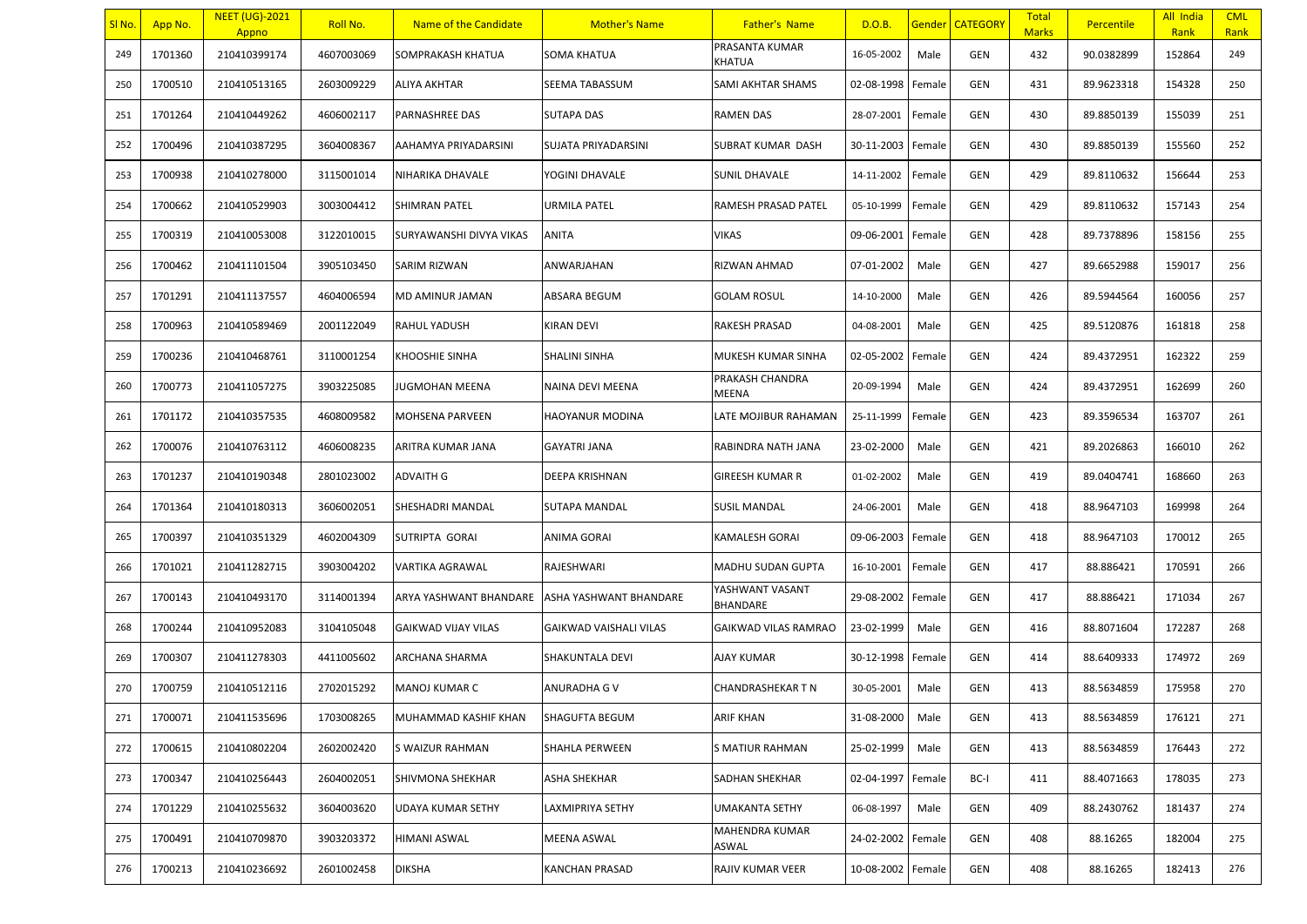| <u>SI No.</u> | App No. | <b>NEET (UG)-2021</b><br>Appno | <b>Roll No.</b> | Name of the Candidate                 | <b>Mother's Name</b>       | <b>Father's Name</b>          | D.O.B.            |        | <b>Gender CATEGORY</b> | <b>Total</b><br><b>Marks</b> | <b>Percentile</b> | All India<br>Rank | <b>CML</b><br>Rank |
|---------------|---------|--------------------------------|-----------------|---------------------------------------|----------------------------|-------------------------------|-------------------|--------|------------------------|------------------------------|-------------------|-------------------|--------------------|
| 277           | 1700557 | 210410084071                   | 1402002355      | MD NUR E ZAMAN                        | JAHANARA BEGUM             | <b>MD ABDUL KADER</b>         | 16-03-1998        | Male   | GEN                    | 407                          | 88.0836484        | 183272            | 277                |
| 278           | 1700073 | 210410516151                   | 1206003472      | UPPU TARUN VENKATA SAI                | UPPU GANESH KUMARI         | UPPU VEERABHADRA RAO          | 31-03-2002        | Male   | GEN                    | 407                          | 88.0836484        | 183349            | 278                |
| 279           | 1700166 | 210410040700                   | 2603001081      | <b>BIPASHA KUMARI</b>                 | <b>GANGA DEVI</b>          | BIRENDRA PRASAD GUPTA         | 21-02-2001        | Female | BC-II                  | 405                          | 87.9124999        | 185852            | 279                |
| 280           | 1701015 | 210411124112                   | 4605001487      | <b>GOURAB ROY</b>                     | SHILPI SARKAR ROY          | <b>GAUTAM ROY</b>             | 11-03-2002        | Male   | GEN                    | 405                          | 87.9124999        | 186484            | 280                |
| 281           | 1700182 | 210410186663                   | 2603006103      | <b>SHRUTI SNEHA</b>                   | UMA DEVI                   | MANOJ KUMAR                   | 20-05-2001        | Female | GEN                    | 404                          | 87.8279941        | 187175            | 281                |
| 282           | 1701255 | 210410598657                   | 3115026122      | SANIKA DILIP MENDHALKAR               | MANISHA DILIP MENDHALKAR   | DILIP RAGHUNATH<br>MENDHALKAR | 12-03-2003        | Female | GEN                    | 403                          | 87.7491221        | 188496            | 282                |
| 283           | 1700864 | 210410394903                   | 4409004093      | RASHI SINGH                           | <b>BABITA SINGH</b>        | RAVI SINGH                    | 07-09-2002        | Female | GEN                    | 403                          | 87.7491221        | 189075            | 283                |
| 284           | 1700712 | 210411042084                   | 1701003555      | SUDIKSHA SHRIVASTAVA                  | SUMITA SHRIVASTAVA         | OMKAR LAL SHRIVASTAVA         | 07-10-2003        | Female | GEN                    | 403                          | 87.7491221        | 189103            | 284                |
| 285           | 1700599 | 210410455254                   | 1702005240      | SHASHVAT SHARMA                       | <b>NEETU SHARMA</b>        | MANOJ SHARMA                  | 16-07-2001        | Male   | GEN                    | 402                          | 87.6707681        | 189778            | 285                |
| 286           | 1701354 | 210410778180                   | 1206002269      | POTUPUREDDI ANJAN AKASH               | POTUPUREDDI SASI PRABHA    | POTUPUREDDI APPALA<br>NAIDU   | 08-04-2002        | Male   | GEN                    | 402                          | 87.6707681        | 190006            | 286                |
| 287           | 1701250 | 210410575314                   | 3106007084      | SATAO VAIBHAV JANRAO                  | <b>SARLA</b>               | JANRAO                        | 21-03-2002        | Male   | GEN                    | 400                          | 87.4992958        | 192279            | 287                |
| 288           | 1700867 | 210410639292                   | 3111105248      | DHARAMTHOK ABHISHEK<br>GAJANAN        | <b>SUNITA</b>              | GAJANAN                       | 04-03-2001        | Male   | GEN                    | 400                          | 87.4992958        | 192435            | 288                |
| 289           | 1700352 | 210410694142                   | 2604001555      | <b>SANIA SHAKEEL</b>                  | <b>SHAGUFTA PARWEEN</b>    | SHAKEEL AHMAD                 | 03-01-2001        | Female | BC-I                   | 399                          | 87.4178335        | 193705            | 289                |
| 290           | 1700869 | 210410419964                   | 4103003545      | <b>BHARATHI G</b>                     | <b>SARATHA S</b>           | <b>GANDHIM</b>                | 26-08-2001        | Male   | GEN                    | 398                          | 87.3330039        | 194869            | 290                |
| 291           | 1700383 | 210410951265                   | 1502213387      | <b>SWATI SUDHA</b>                    | <b>GEETA KUMARI</b>        | CHANDRABHUSHAN<br>KUMAR       | 13-05-2000        | Female | GEN                    | 398                          | 87.3330039        | 195017            | 291                |
| 292           | 1700308 | 210410806486                   | 3115023045      | <b>GOMARE SAINATH</b><br>PANDURANG    | <b>SUNITA</b>              | PANDURANG                     | 02-04-1996        | Male   | GEN                    | 398                          | 87.3330039        | 195111            | 292                |
| 293           | 1700592 | 210411362387                   | 3101016004      | <b>GHORPADE SUDHANSHU</b><br>SHIVNATH | <b>SUREKHA</b>             | <b>SHIVNATH</b>               | 04-05-2002        | Male   | GEN                    | 398                          | 87.3330039        | 195192            | 293                |
| 294           | 1700920 | 210410345587                   | 4117002540      | THOOYAVAN M                           | <b>SENPAGAM P</b>          | MALARAVAN P                   | 10-07-2003        | Male   | GEN                    | 398                          | 87.3330039        | 195236            | 294                |
| 295           | 1700841 | 210411383623                   | 2001005044      | DIVYANSHU MANI TRIPATHI               | <b>SUGANDHI DEVI</b>       | SUBODH MANI TRIPATHI          | 28-05-2002        | Male   | GEN                    | 397                          | 87.2504408        | 196214            | 295                |
| 296           | 1701225 | 210410463390                   | 4604001326      | MEGHNA SAHU                           | <b>TINKU SAHU</b>          | SIDDHESWAR SAHU               | 16-10-2002        | Female | GEN                    | 397                          | 87.2504408        | 196224            | 296                |
| 297           | 1700206 | 210410182104                   | 2603006447      | PRACHI                                | <b>NISHI AKHAURI</b>       | SAMIR AKHAURI                 | 31-05-1999        | Female | GEN                    | 397                          | 87.2504408        | 196380            | 297                |
| 298           | 1701285 | 210410655157                   | 4501008427      | VIDHI AGARWAL                         | <b>GUNJAN AGARWAL</b>      | NAVEEN AGARWAL                | 13-03-2002        | Female | GEN                    | 397                          | 87.2504408        | 196671            | 298                |
| 299           | 1700742 | 210410376206                   | 1402007107      | <b>HARSHITA DEVI</b>                  | JYOTSHNA DEVI              | NAVA KUMAR NATH               | 20-01-2004 Female |        | GEN                    | 396                          | 87.1633448        | 197846            | 299                |
| 300           | 1700638 | 210410901433                   | 4404002714      | <b>VINAYAK PRATAP SINGH</b>           | ASHA PRATAP SINGH          | MANGAL PRATAP SINGH           | 06-03-2000        | Male   | GEN                    | 395                          | 87.0710036        | 198987            | 300                |
| 301           | 1701102 | 210411008755                   | 3109008283      | JADHAV SANKETKUMAR<br>MANIK           | <b>SUSHMA</b>              | MANIK                         | 27-03-2002        | Male   | GEN                    | 393                          | 86.9013445        | 201258            | 301                |
| 302           | 1700523 | 210410026846                   | 4206004020      | <b>KAVVAMPALLY SMRITHI</b>            | SHIVANNAGARI SWAROOPA RANI | KAVVAMPALLY<br>NAGABHUSHANAM  | 17-02-2002        | Female | GEN                    | 392                          | 86.816515         | 202356            | 302                |
| 303           | 1700870 | 210410766609                   | 2811029159      | SRUTHI ANN JONES                      | <b>SHYLAJA K RAICHEL</b>   | JONES PAPPEN                  | 04-09-2002        | Female | GEN                    | 391                          | 86.7354412        | 204056            | 303                |
| 304           | 1700918 | 210410760867                   | 1503009078      | MEGHA MRINALI                         | REENA KUMARI               | VIDYANATH PASWAN              | 21-01-2002        | Female | GEN                    | 390                          | 86.6440066        | 205485            | 304                |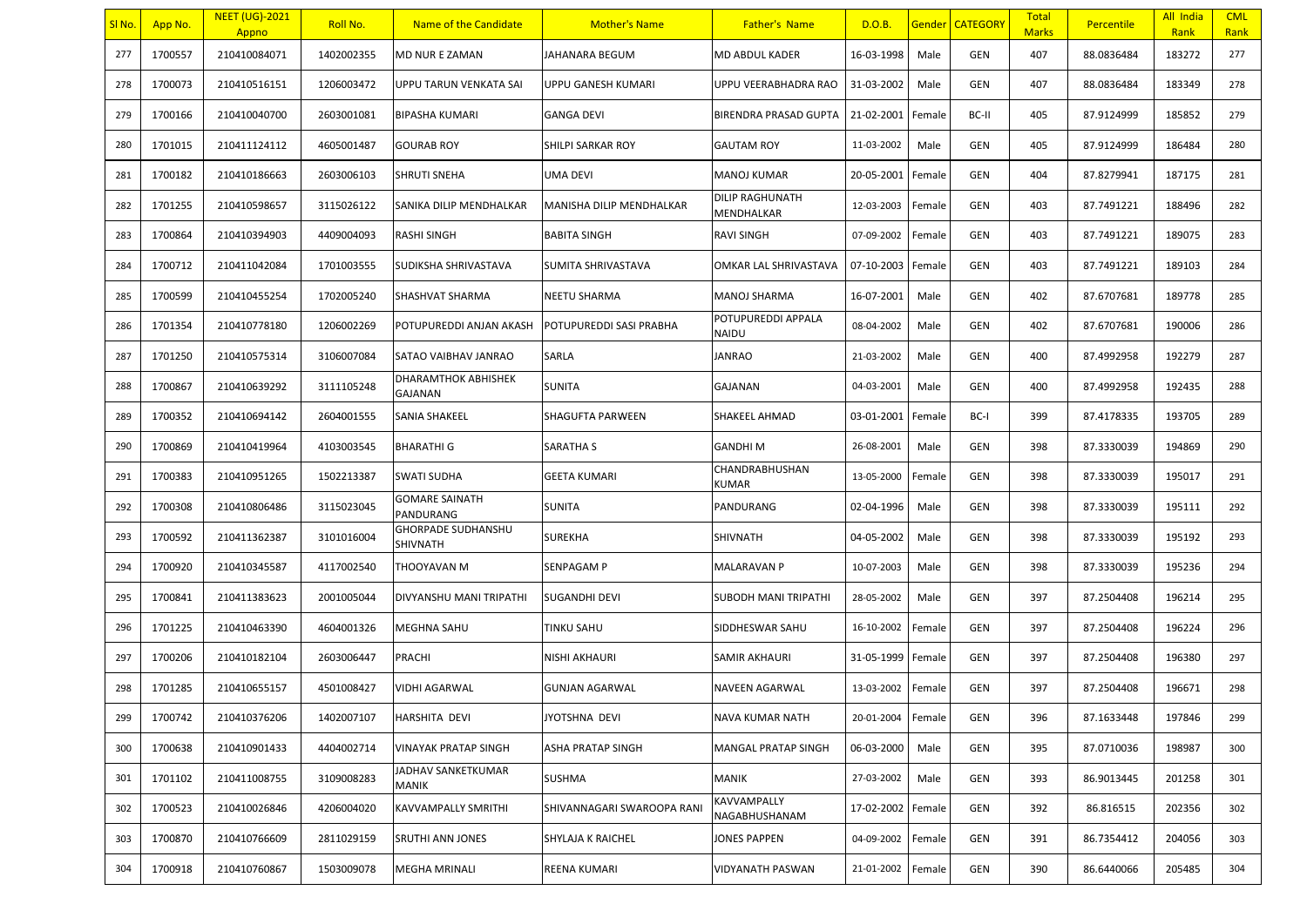| SI No. | App No. | <b>NEET (UG)-2021</b><br>Appno | Roll No.   | Name of the Candidate        | <b>Mother's Name</b>      | <b>Father's Name</b>                | D.O.B.     |        | Gender   CATEGORY | <b>Total</b><br><b>Marks</b> | <b>Percentile</b> | All India<br>Rank | <b>CML</b><br>Rank |
|--------|---------|--------------------------------|------------|------------------------------|---------------------------|-------------------------------------|------------|--------|-------------------|------------------------------|-------------------|-------------------|--------------------|
| 305    | 1700782 | 210410150074                   | 4604002644 | <b>SUDIP MITRA</b>           | <b>SWAPNA MITRA</b>       | <b>KUMUD RANJAN MITRA</b>           | 09-04-1993 | Male   | GEN               | 387                          | 86.3915901        | 208849            | 305                |
| 306    | 1700862 | 210410732763                   | 2806009064 | <b>ASHISH ALEX</b>           | <b>ANIJA ALEX</b>         | ALEXKUTTY GEORGE<br><b>PANICKER</b> | 26-03-2001 | Male   | GEN               | 387                          | 86.3915901        | 209247            | 306                |
| 307    | 1700706 | 210410002976                   | 3604009566 | SABYASACHI PANDA             | LAXMI PANDA               | SITARAM PANDA                       | 02-09-2001 | Male   | GEN               | 386                          | 86.3042351        | 211284            | 307                |
| 308    | 1700673 | 210410800297                   | 3102018072 | SHARMA KUNAL DINESH          | UlMA                      | DINESH BHAWARLAL<br>SHARMA          | 15-05-2002 | Male   | GEN               | 385                          | 86.2108578        | 211961            | 308                |
| 309    | 1700691 | 210410021425                   | 1703006189 | <b>RASHI TRIPATHI</b>        | MANJUSHA TRIPATHI         | <b>ANIL TRIPATHI</b>                | 24-04-2003 | Female | GEN               | 385                          | 86.2108578        | 211971            | 309                |
| 310    | 1701275 | 210410694003                   | 4609019025 | <b>SOURANIL DAS</b>          | SUBARNA DAS PAUL          | <b>SUBRATA DAS</b>                  | 05-05-2001 | Male   | GEN               | 385                          | 86.2108578        | 212272            | 310                |
| 311    | 1700858 | 210411271045                   | 2001123038 | ALOK KUMAR NAYAK             | SUSAMA NAYAK              | HARIHAR NAYAK                       | 22-10-2000 | Male   | GEN               | 385                          | 86.2108578        | 212694            | 311                |
| 312    | 1701113 | 210410552872                   | 3111006511 | FISKE PRACHI PRAKASH         | PRIYA                     | PRAKASH                             | 13-11-2000 | Female | GEN               | 384                          | 86.1259635        | 212954            | 312                |
| 313    | 1701151 | 210410249256                   | 4201012381 | CHALLA DEEKSHITH REDDY       | KOTHAKAPU SUNITHA         | CHALLA VEMA REDDY                   | 25-08-2003 | Male   | GEN               | 383                          | 86.0423643        | 214662            | 313                |
| 314    | 1701179 | 210410640481                   | 3111003042 | <b>DHAKATE UNNATI RUMOD</b>  | <b>SUREKHA</b>            | <b>RUMOD</b>                        | 09-03-2001 | Female | GEN               | 383                          | 86.0423643        | 215268            | 314                |
| 315    | 1700229 | 210411285007                   | 2603012132 | RITIKA                       | SANGEETA KUMARI           | DILIP KUMAR SINHA                   | 03-02-2001 | Female | GEN               | 382                          | 85.9561748        | 215627            | 315                |
| 316    | 1700537 | 210410838900                   | 1502001491 | JAYA BHARTI                  | <b>BIBHA KUMARI</b>       | SHEO SHANKAR PRASAD<br>SINGH        | 07-11-2000 | Female | GEN               | 381                          | 85.8651288        | 217664            | 316                |
| 317    | 1700625 | 210410606973                   | 3905103113 | <b>SAIMA KHATOON</b>         | NAIYAR JAHAN              | SUHAIL AHMAD KHAN                   | 23-01-2002 | Female | GEN               | 380                          | 85.7688375        | 218940            | 317                |
| 318    | 1700818 | 210410585269                   | 4403015226 | <b>ADITI BHARDWAJ</b>        | MANJU SHARMA              | <b>UPKAR SHARMA</b>                 | 16-03-2001 | Female | GEN               | 380                          | 85.7688375        | 219359            | 318                |
| 319    | 1700112 | 210410094372                   | 1502307229 | NAZIA PRAVEEN                | <b>MARIUM PERVEEN</b>     | MD SHAHEED ANSARI                   | 18-01-1998 | Female | BC-I              | 379                          | 85.6823243        | 219834            | 319                |
| 320    | 1700589 | 210411256349                   | 2603020258 | <b>SUMIT VIBHAW</b>          | MANSA DEVI                | RANG NATH MISHRA                    | 01-03-1995 | Male   | GEN               | 379                          | 85.6823243        | 219856            | 320                |
| 321    | 1700311 | 210410589826                   | 1506003080 | <b>KUMAR SHANU</b>           | <b>DEZY KUMARI</b>        | DIWAKAR KUMAR                       | 08-09-2002 | Male   | GEN               | 379                          | 85.6823243        | 220508            | 321                |
| 322    | 1700587 | 210411043090                   | 3113001859 | SAKSHI SANJAY WAKCHAURE      | JAYSHREE SANJAY WAKCHAURE | SANJAY GAURAM<br>WAKCHAURE          | 17-07-2002 | Female | GEN               | 379                          | 85.6823243        | 220640            | 322                |
| 323    | 1700696 | 210410356579                   | 1703012241 | MUSKAN DEWANI                | SAPNA DEWANI              | RAJESH DEWANI                       | 16-06-2002 | Female | GEN               | 378                          | 85.594516         | 221618            | 323                |
| 324    | 1700636 | 210410565641                   | 3903001823 | MAHI CHOUDHARY               | SARITA CHOUDHARY          | <b>BHAGWAN SINGH</b>                | 03-10-2002 | Female | GEN               | 378                          | 85.594516         | 222418            | 324                |
| 325    | 1701322 | 210410845277                   | 3603004056 | <b>ALISHA SUKLA</b>          | SANDHYA RANI SUKLA        | ASHOK KUMAR SUKLA                   | 17-02-2002 | Female | GEN               | 378                          | 85.594516         | 222427            | 325                |
| 326    | 1701056 | 210410392145                   | 2808013223 | SIKHA SASIKUMAR              | USHA DEVI K               | SASI KUMAR K                        | 14-06-2001 | Female | GEN               | 377                          | 85.5054126        | 222679            | 326                |
| 327    | 1700057 | 210410473111                   | 2601001544 | <b>GAURAV RANJAN</b>         | RAJMANI DEVI              | SHITAL RAM                          | 30-09-2001 | Male   | <b>GEN</b>        | 377                          | 85.5054126        | 223407            | 327                |
| 328    | 1701252 | 210410181616                   | 4602003091 | <b>SUBHADEEP MAJI</b>        | SHIBANI MAJI MONDAL       | SASTHI CHANDRA MAJI                 | 12-08-1997 | Male   | GEN               | 376                          | 85.4172805        | 224754            | 328                |
| 329    | 1701236 | 210410693834                   | 2603007249 | <b>MANSI RAJ</b>             | MADHURI KUMARI            | SHAILENDRA KUMAR                    | 07-02-2002 | Female | BC-I              | 376                          | 85.4172805        | 224814            | 329                |
| 330    | 1701235 | 210410069797                   | 3607006277 | SANGYA SAGARIKA              | JHARANA PRADHAN           | <b>ISWARA CHANDRA</b><br>PRADHAN    | 08-01-2003 | Female | GEN               | 376                          | 85.4172805        | 224848            | 330                |
| 331    | 1700842 | 210410890398                   | 3105019051 | BORKHEDE PRASHANT<br>ABHIMAN | KAVITA                    | ABHIMAN                             | 23-07-2000 | Male   | GEN               | 375                          | 85.3198236        | 225947            | 331                |
| 332    | 1700294 | 210410653954                   | 3122005176 | MORE VEDANT BHIMRAO          | <b>SUNITA</b>             | <b>BHIMRAO</b>                      | 19-12-2002 | Male   | GEN               | 375                          | 85.3198236        | 226221            | 332                |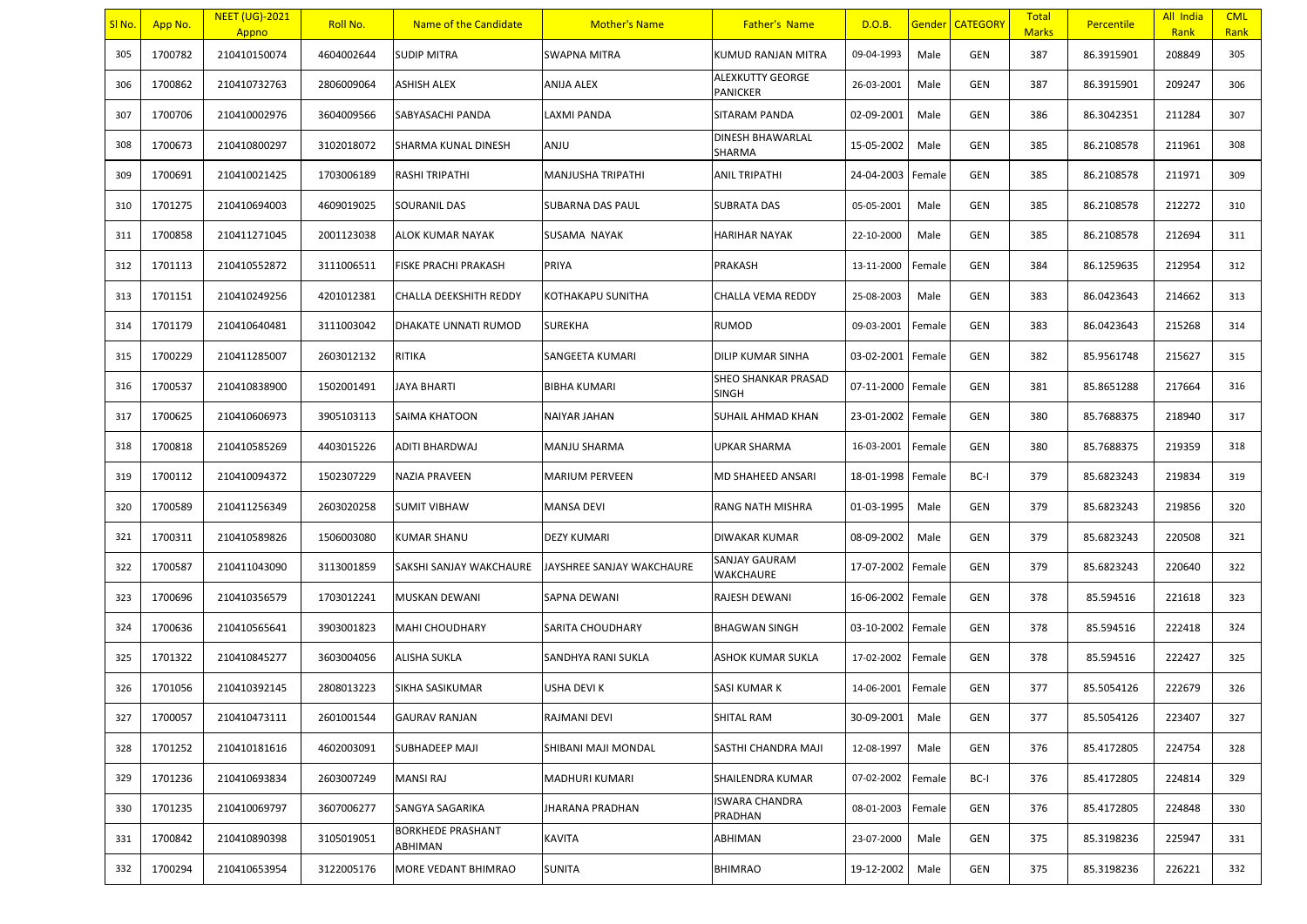| <u>SI No.</u> | App No. | <b>NEET (UG)-2021</b><br>Appno | <b>Roll No.</b> | Name of the Candidate               | <b>Mother's Name</b>             | <b>Father's Name</b>            | D.O.B.            |        | <b>Gender   CATEGORY</b> | <b>Total</b><br><b>Marks</b> | <b>Percentile</b> | All India<br>Rank | <b>CML</b><br>Rank |
|---------------|---------|--------------------------------|-----------------|-------------------------------------|----------------------------------|---------------------------------|-------------------|--------|--------------------------|------------------------------|-------------------|-------------------|--------------------|
| 333           | 1700834 | 210410292162                   | 1201002561      | PALLA SRIJA                         | PALLA ANITHA                     | PALLA SRINIVASA RAO             | 13-07-2002        | Female | GEN                      | 375                          | 85.3198236        | 226554            | 333                |
| 334           | 1701068 | 210411059348                   | 1205026229      | BANDARU RAJ KUMAR                   | <b>BANDARU SUGUNA</b>            | BANDARU LAKSHMAIAH              | 05-09-2003        | Male   | GEN                      | 374                          | 85.2298136        | 226807            | 334                |
| 335           | 1700315 | 210410288863                   | 4408106387      | SHRUTI DAYAL                        | <b>ALKA DAYAL</b>                | SUMITABH MOHAN DAYAL            | 14-12-1999        | Female | GEN                      | 374                          | 85.2298136        | 226941            | 335                |
| 336           | 1700132 | 210410677141                   | 2603002603      | CHANDANI KUMARI                     | <b>PRABHA DEVI</b>               | RAMESHWAR SWANSI                | 15-10-1996        | Female | SC                       | 374                          | 85.2298136        | 227142            | 336                |
| 337           | 1700506 | 210410164613                   | 4606002321      | AKASH KUMAR PANDEY                  | POONAM PANDEY                    | ASHUTOSH PANDEY                 | 13-06-2002        | Male   | GEN                      | 373                          | 85.1388971        | 228244            | 337                |
| 338           | 1701046 | 210410610048                   | 4201020148      | KONETI PRAMODH NAIDU                | KONETI VIJAYA LAKSHMI            | KONETI RAJUBABU                 | 31-08-2001        | Male   | GEN                      | 373                          | 85.1388971        | 228374            | 338                |
| 339           | 1700121 | 210410241149                   | 2604003640      | ASHA KUMARI                         | <b>GEETA DEVI</b>                | RAMDEV YADAV                    | 21-08-2000        | Female | BC-II                    | 373                          | 85.1388971        | 228634            | 339                |
| 340           | 1701001 | 210410537965                   | 1201005265      | DANTU PRANAV MUKUND                 | AGGARAJU PARVATHI DEVI           | DANTU VENKATA SYAM<br>SUNDAR    | 05-09-2003        | Male   | GEN                      | 373                          | 85.1388971        | 228654            | 340                |
| 341           | 1700876 | 210410696471                   | 4201104648      | A VINAY                             | A SHYAMALA                       | A ANJANEYULU                    | 29-08-2003        | Male   | GEN                      | 372                          | 85.0475272        | 229503            | 341                |
| 342           | 1701277 | 210411061828                   | 4608110246      | SOURYADEEP GANGULY                  | <b>MOUSUMI GANGULY</b>           | PARTHA SARATHI<br>GANGULY       | 24-09-2000        | Male   | GEN                      | 372                          | 85.0475272        | 229633            | 342                |
| 343           | 1700605 | 210410711367                   | 2001114154      | PRIYANKA JHA                        | ARTI KUMARI                      | HARISH CHANDRA JHA              | 31-10-2001        | Female | GEN                      | 371                          | 84.954668         | 231028            | 343                |
| 344           | 1700326 | 210410228625                   | 2603008485      | KAMAL KHAN                          | JAHINA BEGAM                     | MUSTAFA KHAN                    | 07-01-2001        | Male   | GEN                      | 371                          | 84.954668         | 231076            | 344                |
| 345           | 1701352 | 210410100692                   | 4201106021      | <b>GRACE NELIA</b>                  | K JOSHI CATHERINE                | R BALA MURUGAN                  | 16-09-2003        | Female | GEN                      | 371                          | 84.954668         | 231881            | 345                |
| 346           | 1700535 | 210410368366                   | 2706020106      | ANOOP MALADAKAR                     | <b>ROOPA</b>                     | PARASHURAM                      | 19-03-2002        | Male   | GEN                      | 371                          | 84.954668         | 232181            | 346                |
| 347           | 1701415 | 210410017329                   | 3115031005      | AYDA ARIFALI SAYED                  | SAFIYA ARIF ALI SAYED            | ARIF ALI JAFFER ALI SAYED       | 16-09-2003        | Female | GEN                      | 371                          | 84.954668         | 232209            | 347                |
| 348           | 1700791 | 210410722250                   | 4408102105      | PARTH CHANDRA                       | <b>MANISHA CHANDRA</b>           | VIVEK CHANDRA                   | 22-08-2000        | Male   | GEN                      | 369                          | 84.7648052        | 234661            | 348                |
| 349           | 1701030 | 210411410540                   | 1201001238      | MADHABATTULA DURGA<br>SATYA VARDHAN | JANGA SUMATHI DEVI               | MADHABATTULA V<br>SATYANARAYANA | 25-08-2003        | Male   | GEN                      | 368                          | 84.672464         | 235276            | 349                |
| 350           | 1700881 | 210410394571                   | 4608101235      | <b>ZAKIA SHAHEEN</b>                | YASMINE KHATOON                  | <b>GAUHAR ZAMAN KHAN</b>        | 14-01-2002        | Female | GEN                      | 368                          | 84.672464         | 235329            | 350                |
| 351           | 1700790 | 210410385025                   | 3604007336      | YOGAMAYA BISWABANDITA<br>JENA       | KABITA MANJARI SUBUDHIRAY        | SIDHARTH KUMAR JENA             | 08-04-1996        | Female | GEN                      | 368                          | 84.672464         | 235450            | 351                |
| 352           | 1701137 | 210410947563                   | 1202006006      | <b>GADAPARTHI SWATHI</b>            | <b>GADAPARTHI SANTHI</b>         | <b>GADAPARTHI</b><br>RAMAMOHAN  | 10-08-2001        | Female | GEN                      | 368                          | 84.672464         | 235936            | 352                |
| 353           | 1701243 | 210410001624                   | 4608006468      | AGNISWAR BANERJEE                   | <b>TRISHA BANERJEE</b>           | RAJAT BANERJEE                  | 05-03-2003        | Male   | GEN                      | 368                          | 84.672464         | 236034            | 353                |
| 354           | 1700514 | 210410582283                   | 3115010083      | SAHIL KISHOR KHARAT                 | <b>SMT PRANITA KISHOR KHARAT</b> | SHRI KISHOR GANESH<br>KHARAT    | 05-09-2002        | Male   | GEN                      | 368                          | 84.672464         | 236095            | 354                |
| 355           | 1700934 | 210411217427                   | 2805008069      | PRAKRUTHI MOHANAN                   | PUSHPA MOHANAN                   | MOHANAN PARAKKADAN              | 28-10-2002 Female |        | GEN                      | 368                          | 84.672464         | 236201            | 355                |
| 356           | 1701218 | 210410216678                   | 3905109041      | <b>ESHIKA RUNGTA</b>                | <b>SUMITRA RUNGTA</b>            | NAVDEEP RUNGTA                  | 16-04-2002        | Female | GEN                      | 368                          | 84.672464         | 236438            | 356                |
| 357           | 1701286 | 210410713740                   | 4601001197      | <b>ADITI BISWAS</b>                 | <b>DIPTI BISWAS</b>              | CHITTARANJAN BISWAS             | 14-08-2000        | Female | GEN                      | 368                          | 84.672464         | 236526            | 357                |
| 358           | 1701117 | 210410076738                   | 4201020097      | <b>HAJERA FATIMA</b>                | KHATIJA BEGUM                    | MOHD SANAULLAH                  | 31-05-2002        | Female | GEN                      | 367                          | 84.578763         | 237852            | 358                |
| 359           | 1700106 | 210410493406                   | 1502214420      | ANUSHKA VERMA                       | <b>REKHA DEVI</b>                | AMAR NATH SAW                   | 01-10-2003 Female |        | BC-II                    | 367                          | 84.578763         | 237866            | 359                |
| 360           | 1700046 | 210410179431                   | 1502004057      | KIRTI KRISHNA NANDAN                | <b>DIPA KUMARI</b>               | SANJAY NANDAN                   | 16-04-1999        | Female | GEN                      | 367                          | 84.578763         | 237994            | 360                |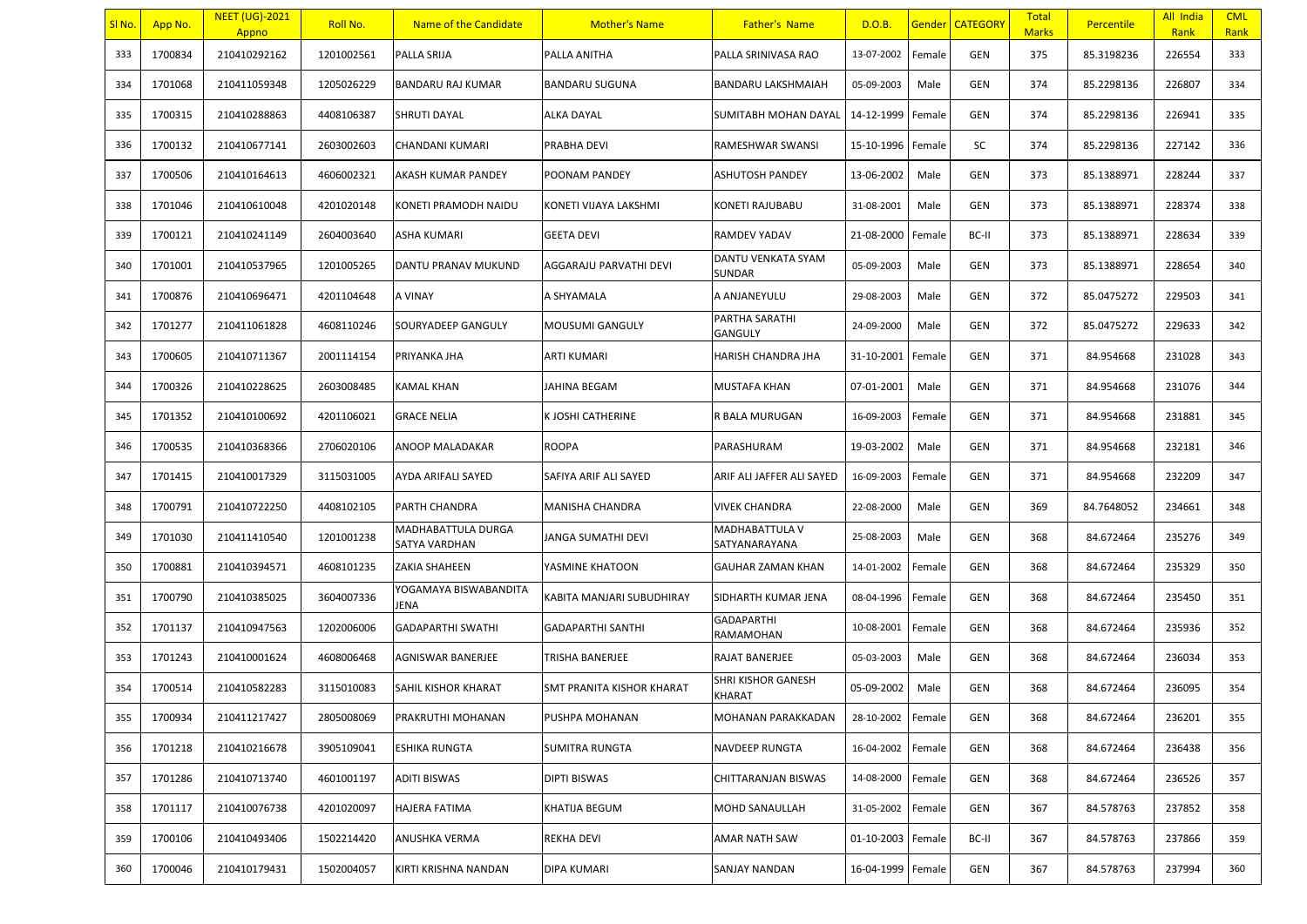| SI No. | App No. | <b>NEET (UG)-2021</b><br>Appno | Roll No.   | Name of the Candidate           | <b>Mother's Name</b>      | <b>Father's Name</b>        | D.O.B.     |        | Gender   CATEGORY | <b>Total</b><br><b>Marks</b> | <b>Percentile</b> | All India<br>Rank | <b>CML</b><br>Rank |
|--------|---------|--------------------------------|------------|---------------------------------|---------------------------|-----------------------------|------------|--------|-------------------|------------------------------|-------------------|-------------------|--------------------|
| 361    | 1700945 | 210411480049                   | 1502324142 | RAJ KUMAR                       | CHANDRAKANTI DEVI         | SUDHARSHAN SINGH            | 15-03-1997 | Male   | <b>GEN</b>        | 365                          | 84.3881231        | 239793            | 361                |
| 362    | 1700710 | 210410596774                   | 2603008006 | <b>GIRAJ KUMAR</b>              | LALITA DEVI               | KALESHWAR MAHTO             | 14-01-2001 | Male   | BC-II             | 364                          | 84.2921556        | 241950            | 362                |
| 363    | 1700872 | 210411106959                   | 3114015037 | PAKALAPATI NAREN VARMA          | P KIRAN MAYI              | P V S S VARMA               | 06-11-2002 | Male   | GEN               | 364                          | 84.2921556        | 242448            | 363                |
| 364    | 1700558 | 210410895562                   | 1703003266 | AAKANKSHA PRIYA                 | RASHMI SHARAN             | SUNIL KUMAR                 | 28-11-2001 | Female | GEN               | 363                          | 84.1988431        | 242673            | 364                |
| 365    | 1700890 | 210410014775                   | 4608010077 | <b>BUSHRA SULTANA</b>           | NAHID SULTANA             | MD JAWED HUSSAIN            | 17-12-2001 | Female | <b>GEN</b>        | 363                          | 84.1988431        | 242781            | 365                |
| 366    | 1700449 | 210410953880                   | 2603002129 | <b>SHREYA</b>                   | <b>SEEMA SINGH</b>        | <b>RANG BAHADUR SINGH</b>   | 15-03-1999 | Female | GEN               | 363                          | 84.1988431        | 243763            | 366                |
| 367    | 1700103 | 210410154600                   | 1501001035 | <b>SAHIL SINHA</b>              | RAJ SHREE SINHA           | AMIT KUMAR SINHA            | 03-10-2003 | Male   | GEN               | 363                          | 84.1988431        | 243764            | 367                |
| 368    | 1700334 | 210411461061                   | 3110001112 | KHAN NABIULLAH<br>MAHBULLAH     | KASRUNNISA MAHBULLAH KHAN | MAHBULLAH AMINULLAH<br>KHAN | 16-01-2000 | Male   | GEN               | 362                          | 84.1026813        | 245239            | 368                |
| 369    | 1700954 | 210410365099                   | 4208013161 | <b>LUCKYTHA V</b>               | ANITHA V                  | VEDA VINAYAGAM              | 08-06-2002 | Female | GEN               | 361                          | 84.0080737        | 245868            | 369                |
| 370    | 1700003 | 210410400302                   | 2603003511 | <b>MAMTA RANI</b>               | <b>KUNTI DEVI</b>         | RAM DAYAL SAHU              | 22-08-2002 | Female | BC-I              | 361                          | 84.0080737        | 245989            | 370                |
| 371    | 1700037 | 210410011070                   | 3110102660 | CHOUDHARY RAMPRAVESH<br>ASHOK   | CHANDRAKALA CHOUDHARY     | ASHOK CHOUDHARY             | 12-04-2000 | Male   | GEN               | 361                          | 84.0080737        | 246755            | 371                |
| 372    | 1700728 | 210411272389                   | 4608017101 | <b>SHUVODEEP PAUL</b>           | PAPIA RANI PAUL           | RATAN KUMAR PAUL            | 24-07-2001 | Male   | GEN               | 360                          | 83.9097103        | 247671            | 372                |
| 373    | 1700249 | 210410023031                   | 2601001659 | SOUVIK GOSWAMI                  | <b>JHUMA GOSWAMI</b>      | <b>GOPI NATH GOSWAMI</b>    | 11-09-2002 | Male   | GEN               | 360                          | 83.9097103        | 247784            | 373                |
| 374    | 1700227 | 210410210603                   | 3604004477 | <b>ABINASH PRASAD SAHOO</b>     | ASHALATA SAHOO            | NARAYAN SAHOO               | 11-06-2001 | Male   | GEN               | 359                          | 83.8193765        | 249581            | 374                |
| 375    | 1700165 | 210410762452                   | 1503014186 | DINESH KUMAR SINGH              | UCHITA DEVI               | RAMBADAN SINGH              | 25-12-1987 | Male   | GEN               | 358                          | 83.7234738        | 250515            | 375                |
| 376    | 1700618 | 210410763818                   | 4608110098 | SAPTARSHEE BASAK                | SONALI BASAK              | <b>BISWAJIT BASAK</b>       | 16-09-2003 | Male   | GEN               | 358                          | 83.7234738        | 250559            | 376                |
| 377    | 1700750 | 210410097661                   | 4101002207 | SWETHA PRIYADHARSHINI K         | N. NALINI KUMARI          | VENKAT RAO K.B.             | 04-12-2000 | Female | GEN               | 358                          | 83.7234738        | 250616            | 377                |
| 378    | 1700378 | 210410610630                   | 2601001171 | <b>SIMRAN MAHATO</b>            | SUNITA MAHATO             | RAJESH MAHATO               | 18-06-2002 | Female | BC-I              | 358                          | 83.7234738        | 250724            | 378                |
| 379    | 1700899 | 210410903872                   | 1204004309 | YENAMALA KARTHIK JAYANTH        | YERRA VASUNDHARA          | YENAMALA<br>SUBRAMANYAM     | 18-12-2001 | Male   | GEN               | 358                          | 83.7234738        | 250733            | 379                |
| 380    | 1700844 | 210410022609                   | 3110115460 | OM                              | <b>SURABHI</b>            | SURENDRA                    | 03-05-2003 | Male   | GEN               | 357                          | 83.6302908        | 251370            | 380                |
| 381    | 1700755 | 210410341550                   | 1402102016 | MEGHNA KASHYAP                  | MARAMI DAS                | RAJIB MOHAN DAS             | 03-01-2002 | Female | GEN               | 357                          | 83.6302908        | 252319            | 381                |
| 382    | 1700509 | 210410798192                   | 4604002031 | <b>DISHA DAN</b>                | <b>JHUMA DAN</b>          | <b>MANAS DAN</b>            | 08-08-2002 | Female | GEN               | 355                          | 83.431427         | 255449            | 382                |
| 383    | 1700309 | 210410805529                   | 3111029240 | LENGURE TANMAY PRASHANT ARCHANA |                           | PRASHANT LENGURE            | 22-07-2002 | Male   | <b>GEN</b>        | 354                          | 83.3388267        | 256070            | 383                |
| 384    | 1701186 | 210410680627                   | 3611003124 | <b>SAIKRUPA PATRO</b>           | BIRAJA KUMARI PATRO       | V RUDRA PRASAD PATRO        | 22-04-2003 | Female | GEN               | 354                          | 83.3388267        | 256329            | 384                |
| 385    | 1700023 | 210410513215                   | 2602002801 | BRISHAV VEDANSH KAASHYAP        | SARASWATI MISHRA          | BASANT KUMAR MISHRA         | 30-08-2000 | Male   | GEN               | 353                          | 83.2470036        | 257969            | 385                |
| 386    | 1701212 | 210410443608                   | 3111120082 | AALIYA IMRANUDDIN KHAN          | SHAISTA IMRANUDDIN KHAN   | IMRANUDDIN KHAN             | 28-03-2003 | Female | GEN               | 352                          | 83.152914         | 259243            | 386                |
| 387    | 1700799 | 210410744491                   | 3602002358 | CHINMAY JENA                    | SUSHAMA MANJARI BARIK     | BIDESHI CHARAN JENA         | 05-07-1995 | Male   | GEN               | 352                          | 83.152914         | 259812            | 387                |
| 388    | 1701336 | 210410994448                   | 1206024216 | CHANDRA SEKHAR GUDLA            | <b>G KRISHNAVENI</b>      | G NAGESWARA RAO             | 23-09-2002 | Male   | GEN               | 351                          | 83.0541621        | 260600            | 388                |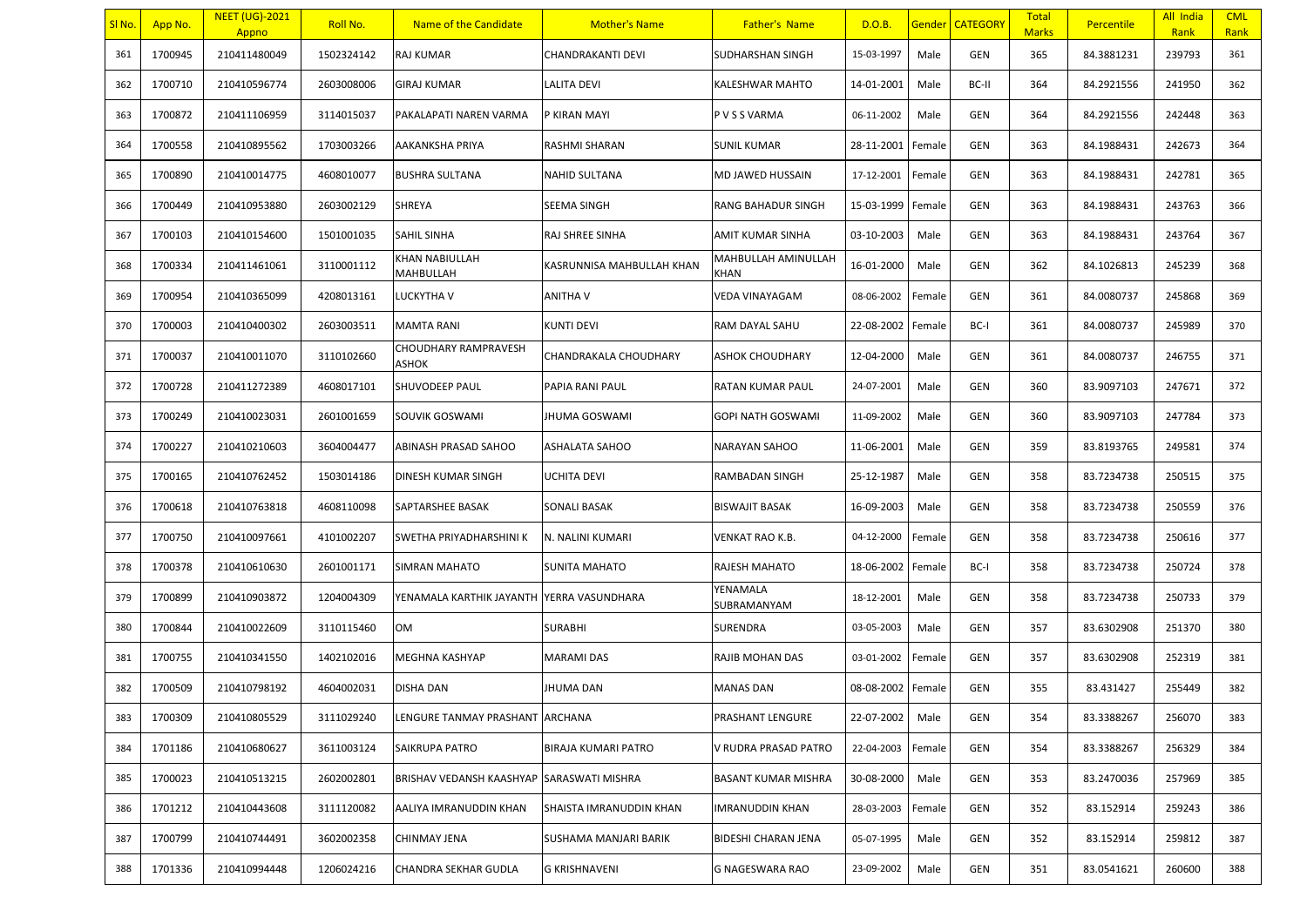| <u>SI No.</u> | App No. | <b>NEET (UG)-2021</b><br>Appno | Roll No.   | Name of the Candidate                 | <b>Mother's Name</b>         | <b>Father's Name</b>        | D.O.B.     |        | <b>Gender CATEGORY</b> | <b>Total</b><br><b>Marks</b> | <b>Percentile</b> | All India<br>Rank | <b>CML</b><br>Rank |
|---------------|---------|--------------------------------|------------|---------------------------------------|------------------------------|-----------------------------|------------|--------|------------------------|------------------------------|-------------------|-------------------|--------------------|
| 389           | 1700701 | 210410661408                   | 2207021091 | THAKER RAJ JAYRAJ                     | THAKER REKHABEN JAYRAJ       | THAKER JAYRAJ<br>HARSHADRAY | 30-06-2004 | Male   | GEN                    | 350                          | 82.9467976        | 263284            | 389                |
| 390           | 1701075 | 210410900601                   | 1201001578 | DHANYASRI JANGA                       | NAGA LAKSHMI                 | RAMESH BABU                 | 21-10-2002 | Female | GEN                    | 348                          | 82.7511068        | 264938            | 390                |
| 391           | 1700680 | 210410955653                   | 3108003102 | ADITI MAHADEV MORTI                   | <b>PADMAVATI</b>             | MAHADEV                     | 05-07-2002 | Female | GEN                    | 348                          | 82.7511068        | 265273            | 391                |
| 392           | 1700190 | 210410695343                   | 2601002700 | <b>ADITI BHARTI</b>                   | PUSHPA BARNWAL               | AVINESH BARNWAL             | 25-03-2002 | Female | GEN                    | 348                          | 82.7511068        | 265396            | 392                |
| 393           | 1700978 | 210410325804                   | 3112108203 | <b>BODKEPATIL VIJAY</b><br>LAXMIKANT  | VANDANA                      | LAXMIKANT                   | 20-02-2002 | Male   | GEN                    | 347                          | 82.6513188        | 266966            | 393                |
| 394           | 1700574 | 210410044060                   | 2603001639 | <b>RIYA SONI</b>                      | SANGITA DEVI                 | RUPESH KUMAR SONI           | 24-09-2002 | Female | BC-II                  | 347                          | 82.6513188        | 267906            | 394                |
| 395           | 1700422 | 210410047989                   | 3122013091 | SURYAWANSHI HARSHDEEP<br><b>VIKAS</b> | <b>ANITA</b>                 | VIKAS                       | 05-02-2003 | Male   | GEN                    | 345                          | 82.4486344        | 269494            | 395                |
| 396           | 1700476 | 210410583689                   | 2604004084 | <b>SWATI SINGH</b>                    | <b>SHARDA SINGH</b>          | PANKAJ KUMAR SINGH          | 06-10-2000 | Female | GEN                    | 343                          | 82.2471156        | 273715            | 396                |
| 397           | 1700140 | 210410265250                   | 3111101430 | YASH TEMBHARE                         | <b>GODHAN TEMBHARE</b>       | RAMESH TEMBHARE             | 04-07-2003 | Male   | GEN                    | 342                          | 82.1499178        | 274887            | 397                |
| 398           | 1701232 | 210411410109                   | 1206027197 | <b>VELAGADA PREMASREE</b>             | <b>VELAGADA PREMA KUMARI</b> | VELAGADA SRINIVASARAO       | 06-09-2003 | Female | GEN                    | 341                          | 82.050842         | 275864            | 398                |
| 399           | 1700684 | 210410437456                   | 3903228339 | <b>ASHISH CHOUDHARY</b>               | <b>MEERA DEVI</b>            | KAMLESH CHOUDHARY           | 05-03-2002 | Male   | GEN                    | 341                          | 82.050842         | 276273            | 399                |
| 400           | 1701213 | 210411051902                   | 4201003010 | K BHAVIKA                             | <b>KJYOTHI</b>               | K YADAGIRI                  | 02-11-2002 | Female | GEN                    | 340                          | 81.9421825        | 277218            | 400                |
| 401           | 1700406 | 210411354396                   | 2602003392 | AMISHA KUMARI                         | <b>JAYANTI DUBEY</b>         | SANTOSH KUMAR DUBEY         | 10-09-2001 | Female | GEN                    | 340                          | 81.9421825        | 278209            | 401                |
| 402           | 1700141 | 210411254321                   | 3903001343 | <b>SHAHISTA BANO</b>                  | <b>TAHIRA BEGUM</b>          | MOHD ANEES KHAN             | 16-04-2002 | Female | GEN                    | 340                          | 81.9421825        | 278467            | 402                |
| 403           | 1700074 | 210410505545                   | 4608125069 | <b>FARHAD KAYAL</b>                   | <b>FARIDA BEGUM</b>          | YAKUB ALI KAYAL             | 27-06-1998 | Male   | GEN                    | 339                          | 81.8419412        | 280206            | 403                |
| 404           | 1700145 | 210410717870                   | 2603002023 | <b>MAYURI SUSHANT</b>                 | MADHUMITA KAMAL              | NALINI KANT SUSHANT         | 11-03-2001 | Female | SC                     | 338                          | 81.7481106        | 281057            | 404                |
| 405           | 1700932 | 210410240259                   | 4608114146 | SHREYA MANDAL                         | SUNITA PYNE MANDAL           | UTTAM KUMAR MANDAL          | 26-09-2002 | Female | GEN                    | 337                          | 81.6498767        | 282334            | 405                |
| 406           | 1700322 | 210411490995                   | 4201010021 | SORAKAYALA HRUSHIKESH                 | SORAKALYALA SHASHIMA         | SORAKAYALA<br>NAGASHAYANAM  | 05-03-2004 | Male   | GEN                    | 336                          | 81.5506714        | 283439            | 406                |
| 407           | 1700231 | 210410698829                   | 1502015286 | <b>RAKHSHAN HAIDER</b>                | <b>NASRIN BANO</b>           | MD RIZWAN HAIDER            | 26-11-1999 | Female | GEN                    | 336                          | 81.5506714        | 283752            | 407                |
| 408           | 1700101 | 210410292285                   | 3610003015 | SEENAAT HUSSAIN                       | <b>FARZINA BEGUM</b>         | JANNAT HUSSAIN              | 26-01-2003 | Female | GEN                    | 336                          | 81.5506714        | 284396            | 408                |
| 409           | 1700376 | 210410644568                   | 3905108258 | SAURABH RAI                           | <b>VIMLA DEVI</b>            | VIJAY SHANKAR RAI           | 09-02-2001 | Male   | GEN                    | 335                          | 81.4356011        | 284990            | 409                |
| 410           | 1700475 | 210410550382                   | 2602002015 | <b>VISMRITY SIRMOUR</b>               | <b>SITA DEVI</b>             | LALAN KUMAR SINGH           | 22-07-2000 | Female | GEN                    | 335                          | 81.4356011        | 286212            | 410                |
| 411           | 1700970 | 210411405459                   | 4608114202 | <b>SOUPTIK BANERJEE</b>               | <b>RUPA BANERJEE</b>         | PABITRA BANERJEE            | 02-04-1998 | Male   | GEN                    | 335                          | 81.4356011        | 286240            | 411                |
| 412           | 1700105 | 210410501026                   | 2604002688 | SNEH SHASHI                           | <b>MANISHA SINGH</b>         | SHASHI DHAR SINGH           | 27-11-1996 | Female | GEN                    | 334                          | 81.3361368        | 286702            | 412                |
| 413           | 1700846 | 210411410060                   | 3003002169 | AYUSHMAN CHAUDHARY                    | <b>MEENA CHAUDHARY</b>       | MANOJ KUMAR<br>CHAUDHARY    | 11-06-2003 | Male   | GEN                    | 334                          | 81.3361368        | 287804            | 413                |
| 414           | 1700211 | 210411102588                   | 2601007205 | <b>GOURAV VISHAL</b>                  | <b>VIBHA PATHAK</b>          | MANOJ KUMAR PATHAK          | 16-02-1998 | Male   | GEN                    | 334                          | 81.3361368        | 287889            | 414                |
| 415           | 1701332 | 210410398480                   | 4608003037 | ARNAB PAUL                            | <b>ANJANA PAUL</b>           | KALYAN SHANKAR PAUL         | 08-02-2002 | Male   | GEN                    | 334                          | 81.3361368        | 287914            | 415                |
| 416           | 1701081 | 210410041979                   | 4607005326 | PRABUDDHA KUMAR<br>SAMANTA            | <b>BANASRI SAMANTA</b>       | PRASANTA KUMAR<br>SAMANTA   | 06-03-2002 | Male   | GEN                    | 334                          | 81.3361368        | 288023            | 416                |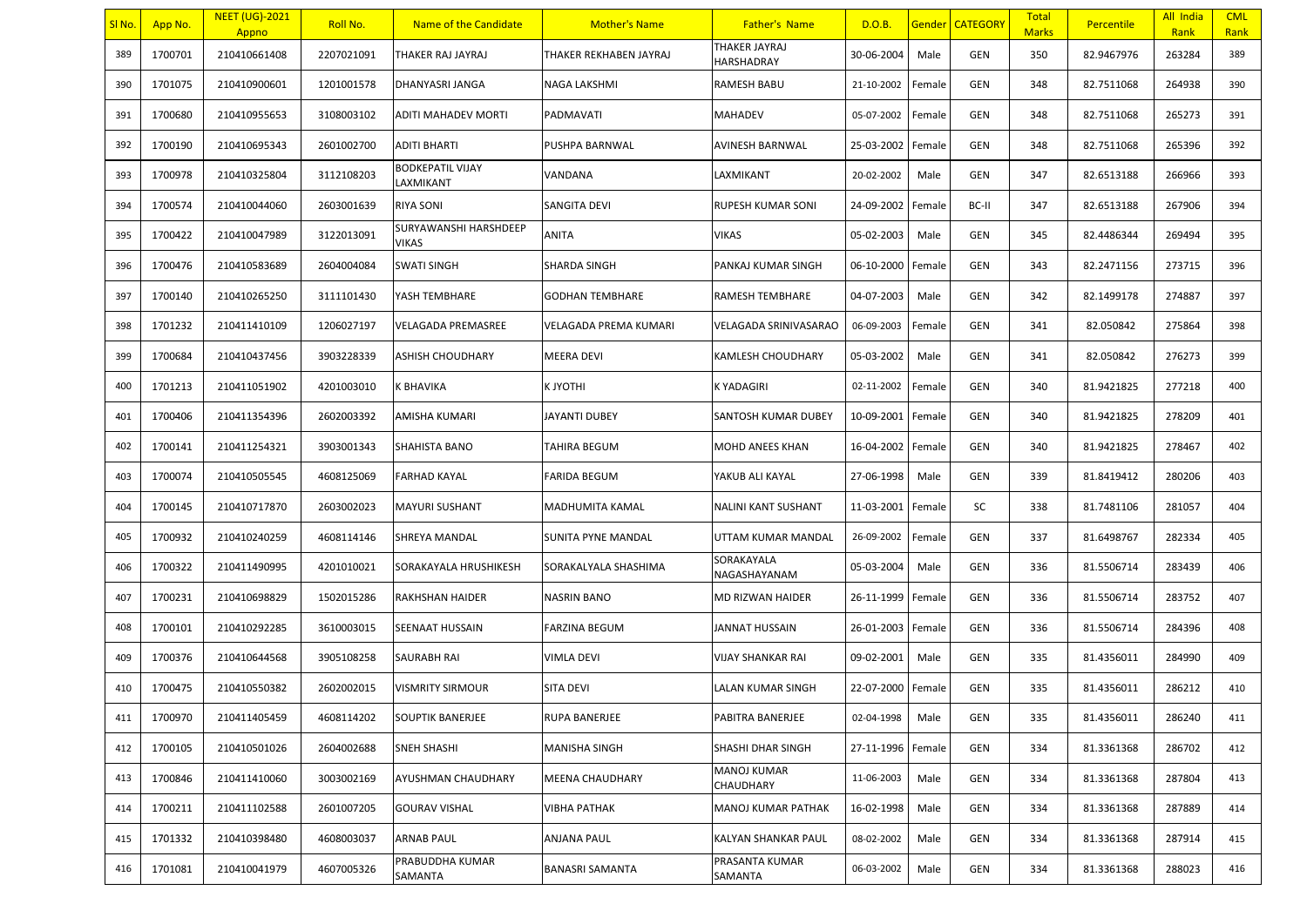| SI No. | App No. | <b>NEET (UG)-2021</b><br>Appno | Roll No.   | Name of the Candidate    | <b>Mother's Name</b> | <b>Father's Name</b> | D.O.B.            |        | Gender   CATEGORY | <b>Total</b><br><b>Marks</b> | <b>Percentile</b> | All India<br>Rank | <b>CML</b><br>Rank |
|--------|---------|--------------------------------|------------|--------------------------|----------------------|----------------------|-------------------|--------|-------------------|------------------------------|-------------------|-------------------|--------------------|
| 417    | 1701207 | 210410837470                   | 1207001047 | MOKA SURYA BLESSY JANUS  | MOKA BHANU           | MOKA SURYA PRAKASH   | 21-09-2002        | Female | GEN               | 333                          | 81.2308445        | 288987            | 417                |
| 418    | 1700962 | 210410042693                   | 4606002586 | AUSHMITA ROY             | KRISHNA ROY          | <b>BIKASH ROY</b>    | 17-02-2004        | Female | <b>GEN</b>        | 332                          | 81.125099         | 289896            | 418                |
| 419    | 1700254 | 210410633618                   | 2603014277 | <b>ANKIT NISHANT</b>     | BABITA SINGH         | OM PRAKASH SINGH     | 09-02-2001        | Male   | GEN               | 331                          | 81.0217494        | 292896            | 419                |
| 420    | 1701351 | 210411385910                   | 1502002002 | ASHIB KHAN               | TASLIMA KHAN         | AYUB ALI KHAN        | 23-09-1997        | Male   | GEN               | 328                          | 80.7086571        | 296484            | 420                |
| 421    | 1701052 | 210410584933                   | 1206007454 | CHAVA S S V HARSHINI     | <b>CHAVA MOHINI</b>  | CHAVA RAGHU          | 20-09-2003        | Female | GEN               | 328                          | 80.7086571        | 296497            | 421                |
| 422    | 1700222 | 210410159604                   | 4404003345 | ISHAN AMBASTHAA          | PRANITA              | <b>MANISH KUMAR</b>  | 23-12-2001        | Male   | <b>GEN</b>        | 328                          | 80.7086571        | 296524            | 422                |
| 423    | 1700639 | 210410478938                   | 2201008293 | MOHMED HASNAIN           | VAHIDA               | ZAKIR HUSEN          | 04-12-2002        | Male   | GEN               | 328                          | 80.7086571        | 297225            | 423                |
| 424    | 1700854 | 210410162353                   | 3903206251 | MOHAMMED SAIF NIRBAN     | SHAKILA NIRBAN       | MOHAMMED ALI NIRBAN  | 03-10-2003        | Male   | GEN               | 328                          | 80.7086571        | 297411            | 424                |
| 425    | 1700092 | 210410419815                   | 3110009077 | <b>NOELLE SHAJI</b>      | <b>JISH SHAJI</b>    | SHAJI VARGHESE       | 01-09-2003        | Female | GEN               | 328                          | 80.7086571        | 297758            | 425                |
| 426    | 1701200 | 210410478929                   | 4607022150 | ABHRANEEL GHOSH          | <b>SUMITA GHOSH</b>  | ARUP GHOSH           | 01-12-2001        | Male   | <b>GEN</b>        | 327                          | 80.608092         | 299409            | 426                |
| 427    | 1700444 | 210410605774                   | 1502107232 | NISHA SINGH              | NITU SINGH           | <b>DEEPAK SINGH</b>  | 31-10-2000        | Female | GEN               | 325                          | 80.383067         | 301364            | 427                |
| 428    | 1700335 | 210411204433                   | 2602002181 | SHILPI KUMARI            | NEELA KAMAL          | SACHIDA NAND PRASAD  | 10-10-1995        | Female | BC-I              | 325                          | 80.383067         | 301711            | 428                |
| 429    | 1700235 | 210410768073                   | 1601004568 | <b>AYUSH KUMAR GUPTA</b> | NIDHI GUPTA          | <b>B N GUPTA</b>     | 02-12-2001        | Male   | <b>GEN</b>        | 325                          | 80.383067         | 302911            | 429                |
| 430    | 1700178 | 210410770902                   | 2601002049 | ROSHAN KUMAR             | MANJU DEVI           | RAM NARESH SINGH     | 01-07-2000        | Male   | GEN               | 324                          | 80.2803649        | 304234            | 430                |
| 431    | 1700570 | 210410394197                   | 3111022297 | SHUBHANGI SATISH JOSHI   | SANGEETA JOSHI       | SATISH JOSHI         | 28-10-2002        | Female | <b>GEN</b>        | 323                          | 80.175785         | 305362            | 431                |
| 432    | 1700629 | 210410394869                   | 3118029215 | SURABHI AHERWAL          | KALPANA AHERWAL      | PARSHURAM AHERWAL    | 29-08-2003        | Female | GEN               | 323                          | 80.175785         | 305503            | 432                |
| 433    | 1700545 | 210410234766                   | 2001316155 | <b>PRINCE</b>            | ASHA VERMA           | RAM SHAY VERMA       | 12-02-2000        | Male   | GEN               | 323                          | 80.175785         | 305515            | 433                |
| 434    | 1700697 | 210410851754                   | 3903003621 | <b>JAYA SHARMA</b>       | SANGEETA SHARMA      | MAHENDRA SHARMA      | 13-08-2002        | Female | GEN               | 322                          | 80.0697157        | 307721            | 434                |
| 435    | 1700823 | 210410279065                   | 1601006628 | <b>MITIKA GAHLAUT</b>    | POONAM DEVI          | ROHIT KUMAR          | 08-04-2002        | Female | GEN               | 320                          | 79.8421005        | 309963            | 435                |
| 436    | 1700885 | 210410731153                   | 4201006086 | SAMUDRALA SHRIMAJA       | S HEMA               | S RAMA SANJAY        | 06-12-2002        | Female | GEN               | 320                          | 79.8421005        | 310440            | 436                |
| 437    | 1701085 | 210410898063                   | 4604002256 | ANKITA MONDAL            | <b>BABLI MONDAL</b>  | <b>BIBEK MONDAL</b>  | 15-10-1999        | Female | GEN               | 319                          | 79.7278072        | 312014            | 437                |
| 438    | 1700924 | 210410972179                   | 4403015317 | <b>VIDUSHI YADAV</b>     | USHA YADAV           | VINOD YADAV          | 03-01-2000        | Female | GEN               | 319                          | 79.7278072        | 312069            | 438                |
| 439    | 1700017 | 210410137845                   | 2602002913 | NEHA KUMARI              | <b>GITA DEVI</b>     | SURENDRA TIWARY      | 20-03-2001 Female |        | GEN               | 318                          | 79.6221264        | 313429            | 439                |
| 440    | 1700893 | 210410456071                   | 4605005154 | RAJ MITRA                | NANDITA MITRA        | JAYMAL MITRA         | 23-08-2001        | Male   | GEN               | 317                          | 79.517676         | 316008            | 440                |
| 441    | 1700363 | 210410204860                   | 2602001231 | AMAN KUMAR               | REKHA DEVI           | <b>RANBIR SINGH</b>  | 14-06-2003        | Male   | GEN               | 317                          | 79.517676         | 316154            | 441                |
| 442    | 1700617 | 210411039023                   | 1502308037 | SHAZIA HASSAN            | AMINA HASSAN         | MD NOOR HASSAN       | 17-12-2001        | Female | GEN               | 316                          | 79.4085631        | 317269            | 442                |
| 443    | 1701082 | 210410857624                   | 4301003050 | SHUBHRAMITA PAUL         | SANCHITA DAS PAUL    | SANJIT PAUL          | 30-01-2002        | Female | GEN               | 315                          | 79.2892837        | 318129            | 443                |
| 444    | 1700147 | 210410547739                   | 2604003633 | SOURABH KUMAR            | KUMANTI DEVI         | UMESH RAVIDAS        | 20-02-1998        | Male   | SC                | 315                          | 79.2892837        | 318217            | 444                |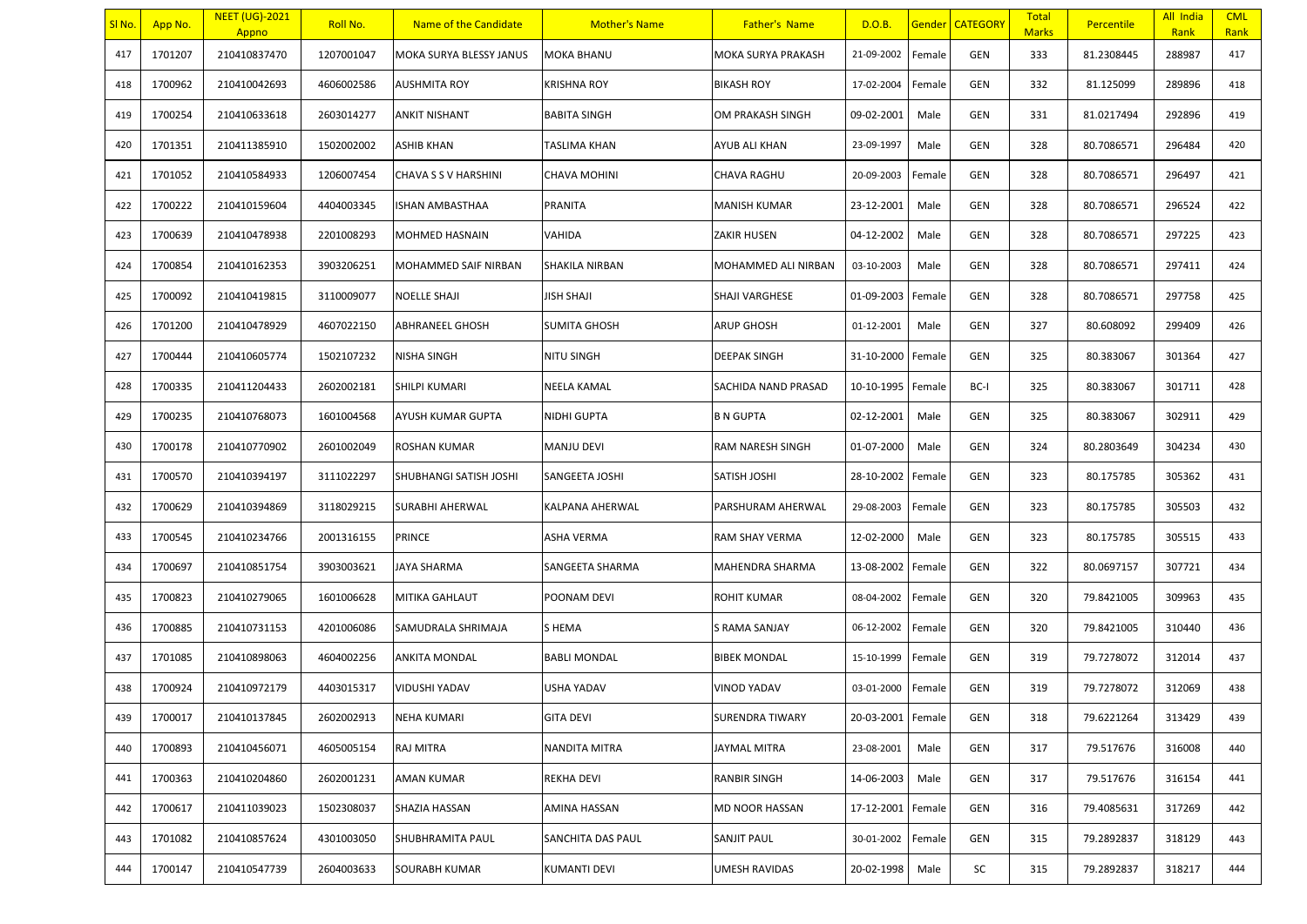| SI No. | App No. | <b>NEET (UG)-2021</b><br>Appno | Roll No.   | Name of the Candidate    | <b>Mother's Name</b>    | <b>Father's Name</b>             | D.O.B.     |        | Gender   CATEGORY | <b>Total</b><br><b>Marks</b> | <b>Percentile</b> | All India<br>Rank | <b>CML</b><br>Rank |
|--------|---------|--------------------------------|------------|--------------------------|-------------------------|----------------------------------|------------|--------|-------------------|------------------------------|-------------------|-------------------|--------------------|
| 445    | 1700914 | 210410040202                   | 1502304268 | KANISHKAA SINGH          | MANJU SINGH             | RANJIT KUMAR                     | 12-08-1999 | Female | <b>GEN</b>        | 314                          | 79.1831496        | 321452            | 445                |
| 446    | 1700163 | 210411404392                   | 2603005011 | <b>HRITIK RAJ</b>        | RANJU MISHRA            | ABHAY KUMAR MISHRA               | 01-02-1999 | Male   | <b>GEN</b>        | 313                          | 79.0748786        | 322157            | 446                |
| 447    | 1700373 | 210411298539                   | 2601008211 | <b>SRIJAN KALIA</b>      | MANJU BALA KALIA        | VIJAY KUMAR KALIA                | 01-03-2003 | Female | GEN               | 313                          | 79.0748786        | 322233            | 447                |
| 448    | 1700958 | 210410078126                   | 1201006132 | SURATANI SREETEJA        | SURATANI MADHAVI        | SURATANI SREEDHAR                | 01-07-2002 | Male   | GEN               | 313                          | 79.0748786        | 322301            | 448                |
| 449    | 1700957 | 210410191544                   | 4608007163 | <b>SWARNENDU BHOWMIK</b> | CHHANDA RANI BHOWMIK    | KAMALESH BHOWMIK                 | 06-07-1999 | Male   | GEN               | 313                          | 79.0748786        | 322730            | 449                |
| 450    | 1700128 | 210410793583                   | 1502207049 | NEHA KUMARI              | DEEPA CHOUDHARY         | NIRAJ KUMAR<br>CHOUDHARY         | 03-02-2002 | Female | <b>GEN</b>        | 313                          | 79.0748786        | 322984            | 450                |
| 451    | 1700626 | 210410528506                   | 4409007536 | MOHIT KUMAR              | <b>SUNITA PAL</b>       | RAJENDRA KUMAR                   | 12-04-1997 | Male   | <b>GEN</b>        | 313                          | 79.0748786        | 323044            | 451                |
| 452    | 1700225 | 210411231561                   | 2602001554 | <b>SUCHORITA KUMAR</b>   | SHYAMOLIMA KUMAR        | K V RAMESH KUMAR                 | 30-11-2000 | Female | <b>GEN</b>        | 312                          | 78.9648592        | 323332            | 452                |
| 453    | 1700955 | 210410456310                   | 3110101308 | DEVASVI DESHPANDE        | RESHMA DESHPANDE        | ATUL DESHPANDE                   | 26-08-2002 | Female | <b>GEN</b>        | 312                          | 78.9648592        | 324058            | 453                |
| 454    | 1700543 | 210411056290                   | 3608001177 | RITUPARNA GURU           | MAITHILI GURU           | <b>SUKADEV GURU</b>              | 16-12-2000 | Female | GEN               | 312                          | 78.9648592        | 324537            | 454                |
| 455    | 1700402 | 210410371046                   | 1502113139 | SHIBA ASHRAF             | SHAHIN PARVEEN          | MD ASHRAF ALI ANSARI             | 20-12-2001 | Female | BC-I              | 311                          | 78.8559406        | 325586            | 455                |
| 456    | 1700829 | 210410001706                   | 4608011049 | <b>FAIZAL SAYEED</b>     | NASREEN SAYEED          | <b>MD SAYEED</b>                 | 07-09-1998 | Male   | GEN               | 311                          | 78.8559406        | 325628            | 456                |
| 457    | 1700053 | 210410257143                   | 2302007110 | DEVANSHU                 | POONAM DEVI             | PARMOD KUMAR                     | 15-03-2002 | Male   | <b>GEN</b>        | 310                          | 78.7354956        | 327234            | 457                |
| 458    | 1700580 | 210410936788                   | 3109116086 | THORE UTKARSH VASANTRAO  | LALITA                  | VASANTRAO                        | 16-03-2003 | Male   | GEN               | 309                          | 78.626318         | 328680            | 458                |
| 459    | 1700443 | 210410692515                   | 2601004078 | KHUSHBOO KUMARI          | RESHMA DEVI             | MANAN SINGH                      | 05-01-1998 | Female | <b>GEN</b>        | 309                          | 78.626318         | 328865            | 459                |
| 460    | 1700168 | 210410836169                   | 2603017279 | SAKSHI                   | RINKU JAISWAL           | ARVIND KUMAR                     | 08-02-2002 | Female | BC-II             | 309                          | 78.626318         | 329334            | 460                |
| 461    | 1700280 | 210410765189                   | 1401009220 | <b>SUPREETI GHOSH</b>    | SASMITA GHOSH           | GOPAL KRISHNA GHOSH              | 30-03-2002 | Female | BC-II             | 309                          | 78.626318         | 329881            | 461                |
| 462    | 1700256 | 210411155646                   | 2603011074 | <b>SHURUTI KUMARI</b>    | <b>NEELAM DEVI</b>      | <b>INDRADEEP NAYAK</b>           | 18-02-2002 | Female | <b>ST</b>         | 308                          | 78.5144207        | 330082            | 462                |
| 463    | 1700999 | 210410478991                   | 2701003222 | TUSHAR MORESHWAR         | SANGEETA                | AVINASH                          | 05-02-2002 | Male   | <b>GEN</b>        | 308                          | 78.5144207        | 330118            | 463                |
| 464    | 1701026 | 210411388711                   | 1206003023 | NIDDANA THANUSA          | NIDDANA JYOTHI          | NIDDANA MALLESWARA<br><b>RAO</b> | 02-08-2003 | Female | GEN               | 308                          | 78.5144207        | 330587            | 464                |
| 465    | 1700005 | 210410461332                   | 2603004085 | PRACHI                   | KAVITA TIWARY           | <b>SUNIL NAND TIWARY</b>         | 17-09-2002 | Female | <b>GEN</b>        | 307                          | 78.4029119        | 332045            | 465                |
| 466    | 1701198 | 210411178115                   | 3122006011 | SANKET DEEPAK MACHHALE   | SHEETAL DEEPAK MACHHALE | DEEPAK TULSHIRAM<br>MACHHALE     | 22-09-2002 | Male   | GEN               | 307                          | 78.4029119        | 332779            | 466                |
| 467    | 1700928 | 210411461625                   | 4408108678 | <b>SWAPNIL SINGH</b>     | SARITA SINGH            | <b>BRIJESH KUMAR SINGH</b>       | 10-05-2001 | Male   | <b>GEN</b>        | 307                          | 78.4029119        | 333111            | 467                |
| 468    | 1700751 | 210410541355                   | 4605002512 | MOUBANI DAS              | ALPANA DAS              | MANINDRANATH DAS                 | 28-08-2000 | Female | GEN               | 306                          | 78.2906261        | 333648            | 468                |
| 469    | 1700632 | 210410608235                   | 2602002865 | AISHWARIYA PADHY         | SUBHADRA PADHY          | PRADEEP KUMAR PADHY              | 02-08-2001 | Female | GEN               | 306                          | 78.2906261        | 334114            | 469                |
| 470    | 1700939 | 210410741401                   | 4608003365 | <b>SOUVIK GHOSH</b>      | <b>SUSMITA GHOSH</b>    | NISHITH KUMAR GHOSH              | 30-03-2003 | Male   | GEN               | 306                          | 78.2906261        | 334865            | 470                |
| 471    | 1700320 | 210410002978                   | 2001324021 | <b>RAJA</b>              | <b>BIJLI DEVI</b>       | <b>UMESH KUMAR</b>               | 05-12-2000 | Male   | GEN               | 306                          | 78.2906261        | 335082            | 471                |
| 472    | 1700361 | 210411594269                   | 4407011046 | AFAQUE HUSSAIN           | SHAGUFTA BANO           | MD WAZUDDIN                      | 24-10-1997 | Male   | GEN               | 305                          | 78.1654539        | 336403            | 472                |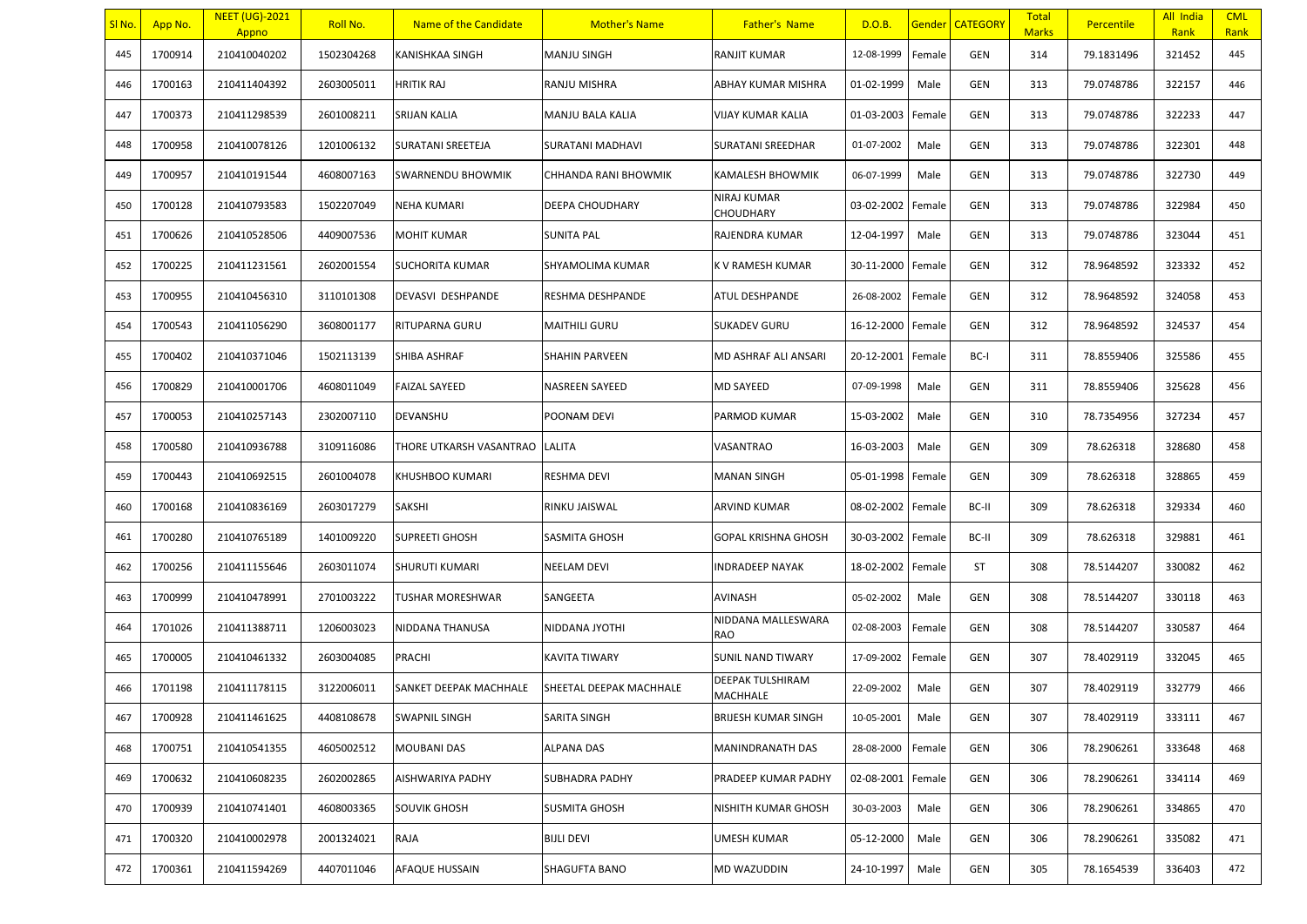| SI No. | <mark>App No.</mark> | <b>NEET (UG)-2021</b><br>Appno | Roll No.   | Name of the Candidate               | <b>Mother's Name</b>     | <b>Father's Name</b>                     | D.O.B.            |        | <b>Gender CATEGORY</b> | <b>Total</b><br><b>Marks</b> | <b>Percentile</b> | All India<br>Rank | <b>CML</b><br>Rank |
|--------|----------------------|--------------------------------|------------|-------------------------------------|--------------------------|------------------------------------------|-------------------|--------|------------------------|------------------------------|-------------------|-------------------|--------------------|
| 473    | 1701211              | 210410450687                   | 1502115397 | ASTHA ROY                           | RITA KUMARI              | <b>ANIL KUMAR</b>                        | 11-02-2002        | Female | <b>GEN</b>             | 304                          | 78.0577657        | 338229            | 473                |
| 474    | 1700012              | 210410364122                   | 2603003689 | RINKI KUMARI                        | SUMITRA KUMARI           | RAMASHRAY YADAV                          | 21-02-2001        | Female | BC-II                  | 304                          | 78.0577657        | 338454            | 474                |
| 475    | 1701127              | 210410731005                   | 4609006517 | KUNAL KISHORE<br>BHATTACHARJEE      | DOLL BHATTACHARJEE       | PRODYUT KISHORE<br>BHATTACHARJEE         | 02-12-2001        | Male   | GEN                    | 303                          | 77.9490414        | 339967            | 475                |
| 476    | 1700911              | 210411355480                   | 1201001458 | AARADHYULA KARTHEEKA<br>VENKATESWAR | AARADHYULA SAMBASIVA RAO | AARADHYULA SAMBASIVA<br>RAO              | 22-11-2001        | Male   | GEN                    | 303                          | 77.9490414        | 340129            | 476                |
| 477    | 1700367              | 210410283709                   | 2603016229 | MOHAMMAD DANISH                     | <b>AKHTARI BEGUM</b>     | MOHAMMAD AMIN                            | 11-04-1998        | Male   | BC-I                   | 303                          | 77.9490414        | 340313            | 477                |
| 478    | 1701408              | 210410815522                   | 4608103138 | PRITAM MANDAL                       | TANUJA MONDAL            | PULIN BEHARI MANDAL                      | 10-11-2003        | Male   | GEN                    | 303                          | 77.9490414        | 340424            | 478                |
| 479    | 1700403              | 210410271216                   | 3004007203 | <b>SNEHIL RAI</b>                   | <b>SUDHA RAI</b>         | <b>RAKESH RAI</b>                        | 20-03-2003        | Male   | <b>GEN</b>             | 302                          | 77.8335178        | 341651            | 479                |
| 480    | 1700856              | 210410669438                   | 3115030043 | AAIMAN HAMID SAYYAD                 | ASIFA HAMID SAYYAD       | HAMID DAUD SAYYAD                        | 29-06-2004        | Female | GEN                    | 301                          | 77.7176056        | 342848            | 480                |
| 481    | 1700146              | 210410039543                   | 2603005496 | <b>SHUBHRA N PARIDA</b>             | MATANJALI NAYAK          | BISHNU CHARAN PARIDA                     | 22-04-2001        | Female | GEN                    | 301                          | 77.7176056        | 343776            | 481                |
| 482    | 1700608              | 210410466233                   | 3906003010 | ADITI BANAFAR                       | ANUPAMA                  | <b>BHUPENDRA SINGH</b><br><b>BANAFAR</b> | 30-01-2003        | Female | GEN                    | 300                          | 77.5971606        | 345054            | 482                |
| 483    | 1700845              | 210410021893                   | 3003105369 | ARWA MAKHANAWALA                    | TASNEEM MAKHANAWALA      | KHUZEMA<br>MAKHANAWALA                   | 18-12-2002        | Female | <b>GEN</b>             | 298                          | 77.3795177        | 347767            | 483                |
| 484    | 1700245              | 210411444950                   | 3905112081 | MD ADIB HASAN                       | SAGHIRA KHANAM           | <b>ISRAR AHMAD</b>                       | 01-12-1996        | Male   | GEN                    | 298                          | 77.3795177        | 348951            | 484                |
| 485    | 1700544              | 210410647214                   | 4101104070 | KATRAGADDA VARSHA KANTH             | <b>GEETHA SASHIKANTH</b> | KATRAGADDA SASHI<br>KANTH                | 13-08-2001        | Female | <b>GEN</b>             | 297                          | 77.2667786        | 349513            | 485                |
| 486    | 1700193              | 210411324040                   | 4405112196 | <b>JAVED JAFRI</b>                  | MARIYAM BEGAM            | ASHMUHAMMAD ANSARI                       | 13-05-1994        | Male   | GEN                    | 297                          | 77.2667786        | 349586            | 486                |
| 487    | 1700365              | 210411197030                   | 3004013009 | MITALI TIWARI                       | <b>MANI TIWARI</b>       | <b>MEGH TIWARI</b>                       | 03-04-2003        | Female | <b>GEN</b>             | 297                          | 77.2667786        | 349866            | 487                |
| 488    | 1700215              | 210410004458                   | 4502010223 | <b>MANASVI BISHT</b>                | POOJA BISHT              | PREM SINGH BISHT                         | 10-05-2003        | Female | GEN                    | 297                          | 77.2667786        | 350175            | 488                |
| 489    | 1700727              | 210410077246                   | 4608107148 | <b>ZARIA DUTTA</b>                  | MANISHA DUTTA            | ARNAB DUTTA                              | 08-10-2001        | Female | GEN                    | 297                          | 77.2667786        | 350792            | 489                |
| 490    | 1700133              | 210410697799                   | 2602005494 | <b>SWATI PRIYA</b>                  | <b>BABITA DEVI</b>       | SATISH KUMAR                             | 27-11-2001        | Female | <b>GEN</b>             | 297                          | 77.2667786        | 351019            | 490                |
| 491    | 1700002              | 210410107312                   | 1501002033 | <b>SHAHEEN NAAZ</b>                 | PERWEEN KHATOON          | HESHAM UDDIN                             | 15-01-2002        | Female | <b>GEN</b>             | 296                          | 77.1519025        | 351363            | 491                |
| 492    | 1700987              | 210410762943                   | 2702006056 | <b>GEETANJALI SINGH</b>             | REENA SINGH              | RAJEEV KUMAR                             | 01-01-2002        | Female | GEN                    | 296                          | 77.1519025        | 351555            | 492                |
| 493    | 1700976              | 210410765822                   | 1206005137 | <b>JOGA SWAPANTHI</b>               | I SASIKALA               | <b>VENKATA RAMANA</b><br><b>MURTHY</b>   | 17-06-2002        | Female | GEN                    | 295                          | 77.0266656        | 353311            | 493                |
| 494    | 1701274              | 210410414087                   | 3112026095 | SHINDE ADITYA UTTAMRAO              | KALPANA                  | <b>UTTAMRAO</b>                          | 19-02-2002        | Male   | GEN                    | 294                          | 76.9129552        | 354826            | 494                |
| 495    | 1700038              | 210410135744                   | 2601009075 | <b>KIRAN MALA</b>                   | <b>SUNITA DEVI</b>       | ANIL KUMAR RAWANI                        | 15-03-1997 Female |        | BC-I                   | 294                          | 76.9129552        | 355169            | 495                |
| 496    | 1700470              | 210410671334                   | 2601003261 | DURGAWATI PANDEY                    | MAYA DEVI                | SURENDRA PANDEY                          | 12-09-2002        | Female | GEN                    | 294                          | 76.9129552        | 355537            | 496                |
| 497    | 1700286              | 210410361816                   | 2604002677 | RAYYAN H IQBAL                      | RAZIA IQBAL              | ASIF IQBAL                               | 20-04-2003        | Male   | GEN                    | 294                          | 76.9129552        | 355914            | 497                |
| 498    | 1700756              | 210410263593                   | 4608024173 | <b>SUBHRANIL PURKAIT</b>            | SEPHALI PURKAIT          | SIDDHANANDA PURKAIT                      | 05-09-2001        | Male   | GEN                    | 293                          | 76.7949061        | 357095            | 498                |
| 499    | 1700720              | 210411271012                   | 2603003575 | ALIFA ALAM                          | ARZOO ENAM               | MD MOKHTAR ALAM                          | 15-01-2002        | Female | GEN                    | 293                          | 76.7949061        | 357942            | 499                |
| 500    | 1700405              | 210410816010                   | 2601001051 | KUMAR ARYAN                         | KUMARI CHANDMUNI SINHA   | KUMAR ABHAY PRASAD                       | 24-02-2003        | Male   | GEN                    | 292                          | 76.6769218        | 359206            | 500                |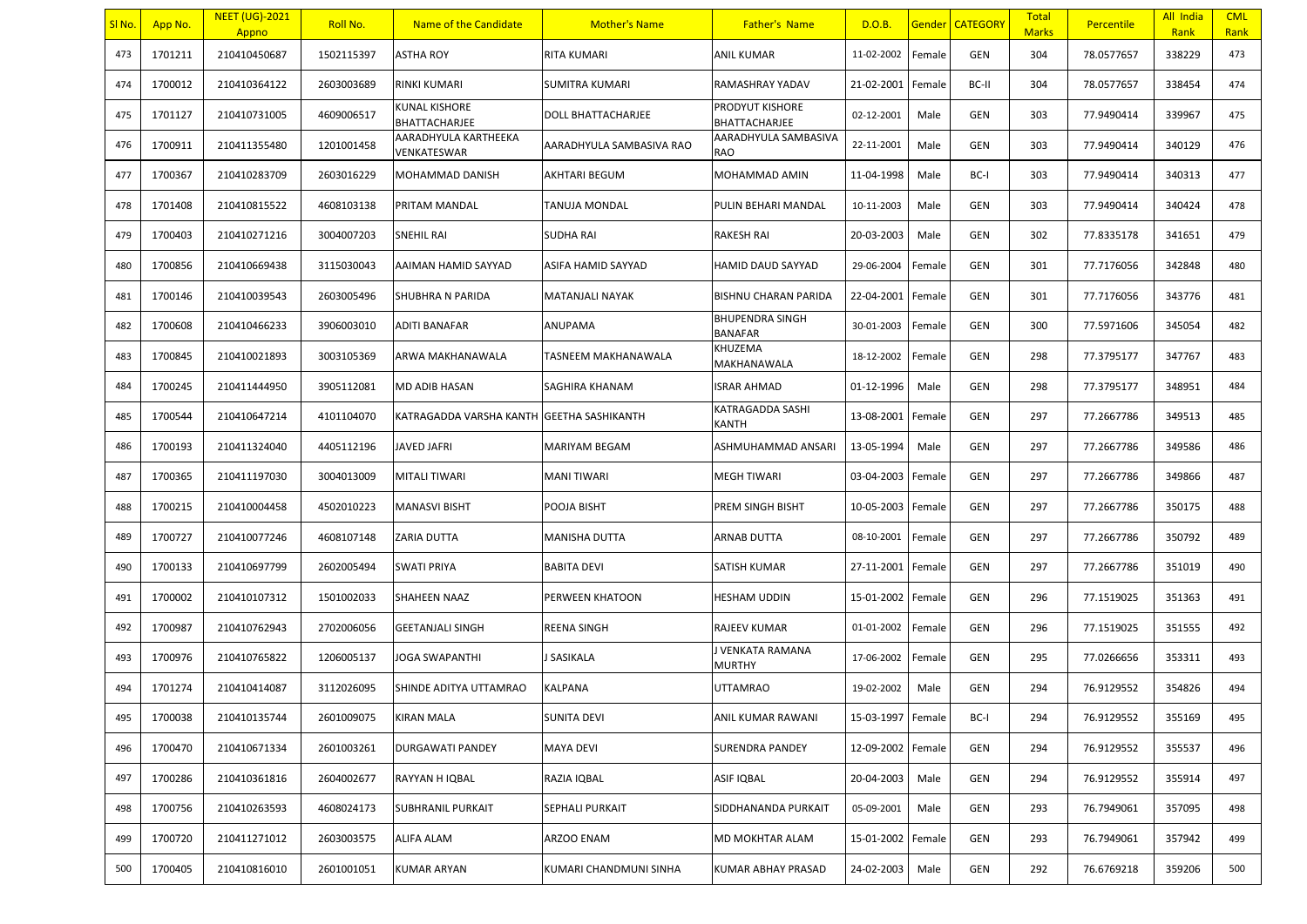| SI <sub>No</sub> . | App No. | <b>NEET (UG)-2021</b><br>Appno | Roll No.   | Name of the Candidate                  | <b>Mother's Name</b>              | <b>Father's Name</b>           | D.O.B.            |        | Gender   CATEGORY | <b>Total</b><br><b>Marks</b> | <b>Percentile</b> | All India<br>Rank | <b>CML</b><br>Rank |
|--------------------|---------|--------------------------------|------------|----------------------------------------|-----------------------------------|--------------------------------|-------------------|--------|-------------------|------------------------------|-------------------|-------------------|--------------------|
| 501                | 1700780 | 210410492035                   | 1702006223 | PUSHPENDRA PATEL                       | <b>TRILOCHANA PATEL</b>           | <b>NETRAM PATEL</b>            | 01-06-2001        | Male   | <b>GEN</b>        | 292                          | 76.6769218        | 359251            | 501                |
| 502                | 1701177 | 210410416460                   | 1501001307 | PIYUSH RAJ                             | <b>BABY DEVI</b>                  | PRAVEEN KUMAR                  | 05-08-2002        | Female | <b>GEN</b>        | 292                          | 76.6769218        | 359294            | 502                |
| 503                | 1701315 | 210410696432                   | 4201003684 | SUSHEEL RATHOD                         | SARITHA                           | RAJKUMAR SINGH RATHOD          | 13-03-2002        | Male   | GEN               | 291                          | 76.5614629        | 360202            | 503                |
| 504                | 1700590 | 210410103910                   | 1501001096 | SAEMA ERAM                             | NAUSHAD BANO                      | IFTEKHAR ANSARI                | 04-02-1997        | Female | GEN               | 291                          | 76.5614629        | 360972            | 504                |
| 505                | 1701353 | 210410064545                   | 4608106143 | ANUSHUA JANA                           | ARUNA JANA                        | ABANI JANA                     | 07-11-2001        | Female | <b>GEN</b>        | 291                          | 76.5614629        | 361851            | 505                |
| 506                | 1700772 | 210410509906                   | 3109107328 | <b>GUTTE ABHISHEK</b><br>PANDHARINATH  | SUMAN                             | PANDHARINATH                   | 24-06-2002        | Male   | <b>GEN</b>        | 290                          | 76.4313693        | 362361            | 506                |
| 507                | 1701290 | 210410746572                   | 4602001713 | TANOJ KUMARI                           | <b>MUNI DEVI</b>                  | CHANDRA SHEKHAR YADAV          | 02-08-1998        | Female | <b>GEN</b>        | 290                          | 76.4313693        | 362708            | 507                |
| 508                | 1701399 | 210411350273                   | 3110107010 | ANSARI FAIZAN AHMED<br><b>FAROOQUE</b> | JASMIN                            | <b>FAROOQUE</b>                | 20-09-1999        | Male   | <b>GEN</b>        | 289                          | 76.3123489        | 364038            | 508                |
| 509                | 1701215 | 210411182985                   | 4609007528 | SEKH KABIRUL ISLAM                     | CHHAMEDA BIBI                     | SEKH PAJOMUDDIN                | 06-07-1999        | Male   | <b>GEN</b>        | 289                          | 76.3123489        | 364179            | 509                |
| 510                | 1700054 | 210410111029                   | 2603016340 | ARYAN RAJ                              | <b>SABITA DEVI</b>                | KRISHNA KUMAR SAHU             | 07-03-2003        | Male   | BC-II             | 289                          | 76.3123489        | 365074            | 510                |
| 511                | 1700299 | 210410217648                   | 2001118238 | SHIVAM RAJ TICKOO                      | USHA TICKOO                       | RAVI TICKOO                    | 08-10-2000        | Male   | GEN               | 289                          | 76.3123489        | 365095            | 511                |
| 512                | 1700091 | 210410010115                   | 2603008306 | AKRITI MOHAN                           | NALINI SHRIVASTAVA                | RAJESH MOHAN                   | 09-01-2003        | Female | GEN               | 289                          | 76.3123489        | 365446            | 512                |
| 513                | 1701173 | 210410409484                   | 4603011109 | <b>MAINUL HASAN</b>                    | <b>MAMTAJ BEGAM</b>               | ABUL KALAM                     | 08-10-2001        | Male   | <b>GEN</b>        | 288                          | 76.1950769        | 366253            | 513                |
| 514                | 1700883 | 210410186526                   | 4603013040 | <b>RITWIK GHOSH</b>                    | <b>RITA GHOSH</b>                 | <b>TAPAN KUMAR GHOSH</b>       | 29-07-2002        | Male   | GEN               | 288                          | 76.1950769        | 366652            | 514                |
| 515                | 1700239 | 210410061852                   | 2601002277 | JYOTIRMAYA ADITYA                      | KAVITA KUMARI JHA                 | PRABHAT RANJAN JHA             | 13-12-2004        | Male   | <b>GEN</b>        | 287                          | 76.0763803        | 368898            | 515                |
| 516                | 1701317 | 210410129239                   | 4301006298 | AISHI CHAKRABORTY                      | MIRA BHATTACHARYA                 | SYAMA PADA<br>CHAKRABORTY      | 29-10-2001        | Female | GEN               | 286                          | 75.9591083        | 370105            | 516                |
| 517                | 1701249 | 210410534246                   | 2806018064 | ATHITHYA JITH S                        | SMITHA H                          | <b>SHAJI K</b>                 | 05-12-2001        | Female | <b>GEN</b>        | 286                          | 75.9591083        | 370114            | 517                |
| 518                | 1700388 | 210410817904                   | 1703005013 | <b>DIKSHA SINHA</b>                    | YASHODA SINHA                     | BHEEKHAM LAL SINHA             | 31-07-2002        | Female | GEN               | 285                          | 75.826554         | 371569            | 518                |
| 519                | 1700679 | 210411267699                   | 3103023022 | POTDAR ARJUN PRAMOD                    | MANISHA POTDAR                    | PRAMOD POTDAR                  | 15-04-2002        | Male   | GEN               | 285                          | 75.826554         | 372577            | 519                |
| 520                | 1700717 | 210410677456                   | 2204006513 | PATEL ARYAN RAJENDRABHAI               | PATEL BHAGVATIBEN<br>RAJENDRABHAI | PATEL RAJENDRABHAI<br>SOMABHAI | 18-02-2002        | Male   | GEN               | 285                          | 75.826554         | 373096            | 520                |
| 521                | 1701061 | 210410716629                   | 3616002164 | YUVIKA DAS                             | RUTAYANI MAHAPATRA                | <b>BIKASH DAS</b>              | 20-02-2002        | Female | <b>GEN</b>        | 284                          | 75.7072746        | 374873            | 521                |
| 522                | 1700940 | 210410288937                   | 4604003644 | DEBANJAN BHATTACHARJEE                 | MAHUA BHATTACHARJEE               | <b>BASUDEB BHATTACHARJEE</b>   | 24-02-2003        | Male   | GEN               | 284                          | 75.7072746        | 374939            | 522                |
| 523                | 1700341 | 210410659992                   | 2603005064 | <b>SHRUTI</b>                          | LEELAVATI DEVI                    | BIRENDRA KUMAR RAM             | 09-08-2000 Female |        | SC                | 283                          | 75.5873476        | 375150            | 523                |
| 524                | 1701051 | 210410695217                   | 1206019158 | PANCHADARLA LIKITHA SRI                | PANCHADARLA SREEDEVI              | PANCHADARLA SREEDHAR           | 12-01-2003        | Female | GEN               | 283                          | 75.5873476        | 375694            | 524                |
| 525                | 1701311 | 210410763533                   | 4609005116 | SIRSHENDU SEAL                         | NILIMA ROY                        | <b>SUKUMAR SEAL</b>            | 25-08-2001        | Male   | GEN               | 282                          | 75.4707879        | 377673            | 525                |
| 526                | 1700400 | 210410800341                   | 2603002615 | PRERNA RAJ                             | RANJU KUMARI                      | PRAMOD KUMAR                   | 21-03-2001        | Female | GEN               | 281                          | 75.3522855        | 380010            | 526                |
| 527                | 1700729 | 210410634135                   | 1206013192 | PABBINEEDI SAI PRANAV<br>MOURYA        | PABBINEEDI NAGAMANI               | PABBINEEDI SRINIVAS            | 03-06-2004        | Male   | GEN               | 280                          | 75.2175943        | 380768            | 527                |
| 528                | 1700020 | 210410017571                   | 1505001404 | PRATIK RANJAN                          | RANI ARCHANA                      | MOHAN KUMAR JHA                | 25-11-2003        | Male   | GEN               | 280                          | 75.2175943        | 381308            | 528                |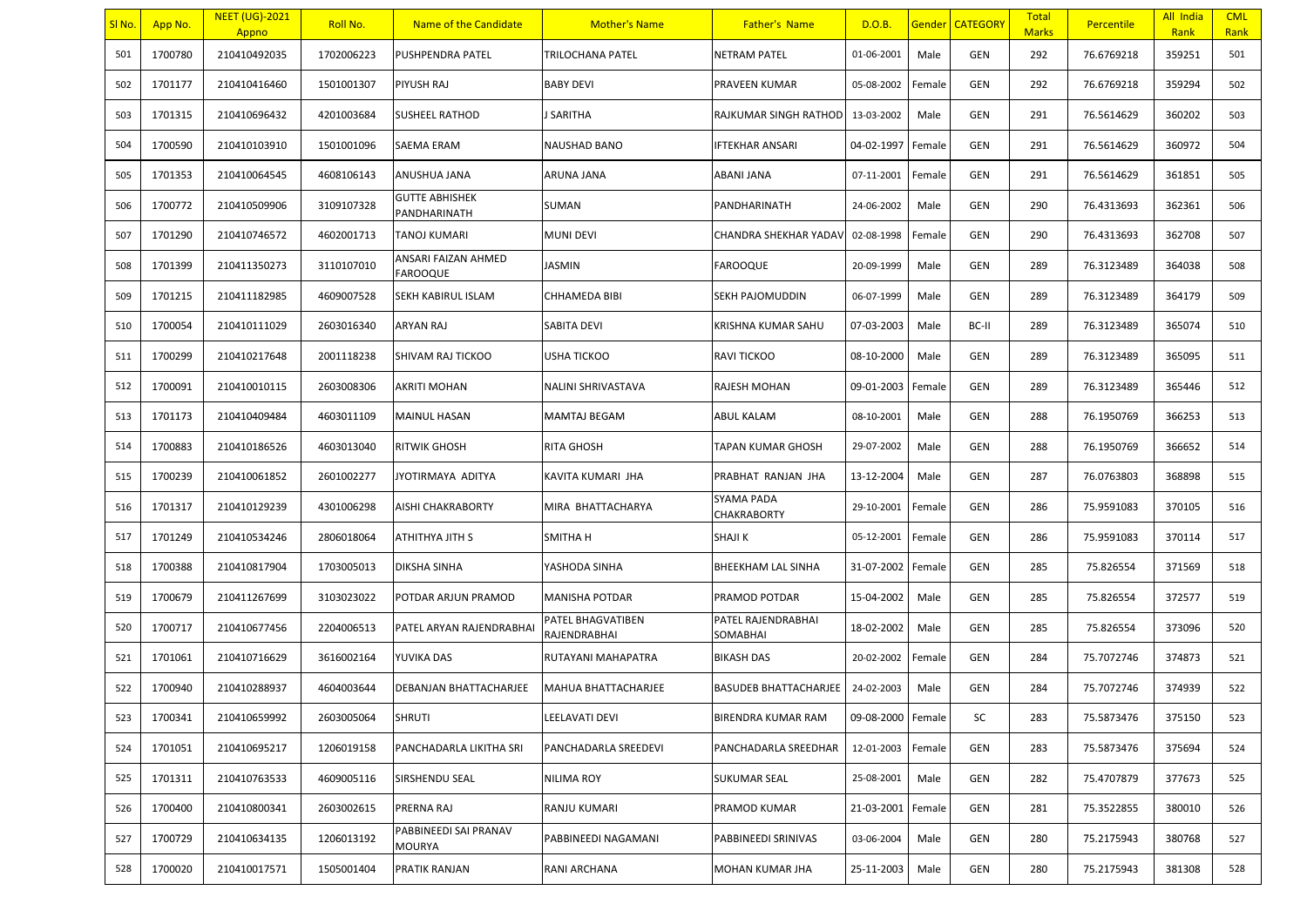| <u>SI No.</u> | App No. | <b>NEET (UG)-2021</b><br>Appno | Roll No.   | Name of the Candidate                   | <b>Mother's Name</b>   | <b>Father's Name</b>            | D.O.B.     |        | <b>Gender CATEGORY</b> | <b>Total</b><br><b>Marks</b> | <b>Percentile</b> | All India<br>Rank | <b>CML</b><br>Rank |
|---------------|---------|--------------------------------|------------|-----------------------------------------|------------------------|---------------------------------|------------|--------|------------------------|------------------------------|-------------------|-------------------|--------------------|
| 529           | 1701024 | 210411256236                   | 3111015081 | TINA PRABHAKAR                          | <b>BINDU PRABHAKAR</b> | <b>BABAN PRABHAKAR</b>          | 04-07-2002 | Female | GEN                    | 280                          | 75.2175943        | 381889            | 529                |
| 530           | 1700248 | 210411201244                   | 1502106314 | <b>BIPIN KUMAR YADAV</b>                | <b>SUSLIA DEVI</b>     | FULDEV RAI                      | 09-11-2001 | Male   | GEN                    | 280                          | 75.2175943        | 382062            | 530                |
| 531           | 1700287 | 210410501705                   | 1702006104 | ARUSHI PALIWAL                          | <b>NEETU PALIWAL</b>   | ANAND PALIWAL                   | 23-03-2002 | Female | GEN                    | 280                          | 75.2175943        | 382319            | 531                |
| 532           | 1701254 | 210410981057                   | 3117016040 | KALSHETTI SHRUSHTI<br>SHARANBASAVESHWAR | ARUNA                  | SHARANBASAVESHWAR               | 15-11-2002 | Female | GEN                    | 279                          | 75.0980558        | 383661            | 532                |
| 533           | 1700368 | 210411592025                   | 4407005472 | MD MAHTAB ANWAR                         | <b>SHAHNAZ BEGAM</b>   | RAYAZ UDDIN                     | 26-04-1995 | Male   | GEN                    | 277                          | 74.8552231        | 387697            | 533                |
| 534           | 1700860 | 210411179835                   | 1502212403 | RASHMI PRIYA                            | SANGEETA DEVI          | ANIL KUMAR ROY                  | 05-10-1995 | Female | GEN                    | 277                          | 74.8552231        | 388296            | 534                |
| 535           | 1701296 | 210410458202                   | 4607001478 | ANWESHA DAS MAHAPATRA                   | PRANATI DAS MAHAPATRA  | PARTHASARATHI DAS<br>MAHAPATRA  | 06-10-2001 | Female | GEN                    | 276                          | 74.7262304        | 389625            | 535                |
| 536           | 1700099 | 210410891989                   | 4408015493 | APARNA SINGH                            | <b>REVA SINGH</b>      | ANIL KUMAR SINGH                | 05-09-2000 | Female | GEN                    | 276                          | 74.7262304        | 389800            | 536                |
| 537           | 1700181 | 210411380024                   | 2603007057 | VIBHUTI NARAYAN YADAV                   | PRABHAWATI DEVI        | SHEO PRASAD YADAV               | 20-05-2000 | Male   | BC-II                  | 275                          | 74.5840923        | 390846            | 537                |
| 538           | 1700554 | 210410245839                   | 2603017054 | <b>PAWAN SINGH</b>                      | <b>KIRAN DEVI</b>      | JITENDRA KUMAR SINGH            | 16-01-2000 | Male   | <b>ST</b>              | 275                          | 74.5840923        | 390969            | 538                |
| 539           | 1700651 | 210410665428                   | 3117019008 | LOKHANDE ADITYA<br>BALASAHEB            | <b>ASHABAI</b>         | BALASAHEB LOKHANDE              | 28-05-2001 | Male   | GEN                    | 274                          | 74.4631293        | 392553            | 539                |
| 540           | 1700228 | 210411014883                   | 3109004227 | <b>VISHAL</b>                           | <b>MINAKSHI</b>        | RAMCHANDRA                      | 09-02-1999 | Male   | GEN                    | 274                          | 74.4631293        | 392578            | 540                |
| 541           | 1700532 | 210410151195                   | 4202006294 | CHILUMULA YAMINI                        | CHILUMULA ANJALI DEVI  | CHILUMULA RAJAIAH               | 29-01-2003 | Female | GEN                    | 274                          | 74.4631293        | 393065            | 541                |
| 542           | 1700359 | 210410705376                   | 1205019323 | <b>MANDAPALLY MANVITHA</b>              | MANDAPALLY SWARNALATHA | MANDAPALLY SATYA<br>KARUNANIDHI | 04-06-2001 | Female | GEN                    | 274                          | 74.4631293        | 393164            | 542                |
| 543           | 1700528 | 210410087468                   | 2811027181 | SWARAJ S                                | SREELATHA SATHYAN      | <b>B SATHYAN</b>                | 09-08-2002 | Male   | GEN                    | 274                          | 74.4631293        | 394295            | 543                |
| 544           | 1701312 | 210410563018                   | 2603014221 | SONAL SINGH                             | SANGEETA SINGH         | UPENDRA KUMAR SINGH             | 25-11-2000 | Female | GEN                    | 273                          | 74.339835         | 395653            | 544                |
| 545           | 1700059 | 210410086899                   | 1601012505 | <b>APRA SINGH</b>                       | SARITA RANI            | ROHTAS SINGH                    | 05-09-2004 | Female | GEN                    | 273                          | 74.339835         | 395723            | 545                |
| 546           | 1700553 | 210410957631                   | 4608117172 | AMLAN DUTTA ROY                         | MADHUMITA DUTTA ROY    | ANUJ DUTTA ROY                  | 05-01-1993 | Male   | GEN                    | 272                          | 74.2150514        | 396449            | 546                |
| 547           | 1700432 | 210411104420                   | 2603001272 | AMARDEEP KUMAR                          | <b>PRATIMA DEVI</b>    | MAHESH PRASAD                   | 08-07-1999 | Male   | BC-I                   | 272                          | 74.2150514        | 397090            | 547                |
| 548           | 1700947 | 210410388299                   | 3110119075 | KSHITIJ RANA                            | <b>SUNITA RANA</b>     | SURINDER SINGH RANA             | 28-08-2002 | Male   | GEN                    | 272                          | 74.2150514        | 397340            | 548                |
| 549           | 1700191 | 210410744154                   | 2602002604 | <b>ISHA RAJ</b>                         | <b>KARUNA DEVI</b>     | RAMCHANDRA RAJAK                | 21-09-2001 | Female | SC                     | 272                          | 74.2150514        | 397525            | 549                |
| 550           | 1700060 | 210411134098                   | 2001321096 | <b>NISHA BABY</b>                       | SANGEETA KUMARI        | MANOJ KUMAR                     | 19-09-1999 | Female | BC-I                   | 271                          | 74.0930522        | 399646            | 550                |
| 551           | 1700831 | 210411067668                   | 2601007120 | DANISH AHMAD                            | <b>NEKHAT PRAVEEN</b>  | MERAJ AHMAD                     | 02-09-2002 | Male   | GEN                    | 270                          | 73.9565478        | 400413            | 551                |
| 552           | 1701389 | 210410692776                   | 4609009076 | BANAPREET LAL DAS BISHAL                | <b>BONANI DAS</b>      | <b>BANADIP LAL DAS</b>          | 19-08-2001 | Male   | GEN                    | 270                          | 73.9565478        | 401047            | 552                |
| 553           | 1700516 | 210410271377                   | 3114011228 | <b>ADWAIT GADE</b>                      | <b>TEJAL GADE</b>      | KAILAS GADE                     | 18-11-2003 | Male   | GEN                    | 270                          | 73.9565478        | 401606            | 553                |
| 554           | 1700039 | 210411059678                   | 1502322097 | <b>HAYAT TAQUIE</b>                     | SHAHNAZ BANO           | KHALID HAKEEM                   | 10-11-2003 | Male   | GEN                    | 270                          | 73.9565478        | 402157            | 554                |
| 555           | 1700395 | 210411026032                   | 1501002094 | KHWAJA MOBASSHIR ALAM                   | MAHLAQUA BANO          | KHWAJA ASAD ALAM                | 25-08-2002 | Male   | GEN                    | 269                          | 73.8292387        | 402198            | 555                |
| 556           | 1700549 | 210410903943                   | 4604005565 | NABARUN BHATTACHARYA                    | MAMATA BHATTACHARYA    | TAPAN BHATTACHARYA              | 30-12-2000 | Male   | GEN                    | 269                          | 73.8292387        | 402243            | 556                |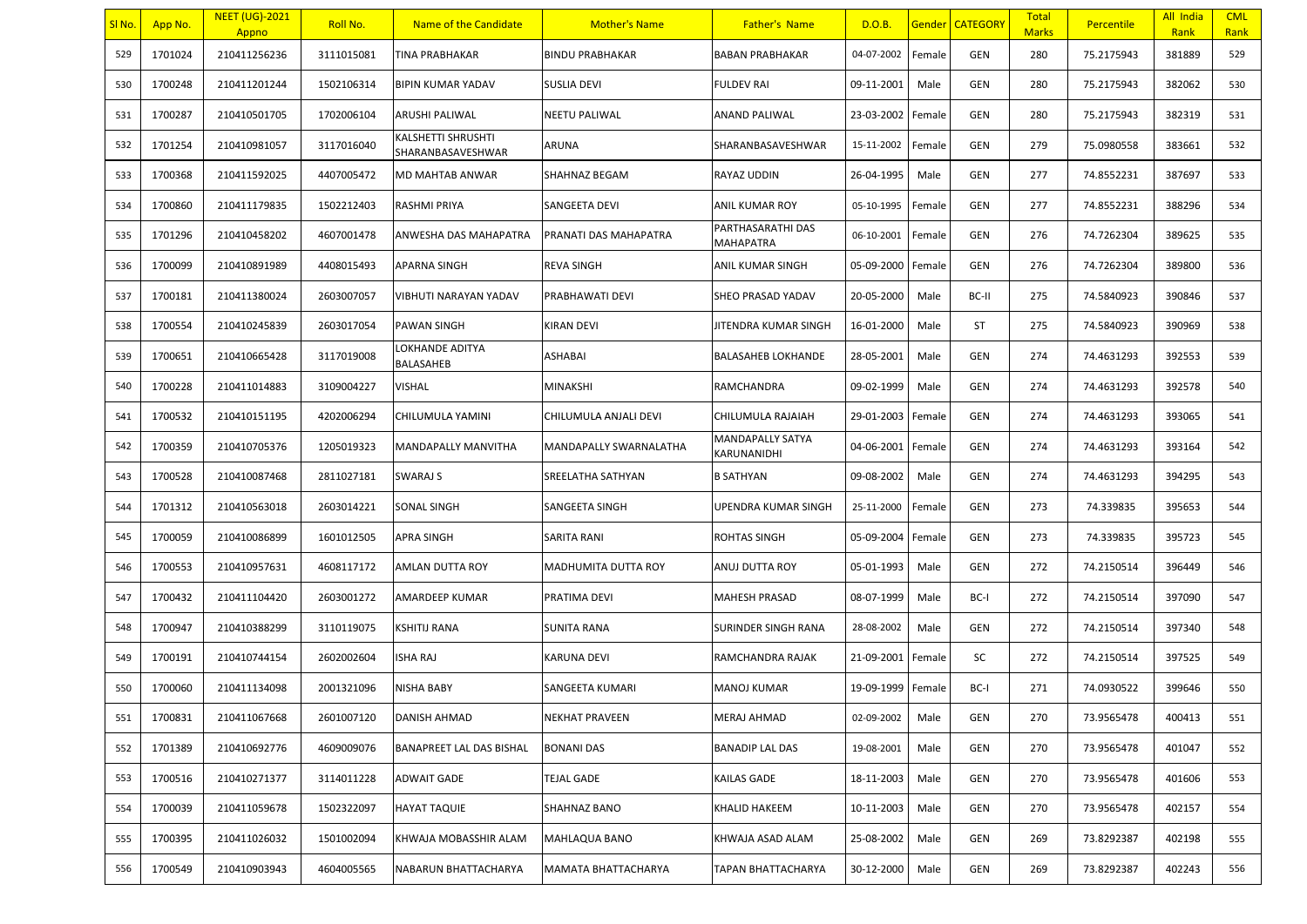| SI No. | App No. | <b>NEET (UG)-2021</b><br>Appno | Roll No.   | Name of the Candidate  | <b>Mother's Name</b>    | <b>Father's Name</b>        | D.O.B.     |        | <b>Gender CATEGORY</b> | <b>Total</b><br><b>Marks</b> | <b>Percentile</b> | All India<br>Rank | <b>CML</b><br>Rank |
|--------|---------|--------------------------------|------------|------------------------|-------------------------|-----------------------------|------------|--------|------------------------|------------------------------|-------------------|-------------------|--------------------|
| 557    | 1701394 | 210411159966                   | 4605008029 | SAYAN DHARA            | PUSHPITA DHARA          | SUDHA KAR DHARA             | 29-09-2001 | Male   | GEN                    | 269                          | 73.8292387        | 402452            | 557                |
| 558    | 1701047 | 210410808259                   | 1205032192 | PANITHI NANDINI        | KURAKULA UMADEVI        | PANITHI SUNIL CHANDRA       | 13-08-2001 | Female | GEN                    | 269                          | 73.8292387        | 403583            | 558                |
| 559    | 1700216 | 210410689660                   | 2603001690 | MEHUL SINGH            | SHEELA DEVI             | PRADIP KUMAR SINGH          | 05-02-2001 | Male   | ST                     | 269                          | 73.8292387        | 403606            | 559                |
| 560    | 1700384 | 210410687689                   | 1502119256 | VISHAL TIWARI          | <b>ANITA DEVI</b>       | ARVIND KUMAR TIWARY         | 23-09-1997 | Male   | GEN                    | 269                          | 73.8292387        | 403749            | 560                |
| 561    | 1700032 | 210410683156                   | 4408110440 | SHALINI                | <b>GEETA DEVI</b>       | SARVESH KUMAR               | 14-04-1998 | Female | GEN                    | 267                          | 73.5843339        | 406073            | 561                |
| 562    | 1700295 | 210410331773                   | 2603006212 | ANSHU PRABHA KONGARI   | <b>ASSRITA HASSA</b>    | MASHI PRAKASH KONGARI       | 01-08-1998 | Female | ST                     | 267                          | 73.5843339        | 406118            | 562                |
| 563    | 1701259 | 210410308358                   | 4301006073 | TUSHAR MAJUMDAR        | UMA MAJUMDAR            | TAPAN MAJUMDAR              | 03-11-2000 | Male   | GEN                    | 267                          | 73.5843339        | 406405            | 563                |
| 564    | 1701323 | 210410709023                   | 4601013298 | SOMSUVRA PAL           | <b>MENAKA PAL</b>       | SNEHANGSHU PAL              | 19-05-2002 | Male   | GEN                    | 267                          | 73.5843339        | 407214            | 564                |
| 565    | 1700748 | 210410400588                   | 3604013290 | NAINA PANDA            | LAXMI MAHAPATRA         | GOPAL KRISHNA PANDA         | 30-08-2001 | Female | GEN                    | 267                          | 73.5843339        | 407226            | 565                |
| 566    | 1701280 | 210410193860                   | 4603001180 | ANINDITA DAWN          | <b>SWARUPA DAWN</b>     | ANIMESH DAWN                | 22-06-2001 | Female | GEN                    | 267                          | 73.5843339        | 407497            | 566                |
| 567    | 1701185 | 210411122316                   | 4603004077 | <b>TARIT ROY</b>       | <b>KAMALA RAY</b>       | TARUN KUMAR ROY             | 02-03-2003 | Male   | GEN                    | 267                          | 73.5843339        | 407684            | 567                |
| 568    | 1701040 | 210411328835                   | 1703006277 | SUPRIYA KUMARI         | <b>SUNITA KUMARI</b>    | RAKESH KUMAR                | 02-02-2001 | Female | GEN                    | 266                          | 73.4556649        | 409215            | 568                |
| 569    | 1700093 | 210411108042                   | 1504002271 | SIMMI MAHTO            | <b>NEERA DEVI</b>       | SANTOSH KUMAR               | 11-01-2002 | Female | GEN                    | 264                          | 73.1904916        | 412314            | 569                |
| 570    | 1700385 | 210410411612                   | 2604001495 | SACHIN KUMAR           | <b>BINDESHWARI DEVI</b> | <b>DASHRATH DANGI</b>       | 08-01-2001 | Male   | BC-I                   | 264                          | 73.1904916        | 412345            | 570                |
| 571    | 1700798 | 210411019692                   | 3607002331 | <b>RUPAL BEHRA</b>     | <b>BEBIRANI BEHRA</b>   | RAJESH KUMAR BEHRA          | 04-01-2002 | Female | GEN                    | 264                          | 73.1904916        | 412362            | 571                |
| 572    | 1701100 | 210410602466                   | 1204013084 | NALLANKE MOHAN SATHWIK | <b>BANDI BHARATHI</b>   | NALLANKE GURUNATH           | 11-08-2002 | Male   | GEN                    | 264                          | 73.1904916        | 412960            | 572                |
| 573    | 1700929 | 210410620508                   | 3605014021 | ASHIRWAD TRIPATHY      | <b>ANIMA TRIPATHY</b>   | DILLIP KUMAR TRIPATHY       | 15-09-2002 | Male   | GEN                    | 264                          | 73.1904916        | 413992            | 573                |
| 574    | 1701258 | 210410516649                   | 4301007038 | <b>BIVEK BARUA</b>     | <b>JHARNA BARUA</b>     | BIBEKANANDA BARUA           | 28-08-2001 | Male   | GEN                    | 263                          | 73.0655784        | 415579            | 574                |
| 575    | 1701171 | 210411099793                   | 3115010339 | <b>CHARVI DATEY</b>    | <b>SARVESHA DATEY</b>   | <b>SUNIL DATEY</b>          | 05-12-2003 | Female | GEN                    | 262                          | 72.9337365        | 416011            | 575                |
| 576    | 1700413 | 210410174746                   | 4501007260 | <b>ISHAN GHOSH</b>     | <b>SHARMITA GHOSH</b>   | <b>NDRANEEL GHOSH</b>       | 23-10-2003 | Male   | GEN                    | 262                          | 72.9337365        | 417042            | 576                |
| 577    | 1700564 | 210410365498                   | 2602005154 | <b>DEEPAK SOREN</b>    | <b>SUSHILA SOREN</b>    | CHANDRA NARAYAN<br>SOREN    | 21-07-1998 | Male   | ST                     | 261                          | 72.8047437        | 418022            | 577                |
| 578    | 1700150 | 210410973957                   | 4407025231 | <b>ANKIT VERMA</b>     | <b>RAJ KALI</b>         | RAJENDRA VERMA              | 20-03-1998 | Male   | GEN                    | 261                          | 72.8047437        | 418086            | 578                |
| 579    | 1700063 | 210410178821                   | 2603002486 | UTTAM NARAYAN          | PRABHA RANJAN GUPTA     | <b>VINOD KUMAR</b>          | 06-08-2002 | Male   | BC-II                  | 261                          | 72.8047437        | 418226            | 579                |
| 580    | 1700127 | 210410761399                   | 4301007177 | ANKITA LODH            | NIBEDITA LODH           | BHANU LODH                  | 20-12-2001 | Female | GEN                    | 261                          | 72.8047437        | 418880            | 580                |
| 581    | 1700517 | 210410695830                   | 2601001187 | SWETANK VISHWAKARMA    | SAPNA VISHWAKARMA       | DHIRAJ KUMAR<br>VISHWAKARMA | 13-09-2002 | Male   | GEN                    | 261                          | 72.8047437        | 419889            | 581                |
| 582    | 1700246 | 210411190772                   | 2603019014 | SHREYASHI DHAMI        | <b>ANITA DEVI</b>       | SUSHIL KUMAR DUBEY          | 25-12-2000 | Female | GEN                    | 260                          | 72.6625409        | 420910            | 582                |
| 583    | 1701253 | 210410770742                   | 4608022121 | MD SAHORIAR MONDAL     | SABINA YEASMIN          | SAMSUL HAQUE                | 17-01-2000 | Male   | GEN                    | 259                          | 72.5334834        | 423320            | 583                |
| 584    | 1700700 | 210410556149                   | 2813006282 | ANANDHU MOHAN          | SOBHA PR                | MOHANAN P K                 | 16-07-1997 | Male   | GEN                    | 258                          | 72.4046202        | 424168            | 584                |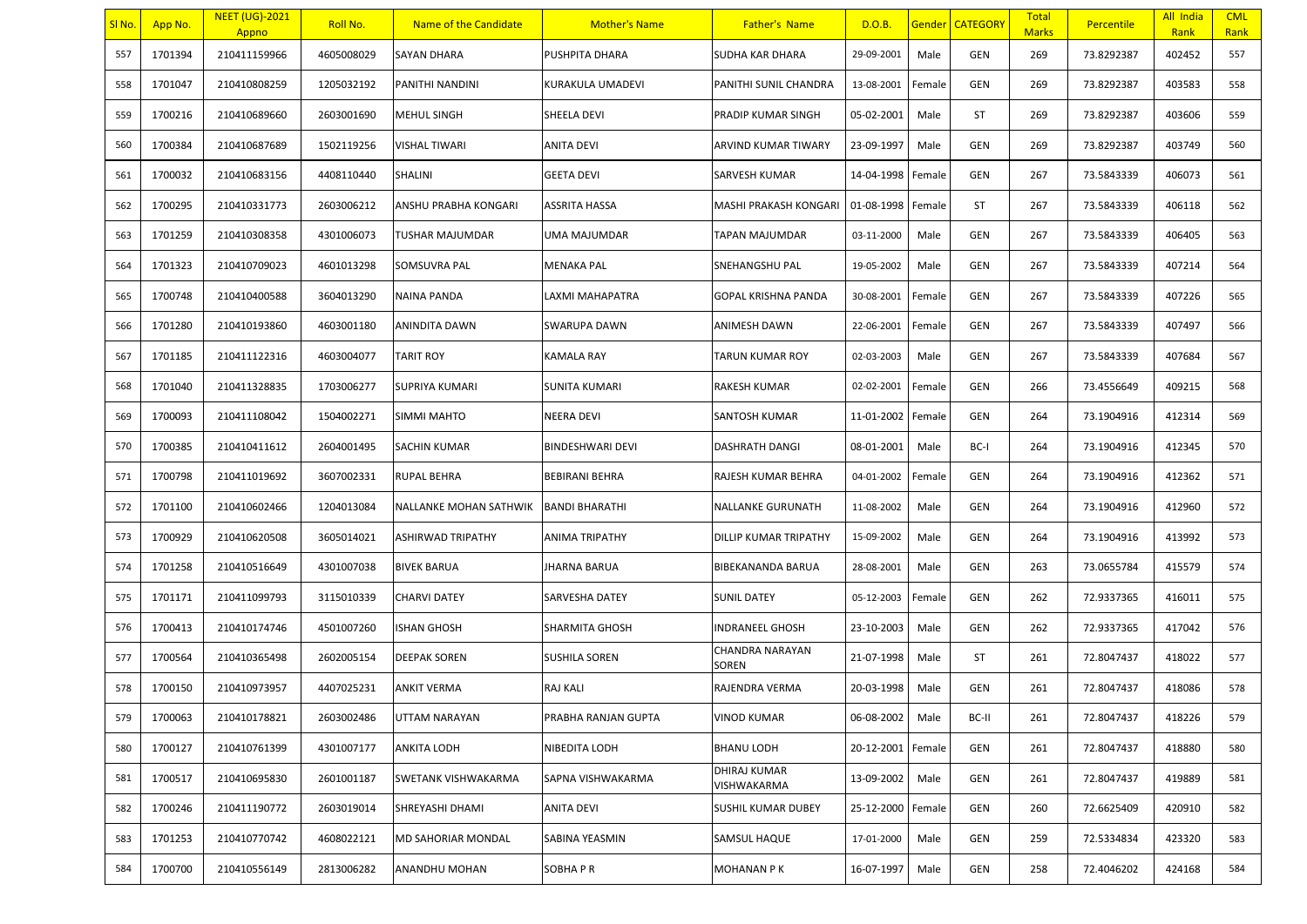| SI No. | App No. | <b>NEET (UG)-2021</b><br>Appno | Roll No.   | Name of the Candidate             | <b>Mother's Name</b>   | <b>Father's Name</b>    | D.O.B.            |        | <b>Gender CATEGORY</b> | <b>Total</b><br><b>Marks</b> | <b>Percentile</b> | All India<br>Rank | <b>CML</b><br>Rank |
|--------|---------|--------------------------------|------------|-----------------------------------|------------------------|-------------------------|-------------------|--------|------------------------|------------------------------|-------------------|-------------------|--------------------|
| 585    | 1700342 | 210410657451                   | 3109102377 | AWACHAR ADITYA GAJANAN            | <b>MANDA</b>           | GAJANAN                 | 17-02-2003        | Male   | GEN                    | 258                          | 72.4046202        | 424331            | 585                |
| 586    | 1700061 | 210410389894                   | 4608008515 | <b>NIDHI KUMARI</b>               | <b>USHA DEVI</b>       | SATYA NARAYAN SINGH     | 20-08-1998        | Female | GEN                    | 258                          | 72.4046202        | 424822            | 586                |
| 587    | 1700270 | 210410688033                   | 3905005534 | <b>ANISHA SINGH</b>               | <b>RITU SINGH</b>      | KAMLESH KUMAR SINGH     | 21-06-2002        | Female | GEN                    | 257                          | 72.2751741        | 426239            | 587                |
| 588    | 1701189 | 210410577366                   | 3111017091 | PRANJAL PRAVEEN JOHARE            | SHILPI JOHARE          | PRAVEEN JOHARE          | 15-10-2002        | Female | GEN                    | 257                          | 72.2751741        | 426442            | 588                |
| 589    | 1700486 | 210410947239                   | 2603017004 | <b>SHRUTI SINHA</b>               | <b>NUTAN SINHA</b>     | AJAY BHUSHAN KUMAR      | 31-12-1999        | Female | GEN                    | 257                          | 72.2751741        | 426491            | 589                |
| 590    | 1701128 | 210410685560                   | 4601001297 | <b>AVISHIKTA DEY</b>              | <b>RINKU DEY</b>       | ANUP KUMAR DEY          | 25-08-1998        | Female | GEN                    | 257                          | 72.2751741        | 426542            | 590                |
| 591    | 1700220 | 210410981424                   | 1704006046 | AMAN SONI                         | <b>LALITA SONI</b>     | VIJAY SONI              | 04-08-2000        | Male   | GEN                    | 257                          | 72.2751741        | 426574            | 591                |
| 592    | 1700310 | 210410644697                   | 3603004130 | PRITISH KUMAR SAHOO               | <b>SABITRI SAHOO</b>   | NIRAKAR SAHOO           | 20-08-2000        | Male   | GEN                    | 257                          | 72.2751741        | 426815            | 592                |
| 593    | 1700349 | 210410372282                   | 2304004079 | <b>HEMU ATELA</b>                 | <b>SUMAN LATA</b>      | <b>SURJEET SINGH</b>    | 25-11-2002        | Female | GEN                    | 257                          | 72.2751741        | 427005            | 593                |
| 594    | 1700062 | 210410218143                   | 2001310122 | <b>HARSHITA AGGARWAL</b>          | <b>SHAFFALI NAGAL</b>  | SANJAY KUMAR NAGAL      | 12-07-2002        | Female | GEN                    | 257                          | 72.2751741        | 427195            | 594                |
| 595    | 1701272 | 210411050595                   | 1701004352 | SHREYANSH SHRIVASTAVA             | SHIKHA SHRIVASTAVA     | SATENDRA SHRIVASTAVA    | 27-10-2001        | Male   | GEN                    | 257                          | 72.2751741        | 427660            | 595                |
| 596    | 1700157 | 210410350763                   | 2602002302 | SONAL ADITI AIND                  | DOMINICA TOPNO         | <b>OSEPH AIND</b>       | 12-12-2000        | Female | ST                     | 257                          | 72.2751741        | 427708            | 596                |
| 597    | 1700025 | 210410983025                   | 3114007095 | <b>SURAJ KUMAR</b>                | NIRMALA DEVI           | RAMESHWAR SINGH         | 18-02-1999        | Male   | GEN                    | 257                          | 72.2751741        | 427785            | 597                |
| 598    | 1700572 | 210410009446                   | 4411108273 | SHIVANGI SINGH                    | <b>SUMAN SINGH</b>     | <b>SUNIL SINGH</b>      | 25-06-2000        | Female | GEN                    | 257                          | 72.2751741        | 427862            | 598                |
| 599    | 1701055 | 210410661635                   | 1206013251 | <b>BOMMIDI VARSHINI</b>           | KONA KANAKAMAHALAKSHMI | <b>BOMMIDI RAMANA</b>   | 04-08-2002        | Female | GEN                    | 256                          | 72.1454691        | 428653            | 599                |
| 600    | 1700010 | 210410681116                   | 1502215229 | ADITYA SHARMA                     | <b>USHA SHARMA</b>     | SHASHI SHARMA           | 22-11-2000        | Male   | GEN                    | 256                          | 72.1454691        | 429439            | 600                |
| 601    | 1700508 | 210410760771                   | 2209001508 | VIRAJ JOSHI                       | <b>VINITA JOSHI</b>    | VIJAY KUMAR JOSHI       | 10-10-2002        | Male   | GEN                    | 256                          | 72.1454691        | 429503            | 601                |
| 602    | 1701370 | 210410694608                   | 4609026053 | PURBA ROY                         | MADHURI BARMAN         | <b>SWAPAN ROY</b>       | 09-12-2001        | Female | GEN                    | 256                          | 72.1454691        | 430001            | 602                |
| 603    | 1700664 | 210411470208                   | 3108005720 | MALANGFAKIR YUSAIRA<br>NADIRSHAHA | AYESHA                 | NADIRSHAHA              | 13-07-2002        | Female | GEN                    | 255                          | 72.0026187        | 431689            | 603                |
| 604    | 1700008 | 210410444230                   | 2602001096 | S MONISHA RATNAM                  | S UMA KUMARI           | S SRINIVAS RAO          | 14-07-2002        | Female | GEN                    | 255                          | 72.0026187        | 431715            | 604                |
| 605    | 1700259 | 210411179667                   | 3905014062 | MUSKAN                            | <b>BINDU</b>           | NARESH                  | 27-06-2003        | Female | GEN                    | 255                          | 72.0026187        | 431755            | 605                |
| 606    | 1700040 | 210410619984                   | 1502210309 | ASHAR AAFAQUE AKHTAR              | RUBINA AKHTAR          | AAFAQUE AKHTAR          | 26-02-2001        | Male   | GEN                    | 254                          | 71.8742735        | 432824            | 606                |
| 607    | 1700148 | 210410093441                   | 2603018343 | <b>VASUNDHARA PAL</b>             | <b>SUSHAMA PAL</b>     | <b>BUDHADEO PAL</b>     | 24-08-2000 Female |        | BC-I                   | 254                          | 71.8742735        | 433568            | 607                |
| 608    | 1700900 | 210410008599                   | 4603006164 | ANUSKA GHOSH                      | <b>SWATI GHOSH</b>     | JAYANTA KUMAR GHOSH     | 27-01-2001        | Female | GEN                    | 254                          | 71.8742735        | 433717            | 608                |
| 609    | 1700827 | 210410538757                   | 2602004044 | <b>UZMA HAQUE</b>                 | <b>SHABNAM PERWEEN</b> | MD SHAMIMUL HAQUE       | 13-09-2001        | Female | GEN                    | 254                          | 71.8742735        | 433953            | 609                |
| 610    | 1700898 | 210411330056                   | 2302015203 | PARUL ARORA                       | <b>KIRAN ARORA</b>     | ROBINS ARORA            | 02-05-2004        | Male   | GEN                    | 254                          | 71.8742735        | 434056            | 610                |
| 611    | 1700733 | 210410291097                   | 3602011200 | YASHRAJ KRUSHNA DAS               | <b>ALAKA RANI DAS</b>  | <b>BATA KRUSHNA DAS</b> | 17-02-2002        | Male   | GEN                    | 254                          | 71.8742735        | 434143            | 611                |
| 612    | 1700520 | 210411179806                   | 2601004528 | AEMAD ASGHAR MOEENI               | <b>FARHAT BANO</b>     | H M ASGHAR MOEENI       | 11-08-2001        | Male   | GEN                    | 253                          | 71.7464464        | 434649            | 612                |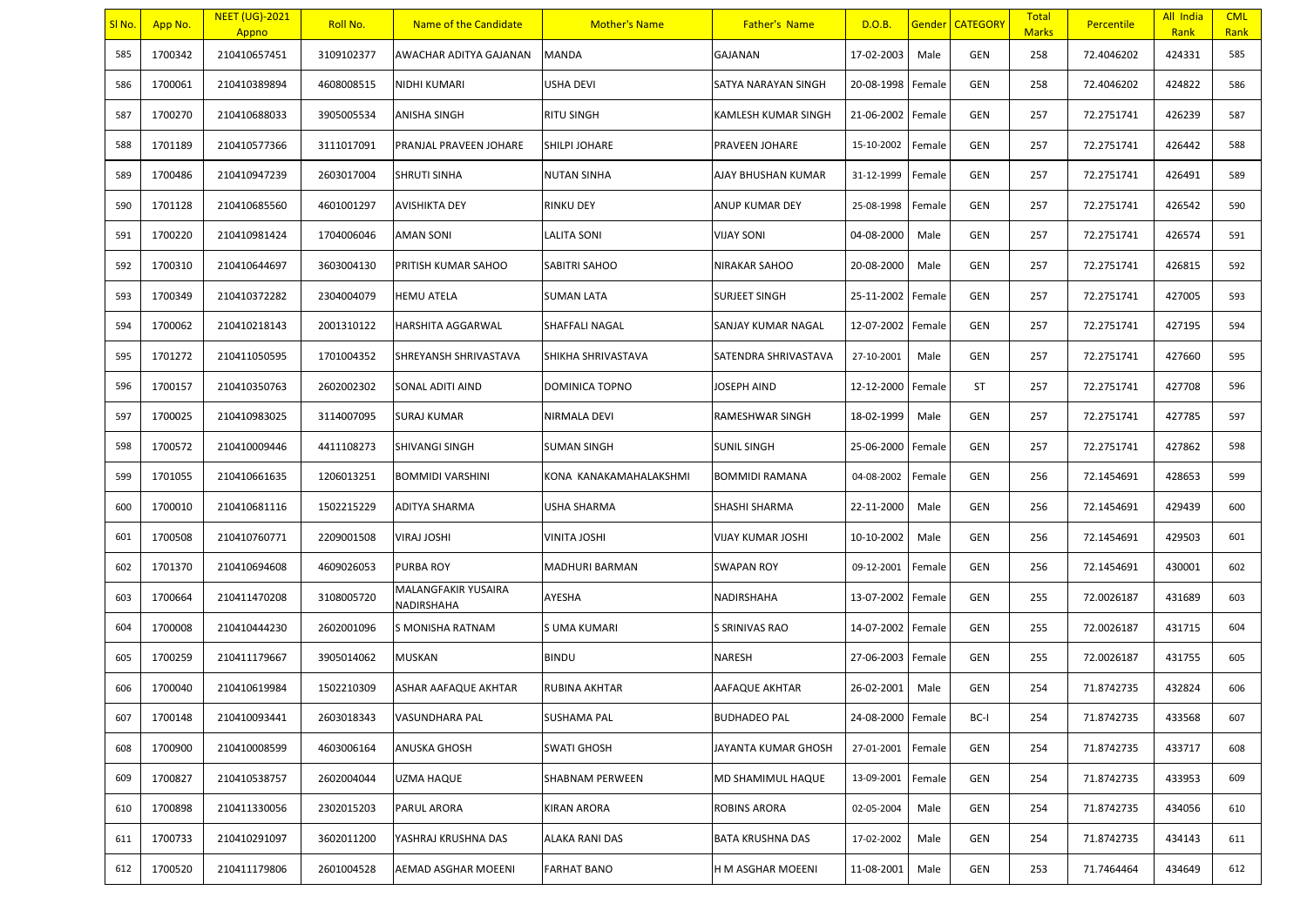| SI No. | App No. | <b>NEET (UG)-2021</b><br>Appno | Roll No.   | Name of the Candidate     | <b>Mother's Name</b>     | <b>Father's Name</b>              | D.O.B.     |        | Gender   CATEGORY | <b>Total</b><br><b>Marks</b> | <b>Percentile</b> | All India<br>Rank | <b>CML</b><br>Rank |
|--------|---------|--------------------------------|------------|---------------------------|--------------------------|-----------------------------------|------------|--------|-------------------|------------------------------|-------------------|-------------------|--------------------|
| 613    | 1700255 | 210411335792                   | 3901002228 | AAKANSHA JHA              | ARCHANA JHA              | RAJESH KUMAR JHA                  | 13-09-2001 | Female | <b>GEN</b>        | 253                          | 71.7464464        | 435028            | 613                |
| 614    | 1700951 | 210411163093                   | 4405005280 | RAJEEV SINGH              | <b>GITA SINGH</b>        | YASHWANT SINGH                    | 23-09-1999 | Male   | <b>GEN</b>        | 253                          | 71.7464464        | 435412            | 614                |
| 615    | 1700375 | 210411399655                   | 2603009202 | <b>BHARTI KUMARI</b>      | ANJU DEVI                | ANANT KUMAR OJHA                  | 02-10-2001 | Female | GEN               | 253                          | 71.7464464        | 435514            | 615                |
| 616    | 1700640 | 210411096713                   | 2302006366 | SIMRAN CHAUDHARY          | SUNITA CHAUDHARY         | SUBHASH CHAUDHARY                 | 15-08-2002 | Female | GEN               | 253                          | 71.7464464        | 435808            | 616                |
| 617    | 1700568 | 210410178069                   | 3902005326 | ARYAN KHATRI              | <b>GEETA KHATRI</b>      | PAWAN KUMAR KHATRI                | 13-01-2003 | Male   | GEN               | 253                          | 71.7464464        | 436285            | 617                |
| 618    | 1700668 | 210410480534                   | 4411104105 | <b>SHIV KANT SINGH</b>    | PRIYA SINGH              | <b>GHANSHYAM SINGH</b>            | 10-08-2002 | Male   | GEN               | 252                          | 71.6140216        | 437517            | 618                |
| 619    | 1700805 | 210411147245                   | 3111112325 | <b>MANASI GAVASKAR</b>    | DIPTI GAVASKAR           | SANJAY GAVASKAR                   | 06-08-2002 | Female | GEN               | 252                          | 71.6140216        | 437697            | 619                |
| 620    | 1700439 | 210410578742                   | 2603004218 | ABIGAIL NIDHI XALXO       | NEELAM XALXO             | AMULYA RATAN DAVID<br>XALXO       | 08-02-2000 | Female | ST                | 251                          | 71.4830215        | 438936            | 620                |
| 621    | 1701373 | 210411268777                   | 1502115003 | <b>SHIVAM SAURAV</b>      | SANJU KUMARI             | <b>NEERAJ KUMAR</b>               | 13-12-2001 | Male   | GEN               | 251                          | 71.4830215        | 439100            | 621                |
| 622    | 1700077 | 210410592119                   | 2001222009 | ABHILASHA EKKA            | <b>MONICA EKKA</b>       | <b>RUBEN EKKA</b>                 | 23-10-2000 | Female | GEN               | 251                          | 71.4830215        | 439133            | 622                |
| 623    | 1700014 | 210410201003                   | 2603005066 | <b>SHREYA KIRO</b>        | USHA RANI KIRO           | LABAN KIRO                        | 12-09-1998 | Female | ST                | 250                          | 71.3369981        | 440411            | 623                |
| 624    | 1700123 | 210410052363                   | 1502309270 | NISHANT KUMAR             | RITA DEVI                | MUNNU KUMAR                       | 20-02-2001 | Male   | GEN               | 250                          | 71.3369981        | 440715            | 624                |
| 625    | 1700072 | 210410450197                   | 2001116197 | <b>APOORVA SHUKLA</b>     | <b>AARTI SHUKLA</b>      | AJAY KUMAR SHUKLA                 | 17-02-2002 | Female | GEN               | 250                          | 71.3369981        | 441679            | 625                |
| 626    | 1701313 | 210410038403                   | 1701002569 | NIMISHA DADAJI MAJGAWALI  | JAYSHRI DADAJI MAJGAWALI | DADAJI PANDURANG<br>MAJGAWALI     | 16-11-2001 | Female | GEN               | 250                          | 71.3369981        | 442106            | 626                |
| 627    | 1700317 | 210410265515                   | 1502007358 | RISHABH RAJ               | RUMA KUMARI              | RAGHUNATH                         | 25-10-2001 | Male   | <b>GEN</b>        | 250                          | 71.3369981        | 442449            | 627                |
| 628    | 1700427 | 210411288072                   | 1502307102 | ANKUR KUMAR THAKUR        | MANJU MALA               | AMRENDRA KUMAR<br>THAKUR          | 12-07-2004 | Male   | GEN               | 250                          | 71.3369981        | 442495            | 628                |
| 629    | 1700015 | 210410324268                   | 4608015013 | DEBARGHYA TALUKDAR        | <b>JAYA TALUKDAR</b>     | SANDIP TALUKDAR                   | 17-12-2000 | Male   | GEN               | 249                          | 71.2066455        | 442704            | 629                |
| 630    | 1700139 | 210410601818                   | 3001012352 | PROMYA NIGAM              | PREETI NIGAM             | PUSHPENDRA NIGAM                  | 14-10-2000 | Female | GEN               | 249                          | 71.2066455        | 443618            | 630                |
| 631    | 1700285 | 210410346955                   | 1502213259 | <b>SURAJ VAIBHAV</b>      | USHA DEVI                | LATE ARVIND KUMAR<br><b>SINGH</b> | 17-11-2000 | Male   | <b>GEN</b>        | 247                          | 70.9384934        | 447312            | 631                |
| 632    | 1700122 | 210410114119                   | 4411112074 | UTKARSH GUPTA             | MAMTA GUPTA              | AMARDEEP GUPTA                    | 28-12-2000 | Male   | GEN               | 247                          | 70.9384934        | 447611            | 632                |
| 633    | 1701065 | 210411192418                   | 2001217204 | IRSHAD                    | HANSEERA                 | KHALIL KHAN                       | 20-01-1996 | Male   | GEN               | 247                          | 70.9384934        | 448374            | 633                |
| 634    | 1700302 | 210410901234                   | 2602002528 | PRIYANSHI KAUR            | JASWINDER KAUR           | <b>HARBINDER SINGH</b>            | 08-01-2002 | Female | GEN               | 247                          | 70.9384934        | 448616            | 634                |
| 635    | 1700497 | 210410260128                   | 3004028104 | PRANJAL MATELE            | <b>GUNJAN MATELE</b>     | PANKAJ MATELE                     | 18-09-2001 | Male   | <b>GEN</b>        | 246                          | 70.8052916        | 448831            | 635                |
| 636    | 1701349 | 210411046879                   | 4407011170 | <b>FALAK PARVEZ</b>       | MEHJABEEN QURESHI        | PARVEZ AKHTAR                     | 15-04-1997 | Female | GEN               | 246                          | 70.8052916        | 449170            | 636                |
| 637    | 1701041 | 210410001725                   | 1503006074 | <b>SIDDHI</b>             | RAGINI DEVI              | ASHOK TIWARI                      | 05-11-2001 | Female | GEN               | 246                          | 70.8052916        | 449904            | 637                |
| 638    | 1700199 | 210411336282                   | 2604001636 | <b>SACHIN KUMAR MEHTA</b> | REKHA DEVI               | <b>BIRENDRA KUMAR</b>             | 05-12-2000 | Male   | BC-II             | 246                          | 70.8052916        | 449950            | 638                |
| 639    | 1701347 | 210410629617                   | 2603012288 | KUMARI SONAL RAVI         | SEEMA RANI               | MUNNA RAM                         | 03-09-1999 | Female | SC                | 246                          | 70.8052916        | 450202            | 639                |
| 640    | 1700667 | 210410902918                   | 2001218059 | <b>TRIPTI SINGH</b>       | SANJU SINGH              | RAM AWADH SINGH                   | 28-02-2002 | Female | GEN               | 246                          | 70.8052916        | 450209            | 640                |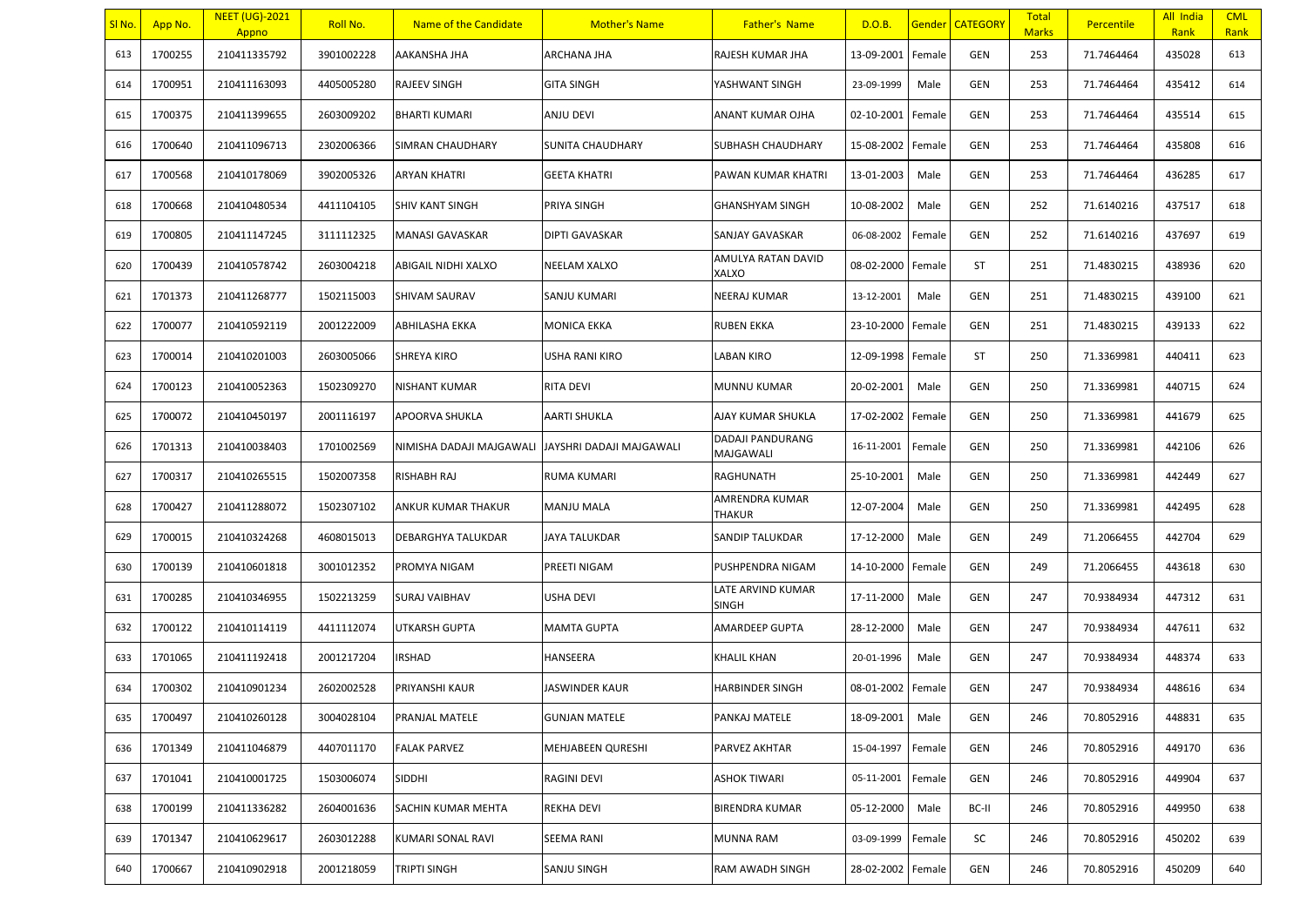| SI No. | App No. | <b>NEET (UG)-2021</b><br>Appno | Roll No.   | Name of the Candidate     | <b>Mother's Name</b>   | <b>Father's Name</b>        | D.O.B.            |        | <b>Gender CATEGORY</b> | <b>Total</b><br><b>Marks</b> | <b>Percentile</b> | All India<br>Rank | <b>CML</b><br>Rank |
|--------|---------|--------------------------------|------------|---------------------------|------------------------|-----------------------------|-------------------|--------|------------------------|------------------------------|-------------------|-------------------|--------------------|
| 641    | 1700240 | 210410954512                   | 1601002872 | SHALVI VIKRAM             | <b>SHALINI SINGH</b>   | VIVEKANAND VIKRAM<br>SINGH  | 15-10-2001        | Female | GEN                    | 245                          | 70.6525336        | 451227            | 641                |
| 642    | 1700353 | 210411401711                   | 2603018307 | <b>VIVEK KUMAR</b>        | <b>SMITA DEVI</b>      | DEEP NARAYAN YADAV          | 10-05-1994        | Male   | BC-II                  | 245                          | 70.6525336        | 451672            | 642                |
| 643    | 1700480 | 210411305889                   | 3901019010 | DEVKARAN LEGA             | SOHANI DEVI            | MOTI RAM                    | 15-08-1998        | Male   | GEN                    | 245                          | 70.6525336        | 452107            | 643                |
| 644    | 1700463 | 210410914473                   | 1502310165 | ANSHU KUMAR               | <b>ANITA DEVI</b>      | UDAY KUMAR SINGH            | 28-11-1995        | Male   | GEN                    | 245                          | 70.6525336        | 452860            | 644                |
| 645    | 1700186 | 210410415812                   | 2602001736 | KUMARI KANCHAN            | <b>DEVANTI DEVI</b>    | SUBHASH CHANDRA<br>PRASAD   | 01-02-1991        | Female | GEN                    | 244                          | 70.5205621        | 453223            | 645                |
| 646    | 1700097 | 210410985280                   | 2603002070 | PRERNA DEEPIKA SANGA      | DIPTI NUTAN TOPNO      | NIRAL SANGA                 | 10-10-1999        | Female | ST                     | 244                          | 70.5205621        | 453305            | 646                |
| 647    | 1700271 | 210411016315                   | 1502007281 | SHIVANGI                  | <b>SUNITA</b>          | <b>BIJAY KUMAR</b>          | 31-10-2000        | Female | GEN                    | 244                          | 70.5205621        | 453352            | 647                |
| 648    | 1700980 | 210410348487                   | 3116008292 | MANE KETAKI DNYANDEV      | SWATI                  | DNYANDEV                    | 13-03-2003        | Female | GEN                    | 244                          | 70.5205621        | 453756            | 648                |
| 649    | 1700028 | 210410094412                   | 1505001485 | PARVEEN KUMAR             | <b>INDU BALA SINHA</b> | VIJENDRA KUMAR              | 12-10-2001        | Male   | GEN                    | 244                          | 70.5205621        | 454232            | 649                |
| 650    | 1700160 | 210410950882                   | 1502205349 | LIPIKA KUMARI             | <b>MAMTA DEVI</b>      | RAJENDRA PRASAD KESHRI      | 15-11-1993        | Female | GEN                    | 244                          | 70.5205621        | 454658            | 650                |
| 651    | 1701016 | 210410613918                   | 3604012100 | EVA VERMA                 | <b>RUMA</b>            | <b>MANGAL MURTY</b>         | 10-11-2003        | Female | GEN                    | 244                          | 70.5205621        | 454865            | 651                |
| 652    | 1700104 | 210410504355                   | 1502108530 | RITURAJ GANGA             | VEENA ROY              | SANJAY KUMAR AKELA          | 12-06-2001        | Male   | GEN                    | 243                          | 70.3830217        | 456183            | 652                |
| 653    | 1700468 | 210411357217                   | 2601005394 | VARUNYAA                  | NIRMALA DEVI           | MARKANDEY DUBEY             | 31-01-2002        | Female | GEN                    | 243                          | 70.3830217        | 456281            | 653                |
| 654    | 1700064 | 210410699532                   | 2603004114 | SIDDHI BEDIYA             | PHULMANI DEVI          | BHIMESHWAR BEDIYA           | 10-05-2002        | Female | ST                     | 242                          | 70.2427615        | 457406            | 654                |
| 655    | 1700981 | 210410014772                   | 2001025252 | <b>NARENDER KUMAR</b>     | <b>MANJU DEVI</b>      | SUBODH KUMAR                | 26-05-2001        | Male   | GEN                    | 242                          | 70.2427615        | 457488            | 655                |
| 656    | 1700977 | 210410395407                   | 4608108146 | NILUFER ALI AHMED         | <b>FATEMA AHMED</b>    | HELALUDDIN AHMED            | 20-11-2001        | Female | GEN                    | 242                          | 70.2427615        | 457608            | 656                |
| 657    | 1700578 | 210410323907                   | 1502219076 | KAJAL KUMARI              | RANJU KUMARI           | RANJIT KUMAR                | 19-03-1998        | Female | GEN                    | 242                          | 70.2427615        | 458641            | 657                |
| 658    | 1700744 | 210411357249                   | 2603017094 | ADITYA RAJ                | <b>SUSHMA SINGH</b>    | <b>SUDAMA SINGH</b>         | 09-04-1999        | Male   | GEN                    | 242                          | 70.2427615        | 458647            | 658                |
| 659    | 1700252 | 210410830863                   | 3118008248 | SHRAVANI PRASAD PADHYE    | MOHANA PRASAD PADHYE   | PRASAD BALKRISHNA<br>PADHYE | 15-08-2003 Female |        | GEN                    | 242                          | 70.2427615        | 458836            | 659                |
| 660    | 1700446 | 210410958066                   | 3802006384 | SADAF                     | SHABANA MEHAR          | JAFRUDDIN KHAN<br>BALIYANA  | 09-05-2003        | Female | GEN                    | 242                          | 70.2427615        | 458985            | 660                |
| 661    | 1700896 | 210410926185                   | 3106010112 | PATEL KAIF DAYYAN         | SHABANA                | DAYYAN                      | 30-07-2000        | Male   | GEN                    | 241                          | 70.0986807        | 459704            | 661                |
| 662    | 1700340 | 210411412727                   | 1503008172 | PALLAVI JHA               | <b>KANCHAN GUHA</b>    | SANJEEV KUMAR JHA           | 27-08-2001        | Female | GEN                    | 241                          | 70.0986807        | 459824            | 662                |
| 663    | 1700659 | 210411349408                   | 1504014040 | <b>MANISH KUMAR GUPTA</b> | <b>BINDU DEVI</b>      | <b>SUDHIR GUPTA</b>         | 21-09-1998        | Male   | GEN                    | 241                          | 70.0986807        | 459855            | 663                |
| 664    | 1700052 | 210410206834                   | 4401005160 | <b>MAYANK GIDWANI</b>     | ROSHNI GIDWANI         | HARISH GIDWANI              | 26-09-2000        | Male   | GEN                    | 241                          | 70.0986807        | 461290            | 664                |
| 665    | 1700466 | 210410165655                   | 2601004279 | <b>LIZA BHARTI</b>        | PURNIMA DEVI           | <b>VISHNU MAHTO</b>         | 17-09-2002        | Female | BC-II                  | 240                          | 69.9449514        | 462579            | 665                |
| 666    | 1701339 | 210410080574                   | 4603003201 | ARNAB MITRA               | SIKHA MITRA            | ANJAN MITRA                 | 27-03-2001        | Male   | GEN                    | 240                          | 69.9449514        | 462844            | 666                |
| 667    | 1700156 | 210410443522                   | 2302030279 | <b>VIPUL YADAV</b>        | <b>SUMITRA YADAV</b>   | VINOD KUMAR                 | 19-11-2002        | Male   | GEN                    | 239                          | 69.8084471        | 465253            | 667                |
| 668    | 1700424 | 210410476385                   | 2602003044 | <b>BHUDEV SWANSI</b>      | <b>BAIJAYANTI DEVI</b> | <b>BINOD SWANSI</b>         | 07-06-2001        | Male   | SC                     | 239                          | 69.8084471        | 465948            | 668                |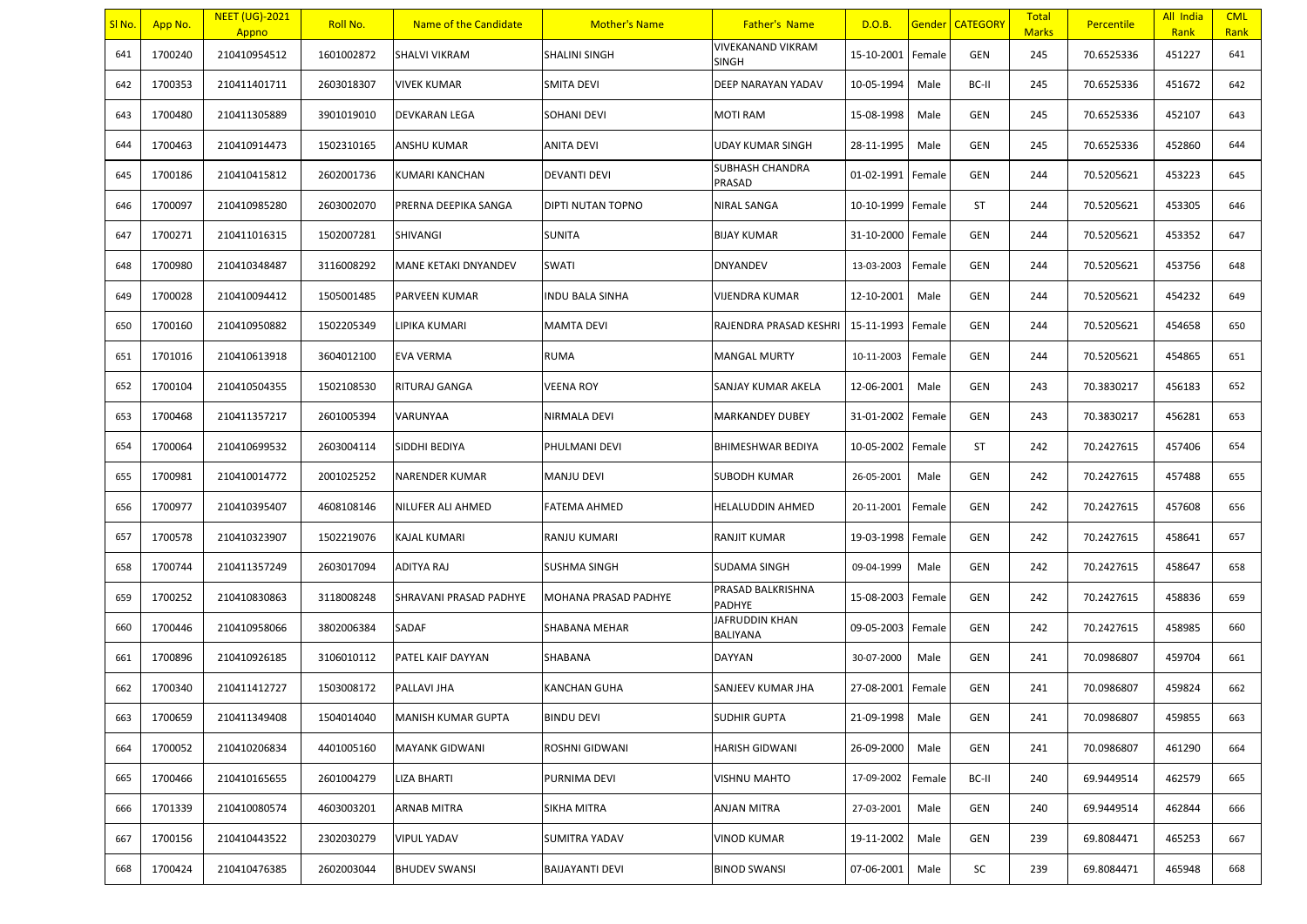| SI No. | App No. | <b>NEET (UG)-2021</b><br>Appno | Roll No.   | Name of the Candidate            | <b>Mother's Name</b>       | <b>Father's Name</b>                     | D.O.B.     |        | Gender   CATEGORY | <b>Total</b><br><b>Marks</b> | <b>Percentile</b> | All India<br>Rank | <b>CML</b><br>Rank |
|--------|---------|--------------------------------|------------|----------------------------------|----------------------------|------------------------------------------|------------|--------|-------------------|------------------------------|-------------------|-------------------|--------------------|
| 669    | 1700804 | 210411346624                   | 1506002339 | SHIKHA SANDILYA                  | <b>MANJU SINGH RATHORE</b> | PRANAV SINGH RATHORE                     | 16-01-1998 | Female | <b>GEN</b>        | 238                          | 69.6742092        | 466574            | 669                |
| 670    | 1700775 | 210410833404                   | 2001006014 | AASTHA VERMA                     | INDU VERMA                 | PARDEEP KUMAR                            | 15-08-2001 | Female | <b>GEN</b>        | 238                          | 69.6742092        | 467185            | 670                |
| 671    | 1700187 | 210410951599                   | 2304017138 | <b>SUDHIR KHASA</b>              | REKHA DEVI                 | <b>BALRAJ SINGH</b>                      | 11-12-2003 | Male   | GEN               | 238                          | 69.6742092        | 467560            | 671                |
| 672    | 1700825 | 210410366245                   | 4608106100 | SAURADEEPA<br>BANDYOPADHYAY      | MALABIKA BANDYOPADHYAY     | <b>INDRAJIT</b><br>BANDYOPADHYAY         | 25-11-2003 | Female | GEN               | 238                          | 69.6742092        | 467936            | 672                |
| 673    | 1700266 | 210411407611                   | 1501010019 | POONAM KUMARI                    | <b>ANITA DEVI</b>          | KRISHNA                                  | 10-01-1996 | Female | <b>GEN</b>        | 237                          | 69.5379638        | 468340            | 673                |
| 674    | 1700606 | 210410061711                   | 3110104028 | <b>AANCHAL SONI</b>              | KUSHALA SONI               | RAMHIRDAY SONI                           | 09-01-2002 | Female | GEN               | 237                          | 69.5379638        | 468877            | 674                |
| 675    | 1700972 | 210410835364                   | 4201008468 | <b>MORAM SRINIDHI</b>            | <b>MORAM RAJANI</b>        | MORAM LAXMI VENKATA<br>SESHU SATYAPRASAD | 23-03-2003 | Female | <b>GEN</b>        | 237                          | 69.5379638        | 469225            | 675                |
| 676    | 1701062 | 210411115104                   | 1701003239 | AEKLAVYA SINHA                   | CHANDRA KIRAN SINHA        | JAGESHWAR SINHA                          | 10-07-1999 | Male   | GEN               | 236                          | 69.3911634        | 470782            | 676                |
| 677    | 1700001 | 210410474533                   | 4113003326 | UDHAYAKUMAR M                    | PATTAMMAL M                | MARI KANNAN U                            | 09-12-2002 | Male   | GEN               | 236                          | 69.3911634        | 471254            | 677                |
| 678    | 1700374 | 210410013015                   | 1701003688 | RACHITA YADAV                    | KUSUM YADAV                | TULARAM YADAV                            | 06-03-2001 | Female | GEN               | 236                          | 69.3911634        | 471976            | 678                |
| 679    | 1700540 | 210410767875                   | 4414002266 | AALIYA CHOUDHARY                 | SUDHA CHOUDHARY            | <b>HARISH CHOUDHARY</b>                  | 19-03-2003 | Female | GEN               | 236                          | 69.3911634        | 472104            | 679                |
| 680    | 1700360 | 210410836803                   | 3802003218 | <b>KARAN MITTAL</b>              | MANJU MITTAL               | SURESH MITTAL                            | 09-01-2001 | Male   | GEN               | 235                          | 69.2235764        | 473252            | 680                |
| 681    | 1700763 | 210410400946                   | 3118017077 | SHAIKH ALINA ABDUL SALAM         | NASEEM SHAIKH              | ABDUL SALAM SHAIKH                       | 06-08-2003 | Female | GEN               | 235                          | 69.2235764        | 473540            | 681                |
| 682    | 1700826 | 210410652767                   | 3112025060 | SHAIKH RIZWAN SADIQ              | <b>TANVIR</b>              | SADIQ                                    | 12-01-2001 | Male   | GEN               | 235                          | 69.2235764        | 473648            | 682                |
| 683    | 1700635 | 210410688126                   | 4411107449 | <b>AMIT PRAKASH</b>              | JYOTSNA DWIVEDI            | GYAN PRAKASH DWIVEDI                     | 05-07-2002 | Male   | GEN               | 235                          | 69.2235764        | 474344            | 683                |
| 684    | 1700115 | 210410020918                   | 2603014306 | MOULIK SRIVASTAVA                | RAJANI SINHA               | UJJAWAL KUMAR                            | 02-02-2003 | Male   | GEN               | 235                          | 69.2235764        | 474359            | 684                |
| 685    | 1701131 | 210410670440                   | 3112001129 | SAKSHI DEEPAK DESHMUKH           | SANGEETA DESHMUKH          | DEEPAK DESHMUKH                          | 11-10-2003 | Female | GEN               | 235                          | 69.2235764        | 474492            | 685                |
| 686    | 1700671 | 210410786595                   | 1502214011 | SANSKRITI SHREYA                 | RIMA PANDEY                | RAJIV RANJAN                             | 27-10-2001 | Female | <b>GEN</b>        | 234                          | 69.0814383        | 475369            | 686                |
| 687    | 1700081 | 210410598207                   | 2001011414 | AVILA EKKA                       | <b>MONICA EKKA</b>         | <b>RUBEN EKKA</b>                        | 09-02-2004 | Female | ST                | 234                          | 69.0814383        | 475427            | 687                |
| 688    | 1700056 | 210410443037                   | 4411012192 | RAVISHANKAR KUMAR                | <b>SUNITA DEVI</b>         | RAM PRATAP SINGH                         | 10-04-2000 | Male   | GEN               | 234                          | 69.0814383        | 475466            | 688                |
| 689    | 1700588 | 210410338991                   | 1502121053 | PRIYANSHU SINGH                  | KIRAN DEVI                 | JITENDRA NATH SINGH                      | 24-11-1999 | Male   | GEN               | 234                          | 69.0814383        | 476934            | 689                |
| 690    | 1701369 | 210411219773                   | 1403002309 | PARIJAT DHAR                     | KABITA DASGUPTA            | PANKAJ DHAR                              | 25-08-2003 | Male   | GEN               | 234                          | 69.0814383        | 477224            | 690                |
| 691    | 1700565 | 210411467856                   | 4607019033 | <b>AKASH MAITI</b>               | <b>TAGAR MAITI</b>         | TAPAN KUMAR MAITI                        | 08-03-1996 | Male   | <b>GEN</b>        | 234                          | 69.0814383        | 477342            | 691                |
| 692    | 1700681 | 210410521709                   | 1204020247 | JESHTADI SUPRATIK<br>BHIMUNIPADU | LILLY CATHARINE J M        | SURESH BABU B                            | 15-07-2003 | Male   | GEN               | 233                          | 68.9361272        | 477759            | 692                |
| 693    | 1700745 | 210410444369                   | 4608133087 | SUBHANANDAN JANA                 | ATASI JANA                 | ASOK KUMAR JANA                          | 17-09-2001 | Male   | GEN               | 233                          | 68.9361272        | 478191            | 693                |
| 694    | 1700515 | 210410976643                   | 2602002228 | <b>VARTIKA DUBEY</b>             | PRIYANKA DUBEY             | DAYA NIDHI DUBEY                         | 03-03-2001 | Female | GEN               | 233                          | 68.9361272        | 478200            | 694                |
| 695    | 1700985 | 210411369414                   | 3109005098 | PHAD SAKSHI NANDKISHOR           | <b>MANISHA</b>             | NANDKISHOR                               | 08-08-2002 | Female | GEN               | 232                          | 68.791917         | 480783            | 695                |
| 696    | 1700055 | 210410032791                   | 4410001819 | ABHINAY PANDEY                   | MAMTA PANDEY               | PREM NATH PANDEY                         | 23-11-2002 | Male   | GEN               | 232                          | 68.791917         | 481050            | 696                |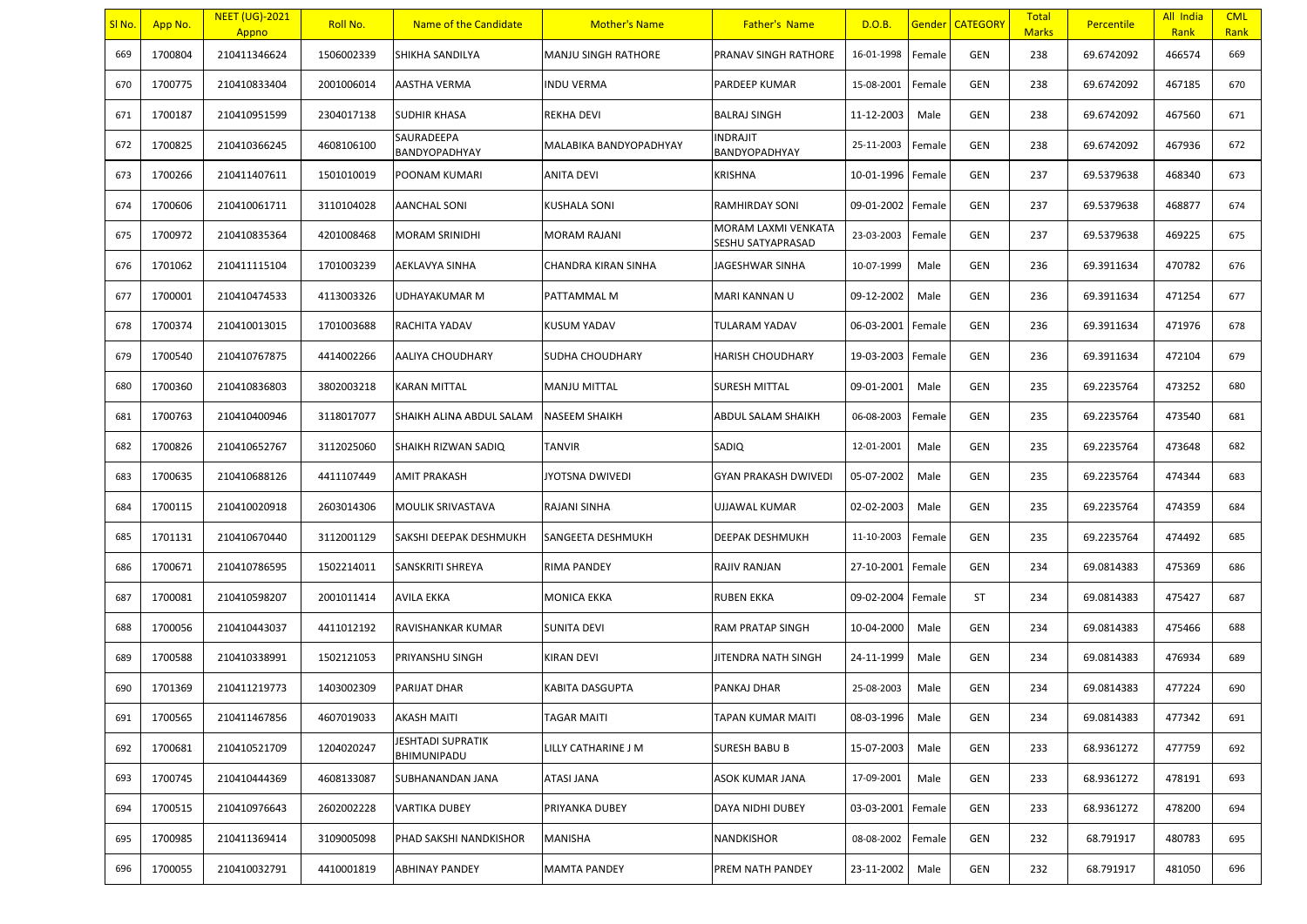| SI No. | App No. | <b>NEET (UG)-2021</b><br>Appno | Roll No.   | Name of the Candidate               | <b>Mother's Name</b>           | <b>Father's Name</b>                    | D.O.B.            |        | <b>Gender   CATEGORY</b> | Total<br><b>Marks</b> | <b>Percentile</b> | All India<br>Rank | <b>CML</b><br>Rank |
|--------|---------|--------------------------------|------------|-------------------------------------|--------------------------------|-----------------------------------------|-------------------|--------|--------------------------|-----------------------|-------------------|-------------------|--------------------|
| 697    | 1700942 | 210410043651                   | 4608004496 | <b>KRISHNARJUN NANDA</b>            | MAHUA NANDA                    | <b>GOUTAM NANDA</b>                     | 17-10-2001        | Male   | GEN                      | 231                   | 68.645505         | 483392            | 697                |
| 698    | 1701338 | 210410676402                   | 1206004482 | BHALIYARUSIMHULA SAI<br>VINAY KUMAR | BHALIYARUSIMHULA<br>PADMAVATHI | BHALIYARUSIMHULA<br><b>TRINADHA RAO</b> | 06-05-2001        | Male   | GEN                      | 231                   | 68.645505         | 484027            | 698                |
| 699    | 1700477 | 210410046191                   | 2602001630 | <b>HARSHIT GUPTA</b>                | SHILPI GUPTA                   | SANJEEV KUMAR GUPTA                     | 02-03-2001        | Male   | BC-I                     | 231                   | 68.645505         | 484147            | 699                |
| 700    | 1701175 | 210410622527                   | 4608108470 | RITUPRAVA SAHU                      | SUJATA SAHU                    | MALAYA KUMAR SAHU                       | 05-12-2002        | Female | GEN                      | 230                   | 68.4817387        | 484260            | 700                |
| 701    | 1700623 | 210411317147                   | 2602004001 | <b>DIVYA RAJ</b>                    | RAJANI DEVI                    | DEVENDRA PRASAD                         | 19-12-2000        | Female | BC-I                     | 230                   | 68.4817387        | 484294            | 701                |
| 702    | 1701263 | 210411192392                   | 3117005068 | PAWAR SUPRIYA                       | SHARADA                        | RAJENDRA                                | 03-05-2003        | Female | GEN                      | 230                   | 68.4817387        | 484582            | 702                |
| 703    | 1700937 | 210411284323                   | 2603005284 | PANKAJ KUMAR                        | <b>GEETA DEVI</b>              | PURUSHOTTAM RAM                         | 13-05-1991        | Male   | BC-I                     | 230                   | 68.4817387        | 484890            | 703                |
| 704    | 1700069 | 210410491700                   | 1502001366 | <b>RAHUL PRATAP</b>                 | SANGITA PRASAD                 | <b>BINDESHWAR PRASAD</b>                | 29-11-2000        | Male   | GEN                      | 230                   | 68.4817387        | 484937            | 704                |
| 705    | 1700891 | 210411092234                   | 1206010259 | DATLA MALAVIKA RAJ                  | DATLA VIJAYA MADHAVI           | DATLA VENKATA RAMANA<br>RAJU            | 19-05-2004        | Female | GEN                      | 230                   | 68.4817387        | 486402            | 705                |
| 706    | 1700047 | 210410495243                   | 1502104474 | DEVANSHU KUMAR VERMA                | PUNAM BALA                     | DILIP KUMAR VERMA                       | 30-09-1999        | Male   | <b>GEN</b>               | 229                   | 68.3377227        | 486771            | 706                |
| 707    | 1700688 | 210410320723                   | 3604004711 | CHOUDHURI RUDHIRANJAN<br>BARAL      | KADAMBINI ROUTRAY              | UMAKANT BARAL                           | 03-03-2001        | Male   | GEN                      | 229                   | 68.3377227        | 487512            | 707                |
| 708    | 1700573 | 210410787178                   | 1702011010 | DIKSHA DWIVEDI                      | <b>ALKA DWIVEDI</b>            | JITENDRA KUMAR DWIVEDI                  | 04-06-2001        | Female | GEN                      | 228                   | 68.1955846        | 489280            | 708                |
| 709    | 1700204 | 210410197764                   | 4502005091 | ANJITHA SASIDHARAN                  | <b>BINDHU</b>                  | SASIDHARAN V B                          | 12-03-2002        | Female | <b>GEN</b>               | 228                   | 68.1955846        | 489321            | 709                |
| 710    | 1700016 | 210410714825                   | 4402007474 | ANKIT MURMU                         | AMITA J C HANSDAK              | PRAKASH MURMU                           | 16-04-2001        | Male   | ST                       | 228                   | 68.1955846        | 489488            | 710                |
| 711    | 1701242 | 210410545947                   | 4601007042 | SAMPURNA MANDAL                     | RATNA HALDER MONDAL            | HAREKRISHNA MANDAL                      | 19-04-2002        | Female | GEN                      | 228                   | 68.1955846        | 489753            | 711                |
| 712    | 1700832 | 210410686644                   | 1502106509 | PIYUSH KUMAR                        | ANITA DEVI                     | <b>BIPIN KUMAR</b>                      | 17-12-2001        | Male   | GEN                      | 228                   | 68.1955846        | 490691            | 712                |
| 713    | 1700837 | 210410721658                   | 3602012197 | PRATYUSH PATRA                      | SMITA PATRA                    | MIHIR KUMAR PATRA                       | 15-07-1999        | Male   | GEN                      | 228                   | 68.1955846        | 490718            | 713                |
| 714    | 1700316 | 210410796180                   | 2603002062 | <b>SHREYA KUMARI</b>                | RANJU SINGH                    | AJAY KUMAR SINGH                        | 06-02-2001        | Female | <b>GEN</b>               | 227                   | 68.04723          | 491164            | 714                |
| 715    | 1700567 | 210410157226                   | 2603010298 | ASHISH SHREYASH EKKA                | SHRADHA TOPPO                  | THEODORE EKKA                           | 15-03-2001        | Male   | ST                       | 227                   | 68.04723          | 491365            | 715                |
| 716    | 1700746 | 210411139655                   | 4405007408 | ABUBAKAR KHAN                       | SHAHNAJ KHATUN                 | ASARAF KHAN                             | 30-01-1999        | Male   | GEN                      | 227                   | 68.04723          | 491439            | 716                |
| 717    | 1700113 | 210410924199                   | 2603020319 | <b>ABHISHEK KUMAR</b>               | SHOBHA RANI                    | ABHAY KUMAR THAKUR                      | 31-05-2000        | Male   | <b>GEN</b>               | 227                   | 68.04723          | 491577            | 717                |
| 718    | 1700803 | 210410175789                   | 2001225171 | <b>ADITYA SINGH</b>                 | SHEELA SINGH                   | <b>BRAJ KISHORE SINGH</b>               | 28-07-1997        | Male   | GEN                      | 227                   | 68.04723          | 492059            | 718                |
| 719    | 1700118 | 210410966737                   | 4601006447 | SRITIKA BARIK                       | <b>DEBASMITA BARIK</b>         | PRAVAKAR BARIK                          | 11-04-2002 Female |        | GEN                      | 227                   | 68.04723          | 493172            | 719                |
| 720    | 1700610 | 210411032671                   | 2301002313 | KAVYANSHI SINGHAL                   | NISHA RANI                     | DEVENDER KUMAR                          | 08-04-2003        | Female | GEN                      | 226                   | 67.8922056        | 493642            | 720                |
| 721    | 1700906 | 210410139931                   | 4301001407 | LOHARA DASGUPTA                     | PRITHA DASGUPTA                | TUSHAR DASGUPTA                         | 20-11-2001        | Female | GEN                      | 226                   | 67.8922056        | 493933            | 721                |
| 722    | 1701130 | 210410282172                   | 1702003303 | DIVYANSHA TANEJA                    | <b>JYOTI TANEJA</b>            | PAWAN TANEJA                            | 01-10-2001        | Female | GEN                      | 226                   | 67.8922056        | 494005            | 722                |
| 723    | 1700306 | 210410688294                   | 2603008135 | LOVELY KUMARI                       | <b>MAMTA DEVI</b>              | <b>BP SINGH</b>                         | 18-06-2004        | Female | BC-II                    | 226                   | 67.8922056        | 494021            | 723                |
| 724    | 1700297 | 210411301260                   | 2601008564 | ANITA KUMARI SOREN                  | <b>BAHAMANI DEVI</b>           | JITENDRA NATH SOREN                     | 12-09-2002        | Female | ST                       | 226                   | 67.8922056        | 494580            | 724                |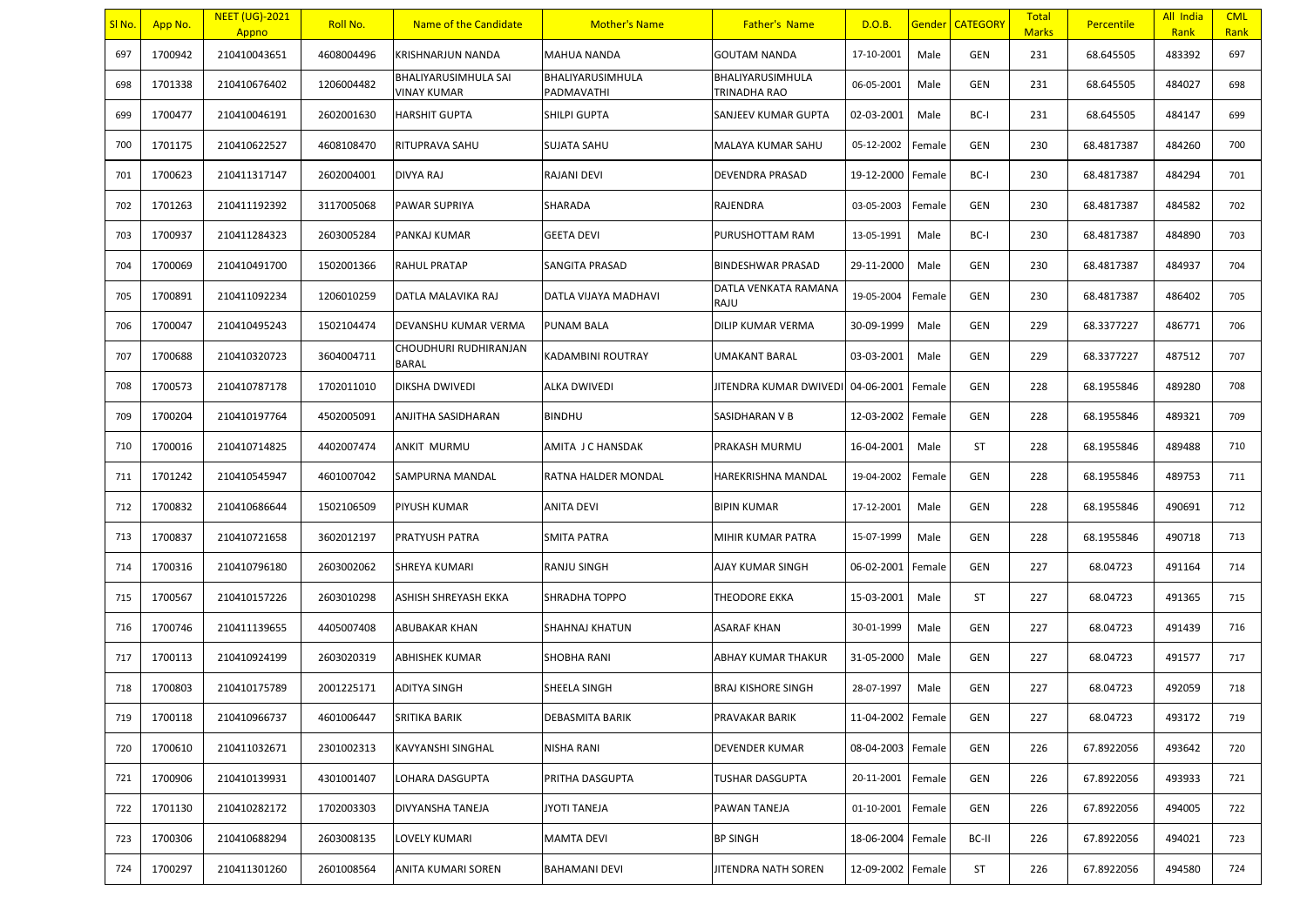| SI No. | App No. | <b>NEET (UG)-2021</b><br>Appno | Roll No.   | Name of the Candidate                         | <b>Mother's Name</b>   | <b>Father's Name</b>              | D.O.B.            |        | <b>Gender CATEGORY</b> | <b>Total</b><br><b>Marks</b> | <b>Percentile</b> | All India<br>Rank | <b>CML</b><br>Rank |
|--------|---------|--------------------------------|------------|-----------------------------------------------|------------------------|-----------------------------------|-------------------|--------|------------------------|------------------------------|-------------------|-------------------|--------------------|
| 725    | 1700708 | 210411226091                   | 4411003004 | <b>ISHIKA SINGH</b>                           | <b>VANDANA SINGH</b>   | <b>ANIL SINGH</b>                 | 16-09-2001        | Female | GEN                    | 226                          | 67.8922056        | 495074            | 725                |
| 726    | 1700331 | 210411229550                   | 2603001594 | SHIVANI PRIYA                                 | POONAM DEVI            | RAJESH KUMAR                      | 10-06-2001        | Female | <b>GEN</b>             | 226                          | 67.8922056        | 495751            | 726                |
| 727    | 1701133 | 210411356349                   | 1403007132 | SAYAN GOSWAMI                                 | SHIPRA CHAKRABORTY     | AVIJIT GOSWAMI                    | 24-01-2001        | Male   | GEN                    | 224                          | 67.5785305        | 498479            | 727                |
| 728    | 1701331 | 210410291761                   | 2801003461 | JIBINA SALIMSHA                               | JILEENA                | SALIMSHA                          | 29-11-2002        | Female | <b>GEN</b>             | 224                          | 67.5785305        | 498649            | 728                |
| 729    | 1700814 | 210410057244                   | 3109005482 | <b>SHAIKH MD SOHAIL</b><br>NASEERUDDIN BAGBAN | FARZANA BEGUM          | NASEERUDDIN BAGBAN                | 04-05-1999        | Male   | <b>GEN</b>             | 224                          | 67.5785305        | 498687            | 729                |
| 730    | 1700715 | 210410714006                   | 3111114055 | RAIPURE PULKIT BANDU                          | LATA                   | <b>BANDU</b>                      | 11-03-2001        | Male   | <b>GEN</b>             | 224                          | 67.5785305        | 498871            | 730                |
| 731    | 1700111 | 210410197575                   | 4408120080 | SIDDHANT MAURYA                               | <b>KIRAN BALA</b>      | RAKESH KUMAR MAURYA               | 27-04-2001        | Male   | <b>GEN</b>             | 224                          | 67.5785305        | 498924            | 731                |
| 732    | 1700164 | 210411370971                   | 1502203666 | RISHAV RAJ JHA                                | <b>NITU JHA</b>        | RAJESH JHA RAJA                   | 02-03-2002        | Male   | <b>GEN</b>             | 224                          | 67.5785305        | 498968            | 732                |
| 733    | 1701383 | 210410894635                   | 4201111094 | <b>SAHELI NAG</b>                             | NILIMA NAG             | <b>ABHOY NAG</b>                  | 21-07-2001        | Female | <b>GEN</b>             | 224                          | 67.5785305        | 499597            | 733                |
| 734    | 1700968 | 210410084327                   | 1201007270 | SURATANI SREEHARSHA                           | SURATANI MADHAVI       | <b>SURATANI SREEDHAR</b>          | 07-05-2003        | Male   | <b>GEN</b>             | 223                          | 67.4394359        | 500777            | 734                |
| 735    | 1700601 | 210411034463                   | 1503004261 | <b>IRAM ZAFAR KHAN</b>                        | NUZHAT JABIN           | ASIM ZAFAR KHAN                   | 11-10-2001        | Female | <b>GEN</b>             | 223                          | 67.4394359        | 501097            | 735                |
| 736    | 1700880 | 210410834339                   | 2208007043 | <b>UPENDER YADAV</b>                          | <b>SUSHILA YADAV</b>   | LAXMAN YADAV                      | 22-08-2001        | Male   | <b>GEN</b>             | 223                          | 67.4394359        | 501152            | 736                |
| 737    | 1700550 | 210410168653                   | 3604005203 | <b>SUNIL KUMAR BILASH</b>                     | PUSPALATA BILASH       | DILESWAR BILASH                   | 27-10-2001        | Male   | GEN                    | 223                          | 67.4394359        | 502285            | 737                |
| 738    | 1700109 | 210410935627                   | 1502315433 | <b>AYUSH ANAND</b>                            | <b>BANDANA SINHA</b>   | ANJAN KUMAR                       | 08-03-2003        | Male   | <b>GEN</b>             | 222                          | 67.2922469        | 502933            | 738                |
| 739    | 1700172 | 210410110804                   | 4408004447 | <b>DEEPA SINGH</b>                            | KALPANA SINGH          | RAM BARUN SINGH                   | 25-10-2000        | Female | <b>GEN</b>             | 222                          | 67.2922469        | 503482            | 739                |
| 740    | 1700485 | 210410137846                   | 4604006325 | ARPAN SARKAR                                  | ANJALI SARKAR          | PROSANTA SARKAR                   | 14-01-1995        | Male   | <b>GEN</b>             | 222                          | 67.2922469        | 504205            | 740                |
| 741    | 1700670 | 210411146012                   | 3101003291 | KHEDKAR SHRIKANT ASHOK                        | KHEDKAR MUKTA ASHOK    | <b>KHEDKAR ASHOK</b><br>SADASHIV  | 12-09-2002        | Male   | <b>GEN</b>             | 222                          | 67.2922469        | 504330            | 741                |
| 742    | 1701003 | 210411149745                   | 4605007152 | <b>MRIGANKA MONDAL</b>                        | <b>MONIMALA MONDAL</b> | JAGANNATH MONDAL                  | 20-09-1998        | Male   | <b>GEN</b>             | 221                          | 67.1407193        | 505117            | 742                |
| 743    | 1700650 | 210410608287                   | 4401009046 | KARTIKEYA PRIYADARSHI                         | <b>MANJU SINGH</b>     | LOKENDRA BAHADUR<br><b>SINGH</b>  | 03-04-2002        | Male   | <b>GEN</b>             | 221                          | 67.1407193        | 505342            | 743                |
| 744    | 1701080 | 210410035660                   | 1502003433 | <b>PRATIK SINGH</b>                           | PRIYANKA KUMARI        | PURUSHOTTAM KUMAR                 | 31-03-2004        | Male   | <b>GEN</b>             | 221                          | 67.1407193        | 505625            | 744                |
| 745    | 1700158 | 210410652194                   | 3104009215 | <b>SHAIKH TAUSIF RAJU</b>                     | PARVINBI RAJU SHAIKH   | RAJU HUSEN SHAIKH                 | 23-03-2003        | Male   | <b>GEN</b>             | 221                          | 67.1407193        | 505820            | 745                |
| 746    | 1700149 | 210410601953                   | 2601002787 | <b>SUMI HEMBROM</b>                           | <b>BABY HEMBROM</b>    | SINGRAI HEMBROM                   | 09-06-2001        | Female | ST                     | 221                          | 67.1407193        | 506035            | 746                |
| 747    | 1701325 | 210410342897                   | 3006004023 | <b>SAGAR SHUKLA</b>                           | ANURADHA SHUKLA        | <b>SURENDRA SHUKLA</b>            | 16-05-2002        | Male   | GEN                    | 221                          | 67.1407193        | 506319            | 747                |
| 748    | 1700637 | 210410394400                   | 1506001015 | <b>DEEPAK KUMAR SINGH</b>                     | <b>DAZY SINGH</b>      | MANOJ KUMAR SINGH                 | 08-07-1998        | Male   | GEN                    | 220                          | 66.9644551        | 509573            | 748                |
| 749    | 1700863 | 210411548628                   | 4109012428 | <b>SUEYEBUS</b>                               | <b>IRFANA BEGUM M</b>  | SHABUDEEN A                       | 26-01-2004        | Male   | GEN                    | 220                          | 66.9644551        | 509985            | 749                |
| 750    | 1700007 | 210410173403                   | 1502122055 | CHANDAN KUMAR RAY                             | MADHUMALA DEVI         | SUMENDRA KUMAR RAY                | 22-08-1994        | Male   | GEN                    | 219                          | 66.8148702        | 510470            | 750                |
| 751    | 1700556 | 210411458461                   | 4408103469 | <b>ADITI PANDEY</b>                           | <b>SUSHEELA PANDEY</b> | <b>MANOJ PANDEY</b>               | 20-04-2002 Female |        | GEN                    | 219                          | 66.8148702        | 510539            | 751                |
| 752    | 1700019 | 210410295408                   | 1206023018 | NAMMI DATTATREYA PAVAN<br>SAHIT               | NAMMI PADMAJA          | NAMMI SATYA SIVA<br>SUBHASH KUMAR | 15-04-2004        | Male   | GEN                    | 219                          | 66.8148702        | 510938            | 752                |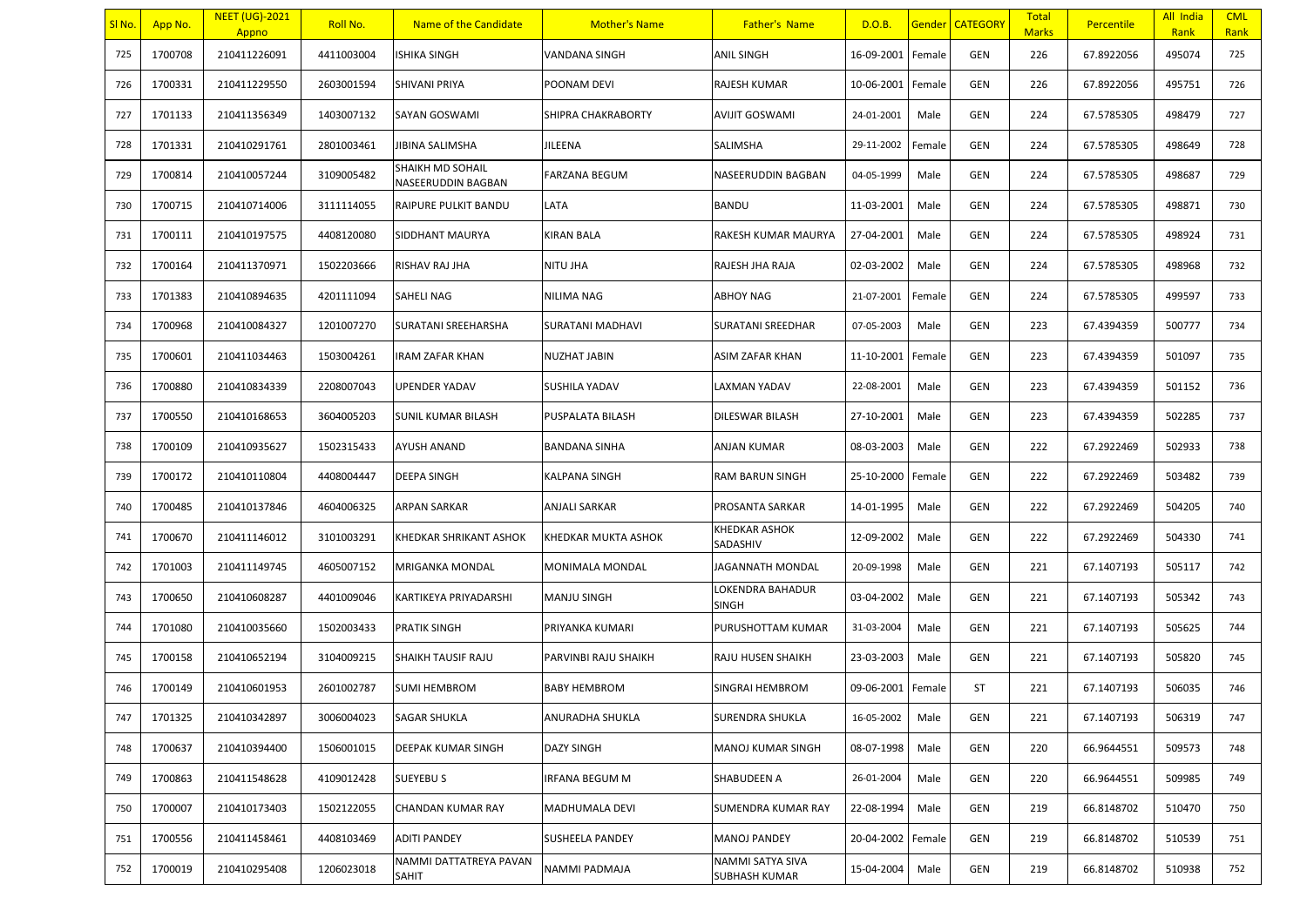| <u>SI No.</u> | App No. | <b>NEET (UG)-2021</b><br>Appno | Roll No.   | Name of the Candidate       | <b>Mother's Name</b>      | <b>Father's Name</b>             | D.O.B.     |        | <b>Gender CATEGORY</b> | <b>Total</b><br><b>Marks</b> | <b>Percentile</b> | All India<br>Rank | <b>CML</b><br>Rank |
|---------------|---------|--------------------------------|------------|-----------------------------|---------------------------|----------------------------------|------------|--------|------------------------|------------------------------|-------------------|-------------------|--------------------|
| 753           | 1700079 | 210410031035                   | 4410004107 | NISHITA YADAV               | <b>MONIKA YADAV</b>       | ANIL KUMAR SINGH YADAV           | 30-09-2003 | Female | GEN                    | 219                          | 66.8148702        | 512016            | 753                |
| 754           | 1700886 | 210410487649                   | 3110116290 | PANDEY ANSHU PAWAN          | USHA PAWAN PANDEY         | PAWAN SURESH PANDEY              | 18-05-2003 | Female | GEN                    | 219                          | 66.8148702        | 512297            | 754                |
| 755           | 1701007 | 210410382217                   | 4406003297 | RADHABALLABH GUPTA          | <b>BHAVANA GUPTA</b>      | ASHOK KUMAR GUPTA                | 08-07-2003 | Male   | GEN                    | 218                          | 66.6628245        | 512558            | 755                |
| 756           | 1701028 | 210411438623                   | 1502308306 | PRASHANT KUMAR              | PARTIMA KUMARI            | TEJ NARAYAN MAHTO                | 13-07-2001 | Male   | GEN                    | 218                          | 66.6628245        | 512684            | 756                |
| 757           | 1700460 | 210410168763                   | 1702004289 | PRANJAL SARKAR              | <b>MEETA SARKAR</b>       | <b>SUBHASH CHANDRA</b><br>SARKAR | 20-12-1999 | Male   | GEN                    | 218                          | 66.6628245        | 512721            | 757                |
| 758           | 1701396 | 210411283081                   | 4602001442 | SHAGUFTA PARWEEN            | <b>MEHZABI KHATOON</b>    | AFROJ ALAM                       | 06-03-2000 | Female | GEN                    | 218                          | 66.6628245        | 512752            | 758                |
| 759           | 1700781 | 210410992647                   | 1701005452 | <b>MEHABALA HISHIKAR</b>    | SONIYA HISHIKAR           | S K HISHIKAR                     | 02-12-2001 | Female | GEN                    | 218                          | 66.6628245        | 512883            | 759                |
| 760           | 1701150 | 210411028811                   | 3103002326 | SHRIRAJSING                 | <b>SUWARNA</b>            | DINESHSING                       | 10-09-2003 | Male   | GEN                    | 218                          | 66.6628245        | 514627            | 760                |
| 761           | 1701239 | 210410767121                   | 4608003658 | <b>DWAIPAYAN BISWAS</b>     | <b>MANASI BISWAS</b>      | LAKSHMAN BISWAS                  | 19-08-2000 | Male   | GEN                    | 218                          | 66.6628245        | 514678            | 761                |
| 762           | 1700426 | 210410095420                   | 3903201503 | <b>KHUSHI VERMA</b>         | <b>ETTY VERMA</b>         | ASEEM VERMA                      | 29-12-2001 | Female | GEN                    | 217                          | 66.5068935        | 515309            | 762                |
| 763           | 1700354 | 210410689361                   | 1502202705 | <b>VED PRAKASH HIMANSHU</b> | MADHURI KUMARI            | <b>GYAN PRAKASH</b><br>HIMANSHU  | 22-10-2001 | Male   | GEN                    | 217                          | 66.5068935        | 515526            | 763                |
| 764           | 1701196 | 210411185188                   | 3905109088 | <b>GAURAV TANWAR</b>        | <b>REKHA SAINI</b>        | RAJENDRA KUMAR SAINI             | 14-06-2000 | Male   | GEN                    | 216                          | 66.3453936        | 517271            | 764                |
| 765           | 1701298 | 210410459691                   | 4607009124 | SAYAN MONDAL                | <b>CHITRA MONDAL</b>      | SWARNAKAMAL MONDAL               | 03-06-2000 | Male   | GEN                    | 216                          | 66.3453936        | 518302            | 765                |
| 766           | 1700560 | 210411157172                   | 3110105245 | HARSHIT RAVINDRA SHARMA     | SHAKUNTLA RAVINDRA SHARMA | RAVINDRA TULSIRAM<br>SHARMA      | 23-11-1999 | Male   | GEN                    | 216                          | 66.3453936        | 518353            | 766                |
| 767           | 1700451 | 210410933022                   | 1502204401 | PRAGYA RANI                 | PRAMILA DEVI              | VIJAY KUMAR SINGH                | 03-08-2002 | Female | GEN                    | 216                          | 66.3453936        | 518765            | 767                |
| 768           | 1701307 | 210410264066                   | 4609008460 | SOHAM MUKHERJEE             | <b>NITA MUKHERJEE</b>     | SUBRATA MUKHERJEE                | 10-01-2002 | Male   | GEN                    | 216                          | 66.3453936        | 519024            | 768                |
| 769           | 1700290 | 210410374379                   | 2601008411 | <b>HARSHITA HIND</b>        | <b>ARCHANA DEVI</b>       | <b>SUNIL KUMAR</b>               | 23-11-2001 | Female | BC-I                   | 216                          | 66.3453936        | 519641            | 769                |
| 770           | 1700669 | 210411294088                   | 4608015354 | <b>SAUMYA RAJ</b>           | <b>BANDANA KUMARI</b>     | <b>MANOJ KUMAR</b>               | 02-09-2002 | Female | GEN                    | 215                          | 66.1640137        | 520031            | 770                |
| 771           | 1700090 | 210410466120                   | 2601001105 | <b>DRISHTI RANI</b>         | <b>USHA RANI</b>          | DINANATH MANDAL                  | 11-10-2002 | Female | ST                     | 215                          | 66.1640137        | 520549            | 771                |
| 772           | 1700404 | 210410336183                   | 4406002204 | VERSHITA SARAF              | <b>VEENA SARAF</b>        | MANOJ SARAF                      | 17-06-2003 | Female | GEN                    | 215                          | 66.1640137        | 520586            | 772                |
| 773           | 1700304 | 210410588812                   | 1506001654 | AKSHAT                      | <b>SHWETA THAKUR</b>      | DILIP KUMAR THAKUR               | 22-09-2001 | Male   | GEN                    | 215                          | 66.1640137        | 520867            | 773                |
| 774           | 1700851 | 210410638993                   | 3003105392 | ANISHA HARIYANI             | PINKY HARIYANI            | KAMAL HARIYANI                   | 09-06-2002 | Female | GEN                    | 215                          | 66.1640137        | 521416            | 774                |
| 775           | 1701192 | 210410784352                   | 4607010127 | SOUMALYA MAITI              | <b>JAMUNA MAITI</b>       | NARAYAN CHANDRA MAITI            | 09-10-2000 | Male   | GEN                    | 215                          | 66.1640137        | 522032            | 775                |
| 776           | 1700018 | 210410642237                   | 1504007029 | PIYUSH RAJ                  | <b>SUNITA KUMARI</b>      | RAM BABU RAMAN                   | 10-08-2004 | Male   | GEN                    | 215                          | 66.1640137        | 522286            | 776                |
| 777           | 1700208 | 210410681606                   | 1502215027 | ADARSH KUMAR                | <b>KUMARI SANJU</b>       | ASHOK KUMAR BISHWAS              | 17-09-2002 | Male   | GEN                    | 214                          | 66.0116443        | 522557            | 777                |
| 778           | 1700694 | 210410360959                   | 1703012132 | <b>ABHISHEK PAMAR</b>       | <b>KRISHNA PAMAR</b>      | <b>BALRAM PAMAR</b>              | 31-03-2001 | Male   | GEN                    | 214                          | 66.0116443        | 522726            | 778                |
| 779           | 1700714 | 210411055012                   | 4408104472 | <b>ASHUTOSH PATHAK</b>      | <b>PUSPA PATHAK</b>       | SACHIDANAND PATHAK               | 21-01-2001 | Male   | GEN                    | 214                          | 66.0116443        | 524413            | 779                |
| 780           | 1700464 | 210410606747                   | 1502220010 | <b>NITIN KUMAR</b>          | <b>NILU KUMARI</b>        | CHANDAN KUMAR                    | 07-01-2003 | Male   | GEN                    | 214                          | 66.0116443        | 524545            | 780                |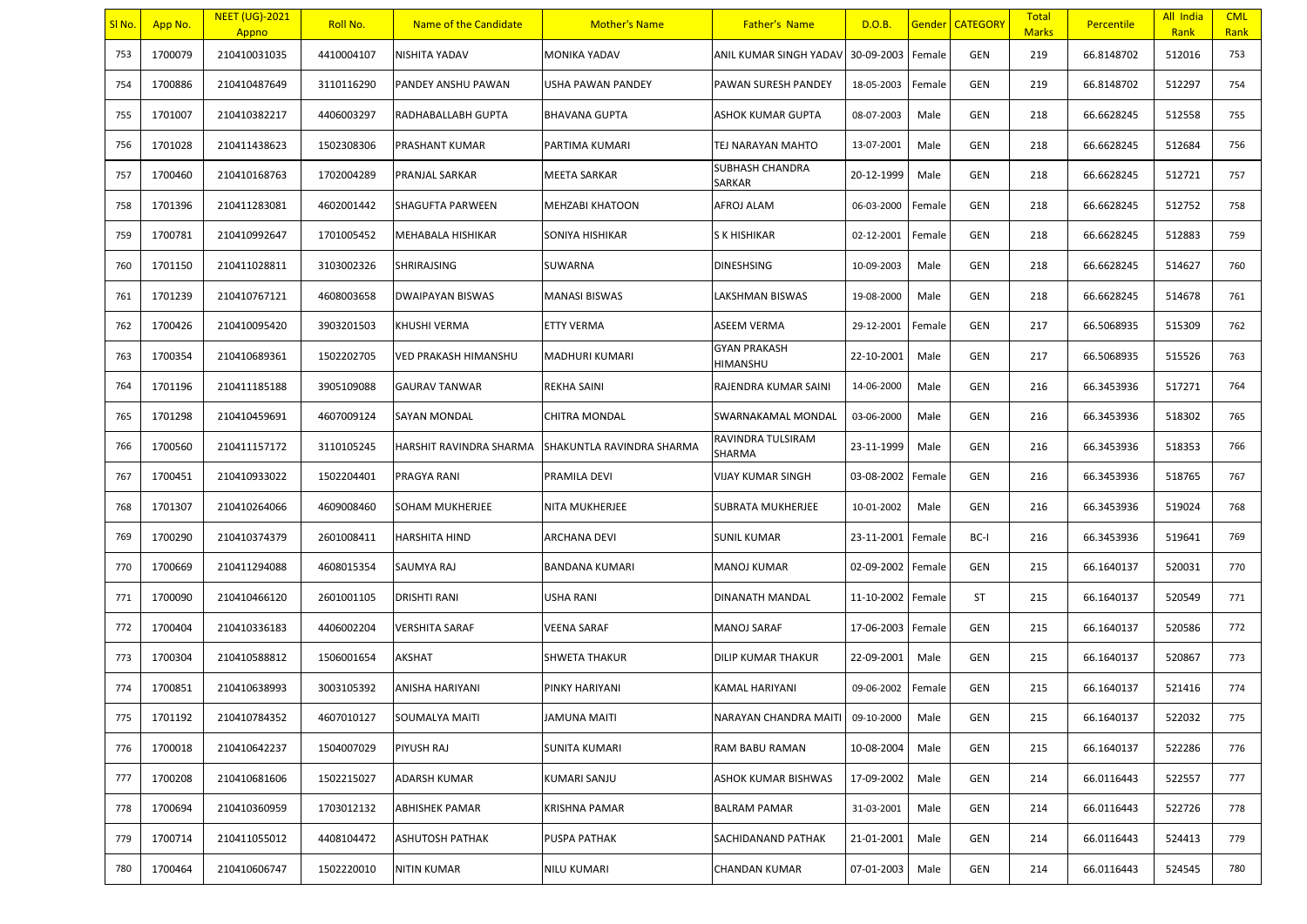| SI No. | App No. | <b>NEET (UG)-2021</b><br>Appno | Roll No.   | Name of the Candidate                | <b>Mother's Name</b>     | <b>Father's Name</b>     | D.O.B.            |        | <b>Gender CATEGORY</b> | <b>Total</b><br><b>Marks</b> | Percentile | All India<br>Rank | <b>CML</b><br>Rank |
|--------|---------|--------------------------------|------------|--------------------------------------|--------------------------|--------------------------|-------------------|--------|------------------------|------------------------------|------------|-------------------|--------------------|
| 781    | 1700275 | 210410455112                   | 1502304719 | <b>ABHIJAY MAURYA</b>                | <b>MEERA DEVI</b>        | AJAY KUMAR SINGH         | 09-03-2003        | Male   | GEN                    | 213                          | 65.8563609 | 525653            | 781                |
| 782    | 1700198 | 210410052143                   | 1503004004 | RASHMI RAJ                           | AMBIKA GUPTA             | DURGA SARAN              | 01-04-1998        | Female | GEN                    | 213                          | 65.8563609 | 526114            | 782                |
| 783    | 1700779 | 210410752755                   | 1502213160 | ANAMIKA RANI                         | <b>SUNEETI CHOUDHARY</b> | RAJESH CHOUDHARY         | 21-02-2000        | Female | GEN                    | 212                          | 65.6997824 | 527312            | 783                |
| 784    | 1700897 | 210410389611                   | 3111102460 | TARARE VIJAYALAXMI<br>PRAKASHCHANDRA | MAYA                     | PRAKASHCHANDRA           | 01-02-2001        | Female | GEN                    | 212                          | 65.6997824 | 527703            | 784                |
| 785    | 1700162 | 210410054485                   | 2604002603 | KUMARI ANUPRIYA                      | <b>KALINDI SINGH</b>     | ARJUN KUMAR SINGH        | 17-02-2000        | Female | GEN                    | 212                          | 65.6997824 | 527759            | 785                |
| 786    | 1700131 | 210411089406                   | 3905025232 | PARAG KUMAR DEO                      | PRATIBHA DEVI            | RATNESHWAR KUMAR DEO     | 06-07-2001        | Male   | GEN                    | 212                          | 65.6997824 | 529014            | 786                |
| 787    | 1701036 | 210410555426                   | 3005003095 | JANVI MISHRA                         | RAJVANTI MISHRA          | MUKESH MISHRA            | 20-11-2000        | Female | GEN                    | 212                          | 65.6997824 | 529083            | 787                |
| 788    | 1700709 | 210411026958                   | 4407009465 | <b>HARSH SINGH</b>                   | <b>INDIRA SINGH</b>      | <b>BRIJPAL SINGH</b>     | 22-02-2000        | Male   | GEN                    | 212                          | 65.6997824 | 529421            | 788                |
| 789    | 1701310 | 210410023342                   | 4601012287 | TAPABRATA SAHA                       | <b>ANNAPURNA SAHA</b>    | TUSHAR KANTI SAHA        | 25-05-2002        | Male   | GEN                    | 211                          | 65.5347856 | 529881            | 789                |
| 790    | 1700495 | 210411100816                   | 1504005267 | <b>AYUSH PANDEY</b>                  | <b>ANITA PANDEY</b>      | <b>BRAJESH PANDEY</b>    | 01-03-2001        | Male   | GEN                    | 210                          | 65.3437572 | 533003            | 790                |
| 791    | 1700660 | 210410736069                   | 3002010128 | PANKAJ MUDGAL                        | NIRMALA MUDGAL           | RAMBILASH MUDGAL         | 01-09-2002        | Male   | GEN                    | 210                          | 65.3437572 | 534650            | 791                |
| 792    | 1701256 | 210410075454                   | 4606003090 | SRIJITA PAL                          | <b>MOUSUMI PAL</b>       | KALIPADA PAL             | 16-07-1998        | Female | GEN                    | 210                          | 65.3437572 | 535183            | 792                |
| 793    | 1700884 | 210410285053                   | 4608105700 | <b>KRISHANU BISWAS</b>               | <b>CHHAYA BISWAS</b>     | KRIPASINDHU BISWAS       | 01-04-2002        | Male   | GEN                    | 209                          | 65.1847827 | 535843            | 793                |
| 794    | 1700430 | 210410662984                   | 2602002732 | <b>STUTI DESH MAULI</b>              | <b>RANJU KUMARI</b>      | YASHWANT DESH MAULI      | 19-12-2001        | Female | GEN                    | 209                          | 65.1847827 | 536652            | 794                |
| 795    | 1701268 | 210410272188                   | 3101018188 | KHALADKAR SANKET SOPAN               | RANJANA                  | SOPAN                    | 31-07-2004        | Male   | GEN                    | 208                          | 65.0247074 | 537653            | 795                |
| 796    | 1700195 | 210410712598                   | 4603015252 | <b>DEBDEEP GHOSH</b>                 | <b>RINKU GHOSH</b>       | JADAV GHOSH              | 12-05-2001        | Male   | GEN                    | 208                          | 65.0247074 | 537676            | 796                |
| 797    | 1700314 | 210410611556                   | 4602003192 | SWATI KUMARI KISKU                   | <b>SHILA KISKU</b>       | SANTOSH KUMAR KISKU      | 09-05-2001        | Female | ST                     | 208                          | 65.0247074 | 538919            | 797                |
| 798    | 1700425 | 210411341984                   | 1502210262 | ANKIT KUMAR THAKUR                   | <b>MANJU MALA</b>        | AMRENDRA KUMAR<br>THAKUR | 12-07-2004        | Male   | GEN                    | 208                          | 65.0247074 | 539592            | 798                |
| 799    | 1701273 | 210411540297                   | 2601006274 | <b>NIKHIL KUMAR</b>                  | SARIKA SINGH             | <b>SUSHIL KUMAR</b>      | 17-12-1996        | Male   | GEN                    | 207                          | 64.8678051 | 540234            | 799                |
| 800    | 1700284 | 210410861992                   | 2303002132 | <b>RIYA</b>                          | <b>ANJU BALA</b>         | KULDEEP SINGH            | 10-03-2004        | Female | GEN                    | 207                          | 64.8678051 | 541345            | 800                |
| 801    | 1700398 | 210410170599                   | 2603018159 | SAKSHI NAYAN                         | <b>CHITRA MISHRA</b>     | VED PRAKASH MISHRA       | 24-03-2002        | Female | GEN                    | 207                          | 64.8678051 | 541406            | 801                |
| 802    | 1700910 | 210411614631                   | 4407002170 | <b>SHIVANG VERMA</b>                 | SUSHMA VERMA             | DINESH CHANDRA VERMA     | 25-09-2001        | Male   | GEN                    | 207                          | 64.8678051 | 542053            | 802                |
| 803    | 1701168 | 210410052095                   | 2001213408 | KHUSHBU YADAV                        | <b>MEENU YADAV</b>       | <b>SUNIL YADAV</b>       | 04-11-2000 Female |        | GEN                    | 206                          | 64.7079241 | 543114            | 803                |
| 804    | 1701303 | 210410016882                   | 4402004462 | SUMANYU RASTOGI                      | <b>MALA RASTOGI</b>      | SANJAY KUMAR RASTOGI     | 17-10-2000        | Male   | GEN                    | 206                          | 64.7079241 | 543370            | 804                |
| 805    | 1700021 | 210410782006                   | 3602007218 | ANISHA SAHU                          | NIRMALA SAHU             | ANIL KUMAR SAHU          | 26-06-2001        | Female | GEN                    | 205                          | 64.5190973 | 546351            | 805                |
| 806    | 1700944 | 210410650628                   | 1502319239 | <b>VIVEK KUMAR</b>                   | <b>ALKA RAI</b>          | RAJESH KUMAR             | 29-04-2002        | Male   | GEN                    | 205                          | 64.5190973 | 546756            | 806                |
| 807    | 1700821 | 210410580686                   | 4502008032 | ADITYA MANU JAISWAL                  | RUBY JAISWAL             | MANOJ KUMAR JAISWAL      | 04-07-2004        | Male   | GEN                    | 203                          | 64.1938958 | 550638            | 807                |
| 808    | 1700917 | 210411155299                   | 1502120158 | PRITI KUMARI                         | <b>TETRI DEVI</b>        | BINDESHWARI YADAV        | 17-07-2001        | Female | GEN                    | 203                          | 64.1938958 | 550652            | 808                |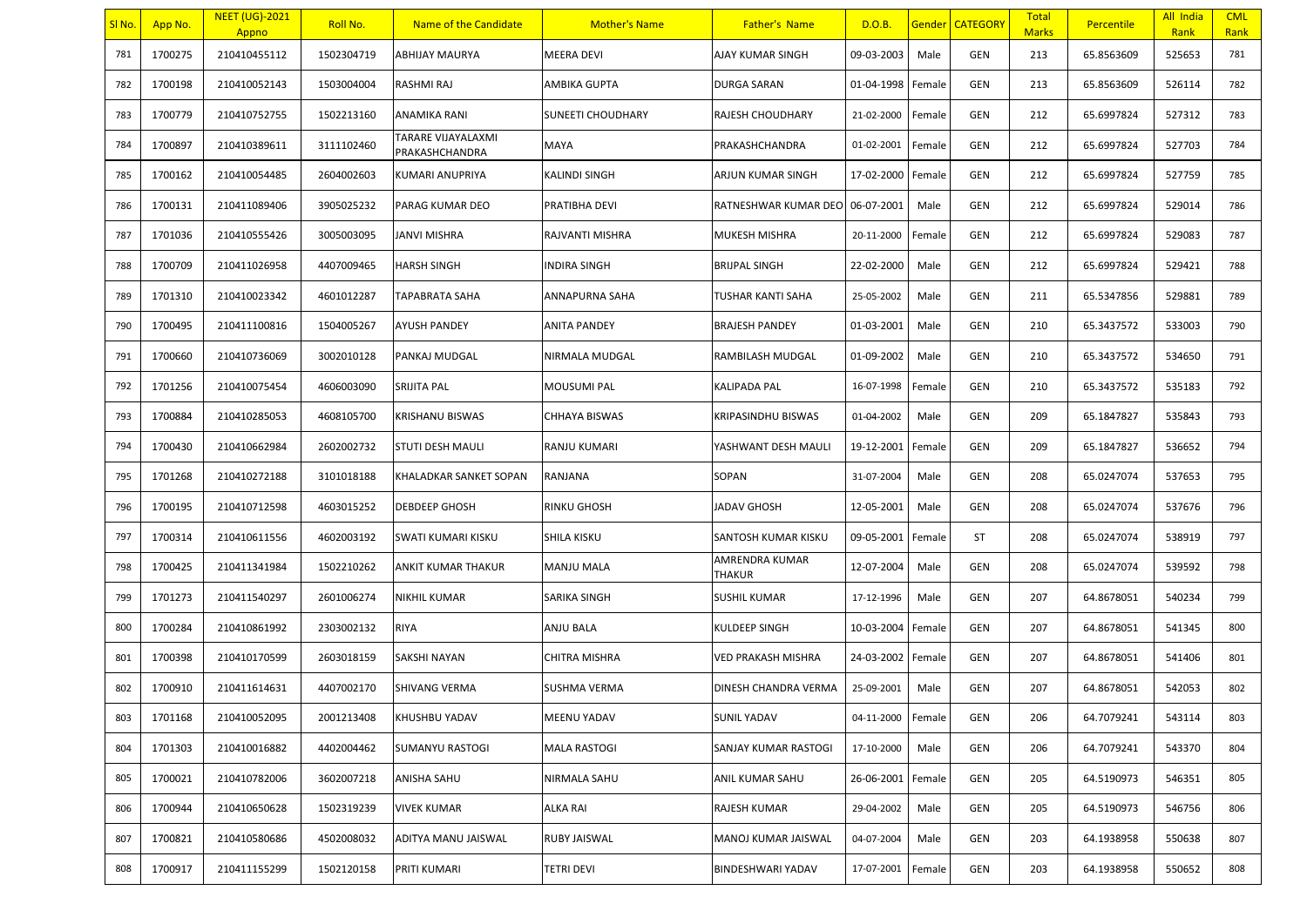| SI No. | App No. | <b>NEET (UG)-2021</b><br>Appno | Roll No.   | Name of the Candidate               | <b>Mother's Name</b>  | <b>Father's Name</b>            | D.O.B.            |        | Gender   CATEGORY | <b>Total</b><br><b>Marks</b> | <b>Percentile</b> | All India<br>Rank | <b>CML</b><br>Rank |
|--------|---------|--------------------------------|------------|-------------------------------------|-----------------------|---------------------------------|-------------------|--------|-------------------|------------------------------|-------------------|-------------------|--------------------|
| 809    | 1700033 | 210411289024                   | 3904002317 | AYUSHI                              | <b>SUNITA SINGH</b>   | AMRENDRA KUMAR SINGH            | 02-01-2002        | Female | GEN               | 203                          | 64.1938958        | 551051            | 809                |
| 810    | 1700676 | 210410875952                   | 3112006312 | DESHMUKH ALTAMASH<br><b>MANSOOR</b> | ANEES                 | <b>MANSOOR</b>                  | 17-05-2002        | Male   | <b>GEN</b>        | 203                          | 64.1938958        | 551376            | 810                |
| 811    | 1700889 | 210411012715                   | 3114007071 | WABLE SIDDHI SATISH                 | NANDA                 | SATISH                          | 19-05-2002        | Female | GEN               | 203                          | 64.1938958        | 551541            | 811                |
| 812    | 1700288 | 210410723814                   | 3002013289 | PREETI SHAKYA                       | MAYA DEVI SHAKYA      | SOBRAN SINGH SHAKYA             | 07-06-1991        | Female | GEN               | 203                          | 64.1938958        | 551991            | 812                |
| 813    | 1700202 | 210410027793                   | 1502311016 | <b>OJASWI PRAKASH</b>               | PHOOLA KUMARI         | OM PRAKASH                      | 31-12-2002        | Male   | GEN               | 203                          | 64.1938958        | 552097            | 813                |
| 814    | 1700276 | 210411006810                   | 1402101324 | MD TAHRIM ALFID                     | TAHMINA AHMED         | MD TAFAZZAL HUSSAIN             | 17-01-2001        | Male   | GEN               | 202                          | 64.0309065        | 552990            | 814                |
| 815    | 1700593 | 210410839778                   | 1503011013 | <b>MUKUND KUMAR</b>                 | KRISHNA KUMARI        | <b>DEO KUMAR</b>                | 26-07-2001        | Male   | GEN               | 202                          | 64.0309065        | 553053            | 815                |
| 816    | 1701302 | 210410606801                   | 4605001244 | PRITHWIS DATTA                      | SOMA GUHA             | PARIMAL DATTA                   | 30-10-2000        | Male   | GEN               | 202                          | 64.0309065        | 553831            | 816                |
| 817    | 1700329 | 210410726066                   | 2601005147 | <b>HARSH</b>                        | PRITI RANI            | ASHOK KUMAR PURBEY              | 22-08-2001        | Male   | GEN               | 202                          | 64.0309065        | 554023            | 817                |
| 818    | 1700522 | 210410165821                   | 3905101321 | MUSKAN KUMARI                       | ARUNA GUPTA           | RAJENDRA PRASAD                 | 27-10-2001        | Female | GEN               | 202                          | 64.0309065        | 554319            | 818                |
| 819    | 1700243 | 210410707718                   | 1502010254 | <b>SHRUTI ANAND</b>                 | ANJALI KUMARI         | <b>VIKAS PASWAN</b>             | 11-05-2002        | Female | GEN               | 201                          | 63.8614416        | 555481            | 819                |
| 820    | 1700066 | 210410499207                   | 2603012152 | <b>SUBHASHIT KUMAR GOLU</b>         | REETA DEVI            | UDAY KUMAR SONI                 | 05-12-1999        | Male   | BC-II             | 201                          | 63.8614416        | 555803            | 820                |
| 821    | 1700534 | 210410135400                   | 4101101066 | SINETHA J                           | J KALARANI            | N JEBARAJ                       | 21-02-2004        | Female | GEN               | 201                          | 63.8614416        | 557056            | 821                |
| 822    | 1700871 | 210410351022                   | 1703017036 | PADMLOCHAN PRADHAN                  | VINAPANI PRADHAN      | RAGHVIR PRADHAN                 | 16-10-2000        | Male   | GEN               | 200                          | 63.671255         | 558613            | 822                |
| 823    | 1700702 | 210410554562                   | 2811006054 | AHZANA FIROZ                        | FEMINA S AZAD         | <b>FIROZ A K</b>                | 04-05-2001        | Female | GEN               | 200                          | 63.671255         | 558921            | 823                |
| 824    | 1700631 | 210410718474                   | 4608008106 | SUBHAM NAYAK                        | SOMA NAYAK            | SUBHASIS NAYAK                  | 28-02-2002        | Male   | GEN               | 200                          | 63.671255         | 560423            | 824                |
| 825    | 1701226 | 210411223126                   | 3605010034 | MUSHRAT AFSHAN                      | SHOUKAT JAHAN BEGUM   | KALIMULLAH SHAIK                | 16-07-2000        | Female | GEN               | 199                          | 63.5059993        | 561239            | 825                |
| 826    | 1700594 | 210410230758                   | 1502320414 | ADITI JHA                           | NILU JHA              | BIKRAM KUMAR JHA                | 10-05-2004        | Female | GEN               | 199                          | 63.5059993        | 561471            | 826                |
| 827    | 1701297 | 210410608093                   | 4607002352 | OLIVIA GHORAI                       | MRIDULA GHORAI        | CHINMAY KANTI GHORAI            | 24-07-2002        | Female | <b>GEN</b>        | 199                          | 63.5059993        | 562078            | 827                |
| 828    | 1700051 | 210410706668                   | 3802009024 | TANUSHREE BANSAL                    | ANU BANSAL            | KHUSHWANT BANSAL                | 21-11-2003        | Female | GEN               | 199                          | 63.5059993        | 562647            | 828                |
| 829    | 1700044 | 210410700238                   | 4601008010 | SHIVANGI VERMA                      | SARITA VERMA          | ANJAY KUMAR VERMA               | 11-04-2003        | Female | GEN               | 199                          | 63.5059993        | 563296            | 829                |
| 830    | 1700764 | 210410483127                   | 2001317372 | <b>SHUBHAM CHAUHAN</b>              | USHA CHAUHAN          | SANJEEV CHAUHAN                 | 19-09-2002        | Male   | GEN               | 198                          | 63.3397074        | 564133            | 830                |
| 831    | 1700658 | 210410836693                   | 2301004354 | ANANYA SINGH                        | MRS. KIRAN SINGH      | MR. MUNNA KUMAR<br><b>SINGH</b> | 06-10-1999 Female |        | GEN               | 198                          | 63.3397074        | 564686            | 831                |
| 832    | 1701340 | 210410600014                   | 1502006019 | NEHA SRIVASTAVA                     | RABITA VERMA          | MUKESH PRASAD VERMA             | 01-09-2001        | Female | GEN               | 198                          | 63.3397074        | 565030            | 832                |
| 833    | 1701221 | 210410703110                   | 4607006093 | AMALINA JANA                        | MITHU MAITY JANA      | KAJALBARAN JANA                 | 22-08-2002        | Female | GEN               | 198                          | 63.3397074        | 565085            | 833                |
| 834    | 1701142 | 210410078291                   | 1201002172 | <b>BHUMIKA SAI SREE GANGURU</b>     | SIVA PARVATHI GANGURU | SUBBARAO GANGURU                | 29-05-2002        | Female | GEN               | 198                          | 63.3397074        | 565565            | 834                |
| 835    | 1701247 | 210411647588                   | 3105018295 | KAGDE SNEHAL RAJKUMAR               | VIDYA                 | RAJKUMAR                        | 16-08-2001        | Female | GEN               | 196                          | 62.9904168        | 569009            | 835                |
| 836    | 1700908 | 210411124985                   | 1504005105 | SONU KUMAR                          | VIDYA KUMARI          | RAJENDRA MAHTO                  | 05-01-2002        | Male   | GEN               | 196                          | 62.9904168        | 569227            | 836                |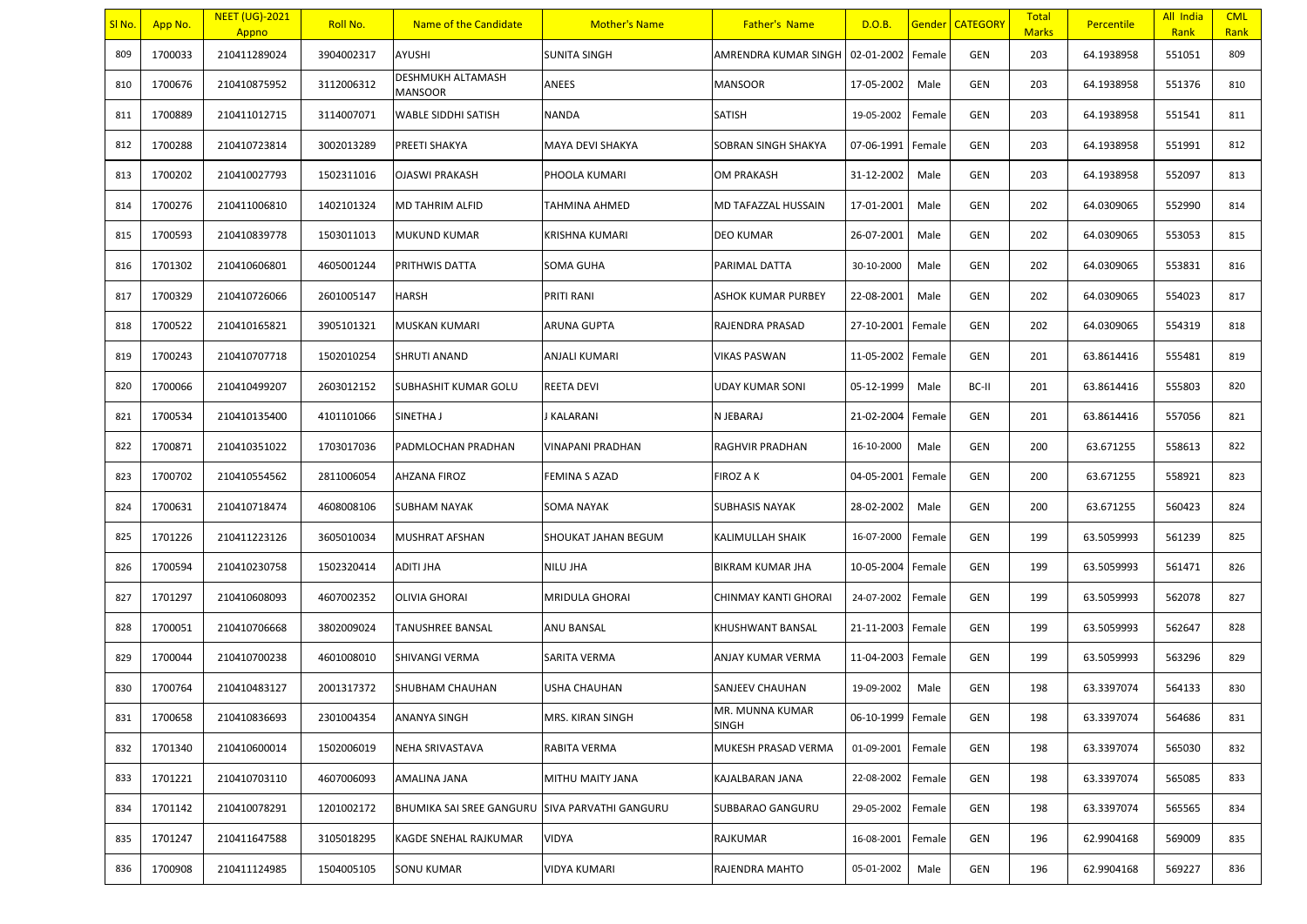| SI <sub>No</sub> . | App No. | <b>NEET (UG)-2021</b><br>Appno | Roll No.   | Name of the Candidate            | <b>Mother's Name</b>       | <b>Father's Name</b>            | D.O.B.     |        | Gender   CATEGORY | <b>Total</b><br><b>Marks</b> | <b>Percentile</b> | All India<br>Rank | <b>CML</b><br>Rank |
|--------------------|---------|--------------------------------|------------|----------------------------------|----------------------------|---------------------------------|------------|--------|-------------------|------------------------------|-------------------|-------------------|--------------------|
| 837                | 1700258 | 210410611328                   | 2603014358 | ADARSH AKSHAT                    | NEETU PRASAD               | DILIP KUMAR PRASAD              | 24-09-2000 | Male   | BC-I              | 196                          | 62.9904168        | 569287            | 837                |
| 838                | 1700923 | 210410566890                   | 1504001506 | <b>KESHAV KUNAL</b>              | ANJU KUMARI                | DEO KANT KAMATI                 | 10-07-2001 | Male   | <b>GEN</b>        | 196                          | 62.9904168        | 569883            | 838                |
| 839                | 1700467 | 210411277330                   | 3605001237 | BISWANATH DAS                    | NIRMALA DAS                | ABHAYA KUMAR DAS                | 27-07-2002 | Male   | GEN               | 196                          | 62.9904168        | 571030            | 839                |
| 840                | 1701135 | 210410415845                   | 2702013475 | PRIYANJALI SINGH                 | SMT VANDANA SINGH          | SHRI D P SINGH                  | 09-02-2001 | Female | GEN               | 195                          | 62.7918768        | 572333            | 840                |
| 841                | 1700372 | 210410475717                   | 1501011283 | <b>ADITI ANAND</b>               | <b>SUNITA KUMARI</b>       | ARVIND KUMAR SINHA              | 13-06-2004 | Female | <b>GEN</b>        | 195                          | 62.7918768        | 573240            | 841                |
| 842                | 1700370 | 210411042346                   | 3805002587 | HIMANSHI GUPTA                   | MAMTA GUPTA                | <b>NIKHIL GUPTA</b>             | 08-05-2003 | Female | <b>GEN</b>        | 195                          | 62.7918768        | 574305            | 842                |
| 843                | 1701246 | 210410111290                   | 1502101704 | ISHIKA UTKARSH                   | SHARDA SINHA               | UTTAM KUMAR                     | 01-12-2002 | Female | GEN               | 194                          | 62.6222825        | 574639            | 843                |
| 844                | 1700401 | 210410800817                   | 3003010128 | RIDDHI BISWAS                    | TEENA BISWAS               | KAJAL KUMAR BISWAS              | 19-10-2000 | Female | <b>GEN</b>        | 194                          | 62.6222825        | 574681            | 844                |
| 845                | 1700417 | 210410152118                   | 2602004222 | TRISHA OJAL TOPPO                | SANGITA KERKETTA           | <b>SAMIR TOPPO</b>              | 29-10-1999 | Female | <b>ST</b>         | 194                          | 62.6222825        | 574924            | 845                |
| 846                | 1700174 | 210410095467                   | 3115026229 | <b>DEVYANI PATRA</b>             | <b>GEETHA PK</b>           | RAMAKANTA PATRA                 | 30-04-2003 | Female | GEN               | 194                          | 62.6222825        | 575110            | 846                |
| 847                | 1700946 | 210410692505                   | 2208003403 | USHIO ABHILASHA                  | RASHMI SRIVASTAVA          | PRASHANT KUMAR<br>PRASAD        | 14-01-2003 | Female | GEN               | 194                          | 62.6222825        | 575185            | 847                |
| 848                | 1700840 | 210411326063                   | 2001205367 | PURVA RAMKRUSHNA<br>RAJURKAR     | LINA RAMKRUSHNA RAJURKAR   | RAMKRUSHNA RAJURKAR             | 19-09-2001 | Female | GEN               | 194                          | 62.6222825        | 575385            | 848                |
| 849                | 1701301 | 210411152562                   | 3115007076 | SANSKRUTI SUNIL THORAT           | RUPALI SUNIL THORAT        | SUNIL GANPAT THORAT             | 29-04-2003 | Female | <b>GEN</b>        | 194                          | 62.6222825        | 576293            | 849                |
| 850                | 1701119 | 210410329136                   | 4409008091 | RISHABH SHARMA                   | DIVYA SHARMA               | SATENDRA KUMAR<br>SHARMA        | 13-05-2003 | Male   | GEN               | 193                          | 62.4458888        | 577317            | 850                |
| 851                | 1700786 | 210411147257                   | 3118021026 | MOMIN TANZEELA ZULFIQAR<br>AHMAD | <b>MUBEENA</b>             | ZULFIQAR AHMAD                  | 02-02-2003 | Female | <b>GEN</b>        | 193                          | 62.4458888        | 577805            | 851                |
| 852                | 1700612 | 210410048386                   | 3905107061 | SAMRIDDHI MISHRA                 | MRS. CHETNA MISHRA         | MR. MAHENDRA MISHRA             | 12-09-2000 | Female | GEN               | 193                          | 62.4458888        | 578196            | 852                |
| 853                | 1700903 | 210410272766                   | 2603011270 | PAWAN KUMAR                      | MANJU DEVI                 | SHIV KUMAR DEO                  | 13-07-2000 | Male   | GEN               | 193                          | 62.4458888        | 578470            | 853                |
| 854                | 1700611 | 210411225900                   | 2603004306 | <b>NUZHAT ALI</b>                | NEELAM PERWEEN             | AHMAD ALI                       | 06-11-2000 | Female |                   | 193                          | 62.4458888        | 579271            | 854                |
| 855                | 1700102 | 210410061631                   | 4606001527 | PRATIM KR SADHUKHAN              | MADHUMITA SADHUKHAN        | PRASANTA KR SADHUKHAN           | 15-03-2003 | Male   | GEN               | 192                          | 62.2784961        | 580776            | 855                |
| 856                | 1700136 | 210410141743                   | 2603005510 | <b>OM KUMAR</b>                  | TAPESHWARI DEVI            | DEVLAL KUMAR MAHTO              | 31-12-2000 | Male   | BC-II             | 192                          | 62.2784961        | 582099            | 856                |
| 857                | 1700366 | 210411140982                   | 4604005407 | <b>SOURAV DEY</b>                | <b>MANDIRA DEY</b>         | ASHOKE DEY                      | 09-08-2001 | Male   | GEN               | 191                          | 62.1023614        | 582879            | 857                |
| 858                | 1701169 | 210410962521                   | 1502302460 | <b>ANUSHA RAJ</b>                | SHILPI KUMARI              | AMAR KUMAR THAKUR               | 19-07-2003 | Female | GEN               | 191                          | 62.1023614        | 582881            | 858                |
| 859                | 1700941 | 210410602124                   | 9902001800 | RAMYA RAVIKUMAR                  | MANJU RAVIKUMAR            | RAVIKUMAR SIVASANKARA<br>PILLAI | 04-02-2003 | Female | <b>GEN</b>        | 191                          | 62.1023614        | 583506            | 859                |
| 860                | 1700762 | 210411300055                   | 2702115042 | <b>FAIZAN SHAMSI</b>             | NAUSHABA KHATOON           | AHSAN AHMAD SHAMSI              | 05-03-2000 | Male   | GEN               | 191                          | 62.1023614        | 583556            | 860                |
| 861                | 1700909 | 210410225932                   | 1502305565 | AMAN HASNAIN                     | <b>JINAT PRAVIN</b>        | AKBAR HASNAIN                   | 25-02-2001 | Male   | GEN               | 190                          | 61.8878916        | 585260            | 861                |
| 862                | 1700469 | 210410085783                   | 1502207164 | DIVYANSHU NANDAN                 | PRAKRITI KUMARI            | KUMAR KRISHNNANDAN              | 26-02-2003 | Male   | GEN               | 190                          | 61.8878916        | 586417            | 862                |
| 863                | 1700176 | 210410380750                   | 2603001604 | ARSH                             | KUMARI POONAM              | SANJAY KUMAR                    | 20-08-2000 | Male   | GEN               | 190                          | 61.8878916        | 586756            | 863                |
| 864                | 1700815 | 210410634226                   | 3111115225 | SAHIL SAMIR<br>TANGADPALLIWAR    | PRITI SAMIR TANGADPALLIWAR | SAMIR TANGADPALLIWAR            | 28-06-2003 | Male   | GEN               | 190                          | 61.8878916        | 587784            | 864                |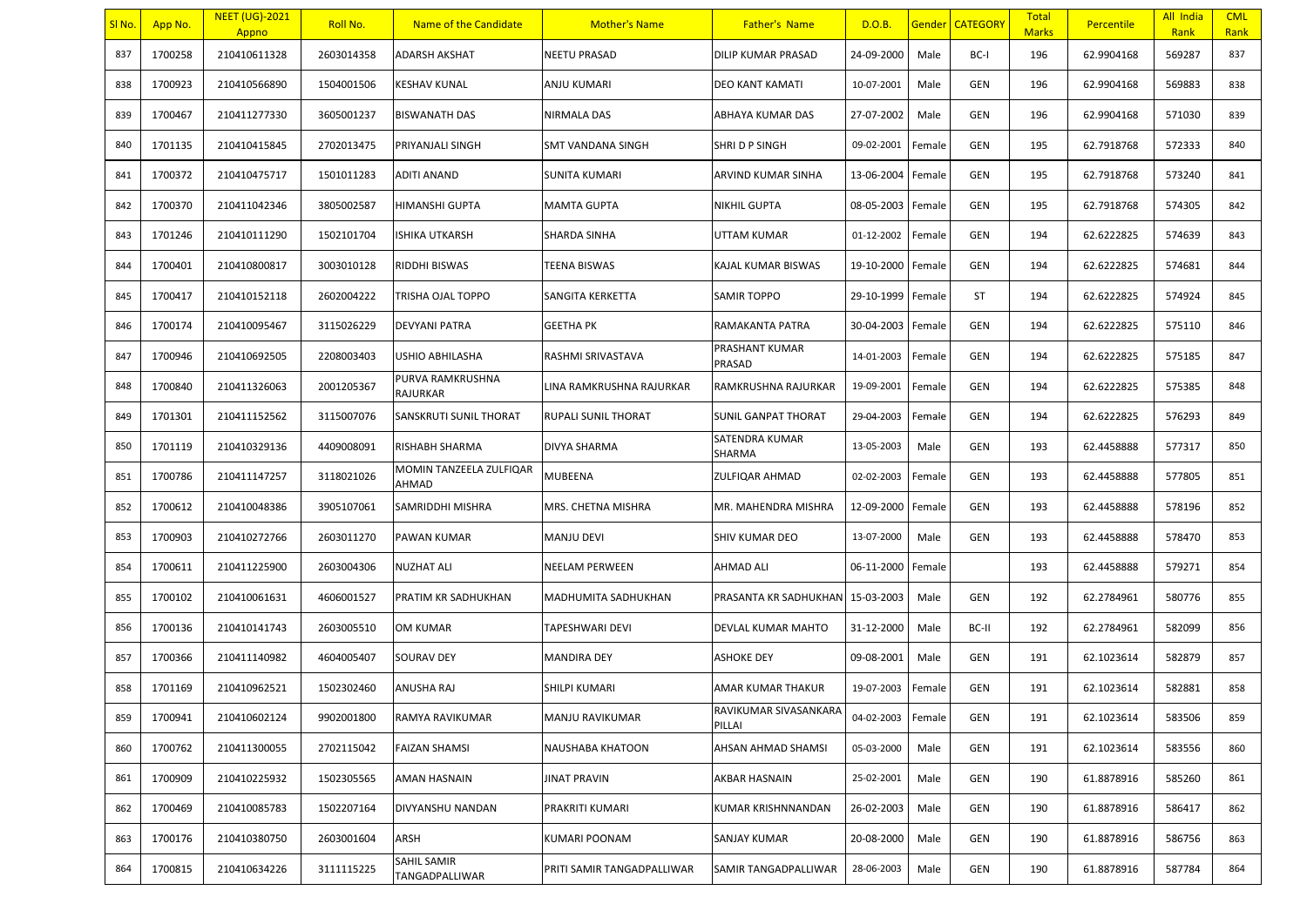| SI No. | App No. | <b>NEET (UG)-2021</b><br>Appno | Roll No.   | Name of the Candidate  | <b>Mother's Name</b>      | <b>Father's Name</b>       | D.O.B.     |        | <b>Gender CATEGORY</b> | <b>Total</b><br><b>Marks</b> | Percentile | All India<br>Rank | <b>CML</b><br>Rank |
|--------|---------|--------------------------------|------------|------------------------|---------------------------|----------------------------|------------|--------|------------------------|------------------------------|------------|-------------------|--------------------|
| 865    | 1701342 | 210410070068                   | 2302023210 | SHIVANGI BHARDWAJ      | <b>LAXMI GAUR</b>         | SANJAY KUMAR GAUR          | 02-10-2002 | Female | GEN                    | 190                          | 61.8878916 | 588133            | 865                |
| 866    | 1700703 | 210410028930                   | 4608001717 | ANIRBAN PATTANAYAK     | MOUSUMI PATTANAYAK        | <b>BISWAJIT PATTANAYAK</b> | 20-11-2003 | Male   | GEN                    | 190                          | 61.8878916 | 588172            | 866                |
| 867    | 1700752 | 210410080566                   | 4409008375 | <b>RONIT VATS</b>      | ARCHANA SHARMA            | RAKESH KUMAR SHARMA        | 18-12-2001 | Male   | GEN                    | 189                          | 61.7127283 | 588688            | 867                |
| 868    | 1701160 | 210410381048                   | 4604006780 | <b>BANTI MANDAL</b>    | <b>SOMA MANDAL</b>        | SANJAY MANDAL              | 15-08-2002 | Male   | GEN                    | 189                          | 61.7127283 | 589111            | 868                |
| 869    | 1700471 | 210410707264                   | 2001106314 | PRANAV RAJ             | NAMITA ANAND              | PANKAJ KUMAR               | 04-12-2001 | Male   | GEN                    | 189                          | 61.7127283 | 589271            | 869                |
| 870    | 1700849 | 210410227564                   | 2302010179 | PRIYANKA               | SHALU                     | MUNILAL                    | 28-04-2002 | Female | GEN                    | 189                          | 61.7127283 | 589622            | 870                |
| 871    | 1700504 | 210410147010                   | 4410001029 | TANYA SINGH            | ARCHANA KUMARI            | CHANDRASHEKHAR AZAD        | 28-01-2002 | Female | GEN                    | 189                          | 61.7127283 | 590206            | 871                |
| 872    | 1700861 | 210410382093                   | 4408004074 | PRANJAL MISHRA         | KIRAN MISHRA              | VINOD KUMAR MISHRA         | 14-11-1999 | Male   | GEN                    | 189                          | 61.7127283 | 590598            | 872                |
| 873    | 1700649 | 210410105291                   | 2603003414 | <b>VEDANG GAUTAM</b>   | <b>SUPRIYA SINGH</b>      | SADASHIV GAUTAM            | 21-09-2003 | Male   | GEN                    | 188                          | 61.5360756 | 593077            | 873                |
| 874    | 1700687 | 210410039210                   | 1701001057 | SHAMBHAVI SINGH        | VANDANA SINGH             | MUKESH SINGH               | 05-10-2000 | Female | GEN                    | 188                          | 61.5360756 | 593422            | 874                |
| 875    | 1700173 | 210410028535                   | 2603008579 | <b>DIVYANSHU BESRA</b> | SUMITRA KUMARI            | RAM CHANDRA BESRA          | 01-04-2003 | Male   | ST                     | 188                          | 61.5360756 | 593684            | 875                |
| 876    | 1701248 | 210410255671                   | 4608021275 | SOUMYARUP HALDER       | <b>APARNA HALDER</b>      | SWARUP KUMAR HALDER        | 19-10-2003 | Male   | GEN                    | 187                          | 61.3555375 | 594019            | 876                |
| 877    | 1701234 | 210410336131                   | 2702104813 | SRICHARANA V           | <b>RAJASHREE V</b>        | VISHWAJITH T K             | 07-08-2002 | Male   | GEN                    | 187                          | 61.3555375 | 595290            | 877                |
| 878    | 1700888 | 210410268174                   | 4607003068 | RISHAV MANDAL          | SHOVANA MANDAL            | BIKASH RANJAN MANDAL       | 08-11-1999 | Male   | GEN                    | 187                          | 61.3555375 | 596302            | 878                |
| 879    | 1701245 | 210410621699                   | 4604004562 | RABIUR RAHAMAN MALLICK | <b>JYOTSNA BEGAM</b>      | AFJAL MALLICK              | 01-12-2001 | Male   | GEN                    | 186                          | 61.1718912 | 596827            | 879                |
| 880    | 1701162 | 210410283773                   | 4603002424 | RAHIN NISHA BEGAM      | <b>KAMRUN NAHAR BEGAM</b> | RAFIKUL ISLAM              | 20-03-1999 | Female | GEN                    | 186                          | 61.1718912 | 596875            | 880                |
| 881    | 1701034 | 210410118069                   | 3112034158 | ADITYA CHARWADIKAR     | LALITA                    | BHAGWAN                    | 14-01-2003 | Male   | GEN                    | 186                          | 61.1718912 | 597073            | 881                |
| 882    | 1700026 | 210410464418                   | 3903129289 | <b>MAMTA LAMBA</b>     | <b>MANGLI DEVI</b>        | <b>GANPAT LAL LAMBA</b>    | 01-05-2002 | Female | GEN                    | 186                          | 61.1718912 | 597124            | 882                |
| 883    | 1701223 | 210410716385                   | 3609002297 | <b>VIVA SAHANY</b>     | <b>PRABHATI BOHIDAR</b>   | ASHOK KUMAR SAHANY         | 01-04-2003 | Female | GEN                    | 186                          | 61.1718912 | 598719            | 883                |
| 884    | 1700555 | 210410533578                   | 1503011003 | SHASHI RANJAN          | CHANDA KUMARI             | DEVENDRA KUMAR             | 18-03-2003 | Male   | GEN                    | 186                          | 61.1718912 | 598828            | 884                |
| 885    | 1701314 | 210410652550                   | 4410001215 | PRIYANSHU BHATI        | <b>REKHA BHATI</b>        | KULDEEP BHATI              | 26-12-2002 | Male   | GEN                    | 185                          | 60.9536008 | 599828            | 885                |
| 886    | 1700707 | 210411628809                   | 3201023028 | SORAISAM RIGAS SINGH   | KH PUSHPA DEVI            | SORAISAM BROJEN SINGH      | 17-11-1998 | Male   | GEN                    | 185                          | 60.9536008 | 599832            | 886                |
| 887    | 1700713 | 210410017820                   | 2001201445 | <b>BALWANT SINGH</b>   | <b>SURINDRA KUMARI</b>    | <b>GURMEL SINGH</b>        | 15-04-2003 | Male   | GEN                    | 185                          | 60.9536008 | 600428            | 887                |
| 888    | 1701088 | 210410032546                   | 4410005263 | AYUSH SRIVASTAVA       | RASHMI SRIVASTAVA         | SUDHIR SRIVASTAVA          | 27-12-2000 | Male   | GEN                    | 185                          | 60.9536008 | 601004            | 888                |
| 889    | 1700011 | 210410481163                   | 4409004522 | <b>VINAYAK KAUSHIK</b> | PREETI SHARMA             | SANJAY KAUSHIK             | 16-10-2002 | Male   | GEN                    | 185                          | 60.9536008 | 602417            | 889                |
| 890    | 1701379 | 210410396188                   | 4601008243 | <b>ISHITA ROY</b>      | <b>RINA ROY</b>           | <b>BISWAJIT ROY</b>        | 31-10-1997 | Female | GEN                    | 184                          | 60.772221  | 603024            | 890                |
| 891    | 1701101 | 210410020210                   | 1502001582 | RITESH KUMAR           | <b>NITU KUMARI</b>        | SANJAY KUMAR               | 15-05-1999 | Male   | GEN                    | 184                          | 60.772221  | 603266            | 891                |
| 892    | 1701321 | 210410492281                   | 4607009030 | SOUMILI BHATTACHARYA   | SIULI BHATTACHARYA        | ASIM BHATTACHARYA          | 29-11-2001 | Female | GEN                    | 184                          | 60.772221  | 603539            | 892                |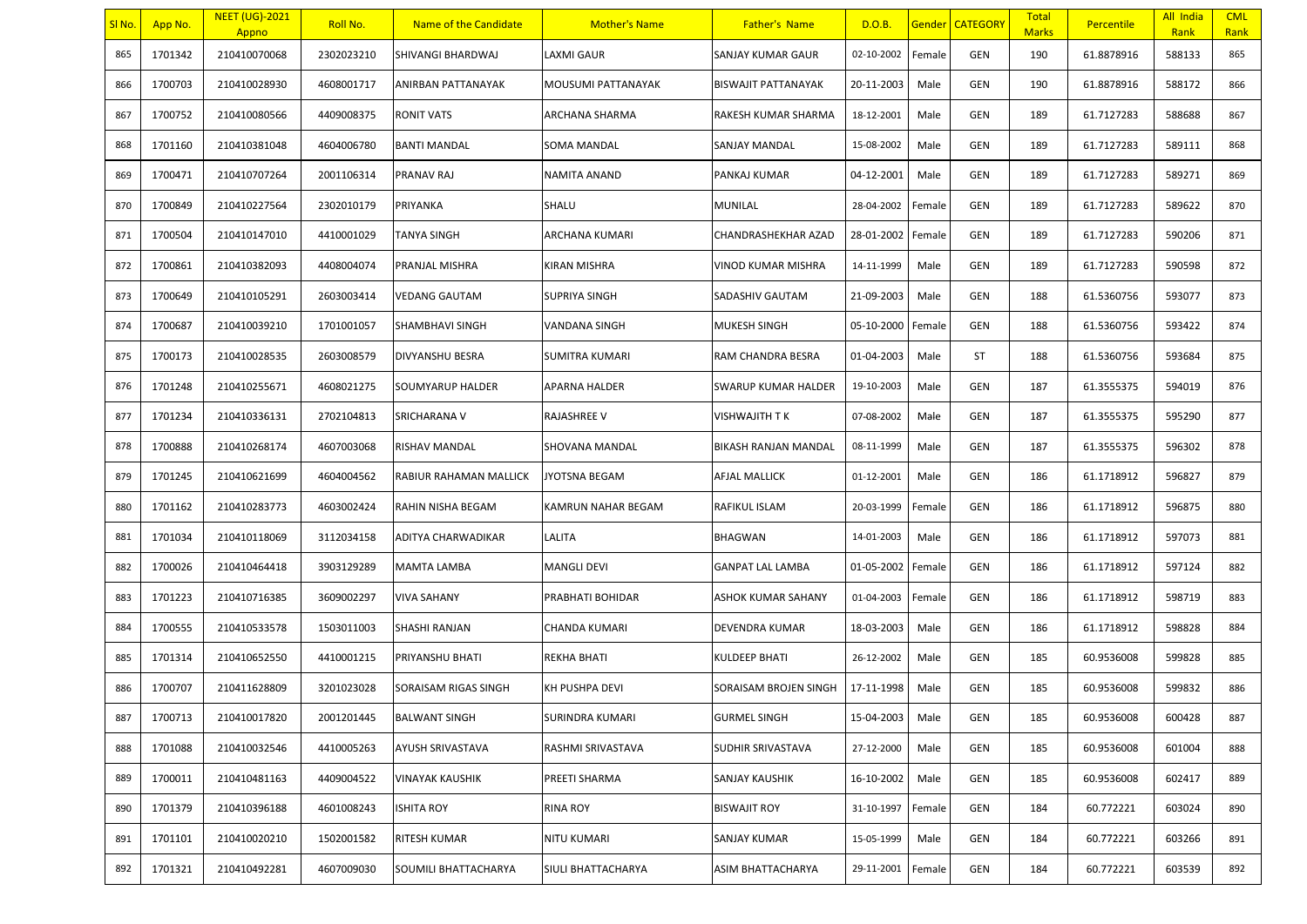| SI No. | App No. | <b>NEET (UG)-2021</b><br>Appno | Roll No.   | Name of the Candidate                  | <b>Mother's Name</b>   | <b>Father's Name</b>          | D.O.B.     |        | <b>Gender   CATEGORY</b> | <b>Total</b><br><b>Marks</b> | <b>Percentile</b> | All India<br>Rank | <b>CML</b><br>Rank |
|--------|---------|--------------------------------|------------|----------------------------------------|------------------------|-------------------------------|------------|--------|--------------------------|------------------------------|-------------------|-------------------|--------------------|
| 893    | 1700415 | 210410361437                   | 1701005401 | <b>DEEVITA SWARNKAR</b>                | <b>RENU SWARNKAR</b>   | RAMESH KUMAR<br>SWARNKAR      | 30-10-2001 | Female | GEN                      | 184                          | 60.772221         | 603731            | 893                |
| 894    | 1700035 | 210410049737                   | 2001113327 | YASHITA                                | <b>MANJU PANCHAL</b>   | JAIKESH KUMAR                 | 19-01-2004 | Female | GEN                      | 184                          | 60.772221         | 603980            | 894                |
| 895    | 1700771 | 210410677900                   | 2304001079 | PRACHI                                 | SEEMA                  | RAMESH NAGWAN                 | 29-08-2003 | Female | GEN                      | 184                          | 60.772221         | 605385            | 895                |
| 896    | 1701089 | 210410726886                   | 2001010202 | <b>UDIT</b>                            | <b>VED RANI</b>        | LAL CHAND                     | 06-01-2001 | Male   | GEN                      | 183                          | 60.582941         | 606000            | 896                |
| 897    | 1701327 | 210410442111                   | 2201001569 | <b>HARSH</b>                           | <b>HIRALBEN KAGDA</b>  | <b>BHAVESH BHAI KAGDA</b>     | 23-09-2003 | Male   | GEN                      | 183                          | 60.582941         | 606259            | 897                |
| 898    | 1700242 | 210410691594                   | 2001209059 | <b>MUSKAN PRASAD</b>                   | ASHA PRASAD            | SHANKAR BHAGWAN<br>PRASAD     | 01-05-2000 | Female | GEN                      | 182                          | 60.3987766        | 608968            | 898                |
| 899    | 1700868 | 210410549241                   | 4201103720 | BASIREDDY PURUSHOTHAMA<br><b>REDDY</b> | BASIREDDY KALAMMA      | BASIREDDY DHANUNJAYA<br>REDDY | 14-06-1997 | Male   | GEN                      | 182                          | 60.3987766        | 609284            | 899                |
| 900    | 1700569 | 210411536310                   | 4408114347 | RISHIKA SHARMA                         | <b>ANJALY SHARMA</b>   | RAVI SHARMA                   | 26-09-1999 | Female | GEN                      | 182                          | 60.3987766        | 609448            | 900                |
| 901    | 1701265 | 210410762781                   | 1203002128 | BHUMI REDDY RAJA NANDINI               | <b>B SUDHA MADHAVI</b> | B RAMPRAKASH REDDY            | 05-08-2003 | Female | GEN                      | 182                          | 60.3987766        | 609899            | 901                |
| 902    | 1700734 | 210410370572                   | 4401003414 | ARYAN KUMAR VARUN                      | RAJRANI VARUN          | RAJENDRA KUMAR VARUN          | 14-07-2001 | Male   | GEN                      | 182                          | 60.3987766        | 610129            | 902                |
| 903    | 1700238 | 210410102731                   | 1502004155 | RITIKA RAJ                             | VISHAKHA KUMARI        | IYOTINDRA PRASAD SINGH        | 04-01-2001 | Female | GEN                      | 182                          | 60.3987766        | 610984            | 903                |
| 904    | 1701002 | 210410488091                   | 3903204762 | RAHUL SHARMA                           | <b>LALITA DEVI</b>     | KALYAN SHAI SHARMA            | 07-06-2000 | Male   | GEN                      | 182                          | 60.3987766        | 611348            | 904                |
| 905    | 1701043 | 210410749878                   | 2001119294 | <b>VIPUL SAINI</b>                     | SANGEETA SINGH         | <b>CHANDER PARKASH</b>        | 12-09-2003 | Male   | GEN                      | 181                          | 60.2011432        | 611945            | 905                |
| 906    | 1700921 | 210410159717                   | 4604003559 | RITUPARNA GOSWAMI                      | PAMPA GOSWAMI          | ASHUTOSH GOSWAMI              | 30-06-2000 | Female | GEN                      | 181                          | 60.2011432        | 612183            | 906                |
| 907    | 1700339 | 210410470040                   | 2601001195 | <b>ADITYA</b>                          | <b>SUJATA SINGH</b>    | MAHESH KUMAR SINGH            | 01-08-2002 | Male   | GEN                      | 180                          | 59.9726862        | 614761            | 907                |
| 908    | 1701176 | 210410441456                   | 3905026071 | ARPITA                                 | <b>RUBI SINGH</b>      | RUPESH KUMAR SINGH            | 25-12-1999 | Female | GEN                      | 180                          | 59.9726862        | 614794            | 908                |
| 909    | 1700992 | 210411147834                   | 2601003301 | AJAY KUMAR YADAV                       | <b>BEENA DEVI</b>      | <b>GOLAK CHANDRA GOPE</b>     | 28-03-2000 | Male   | BC-II                    | 180                          | 59.9726862        | 614856            | 909                |
| 910    | 1700998 | 210410000243                   | 2001226207 | VIKASH KUMAR PANDEY                    | ANU DEVI               | DEVENDRA KUMAR<br>PANDEY      | 06-07-2001 | Male   | GEN                      | 180                          | 59.9726862        | 616256            | 910                |
| 911    | 1700436 | 210411572316                   | 2601004550 | <b>DIVYA PRASAD</b>                    | <b>SANGITA DEBI</b>    | SACHCHIDANAND PD              | 04-01-2003 | Female | BC-II                    | 180                          | 59.9726862        | 617693            | 911                |
| 912    | 1700643 | 210410456203                   | 2603005083 | <b>ANUNEET KUMAR</b>                   | <b>RAGINI KUMARI</b>   | ASHOK KUMAR                   | 19-01-2001 | Male   | GEN                      | 179                          | 59.7817873        | 618265            | 912                |
| 913    | 1701146 | 210410355864                   | 4101007477 | CHRISTINA JEBA JAYAM T.H.              | P. HELEN MARAGATHAM    | W. THOMAS                     | 11-12-2002 | Female | GEN                      | 179                          | 59.7817873        | 618548            | 913                |
| 914    | 1700609 | 210411097943                   | 1502005208 | ANKITA KUMARI                          | <b>SHABNAM BHARTI</b>  | <b>CHANDAN KUMAR</b>          | 08-08-2000 | Female | GEN                      | 179                          | 59.7817873        | 618559            | 914                |
| 915    | 1700024 | 210410333370                   | 4410009027 | <b>NANDAN</b>                          | <b>RANJANA THAKUR</b>  | RAMAN KUMAR THAKUR            | 05-07-2002 | Male   | GEN                      | 179                          | 59.7817873        | 620060            | 915                |
| 916    | 1700434 | 210411129457                   | 1502220328 | KUMARI SIMRAN                          | <b>ANURADHA SINGH</b>  | JAI KUMAR SINGH               | 23-06-1998 | Female | GEN                      | 178                          | 59.5881687        | 621131            | 916                |
| 917    | 1700877 | 210411038165                   | 1502213375 | SANSKRITI                              | <b>ANITA KUMARI</b>    | JITENDRA KUMAR                | 17-06-2002 | Female | GEN                      | 178                          | 59.5881687        | 621286            | 917                |
| 918    | 1700533 | 210410203388                   | 3111123130 | <b>VEDIKA KALE</b>                     | ROHINI KALE            | DHANRAJ KALE                  | 01-06-2003 | Female | GEN                      | 178                          | 59.5881687        | 621575            | 918                |
| 919    | 1700584 | 210410665348                   | 4405013361 | ANSH CHATURVEDI                        | KAMLAVATI CHATURVEDI   | SURENDRA NATH<br>CHATURVEDI   | 30-06-2002 | Male   | GEN                      | 178                          | 59.5881687        | 622146            | 919                |
| 920    | 1700034 | 210411226951                   | 2203001092 | PANDYA ADITI PULIN                     | <b>MATANGI PANDYA</b>  | PULIN PANDYA                  | 19-08-2003 | Female | GEN                      | 178                          | 59.5881687        | 622771            | 920                |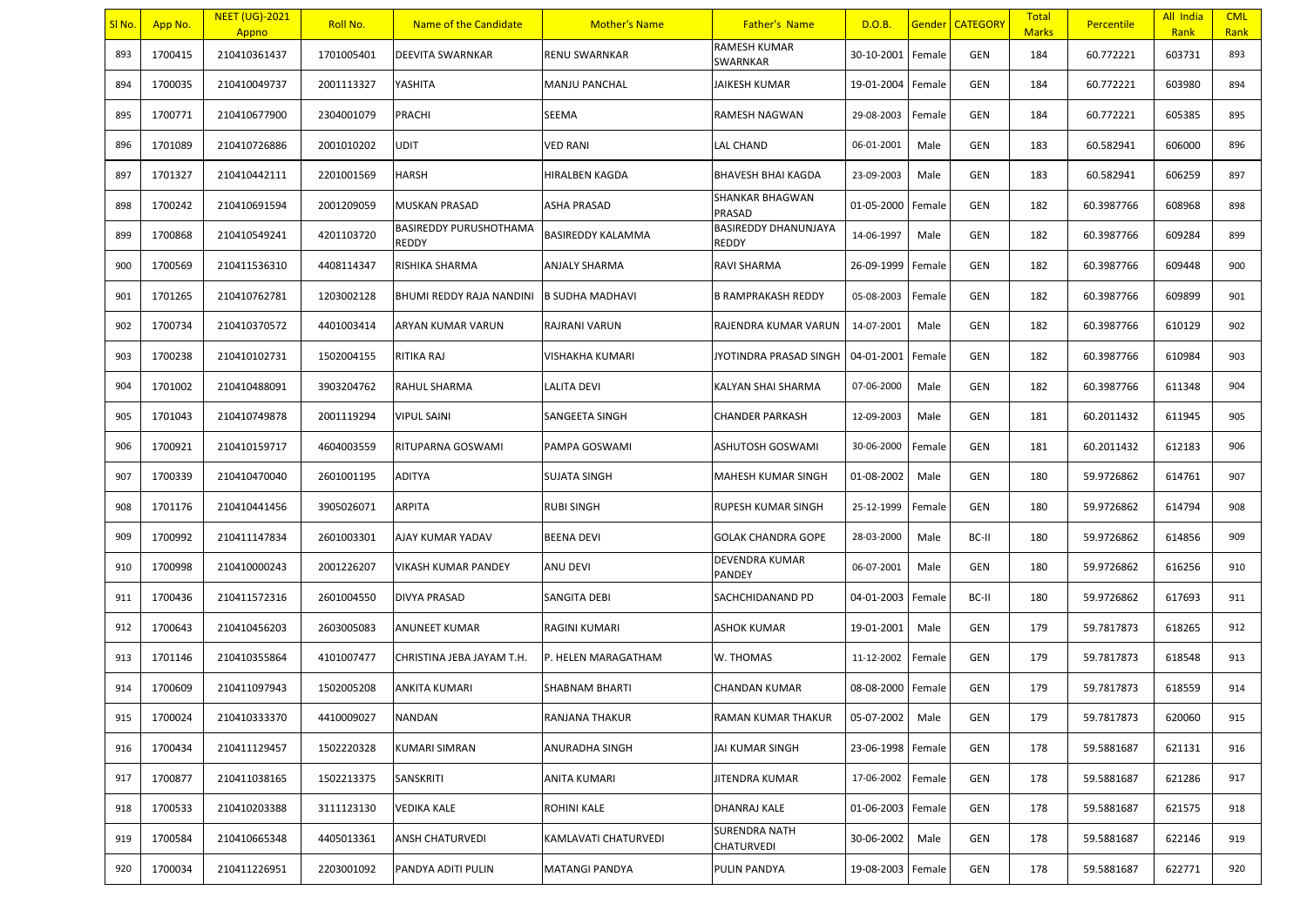| SI No. | App No. | <b>NEET (UG)-2021</b><br>Appno | Roll No.   | Name of the Candidate                       | <b>Mother's Name</b>  | <b>Father's Name</b>               | D.O.B.     |        | Gender   CATEGORY | <b>Total</b><br><b>Marks</b> | <b>Percentile</b> | All India<br>Rank | <b>CML</b><br>Rank |
|--------|---------|--------------------------------|------------|---------------------------------------------|-----------------------|------------------------------------|------------|--------|-------------------|------------------------------|-------------------|-------------------|--------------------|
| 921    | 1700083 | 210410135485                   | 2001213147 | <b>CHETNA KALSHYAN</b>                      | RAJNI KALSHYAN        | PRADEEP KUMAR<br>KALSHYAN          | 17-06-2001 | Female | <b>GEN</b>        | 178                          | 59.5881687        | 622949            | 921                |
| 922    | 1701326 | 210410081781                   | 4301001545 | SATAVISHA SAHA                              | <b>MONTI SAHA</b>     | ANJAN SAHA                         | 28-10-2002 | Female | <b>GEN</b>        | 177                          | 59.3925426        | 624221            | 922                |
| 923    | 1701134 | 210410517348                   | 3610004088 | SOBHRA JYOTI MOHANTY                        | SUNANDA MOHANTY       | PRADIPTA KUMAR<br><b>MOHANTY</b>   | 27-03-2003 | Female | GEN               | 177                          | 59.3925426        | 624632            | 923                |
| 924    | 1700950 | 210410444663                   | 4502003467 | TUSHAR RAJPUT                               | <b>SUNEETA RANI</b>   | MANOJ KUMAR RAJPUT                 | 18-08-2002 | Male   | GEN               | 177                          | 59.3925426        | 624917            | 924                |
| 925    | 1701031 | 210410521346                   | 1502113296 | ADITYA SHARMA                               | ARCHANA SHARMA        | ASTIK SHARMA                       | 23-03-2002 | Male   | GEN               | 177                          | 59.3925426        | 625211            | 925                |
| 926    | 1700070 | 210410507241                   | 2601001724 | RAJOSHREE SEKHAR                            | MUNMUN SEKHAR         | RAJENDRA SEKHAR                    | 23-02-2004 | Female | <b>GEN</b>        | 177                          | 59.3925426        | 626364            | 926                |
| 927    | 1700067 | 210410538978                   | 4608015345 | ANKITA BANERJEE                             | TUNTUN BANERJEE       | PALLAB KR BANERJEE                 | 16-06-2002 | Female | GEN               | 177                          | 59.3925426        | 626382            | 927                |
| 928    | 1700337 | 210411211300                   | 1502001167 | <b>SINTU KUMAR</b>                          | KUMARI SUPRIYA        | RAKESH KUMAR                       | 25-03-2001 | Male   | GEN               | 177                          | 59.3925426        | 626409            | 928                |
| 929    | 1700283 | 210410884496                   | 2603012066 | ESHA VISHWAKARMA                            | <b>BHARTI DEVI</b>    | DHIRAN VISHWAKARMA                 | 27-09-2003 | Female | <b>GEN</b>        | 176                          | 59.1953625        | 628422            | 929                |
| 930    | 1700776 | 210410272028                   | 2001218099 | SHIPRA GULATI                               | RACHNA GULATI         | <b>AMIT GULATI</b>                 | 23-11-2003 | Female | GEN               | 176                          | 59.1953625        | 628659            | 930                |
| 931    | 1701206 | 210410058736                   | 2208004337 | URVASHI SATISH AYRE                         | ANITA SATISH AYRE     | SATISH BANSILAL AYRE               | 20-02-2002 | Female | GEN               | 176                          | 59.1953625        | 628787            | 931                |
| 932    | 1700865 | 210410278413                   | 1203003263 | SHAIK AMEED SOHIL                           | SHAIK SAHERA BEGUM    | SHAIK SULTHAN BASHA                | 12-12-2002 | Male   | GEN               | 175                          | 58.9507814        | 630194            | 932                |
| 933    | 1701293 | 210410875517                   | 2304010319 | VANSHIKA                                    | KUSUM                 | RAVINDER KUMAR                     | 22-11-2002 | Female | <b>GEN</b>        | 175                          | 58.9507814        | 630373            | 933                |
| 934    | 1700438 | 210410386476                   | 4602003245 | <b>GOURAV GOSWAMI</b>                       | PRATIMA GOSWAMI       | PARESH KUMAR GOSWAMI               | 16-05-1999 | Male   | GEN               | 175                          | 58.9507814        | 631317            | 934                |
| 935    | 1700857 | 210410052421                   | 4604001437 | ABHIPSA ZAMAN                               | FARIDA ZAMAN          | SHAFIQ ZZAMAN                      | 05-08-2003 | Female | <b>GEN</b>        | 175                          | 58.9507814        | 631323            | 935                |
| 936    | 1700979 | 210411280513                   | 4503002371 | <b>DHRUV GAHLOT</b>                         | <b>SUNITA RANI</b>    | NEERAJ KUMAR                       | 07-09-2003 | Male   | GEN               | 175                          | 58.9507814        | 631341            | 936                |
| 937    | 1700183 | 210410050681                   | 2601001922 | APURVA JAYA                                 | <b>SHOVA SAHA</b>     | PRAKASH KUMAR SAHA                 | 30-08-2002 | Female | BC-II             | 175                          | 58.9507814        | 631645            | 937                |
| 938    | 1700107 | 210410753491                   | 3102003180 | LOTHE PRANAV PRASHANT                       | VARSHA PRASHANT LOTHE | PRASHANT KASHIRAM<br>LOTHE         | 20-05-2002 | Male   | GEN               | 175                          | 58.9507814        | 632264            | 938                |
| 939    | 1700197 | 210410694934                   | 1502106184 | <b>ABHISHEK ANAND</b>                       | <b>BABITA SAH</b>     | AMAR NATH SAH                      | 25-03-2001 | Male   | GEN               | 175                          | 58.9507814        | 632293            | 939                |
| 940    | 1701049 | 210410504867                   | 3117016172 | <b>CHINTAN SUDHAKAR</b><br><b>MAHANAVAR</b> | UTKARSHA              | <b>SUDHAKAR</b>                    | 01-08-2003 | Male   | GEN               | 174                          | 58.7528889        | 634027            | 940                |
| 941    | 1700654 | 210410108324                   | 1702005112 | <b>VASEEMA BANO</b>                         | NASEEMA BANO          | ABDUL HAMID                        | 02-02-2000 | Female | GEN               | 174                          | 58.7528889        | 634136            | 941                |
| 942    | 1700218 | 210410247014                   | 2603006534 | <b>NISHITA</b>                              | KIRAN PRAKASH         | SANJAY PRAKASH                     | 25-03-2000 | Female | SC                | 174                          | 58.7528889        | 636044            | 942                |
| 943    | 1701241 | 210411213277                   | 2502020067 | PRASHANT ARYAN                              | SHANTI KUMARI         | <b>MANOJ KUMAR</b>                 | 12-12-2001 | Male   | <b>GEN</b>        | 174                          | 58.7528889        | 636642            | 943                |
| 944    | 1700013 | 210410360273                   | 2602002319 | ISHTIYAQUE ALAM ANSARI                      | SHAMIMA KHATOON       | MD ASLAM ANSARI                    | 17-01-1998 | Male   | BC-I              | 173                          | 58.5600473        | 637348            | 944                |
| 945    | 1700500 | 210411445156                   | 1503007225 | SUPRIYA JIGYASU                             | RINKU DEVI            | JAIKUMAR JIGYASU                   | 28-07-2001 | Female | GEN               | 173                          | 58.5600473        | 637671            | 945                |
| 946    | 1700647 | 210410388763                   | 1702004290 | SHEETABHISHA GAJBHIYE                       | RATNA MANIK           | <b>BHEDENDRA KUMAR</b><br>GAJBHIYE | 10-01-2002 | Female | GEN               | 173                          | 58.5600473        | 638044            | 946                |
| 947    | 1700362 | 210410689990                   | 1502301162 | RIMA KUMARI                                 | PRABHA DEVI           | SUNIL KUMAR SINGH                  | 02-06-1997 | Female | GEN               | 173                          | 58.5600473        | 638327            | 947                |
| 948    | 1701368 | 210410321246                   | 2603011026 | SHIPRA SINGH                                | SANJU SINGH           | SURENDRA SINGH                     | 30-08-2000 | Female | GEN               | 173                          | 58.5600473        | 638804            | 948                |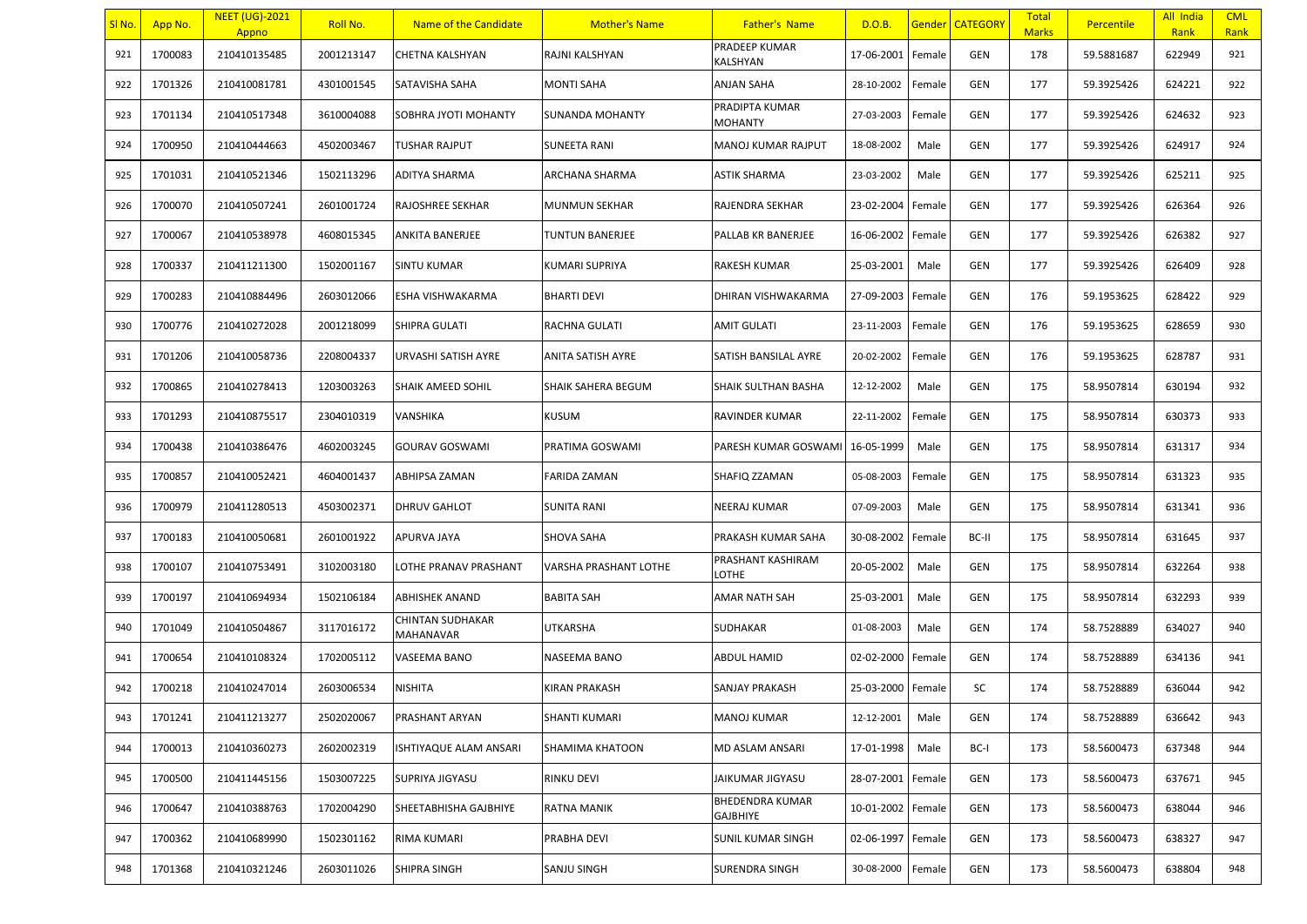| SI No. | App No. | <b>NEET (UG)-2021</b><br>Appno | Roll No.   | Name of the Candidate             | <b>Mother's Name</b>   | <b>Father's Name</b>       | D.O.B.            |        | <b>Gender CATEGORY</b> | <b>Total</b><br><b>Marks</b> | Percentile | All India<br>Rank | <b>CML</b><br>Rank |
|--------|---------|--------------------------------|------------|-----------------------------------|------------------------|----------------------------|-------------------|--------|------------------------|------------------------------|------------|-------------------|--------------------|
| 949    | 1701156 | 210411172503                   | 1403002099 | KUHELIKA DHAR                     | <b>KABITA DASGUPTA</b> | PANKAJ DHAR                | 25-08-2003        | Female | GEN                    | 173                          | 58.5600473 | 639050            | 949                |
| 950    | 1700138 | 210410432935                   | 1502212414 | RISHIKA SINGH                     | <b>VAIJANTI DEVI</b>   | RAJESH KUMAR SINGH         | 19-06-2001        | Female | GEN                    | 173                          | 58.5600473 | 639838            | 950                |
| 951    | 1700278 | 210410964597                   | 4604003833 | SHIRLEY SIMRAN EKKA               | SASMITA EKKA           | SANJAY CHRISTOPHER<br>EKKA | 18-11-2000        | Female | ST                     | 172                          | 58.3588524 | 640009            | 951                |
| 952    | 1700561 | 210410106408                   | 3903103440 | VIKAS RULANIA                     | <b>SANTOSH DEVI</b>    | BIRBAL SINGH RULANIA       | 29-06-2000        | Male   | GEN                    | 172                          | 58.3588524 | 640904            | 952                |
| 953    | 1701020 | 210410827985                   | 2304008282 | VAIBHAV BALIYAN                   | PRATIBHA BALIYAN       | BHISHAM KUMAR              | 11-12-2000        | Male   | GEN                    | 172                          | 58.3588524 | 640980            | 953                |
| 954    | 1700153 | 210410869729                   | 2603016425 | <b>MITALI</b>                     | <b>RINKU KUMAR</b>     | ARVIND KUMAR               | 19-02-2001        | Female | BC-II                  | 172                          | 58.3588524 | 641983            | 954                |
| 955    | 1700802 | 210410734575                   | 4110004454 | <b>PARULS</b>                     | RAJESWARI S            | SIVAKUMAR K                | 20-07-2002        | Female | GEN                    | 172                          | 58.3588524 | 642111            | 955                |
| 956    | 1700110 | 210411116696                   | 2604004257 | AKASHDEEP PRIYADARSHI             | SABITA DEVI            | AKHILESH KUMAR GUPTA       | 06-07-1996        | Male   | BC-I                   | 172                          | 58.3588524 | 643006            | 956                |
| 957    | 1700621 | 210411139508                   | 4415006051 | APOORVA SINGH                     | SANDHYA SINGH          | ANIL KUMAR SINGH           | 03-07-2001        | Female | GEN                    | 171                          | 58.1580459 | 643304            | 957                |
| 958    | 1701000 | 210410472819                   | 2603016322 | <b>ADITYA PRAKASH</b>             | <b>SUNITA SINGH</b>    | SHEOJEE SINGH              | 18-10-2001        | Male   | GEN                    | 171                          | 58.1580459 | 643565            | 958                |
| 959    | 1701306 | 210410725240                   | 4301001121 | SAUVIK DAS                        | <b>SEULI DAS</b>       | SYAMAL DAS                 | 18-01-2001        | Male   | GEN                    | 171                          | 58.1580459 | 643768            | 959                |
| 960    | 1701209 | 210411574356                   | 4604003326 | ANISHA TANYA                      | KALAWATI KUMARI        | <b>SURESH PRASAD</b>       | 21-11-2000        | Female | GEN                    | 171                          | 58.1580459 | 643771            | 960                |
| 961    | 1701054 | 210410565850                   | 1205001786 | AVULA VENKAT NAGINDRA<br>CHOWDARY | YERRAM SIVA KALPANA    | AVULA SATYANARAYANA        | 12-01-2003        | Male   | GEN                    | 171                          | 58.1580459 | 644045            | 961                |
| 962    | 1700875 | 210410981135                   | 2604002489 | SIMRAN SINHA                      | <b>JYOTI SINHA</b>     | <b>SUDHIR KUMAR</b>        | 23-06-2000        | Female | GEN                    | 170                          | 57.9061474 | 646314            | 962                |
| 963    | 1700916 | 210410636346                   | 4607018184 | SOUMYAJIT HAIT                    | <b>NILIMA HAIT</b>     | <b>BHANUPADA HAIT</b>      | 16-02-2001        | Male   | GEN                    | 170                          | 57.9061474 | 646619            | 963                |
| 964    | 1700975 | 210411390054                   | 4402021307 | <b>NIKHIL YADAV</b>               | SHOBHAVATI YADAV       | DHARMENDRA YADAV           | 25-07-1997        | Male   | GEN                    | 169                          | 57.7039811 | 650216            | 964                |
| 965    | 1701098 | 210410242720                   | 1402101462 | KOEL DEBNATH                      | PURABI DEBNATH         | RATAN MONI DEBNATH         | 18-03-2003        | Female | GEN                    | 169                          | 57.7039811 | 650587            | 965                |
| 966    | 1700642 | 210411303998                   | 4402030070 | <b>RAJU PAL</b>                   | <b>KALAVATI DEVI</b>   | RAJENDRA PRASAD PAL        | 15-08-1997        | Male   | GEN                    | 169                          | 57.7039811 | 651640            | 966                |
| 967    | 1700210 | 210410819010                   | 2603001122 | ROHAN RAJAN                       | PUSHPA RAJAN           | RAJESH NANDAN RAJAN        | 24-09-1999        | Male   | SC                     | 168                          | 57.4937851 | 654106            | 967                |
| 968    | 1700739 | 210410154996                   | 2001011235 | ROHAN SAHA                        | <b>REKHA SAHA</b>      | SATYABAN SAHA              | 21-09-2001        | Male   | GEN                    | 168                          | 57.4937851 | 655159            | 968                |
| 969    | 1700233 | 210410435220                   | 2603001247 | <b>RIYAN FARHAT</b>               | RAHMATI PARWEEN        | MD NAUSHAD ALAM            | 29-07-2004        | Male   | BC-II                  | 168                          | 57.4937851 | 655780            | 969                |
| 970    | 1700058 | 210411387939                   | 2603017065 | SHASHI RANJAN                     | <b>ANITA KAUSHIK</b>   | RANDHEER KUMAR<br>KAUSHIK  | 03-03-2000        | Male   | GEN                    | 168                          | 57.4937851 | 655880            | 970                |
| 971    | 1701044 | 210410890419                   | 2302026141 | <b>EKTA</b>                       | <b>BABITA</b>          | RAJKUMAR                   | 07-03-2002 Female |        | GEN                    | 167                          | 57.2899999 | 656549            | 971                |
| 972    | 1700004 | 210410620245                   | 1501004214 | APOORVA PRIYADARSHI               | SARITA KUMARI          | ATAL KUMAR                 | 04-06-2003        | Male   | GEN                    | 167                          | 57.2899999 | 656725            | 972                |
| 973    | 1700689 | 210410891932                   | 1502305539 | ABHISHEK KUMAR                    | SHUSHMA DEVI           | ARVIND SINGH               | 15-08-2002        | Male   | GEN                    | 167                          | 57.2899999 | 656739            | 973                |
| 974    | 1700596 | 210410706554                   | 3903003590 | TUSHAR PATHAK                     | NEERKAMAL              | <b>SAMEER PATHAK</b>       | 25-08-2001        | Male   | GEN                    | 167                          | 57.2899999 | 656998            | 974                |
| 975    | 1700591 | 210410439922                   | 2303001795 | VAIBHAV VAID                      | <b>ANNPOORNA VAID</b>  | VISHAL VAID                | 19-10-2001        | Male   | GEN                    | 167                          | 57.2899999 | 657222            | 975                |
| 976    | 1700919 | 210410018163                   | 2807009304 | STALINA SAM                       | <b>SHERLY SAM</b>      | SAM VARGHESE               | 11-03-2002        | Female | GEN                    | 167                          | 57.2899999 | 657377            | 976                |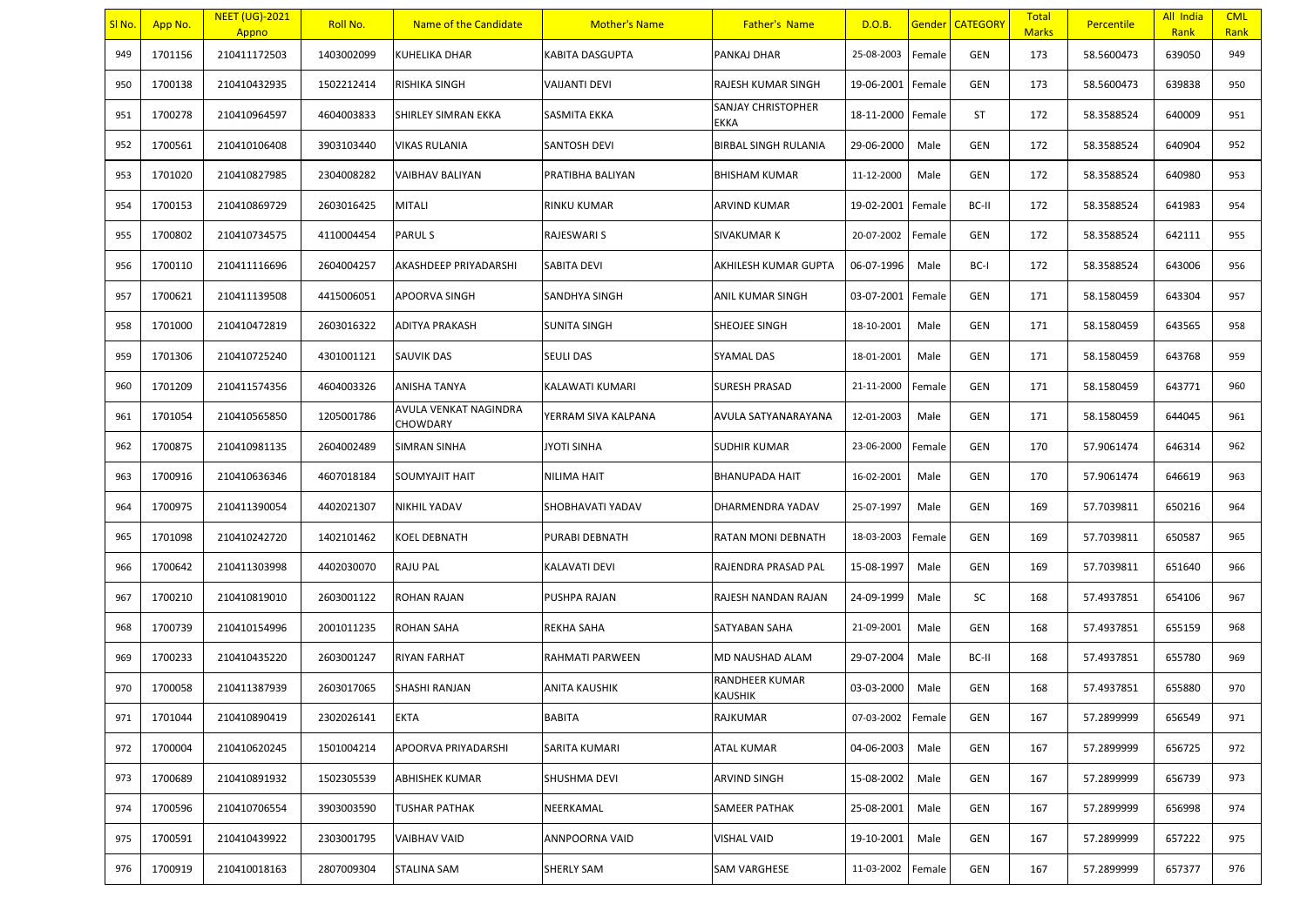| <u>SI No.</u> | App No. | <b>NEET (UG)-2021</b><br>Appno | Roll No.   | Name of the Candidate                     | <b>Mother's Name</b>     | <b>Father's Name</b>        | D.O.B.     |        | <b>Gender CATEGORY</b> | <b>Total</b><br><b>Marks</b> | <b>Percentile</b> | All India<br>Rank | <b>CML</b><br>Rank |
|---------------|---------|--------------------------------|------------|-------------------------------------------|--------------------------|-----------------------------|------------|--------|------------------------|------------------------------|-------------------|-------------------|--------------------|
| 977           | 1701288 | 210410001750                   | 3605001396 | MOHAMMAD ZAHEEN ALI                       | SHAMIMA MUSARRAT         | <b>SAYED TAHSIN ALI</b>     | 10-09-2002 | Male   | GEN                    | 167                          | 57.2899999        | 658723            | 977                |
| 978           | 1700298 | 210410429005                   | 3105008182 | MIRZA AMAAN BAIG WAJED<br><b>BAIG</b>     | FAHMEEDA SULTANA         | WAJED BAIG                  | 23-11-2000 | Male   | <b>GEN</b>             | 166                          | 57.0779907        | 659857            | 978                |
| 979           | 1700448 | 210410414363                   | 2604002087 | <b>SONAL PRAGYA</b>                       | KAJAL KIRAN              | RAJESH KUMAR                | 23-12-2003 | Female | GEN                    | 166                          | 57.0779907        | 659914            | 979                |
| 980           | 1700836 | 210410210592                   | 3118006385 | <b>KEDAR HARSHALI</b><br>CHANDRAKANT      | JYOTI CHANDRAKANT KEDAR  | CHANDRAKANT JAGAN<br>KEDAR  | 08-05-2003 | Female | GEN                    | 166                          | 57.0779907        | 660141            | 980                |
| 981           | 1700226 | 210410760175                   | 1502109317 | AASTHA                                    | PRATIBHA KUMARI          | MITHILESH PRASAD            | 01-12-2001 | Female | <b>GEN</b>             | 166                          | 57.0779907        | 661688            | 981                |
| 982           | 1700458 | 210410393328                   | 3001012407 | <b>FURQUAN GHORI</b>                      | <b>FIROZA GHORI</b>      | HAMEEDUZZAFAR GHORI         | 14-02-2001 | Male   | <b>GEN</b>             | 166                          | 57.0779907        | 661901            | 982                |
| 983           | 1700312 | 210411033337                   | 4411012268 | <b>VIKASH KUMAR</b>                       | <b>DEWANTI DEVI</b>      | SHIVDAYAL SINGH             | 06-05-2001 | Male   | <b>GEN</b>             | 166                          | 57.0779907        | 662579            | 983                |
| 984           | 1700501 | 210410604330                   | 2602001103 | <b>GAUTAM SARDAR</b>                      | PIYOSORI DEVI            | <b>GURUCHARAN SARDAR</b>    | 26-06-2001 | Male   | ST                     | 165                          | 56.8070542        | 663247            | 984                |
| 985           | 1701035 | 210410538811                   | 4408001510 | <b>HEENA IRAM</b>                         | <b>SABIYA KHATOON</b>    | MOHD AHMAD KHAN             | 08-07-2003 | Female | <b>GEN</b>             | 165                          | 56.8070542        | 663382            | 985                |
| 986           | 1701164 | 210410982705                   | 4608009078 | <b>SRIJA SARKAR</b>                       | MOUSUMI SARKAR           | HIMANGSHU SARKAR            | 28-06-2001 | Female | <b>GEN</b>             | 165                          | 56.8070542        | 664442            | 986                |
| 987           | 1701027 | 210410328826                   | 2001007224 | <b>SHRUTI DAGAR</b>                       | MANJEET                  | KAPOOR DAGAR                | 09-03-2002 | Female | <b>GEN</b>             | 165                          | 56.8070542        | 664684            | 987                |
| 988           | 1700930 | 210410291480                   | 2702001079 | SANTHOSH KUMAR T N                        | RAVIKALA M               | NARAYANAPPA T P             | 01-10-1985 | Male   | <b>GEN</b>             | 165                          | 56.8070542        | 666361            | 988                |
| 989           | 1700196 | 210410126911                   | 2602001405 | OINDRILA CHAKRAVARTI                      | SHIPRA CHAKRAVARTI       | <b>BHASKAR CHAKRAVARTI</b>  | 28-04-2001 | Female | GEN                    | 164                          | 56.5957574        | 667470            | 989                |
| 990           | 1701073 | 210410822556                   | 2304009259 | <b>VIVEK</b>                              | <b>ANITA RANI</b>        | <b>RAVINDER DAHIYA</b>      | 23-06-2002 | Male   | <b>GEN</b>             | 164                          | 56.5957574        | 667613            | 990                |
| 991           | 1701120 | 210411492121                   | 4607001303 | <b>DEBALINA DAS</b>                       | PRATIMA DAS              | DIBAS KUMAR DAS             | 12-12-2000 | Female | <b>GEN</b>             | 164                          | 56.5957574        | 667616            | 991                |
| 992           | 1701004 | 210410329427                   | 1502315376 | <b>NIRAJ KUMAR</b>                        | ANITA DEVI               | NAWAL KISHORE BAITHA        | 02-02-1997 | Male   | <b>GEN</b>             | 164                          | 56.5957574        | 670140            | 992                |
| 993           | 1701106 | 210410572250                   | 3004001245 | <b>ASHISH PATEL</b>                       | <b>URMILA</b>            | <b>SHYAM PATEL</b>          | 12-07-1999 | Male   | <b>GEN</b>             | 163                          | 56.384072         | 671612            | 993                |
| 994           | 1700683 | 210411223134                   | 4409005402 | <b>AKANSHA SINGH</b>                      | <b>NEELAM CHOUDHARY</b>  | R P SINGH                   | 08-06-2001 | Female | <b>GEN</b>             | 163                          | 56.384072         | 672286            | 994                |
| 995           | 1701069 | 210410821753                   | 4602002129 | <b>SAGUFTA PATEL</b>                      | <b>SAYEEDA PATEL</b>     | <b>BIJAY KUMAR PATEL</b>    | 08-08-1998 | Female | GEN                    | 162                          | 56.1681128        | 673936            | 995                |
| 996           | 1700261 | 210410386950                   | 2602001186 | <b>PREMJIT MUNDA</b>                      | JYOTSHANA MUNDA          | PRASANATA KUMAR<br>MUNDA    | 25-09-2003 | Male   | ST                     | 162                          | 56.1681128        | 674054            | 996                |
| 997           | 1700719 | 210410112221                   | 2101001418 | <b>URVITA UMESH</b><br><b>IBRAMPURKAR</b> | SAVITA IBRAMPURKAR       | UMESH IBRAMPURKAR           | 21-11-2003 | Female | <b>GEN</b>             | 162                          | 56.1681128        | 674086            | 997                |
| 998           | 1700078 | 210410610772                   | 2604001629 | <b>ISHIKA KUMARI</b>                      | PADMAVATI DEVI           | CHANDESHWAR TIWARY          | 01-02-2001 | Female | <b>GEN</b>             | 162                          | 56.1681128        | 674474            | 998                |
| 999           | 1700084 | 210410435327                   | 2603012356 | LEKHRAJ KUMAR DAS                         | <b>MEENA DEVI</b>        | <b>LAXMAN DAS</b>           | 15-12-1997 | Male   | SC                     | 162                          | 56.1681128        | 674823            | 999                |
| 1000          | 1700850 | 210410663205                   | 4411106157 | <b>MANAS DIWAKAR PANDEY</b>               | ANJANI DEVI              | MAHESHWARI PRASAD<br>PANDEY | 06-07-2002 | Male   | GEN                    | 162                          | 56.1681128        | 675137            | 1000               |
| 1001          | 1701205 | 210410142093                   | 4604002367 | <b>SUCHITRA MONDAL</b>                    | SANDHYA MONDAL           | RAJ KUMAR MONDAL            | 15-01-2003 | Female | GEN                    | 162                          | 56.1681128        | 675463            | 1001               |
| 1002          | 1701074 | 210410481320                   | 3904101115 | <b>NARESH HATELA</b>                      | <b>MEERA HATELA</b>      | DUNGAR LAL HATELA           | 01-07-2001 | Male   | GEN                    | 162                          | 56.1681128        | 675543            | 1002               |
| 1003          | 1700839 | 210411084088                   | 2807027195 | ALEESHA MARIA SAJU                        | <b>MERLIKUTTY ANTONY</b> | SAJUMON P C                 | 12-11-2001 | Female | GEN                    | 162                          | 56.1681128        | 676269            | 1003               |
| 1004          | 1700030 | 210410707346                   | 1501005179 | RAVI KUMAR SUMAN                          | <b>ANITA DEVI</b>        | SURENDRA MEHTA              | 01-01-2003 | Male   | GEN                    | 162                          | 56.1681128        | 676663            | 1004               |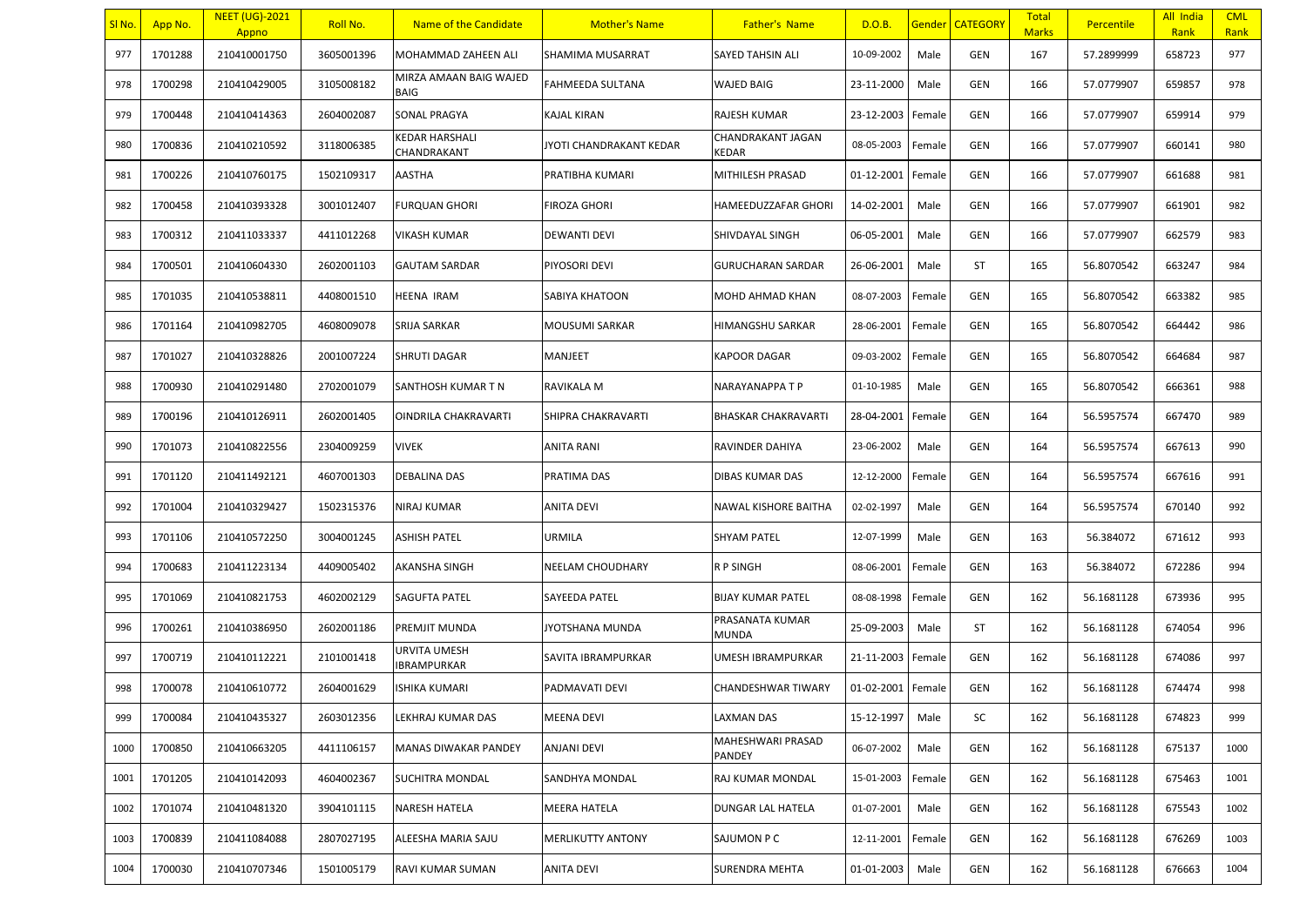| SI <sub>No</sub> . | App No. | <b>NEET (UG)-2021</b><br>Appno | Roll No.   | Name of the Candidate         | <b>Mother's Name</b>    | <b>Father's Name</b>       | D.O.B.     |        | Gender   CATEGORY | <b>Total</b><br><b>Marks</b> | <b>Percentile</b> | All India<br>Rank | <b>CML</b><br>Rank |
|--------------------|---------|--------------------------------|------------|-------------------------------|-------------------------|----------------------------|------------|--------|-------------------|------------------------------|-------------------|-------------------|--------------------|
| 1005               | 1700624 | 210410025539                   | 2603017024 | <b>GURSHIT KAUR KERKETTA</b>  | SHANTI SUMAN KAUR       | SARJEET SINGH              | 11-09-2003 | Female | ST                | 161                          | 55.9469731        | 679852            | 1005               |
| 1006               | 1700959 | 210410604247                   | 4601007001 | POULAMI DEBNATH               | CHAINA DEBNATH          | JAGANNATH DEBNATH          | 18-05-2002 | Female | <b>GEN</b>        | 159                          | 55.4443418        | 685811            | 1006               |
| 1007               | 1701279 | 210410256165                   | 4603012091 | <b>NDRAJIT GHOSH</b>          | ILA GHOSH               | ARABINDA GHOSH             | 13-09-2001 | Male   | GEN               | 159                          | 55.4443418        | 687228            | 1007               |
| 1008               | 1700634 | 210410497310                   | 1402101242 | RIJU AHMED                    | ROWSHANARA AHMED        | RAMZAN ALI AHMED           | 08-03-2001 | Male   | GEN               | 159                          | 55.4443418        | 687255            | 1008               |
| 1009               | 1701138 | 210411052339                   | 4608016122 | <b>SOUVIK MISRA</b>           | CHAITALI MISRA BANERJEE | DEBASIS MISRA              | 10-10-2002 | Male   | GEN               | 159                          | 55.4443418        | 687576            | 1009               |
| 1010               | 1701210 | 210410824361                   | 1601002417 | VIKASH KUMAR                  | MADHURI DEVI            | RAMANAND PRASAD<br>YADAV   | 25-07-1999 | Male   | <b>GEN</b>        | 159                          | 55.4443418        | 687801            | 1010               |
| 1011               | 1700050 | 210410011723                   | 3903102664 | DHANANJAY UPPADHAYA           | LOVELYEN                | SUDHEEN CHANDRA<br>SHARMA  | 11-12-2000 | Male   | GEN               | 159                          | 55.4443418        | 687884            | 1011               |
| 1012               | 1700760 | 210411076867                   | 3110114117 | <b>SHRUTI SANJAY SHIVDAS</b>  | JYOTSNA SANJAY SHIVDAS  | SANJAY DINKAR SHIVDAS      | 07-04-2001 | Female | GEN               | 158                          | 55.2285121        | 688385            | 1012               |
| 1013               | 1700562 | 210410650439                   | 2602005282 | <b>SURAJ KUMAR LOHAR</b>      | <b>SHANTI DEVI</b>      | MANOJ KUMAR LOHAR          | 03-01-1997 | Male   | GEN               | 158                          | 55.2285121        | 688395            | 1013               |
| 1014               | 1700663 | 210410026617                   | 2001317137 | <b>AVYAY TIWARI</b>           | SHYAMLATA TIWARI        | <b>ANANT KEERTI TIWARI</b> | 30-08-2001 | Male   | <b>GEN</b>        | 158                          | 55.2285121        | 689589            | 1014               |
| 1015               | 1700241 | 210411221841                   | 3606001320 | YASH SINGH                    | REETA SINGH             | DIGVIJAY NARAYAN SINGH     | 24-09-2001 | Male   | GEN               | 157                          | 55.0086028        | 691902            | 1015               |
| 1016               | 1701375 | 210410718415                   | 2807014065 | <b>CHRISEL MELISSA THOMAS</b> | NEETHA ANIE VARUGHESE   | THOMAS VARUGHESE           | 30-04-2002 | Female | GEN               | 157                          | 55.0086028        | 692037            | 1016               |
| 1017               | 1700925 | 210411438602                   | 3110002058 | <b>ZUHA</b>                   | KISHWAR                 | SHARIQUE SHAIKH            | 20-02-2003 | Female | <b>GEN</b>        | 157                          | 55.0086028        | 694348            | 1017               |
| 1018               | 1700801 | 210410000104                   | 2304005393 | SAHIL                         | SUMAN                   | SATYNARAYAN                | 22-03-2004 | Male   | GEN               | 156                          | 54.7870098        | 695144            | 1018               |
| 1019               | 1700031 | 210410688292                   | 2601002433 | <b>RAJ KUMAR</b>              | SHARDA DEVI             | RAMKESWAR PRAJAPATI        | 03-02-2000 | Male   | BC-I              | 156                          | 54.7870098        | 696290            | 1019               |
| 1020               | 1700913 | 210411297649                   | 1502016121 | HEMANT KUMAR<br>CHOUDHARY     | <b>SUMITRA DEVI</b>     | RAJKISHORE CHOUDHARY       | 26-06-2000 | Male   | GEN               | 156                          | 54.7870098        | 696532            | 1020               |
| 1021               | 1700080 | 210410638736                   | 1502113020 | DIKSHA KUMARI                 | PALLAVI THAKUR          | SHAKTI KUMAR THAKUR        | 01-04-2002 | Female | GEN               | 156                          | 54.7870098        | 697562            | 1021               |
| 1022               | 1700217 | 210410629952                   | 3905114137 | <b>VISHAL YADAV</b>           | USHA YADAV              | SANJAY KUMAR YADAV         | 06-01-1998 | Male   | GEN               | 155                          | 54.4832423        | 698916            | 1022               |
| 1023               | 1700783 | 210410675815                   | 1502007499 | DAMINI RAJ JHA                | RAJANI JHA              | RAJESH KUMAR JHA           | 18-01-2003 | Female | GEN               | 155                          | 54.4832423        | 699348            | 1023               |
| 1024               | 1701271 | 210410594660                   | 4607007013 | DIPANWITA DAS                 | MITA DAS                | DULAL DAS                  | 31-10-2000 | Female | GEN               | 155                          | 54.4832423        | 702225            | 1024               |
| 1025               | 1700737 | 210411033441                   | 2304002231 | DAMANPREET SINGH              | PARAMJEET KAUR          | JASBIR SINGH               | 30-07-2003 | Male   | GEN               | 154                          | 54.2647576        | 705127            | 1025               |
| 1026               | 1700768 | 210411273329                   | 1703032429 | <b>AYUSH PATEL</b>            | Y K PATEL               | H K PATEL                  | 01-03-2002 | Male   | GEN               | 154                          | 54.2647576        | 705306            | 1026               |
| 1027               | 1700894 | 210410439318                   | 3106015107 | SAPKAL RAJANI JALAMSING       | <b>GEETA</b>            | JALAMSING                  | 05-04-2000 | Female | <b>GEN</b>        | 154                          | 54.2647576        | 705639            | 1027               |
| 1028               | 1701233 | 210410111487                   | 4608109466 | SAHID RAHAMAN                 | SAHINA RAHAMAN          | SAYED ABDUR RAHAMAN        | 16-03-2003 | Male   | GEN               | 154                          | 54.2647576        | 705934            | 1028               |
| 1029               | 1700207 | 210410127683                   | 1502207121 | <b>DIKSHA</b>                 | KUMUD                   | DAYANAND                   | 23-04-2002 | Female | GEN               | 153                          | 54.0424523        | 706432            | 1029               |
| 1030               | 1701076 | 210410154519                   | 2304015175 | <b>ISHIKA</b>                 | SUMAN                   | SUSHIL KUMAR               | 20-09-2003 | Female | GEN               | 153                          | 54.0424523        | 706605            | 1030               |
| 1031               | 1700409 | 210411125490                   | 1502101828 | SAYAN KUMAR PATHAK            | PRATIMA PATHAK          | ARUN KUMAR PATHAK          | 15-12-2003 | Male   | GEN               | 153                          | 54.0424523        | 706853            | 1031               |
| 1032               | 1700419 | 210410686963                   | 1501003011 | MENIKA VERMA                  | ASHA KUMARI             | HARENDRA PRASAD<br>VERMA   | 23-01-2001 | Female | GEN               | 153                          | 54.0424523        | 707135            | 1032               |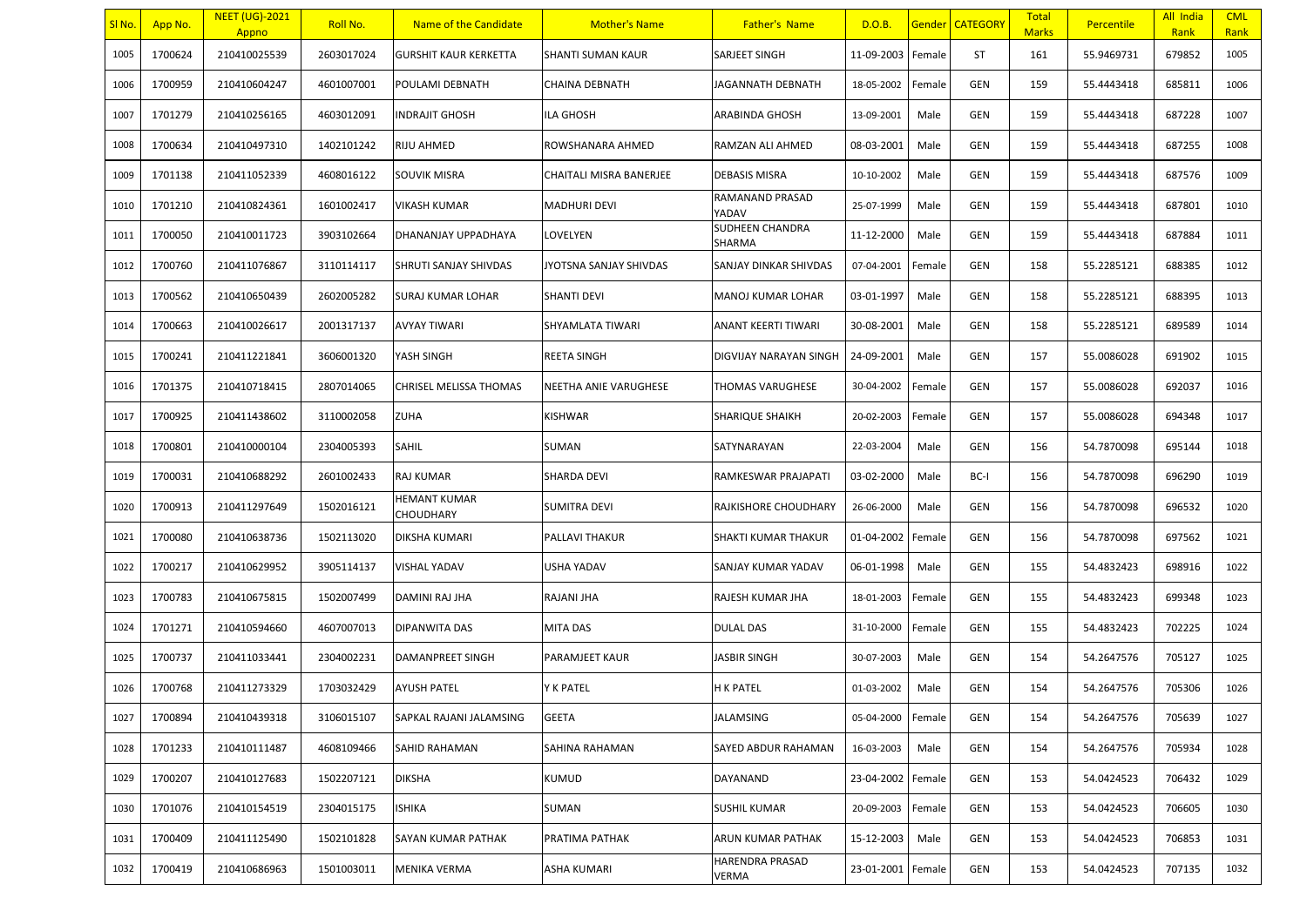| SI No. | App No. | <b>NEET (UG)-2021</b><br>Appno | Roll No.   | Name of the Candidate         | <b>Mother's Name</b>         | <b>Father's Name</b>                      | D.O.B.     |        | <b>Gender   CATEGORY</b> | Total<br><b>Marks</b> | Percentile | All India<br>Rank | <b>CML</b><br>Rank |
|--------|---------|--------------------------------|------------|-------------------------------|------------------------------|-------------------------------------------|------------|--------|--------------------------|-----------------------|------------|-------------------|--------------------|
| 1033   | 1700219 | 210410108810                   | 2601001093 | <b>SHASHI KUMAR</b>           | <b>BINA DEVI</b>             | KUMAR KAMESHWAR                           | 27-03-2002 | Male   | BC-I                     | 153                   | 54.0424523 | 707580            | 1033               |
| 1034   | 1700144 | 210410715206                   | 3905025207 | OM KUMAR                      | PRAMILA DEVI                 | NIWAS BHAGAT                              | 10-02-1999 | Male   | <b>GEN</b>               | 153                   | 54.0424523 | 708412            | 1034               |
| 1035   | 1701126 | 210410784483                   | 1601004667 | <b>RAHUL SONI</b>             | MRS.SUNITA SONI              | MR.PARVEEN SONI                           | 06-03-1999 | Male   | GEN                      | 152                   | 53.8117936 | 710853            | 1035               |
| 1036   | 1701231 | 210410651872                   | 4201004300 | AMULYA BUTUKURI               | MADHAVI LATHA PAKANATI       | <b>VENKATA RAVINDRA</b><br>REDDY BUTUKURI | 16-09-2003 | Female | <b>GEN</b>               | 152                   | 53.8117936 | 711452            | 1036               |
| 1037   | 1701178 | 210410082155                   | 4608106222 | SANJIVANI DAS                 | DIPANWITA DAS                | <b>SUSANTA DAS</b>                        | 05-11-2003 | Female | <b>GEN</b>               | 152                   | 53.8117936 | 712048            | 1037               |
| 1038   | 1700873 | 210411107544                   | 1205012155 | NAKKA SAKUNTLA DEVI           | NAKKA PADMA                  | NAKKA VENKATA RAMANA                      | 12-03-2002 | Female | <b>GEN</b>               | 152                   | 53.8117936 | 712701            | 1038               |
| 1039   | 1700575 | 210410016703                   | 2302006263 | <b>TARANG BISHNOI</b>         | PUNAM BISHNOI                | ANUJ BISHNOI                              | 18-04-2003 | Male   | <b>GEN</b>               | 152                   | 53.8117936 | 712826            | 1039               |
| 1040   | 1700538 | 210410168008                   | 3113006143 | SIDDHI SHAM PATIL             | ARCHANA SHAM PATIL           | SHAM SITARAM PATIL                        | 19-02-2003 | Female | GEN                      | 151                   | 53.5712274 | 713325            | 1040               |
| 1041   | 1700711 | 210410981446                   | 3109109151 | JEWALE RUSHIKESH<br>MALLINATH | <b>BHAGYASHRI</b>            | MALLINATH                                 | 03-09-2000 | Male   | <b>GEN</b>               | 151                   | 53.5712274 | 713602            | 1041               |
| 1042   | 1700716 | 210411181203                   | 1502103371 | <b>PRATIK KUMAR</b>           | <b>RANJU SINGH</b>           | BHUNESHWAR KUMAR<br><b>SINGH</b>          | 28-06-2003 | Male   | <b>GEN</b>               | 151                   | 53.5712274 | 714274            | 1042               |
| 1043   | 1701033 | 210410481212                   | 1701002178 | SHIVANJALI SAHU               | USHA SAHU                    | SATISH KUMAR SAHU                         | 10-06-2002 | Female | <b>GEN</b>               | 151                   | 53.5712274 | 714413            | 1043               |
| 1044   | 1700559 | 210410633422                   | 3002002460 | <b>DEEPENDRA SINGH</b>        | RENU SINGH                   | DHARMENDRA NATH<br><b>SINGH</b>           | 30-04-2002 | Male   | <b>GEN</b>               | 151                   | 53.5712274 | 715570            | 1044               |
| 1045   | 1700027 | 210410593669                   | 4201023032 | <b>ABHISHEK LAMGADEY</b>      | <b>BINU KUMARI KALIKOTAY</b> | LAL BAHADUR                               | 27-12-2001 | Male   | <b>GEN</b>               | 150                   | 53.2574227 | 717041            | 1045               |
| 1046   | 1701048 | 210410912770                   | 4609001472 | <b>NAFEES NAWER</b>           | MST JANNATUN NESSA           | LUTFAR RAHMAN                             | 07-07-1998 | Male   | GEN                      | 150                   | 53.2574227 | 717574            | 1046               |
| 1047   | 1701292 | 210411023958                   | 3604012522 | MIROJ OMKARESHWAR NAIK        | <b>JYOTSNA NAIK</b>          | MITRABHANU NAIK                           | 03-04-2001 | Male   | <b>GEN</b>               | 150                   | 53.2574227 | 717583            | 1047               |
| 1048   | 1701032 | 210410687146                   | 1502113227 | ABHISHEK KUMAR                | SHIV KUMARI DEVI             | ARUN KUMAR AVINASHI                       | 12-08-2002 | Male   | <b>GEN</b>               | 150                   | 53.2574227 | 720738            | 1048               |
| 1049   | 1700926 | 210410977181                   | 1502303018 | RAHUL KUMAR SHUKLA            | <b>MADHU SHUKLA</b>          | PRADEEP KUMAR SHUKLA                      | 04-04-1998 | Male   | <b>GEN</b>               | 149                   | 53.0274116 | 721927            | 1049               |
| 1050   | 1701079 | 210411221773                   | 1502310283 | <b>NEHA SINGH</b>             | <b>KAMLA DEVI</b>            | <b>RAMESH SINGH</b>                       | 11-09-2000 | Female | GEN                      | 149                   | 53.0274116 | 722012            | 1050               |
| 1051   | 1700600 | 210410282975                   | 1502110220 | <b>GAURAV KUMAR</b>           | <b>NEELAM DEVI</b>           | RAMANAND YADAV                            | 25-01-1998 | Male   | <b>GEN</b>               | 149                   | 53.0274116 | 723049            | 1051               |
| 1052   | 1701278 | 210410766408                   | 4409010399 | TANISHA OMAR GUPTA            | VIBHA GUPTA                  | ASHISH OMAR                               | 16-04-2001 | Female | GEN                      | 149                   | 53.0274116 | 724050            | 1052               |
| 1053   | 1701341 | 210410231719                   | 1601011390 | AAYUSH SHARMA                 | SHALLU SHARMA                | LOVINDER SHARMA                           | 18-08-2002 | Male   | <b>GEN</b>               | 149                   | 53.0274116 | 724297            | 1053               |
| 1054   | 1700645 | 210410361554                   | 3901003257 | <b>FURKAN MALIK</b>           | ZAHIDA MALIK                 | AZIZUR RAB MALIK                          | 04-10-2002 | Male   | <b>GEN</b>               | 149                   | 53.0274116 | 724299            | 1054               |
| 1055   | 1701158 | 210410069217                   | 1402009119 | <b>RAJ KUMAR</b>              | <b>ROSH KUMARI</b>           | RAJ KISHORE                               | 05-03-2004 | Male   | <b>GEN</b>               | 149                   | 53.0274116 | 725019            | 1055               |
| 1056   | 1700690 | 210410773895                   | 1206015175 | PENTA KUSUMA                  | PENTA SRI DEVI               | PENTA SIVUNNAIDU                          | 26-10-2003 | Female | GEN                      | 148                   | 52.794875  | 725483            | 1056               |
| 1057   | 1701197 | 210410249677                   | 2603014468 | <b>DEV KUMAR</b>              | <b>SUNITA GAUR</b>           | <b>KAPIL DEV</b>                          | 03-03-2002 | Male   | GEN                      | 148                   | 52.794875  | 725495            | 1057               |
| 1058   | 1701139 | 210410357253                   | 4608105740 | DIPARNA MAJUMDER              | ANANYA MAJUMDER              | DIPANKAR MAJUMDER                         | 23-02-2003 | Female | <b>GEN</b>               | 148                   | 52.794875  | 725786            | 1058               |
| 1059   | 1701230 | 210410385680                   | 1402102518 | ANGSHUMAN SAHARIAH            | SANGEETA DAS                 | JITENDRA KUMAR SAHARIA                    | 22-02-2002 | Male   | GEN                      | 148                   | 52.794875  | 728392            | 1059               |
| 1060   | 1700675 | 210410571972                   | 3004017004 | KARISHMA PANDEY               | ASHA                         | AJEET KUMAR PANDEY                        | 08-01-2003 | Female | <b>GEN</b>               | 148                   | 52.794875  | 728595            | 1060               |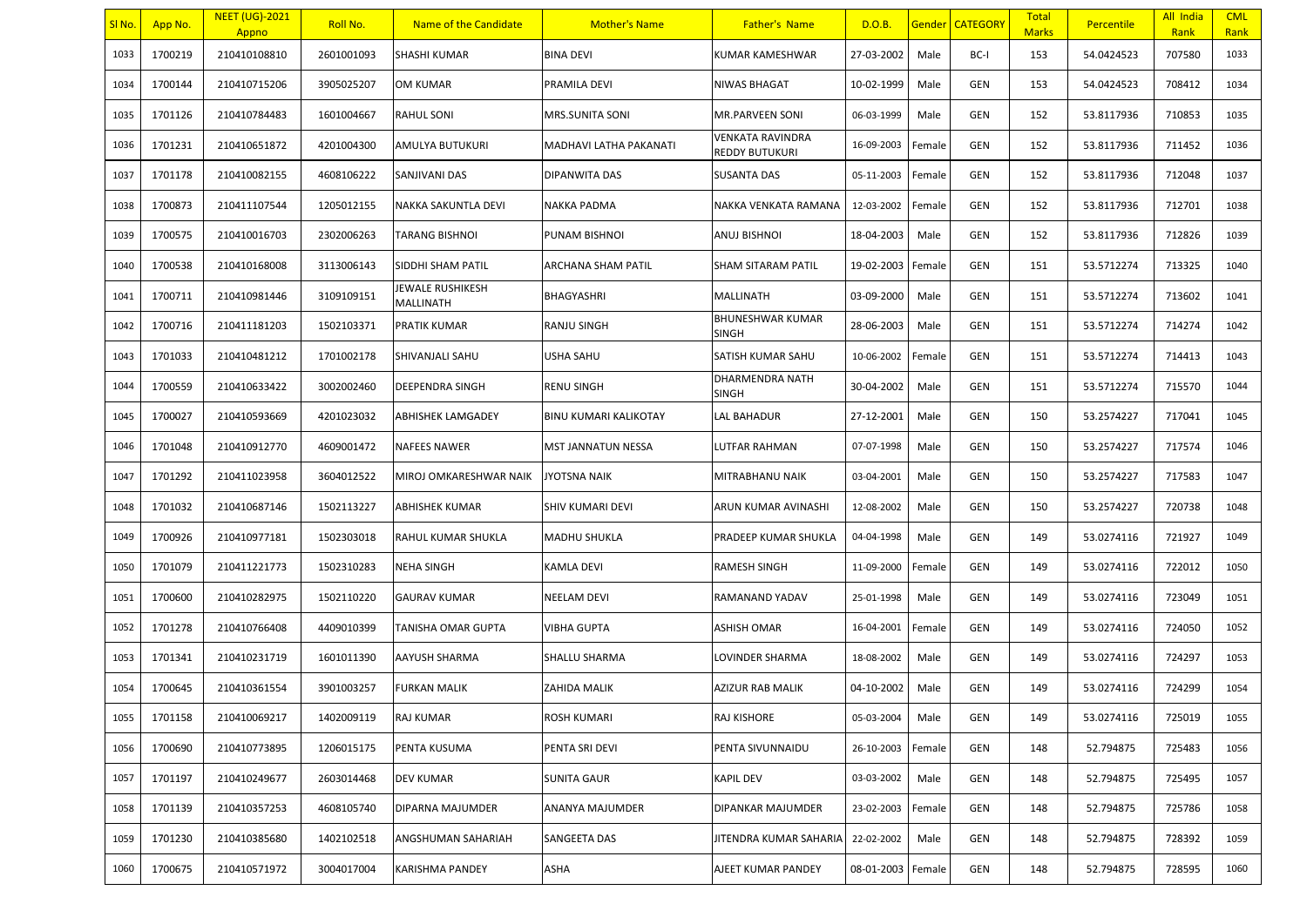| SI No. | App No. | <b>NEET (UG)-2021</b><br>Appno | Roll No.   | Name of the Candidate                    | <b>Mother's Name</b> | <b>Father's Name</b>                         | D.O.B.     |        | <b>Gender   CATEGORY</b> | Total<br><b>Marks</b> | Percentile | All India<br>Rank | <b>CML</b><br>Rank |
|--------|---------|--------------------------------|------------|------------------------------------------|----------------------|----------------------------------------------|------------|--------|--------------------------|-----------------------|------------|-------------------|--------------------|
| 1061   | 1700753 | 210410316453                   | 3117006171 | PATIL AISHWARYA RAJENDRA                 | <b>REVATI</b>        | RAJENDRA                                     | 29-12-2001 | Female | <b>GEN</b>               | 147                   | 52.5525603 | 729093            | 1061               |
| 1062   | 1701195 | 210410511065                   | 4609007348 | <b>SHARWAR ALAM</b>                      | <b>MANOARA BIBI</b>  | MD MOSTAFA HOSSAIN                           | 05-07-2001 | Male   | <b>GEN</b>               | 147                   | 52.5525603 | 730240            | 1062               |
| 1063   | 1700461 | 210411012034                   | 4411104004 | DEVANSH RAI                              | ARCHANA RAI          | <b>BK RAI</b>                                | 19-12-1999 | Male   | GEN                      | 147                   | 52.5525603 | 730403            | 1063               |
| 1064   | 1700933 | 210410878943                   | 1502230194 | <b>ANIKET RAJ</b>                        | MAMTA KUMARI         | VIJAY KUMAR                                  | 17-11-2001 | Male   | GEN                      | 147                   | 52.5525603 | 730767            | 1064               |
| 1065   | 1700769 | 210410498446                   | 3606003262 | NEELAM NISHITHA PATRA                    | <b>NANDINI PATRA</b> | SWARUP KUMAR PATRA                           | 05-03-2002 | Female | <b>GEN</b>               | 147                   | 52.5525603 | 731320            | 1065               |
| 1066   | 1700817 | 210410959502                   | 4411116343 | ADARSH SINGH                             | <b>MADHUR SINGH</b>  | AMRESH SINGH                                 | 01-03-2001 | Male   | <b>GEN</b>               | 146                   | 52.290042  | 732826            | 1066               |
| 1067   | 1701217 | 210410283365                   | 3604008068 | SRUTI SOUMYA MISHRA                      | GEETA RANI MISHRA    | ASHOK KUMAR MISHRA                           | 14-02-2002 | Female | <b>GEN</b>               | 146                   | 52.290042  | 733198            | 1067               |
| 1068   | 1701072 | 210410270210                   | 4403001109 | <b>ABHAY PRATAP SINGH</b>                | LATA CHAUHAN         | NIRMESH KUMAR SINGH                          | 27-02-2002 | Male   | GEN                      | 146                   | 52.290042  | 733326            | 1068               |
| 1069   | 1701193 | 210410016987                   | 3605013402 | ABDULLAH ANEESUR RAHMAN SHAMIMA MUSARRAT |                      | SAYED TAISIN ALI                             | 10-09-2002 | Male   | <b>GEN</b>               | 146                   | 52.290042  | 733404            | 1069               |
| 1070   | 1700767 | 210411126451                   | 1502021313 | SAUMYA KUMARI SINHA                      | RATNA SRIVASTVA      | SATYENDRA KUMAR SINHA                        | 04-10-1999 | Female | <b>GEN</b>               | 146                   | 52.290042  | 733792            | 1070               |
| 1071   | 1700552 | 210410309274                   | 4608008071 | <b>RAMIZ HOSSAIN</b>                     | MANOYARA BIBI        | MD GOLAM SARWAR                              | 21-04-2001 | Male   | <b>GEN</b>               | 146                   | 52.290042  | 734122            | 1071               |
| 1072   | 1700793 | 210411129240                   | 4407001346 | <b>ISHITA AWASTHI</b>                    | PRABHA AWASTHI       | AMIT AWASTHI                                 | 02-04-2004 | Female | <b>GEN</b>               | 146                   | 52.290042  | 734481            | 1072               |
| 1073   | 1700507 | 210411557092                   | 1502205466 | <b>VICKY KUMAR</b>                       | PHULA KUMARI         | DEEPAK KUMAR                                 | 23-10-2000 | Male   | <b>GEN</b>               | 146                   | 52.290042  | 734966            | 1073               |
| 1074   | 1700253 | 210410602569                   | 2001122059 | DEVANJALI                                | ARCHANA RANJAN       | KUMAR DEV RANJAN                             | 02-10-2001 | Female | <b>GEN</b>               | 146                   | 52.290042  | 735571            | 1074               |
| 1075   | 1700943 | 210410976024                   | 1702005091 | <b>VIDYA CHANDRA</b>                     | SUNITA CHANDRA       | R S CHANDRA                                  | 21-03-2002 | Female | <b>GEN</b>               | 146                   | 52.290042  | 735863            | 1075               |
| 1076   | 1700338 | 210410329263                   | 1506002134 | NAMRATA SINGH                            | SHOBHA SINGH         | DHARMENDRA PRATAP<br>SINGH                   | 30-09-2000 | Female | GEN                      | 145                   | 51.9553214 | 737493            | 1076               |
| 1077   | 1700902 | 210410660799                   | 2001023035 | <b>NAZEEHA KHAN</b>                      | ANEES FATIMA         | <b>UBED AHMED KHAN</b>                       | 13-03-2004 | Female | <b>GEN</b>               | 145                   | 51.9553214 | 738031            | 1077               |
| 1078   | 1700725 | 210410466437                   | 3612002066 | LIZA DAS                                 | <b>TARA DAS</b>      | <b>DILIP DAS</b>                             | 25-10-2001 | Female | GEN                      | 145                   | 51.9553214 | 738142            | 1078               |
| 1079   | 1701148 | 210411289888                   | 1502323250 | <b>ALOK RAJ</b>                          | <b>SUSHMA DEVI</b>   | NIRMAL KUMAR                                 | 27-03-1999 | Male   | <b>GEN</b>               | 145                   | 51.9553214 | 739034            | 1079               |
| 1080   | 1700161 | 210411367675                   | 2603009370 | ARUNIMA RAJWANSH                         | <b>SUMAN SINGH</b>   | MRITUNJAY KUMAR SINGH                        | 27-03-1999 | Female | GEN                      | 145                   | 51.9553214 | 739835            | 1080               |
| 1081   | 1700766 | 210410377693                   | 1502207582 | AYUSH KUMAR                              | <b>ASHA KUMARI</b>   | ARVIND KUMAR                                 | 12-01-2003 | Male   | <b>GEN</b>               | 145                   | 51.9553214 | 740406            | 1081               |
| 1082   | 1700960 | 210410161333                   | 2304004456 | <b>ARUN SAINI</b>                        | <b>SUNITA SAINI</b>  | RISHIPAL SAINI                               | 12-08-1996 | Male   | GEN                      | 145                   | 51.9553214 | 740412            | 1082               |
| 1083   | 1700774 | 210410141993                   | 4609005503 | <b>CHIRAG JAIN</b>                       | RITA JAIN            | MANOJ KUMAR JAIN                             | 22-07-2000 | Male   | <b>GEN</b>               | 145                   | 51.9553214 | 740892            | 1083               |
| 1084   | 1700843 | 210410507847                   | 4602003442 | MOHAN KUMAR                              | RAMSHRINGARI KUMARI  | <b>GAURI SHANKAR PRASASD</b><br><b>SINGH</b> | 01-10-1984 | Male   | GEN                      | 144                   | 51.720065  | 742031            | 1084               |
| 1085   | 1701283 | 210410655163                   | 4410002551 | HIMANSHU BHATI                           | ANJU BHATI           | <b>MANOJ BHATI</b>                           | 03-06-2002 | Male   | GEN                      | 144                   | 51.720065  | 742036            | 1085               |
| 1086   | 1701187 | 210411420574                   | 4411105248 | PRITAM PANDA                             | SANDHYA PANDA        | KAMLESH PANDA                                | 17-02-2001 | Male   | <b>GEN</b>               | 144                   | 51.720065  | 742354            | 1086               |
| 1087   | 1700577 | 210411297265                   | 2601004310 | TANISHA NIDHI                            | RASHMI SRIVASTAVA    | SHAILENDRA MOHAN<br>KATERYAR                 | 04-12-2001 | Female | <b>GEN</b>               | 144                   | 51.720065  | 742535            | 1087               |
| 1088   | 1700380 | 210410399272                   | 4404002432 | <b>SANYA SINHA</b>                       | SHWETA SINHA         | <b>SUJIT KUMAR</b>                           | 04-09-2002 | Female | <b>GEN</b>               | 144                   | 51.720065  | 743001            | 1088               |